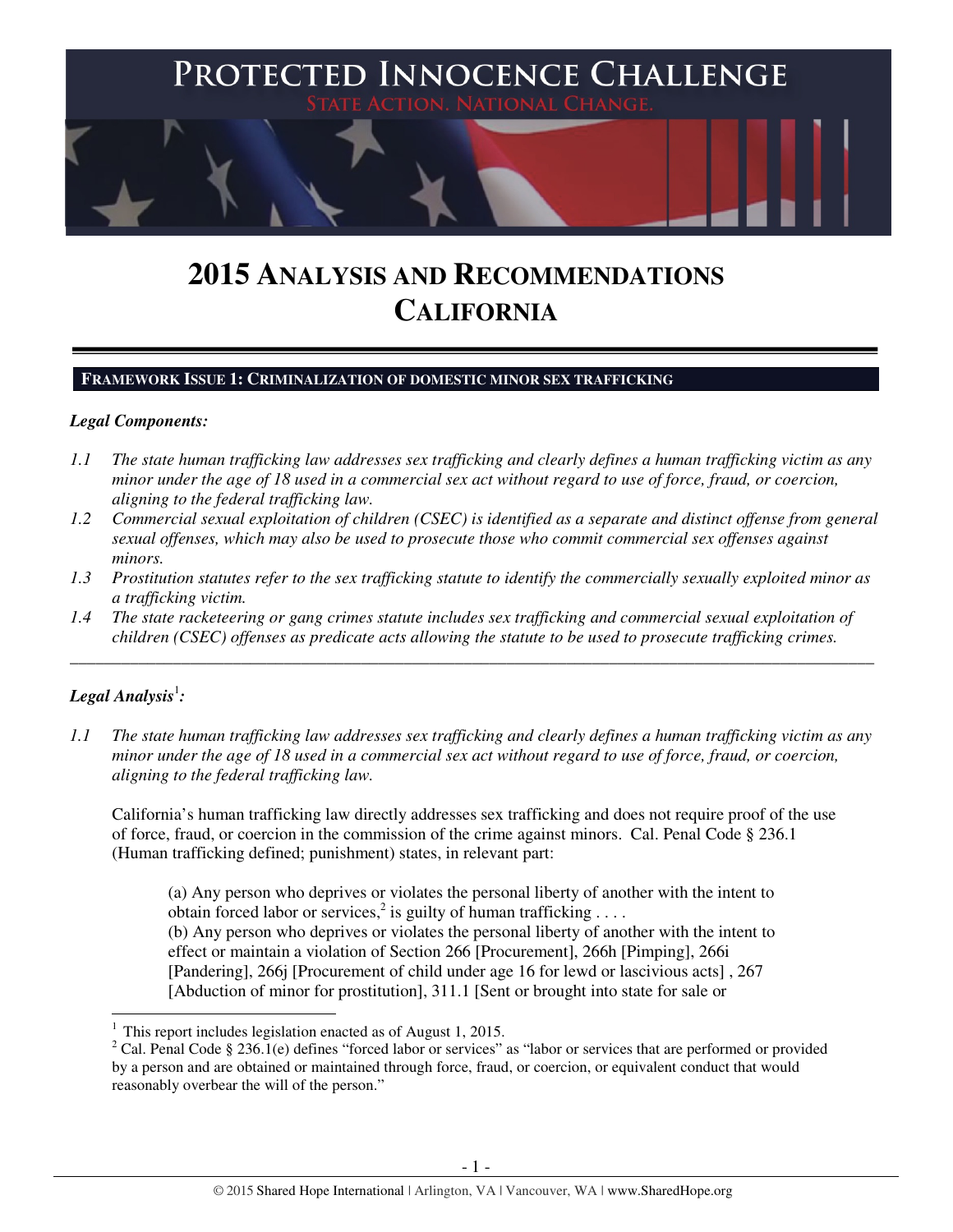distribution; possessing, preparing, publishing, producing, developing, or printing within state; matter depicting sexual conduct by minor] , 311.2 [Sending or bringing into state for sale or distribution; printing, exhibiting, distributing, exchanging, or possession within state; matter depicting sexual conduct by minor], 311.3 [Sexual exploitation of a child], 311.4 [Employment or use of minor to perform prohibited acts], 311.5 [Advertising or promoting sale or distribution; solicitation], 311.6 [Participation in, or production or presentation of, obscene live conduct in public place], or 518 [Definition – extortion] is guilty of human trafficking . . . . (c) Any person who causes, induces, or persuades<sup>3</sup>, or attempts to cause, induce, or persuade, a person who is a minor at the time of commission of the offense to engage in a commercial sex  $act<sup>4</sup>$ , with the intent to effect or maintain a violation of Section 266 [Procurement], 266h [Pimping], 266i [Pandering], 266j [Procurement of child under age 16 for lewd or lascivious acts] , 267 [Abduction of minor for prostitution], 311.1 [Sent or brought into state for sale or distribution; possessing, preparing, publishing, producing, developing, or printing within state; matter depicting sexual conduct by minor] , 311.2 [Sending or bringing into state for sale or distribution; printing, exhibiting, distributing, exchanging, or possession within state; matter depicting sexual conduct by minor], 311.3 [Sexual exploitation of a child], 311.4 [Employment or use of minor to perform prohibited acts], 311.5 [Advertising or promoting sale or distribution; solicitation], 311.6 [Participation in, or production or presentation of, obscene live conduct in public place], or 518 [Definition –extortion] is guilty of human trafficking.

A conviction under Cal. Penal Code  $\S 236.1(a)$  (Human trafficking defined; punishment) is punishable as a felony<sup>5</sup> by imprisonment in a state prison for 5, 8, or 12 years<sup>6</sup> and a possible fine not to exceed \$500,000.

 $3$  Cal. Penal Code § 236.1(d) states that "[i]n determining whether a minor was caused, induced, or persuaded to engage in a commercial sex act, the totality of the circumstances, including the age of the victim, his or her relationship to the trafficker or agents of the trafficker, and any handicap or disability of the victim, shall be considered."

 $4$  Cal. Penal Code § 236.1(h)(2) defines "commercial sex act" to mean "sexual conduct on account of which anything of value is given or received by any person."

 $5$  Cal. Penal Code § 17(a) defines "felony" as "a crime that is punishable with death, by imprisonment in the state prison, or notwithstanding any other provision of law, by imprisonment in a county jail under the provisions of subdivision (h) of Section 1170. Every other crime or public offense is a misdemeanor except those offenses that are classified as infractions."

 $6$  Regarding which sentence is to be applied, Cal Penal Code § 1170(b) states,

When a judgment of imprisonment is to be imposed and the statute specifies three possible terms, the choice of the appropriate term shall rest within the sound discretion of the court. At least four days prior to the time set for imposition of judgment, either party or the victim, or the family of the victim if the victim is deceased, may submit a statement in aggravation or mitigation. In determining the appropriate term, the court may consider the record in the case, the probation officer's report, other reports, including reports received pursuant to Section 1203.03, and statements in aggravation or mitigation submitted by the prosecution, the defendant, or the victim, or the family of the victim if the victim is deceased, and any further evidence introduced at the sentencing hearing. The court shall select the term which, in the court's discretion, best serves the interests of justice. The court shall set forth on the record the reasons for imposing the term selected . . . .

Here and elsewhere in this report that Cal. Penal Code § 1170 is quoted or cited, it has been updated to reflect the amendments added by the passage of Assembly Bill 2499, 2014 (effective January 1, 2015), Assembly Bill 1468, 2014 (effective January 1, 2015), Senate Bill 463, 2013 (effective January 1, 2017).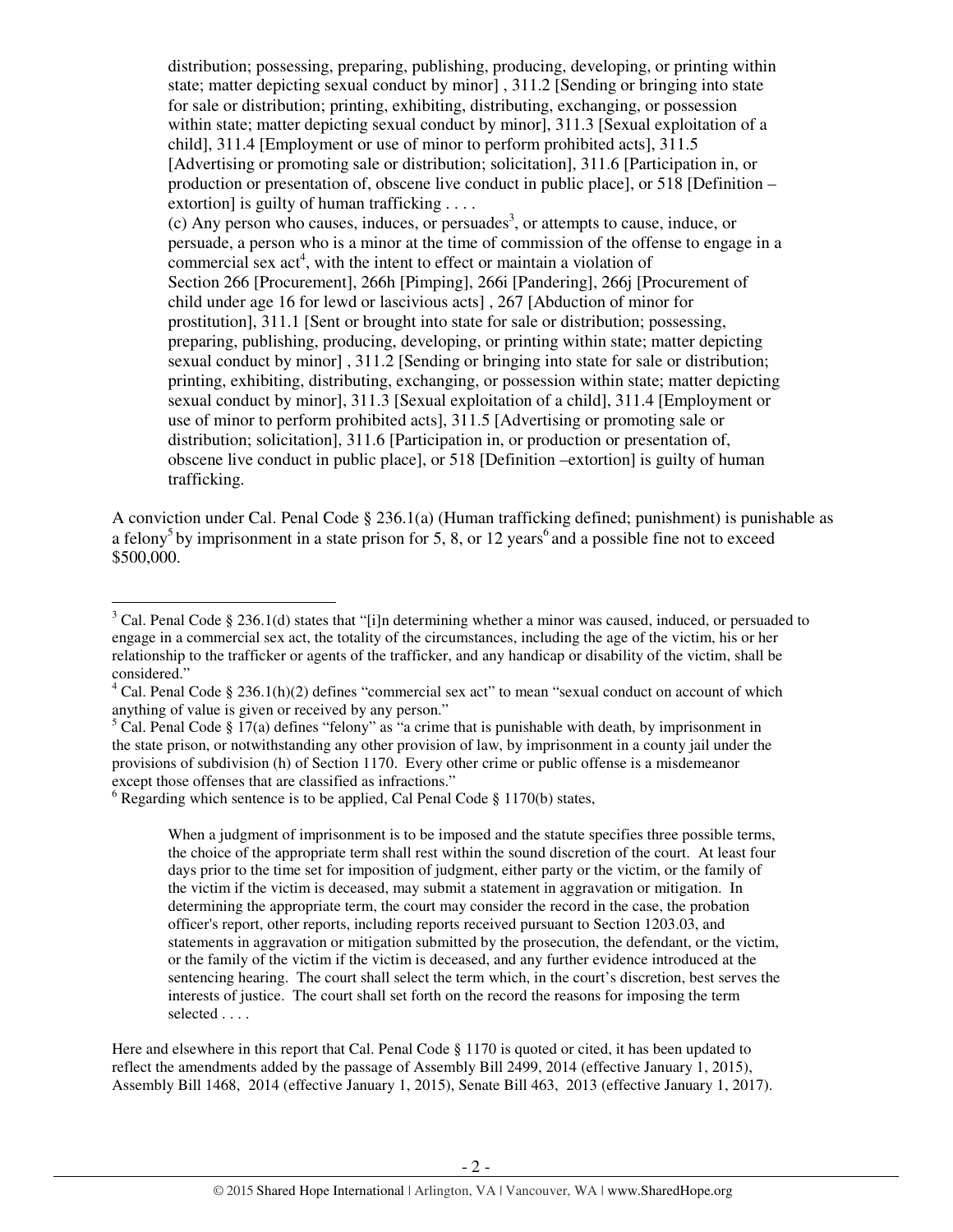A conviction under Cal. Penal Code  $\S 236.1(b)$  (Human trafficking defined; punishment) is punishable as a felony by imprisonment in a state prison for 8, 14, or 20 years, and a possible fine not to exceed \$500,000.

If the victim is under the age of 18, a conviction under Cal. Penal Code § 236.1(c) is punishable by imprisonment for 5, 8, or 12 years and a possible fine not to exceed \$500,000. However, if the offense involves force, fear, fraud, deceit, coercion, violence, duress, menace, or threat of unlawful injury, then a conviction is punishable by imprisonment for 15 years to life, and a possible fine not to exceed \$500,000. Cal Penal Code §236.1(c)(2).

A person convicted under Cal. Penal Code § 236.1 (Human trafficking defined; punishment) is also subject to penalty and fine enhancements specific to human trafficking. Cal. Penal Code §  $236.4^7$  (Conviction of human trafficking violation; additional fines and penalties) establishes that a person in violation of Cal. Penal Code § 236.1 is subject to an additional fine not to exceed \$1,000,000. Further, a person in violation of Cal. Penal Code § 236.1 who inflicts great bodily injury on a victim shall be punished by an additional term of imprisonment in the state prison for 5, 7, or 10 years. Cal. Penal Code § 236.4(a), (b).

*1.2 Commercial sexual exploitation of children (CSEC) is identified as a separate and distinct offense from general sexual offenses, which may also be used to prosecute those who commit commercial sex offenses against minors.* 

California has several statutes specifically criminalizing CSEC, including the following:

1. Cal. Penal Code  $\S 647(m)^8$  (Disorderly conduct; restrictions on probation) specifically criminalizes the solicitation of commercial sex with a minor. Cal. Penal Code  $\S$  647(m) states,

(m) (1) If a crime is committed in violation of subdivision (b) and the person who was solicited was a minor at the time of the offense, and if the defendant knew or should have known that the person who was solicited was a minor at the time of the offense, the violation is punishable by imprisonment in a county jail for not less than two days and not more than one year, or by a fine not exceeding ten thousand dollars (\$10,000), or by both that fine and imprisonment. (2) The court may, in unusual cases, when the interests of justice are best served, reduce or eliminate the mandatory two days of imprisonment in a county jail required by this subdivision. If the court reduces or eliminates the mandatory two days' imprisonment, the court shall specify the reason on the record.

The prohibited conduct in Cal. Penal Code § 647 (b) includes anyone

<sup>&</sup>lt;sup>7</sup> Cal. Penal Code § 236.4 (Conviction of human trafficking violation; additional fines and penalties) states that

<sup>(</sup>a) Upon the conviction of a person of a violation of Section 236.1, the court may, in addition to any other penalty, fine, or restitution imposed, order the defendant to pay an additional fine not to exceed one million dollars (\$1,000,000). In setting the amount of the fine, the court shall consider any relevant factors, including, but not limited to, the seriousness and gravity of the offense, the circumstances and duration of its commission, the amount of economic gain the defendant derived as a result of the crime, and the extent to which the victim suffered losses as a result of the crime.

 $8$  Here and elsewhere in this report that Cal. Penal Code  $\S$  647 is quoted or cited, it has been updated to reflect amendments by the enactment of Assembly Bill 1791, Senate Bill 1255, and Senate Bill 1388, 2014 (each effective January 1, 2015).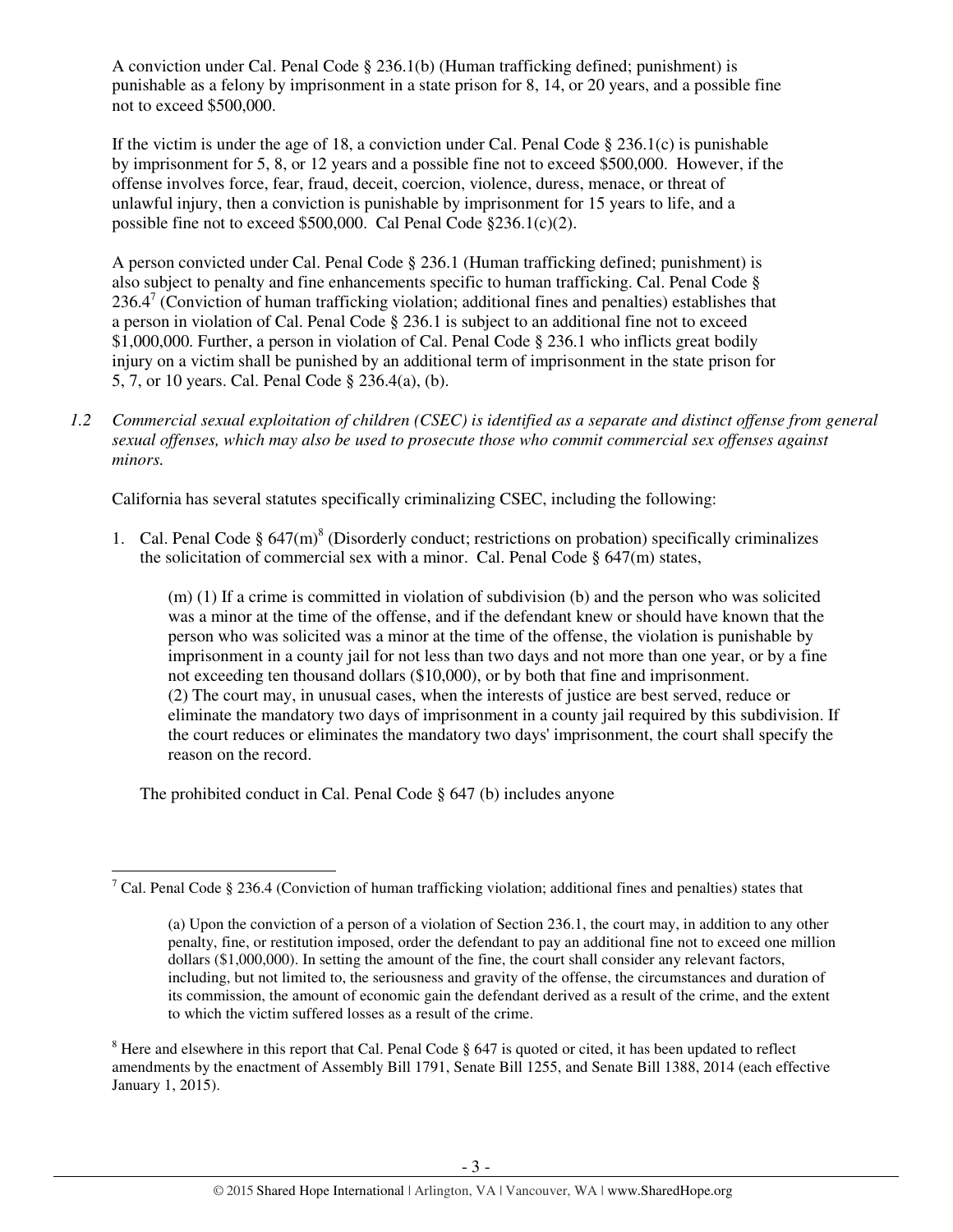(b) Who solicits or who agrees to engage in or who engages in any act of prostitution. A person agrees to engage in an act of prostitution when, with specific intent to so engage, he or she manifests an acceptance of an offer or solicitation to so engage, regardless of whether the offer or solicitation was made by a person who also possessed the specific intent to engage in prostitution. No agreement to engage in an act of prostitution shall constitute a violation of this subdivision unless some act, in addition to the agreement, is done within this state in furtherance of the commission of an act of prostitution by the person agreeing to engage in that act. As used in this subdivision, "prostitution" includes any lewd act between persons for money or other consideration.

. . . .

 $\overline{a}$ 

#### 2. Cal. Penal Code § 266 (Procurement) makes it a crime if a person

inveigles or entices any unmarried female, of previous chaste character,<sup>9</sup> under the age of 18 years, into any house of ill fame, or of assignation, or elsewhere, for the purpose of prostitution, or to have illicit carnal connection with any man; [or] . . . aids or assists in such inveiglement or enticement; [or] . . . by any false pretenses, false representation, or other fraudulent means, procures any female to have illicit carnal connection with any man . . . .

A conviction under Cal. Penal Code  $\S 266$  is punishable as either a misdemeanor or felony.<sup>10</sup> A misdemeanor conviction is punishable by imprisonment in a county jail up to 1 year, a fine not to

(b) When a crime is punishable, in the discretion of the court, either by imprisonment in the state prison or imprisonment in a county jail under the provisions of [Cal. Penal Code § 1170(h)], or by fine or imprisonment in the county jail, it is a misdemeanor for all purposes under the following circumstances:

(1) After a judgment imposing a punishment other than imprisonment in the state prison or imprisonment in a county jail under the provisions of subdivision (h) of Section 1170. (2) When the court, upon committing the defendant to the Division of Juvenile Justice, designates the offense to be a misdemeanor.

 $9$  The California Supreme Court has stated that whether a victim under the age of 18 is of "previous chaste" character" is "a question for the jury." People v. Elliott, 51 P. 955 (Cal. 1898).

<sup>&</sup>lt;sup>10</sup> Under California law, whether a crime is a felony or misdemeanor is determined by the type and place of punishment. Cal. Penal Code § 17(a), (b). A felony is any crime punished by death, imprisonment in a state prison, or imprisonment in a county jail under Cal. Penal Code § 1170(h), while a misdemeanor is any crime punished by a fine, imprisonment in a county jail, or both. Cal. Penal Code § 17(a); *see also infra* note 43 discussing the test concerning when a crime is a felony or misdemeanor. Several California statues, however, include a choice of punishments that, depending on which punishment is imposed, determine whether a conviction is a misdemeanor or a felony. *See, e.g.,* Cal. Penal Code §§ 266, 261.5(c), (d). These statutes have been termed "wobblers." *E.g.,*  People v. Mauch, 77 Cal. Rptr. 3d 751, 754 (Cal. Ct. App. 2008) (stating that Cal. Penal Code § 17(b) "only applies to offenses, known as 'wobblers'"). Specifically, Cal. Penal Code § 17(b) states,

<sup>(3)</sup> When the court grants probation to a defendant without imposition of sentence and at the time of granting probation, or on application of the defendant or probation officer thereafter, the court declares the offense to be a misdemeanor.

<sup>(4)</sup> When the prosecuting attorney files in a court having jurisdiction over misdemeanor offenses a complaint specifying that the offense is a misdemeanor, unless the defendant at the time of his or her arraignment or plea objects to the offense being made a misdemeanor, in which event the complaint shall be amended to charge the felony and the case shall proceed on the felony complaint.

<sup>(5)</sup> When, at or before the preliminary examination or prior to filing an order pursuant to Section 872, the magistrate determines that the offense is a misdemeanor, in which event the case shall proceed as if the defendant had been arraigned on a misdemeanor complaint.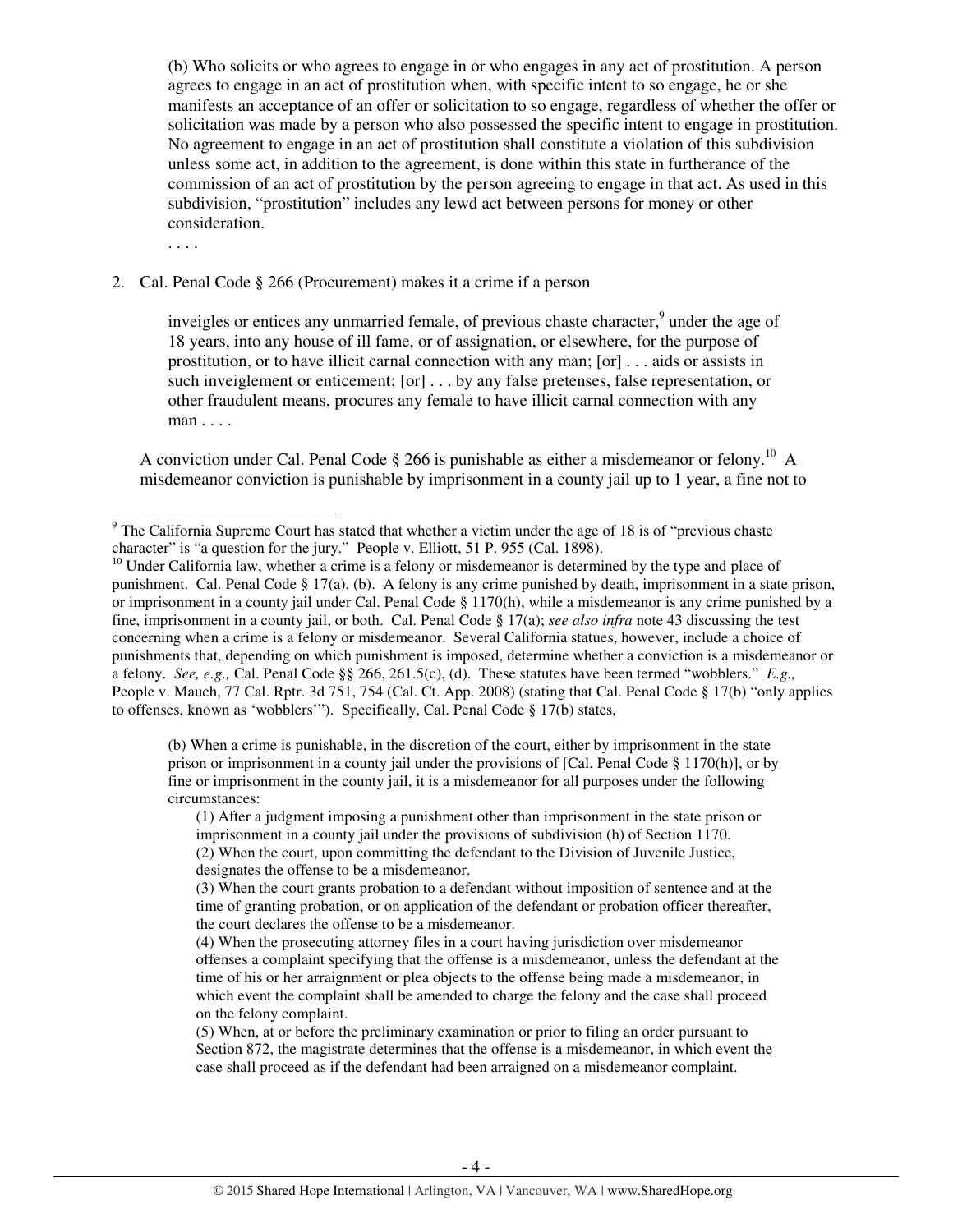exceed \$2,000, or both. Cal. Penal Code §§ 266, 17(b). A felony conviction is punishable by imprisonment in a state prison for 16 months, 2 years, or 3 years<sup>11</sup> and a possible fine not to exceed \$2,000. Cal. Penal Code §§ 18(a), 266. First time convictions, for either a misdemeanor or felony, are also subject to an additional mandatory fine of \$300 while subsequent convictions are subject to an additional mandatory fine of \$500, if the offender is able to pay. Cal. Penal Code  $\S$ § 290.3(a),  $290(c)$ .

3. Cal. Penal Code § 266h(b) (Pimping) states,

l

Any person who, knowing another person is a prostitute, lives or derives support or maintenance in whole or in part from the earnings or proceeds of the person's prostitution, or from money loaned or advanced to or charged against that person by any keeper or manager or inmate of a house or other place where prostitution is practiced or allowed, or who solicits or receives compensation for soliciting for the person, when the prostitute is a minor, is guilty of pimping a minor . . . .

If the victim is a minor 16 years of age or older, a conviction under Cal. Penal Code  $\S$  266h(b) is punishable as a felony by imprisonment in a state prison for 3, 4, or 6 years and a possible fine not to exceed \$10,000.<sup>12</sup> Cal. Penal Code §§ 266h(b)(1), 672. If the minor is under 16, however, a conviction under Cal. Penal Code  $\S$  266h(b) is punishable as a felony by imprisonment in a state prison for 3, 6, or 8 years and a possible fine not to exceed \$10,000. Cal. Penal Code  $\S$ § 266h(b)(2), 672. In either instance, the court may also order an additional fine not to exceed \$5,000. Cal. Penal Code § 266k(a).

4. Cal. Penal Code § 266i(a) (Pandering) makes it a crime if a person

(1) Procures another person for the purpose of prostitution.

(2) By promises, threats, violence, or by any device or scheme, causes, induces,

persuades, or encourages another person to become a prostitute.

(3) Procures for another person a place as an inmate in a house of prostitution or as an inmate of any place in which prostitution is encouraged or allowed within this state.

In addition to interpreting the statutory language, California Judges Benchguide 74 was used for clarifying which statutes fall under the "wobbler" category. JUDICIAL COUNCIL OF CALIFORNIA, CALIFORNIA JUDGES BENCHGUIDE 74, SENTENCING GUIDELINES FOR COMMON MISDEMEANORS AND INFRACTIONS (2011), *available at*  http://www2.courtinfo.ca.gov/protem/pubs/bg74.pdf (listing misdemeanor statutes and indicating "wobbler" status with an asterisk) (last accessed on Nov. 10, 2015).

 $11$  Cal. Penal Code § 18 (Punishment of felony not otherwise prescribed) provides,

(a) Except in cases where a different punishment is prescribed by any law of this state, every offense declared to be a felony is punishable by imprisonment for 16 months, or two or three years in the state prison unless the offense is punishable pursuant to subdivision (h) of Section 1170. (b) Every offense which is prescribed by any law of the state to be a felony punishable by imprisonment or by a fine, but without an alternate sentence to the county jail for a period not exceeding one year, may be punishable by imprisonment in the county jail not exceeding one year or by a fine, or by both.

<sup>12</sup> Cal. Penal Code § 672 (Conviction of crime for which no fine prescribed) states,

Upon a conviction for any crime punishable by imprisonment in any jail or prison, in relation to which no fine is herein prescribed, the court may impose a fine on the offender not exceeding one thousand dollars (\$1,000) in cases of misdemeanors or ten thousand dollars (\$10,000) in cases of felonies, in addition to the imprisonment prescribed.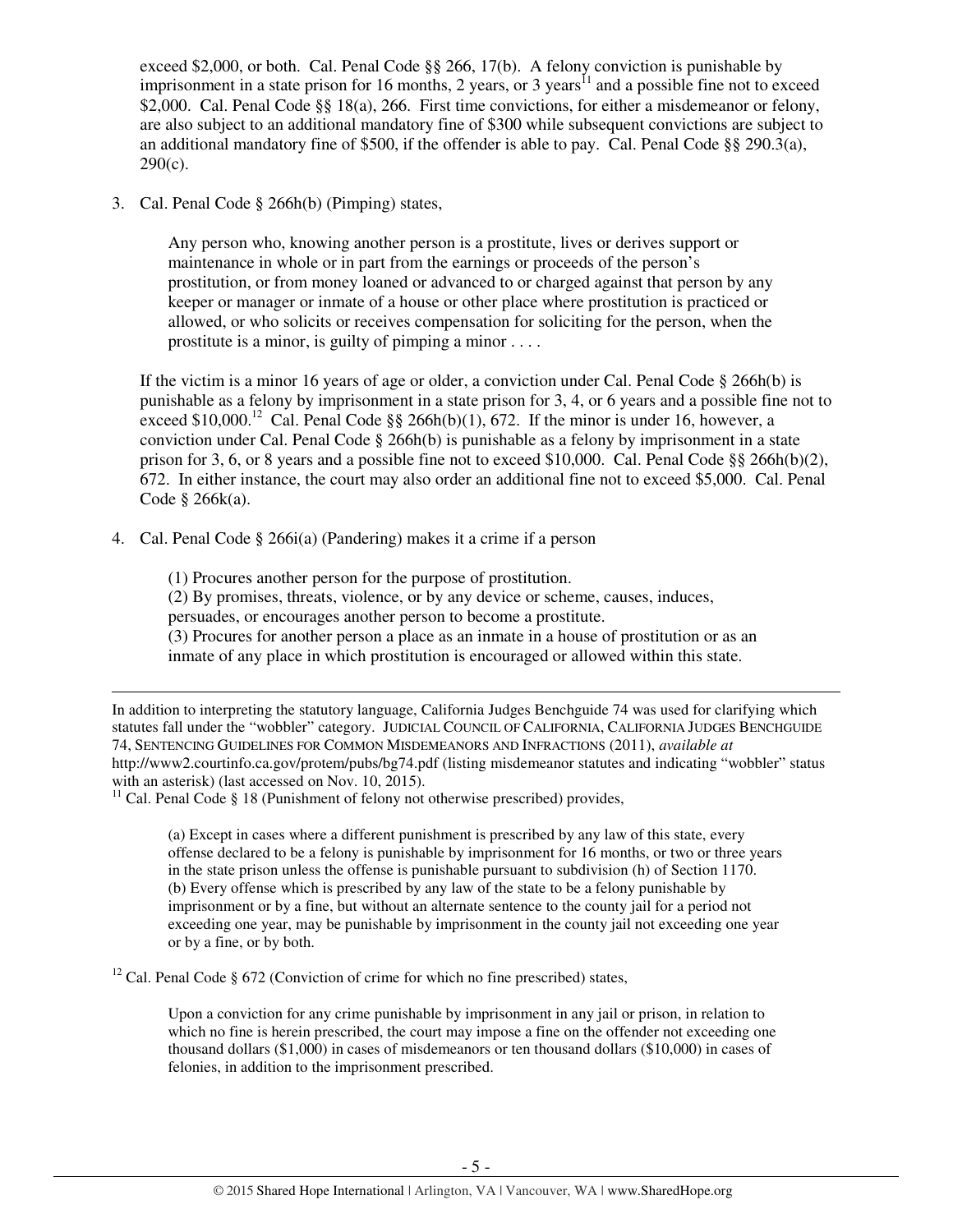(4) By promises, threats, violence, or by any device or scheme, causes, induces, persuades, or encourages an inmate of a house of prostitution, or any other place in which prostitution is encouraged or allowed, to remain therein as an inmate. (5) By fraud or artifice, or by duress of person or goods, or by abuse of any position of confidence or authority, procures another person for the purpose of prostitution, or to enter any place in which prostitution is encouraged or allowed within this state, or to come into this state or leave this state for the purpose of prostitution. (6) Receives or gives, or agrees to receive or give, any money or thing of value for procuring, or attempting to procure, another person for the purpose of prostitution, or to come into this state or leave this state for the purpose of prostitution.

If the person procured is a minor 16 or older, a conviction under Cal. Penal Code  $\S$  266i(a) is punishable as a felony by imprisonment in a state prison for 3, 4, or 6 years and a possible fine not to exceed \$10,000. Cal. Penal Code  $\S$ § 266i(b)(1), 672. If the person procured is a minor under 16, however, a conviction is punishable as a felony by imprisonment in a state prison for 3, 6, or 8 years and a possible fine not to exceed \$10,000. Cal. Penal Code §§ 266i(b)(2), 672. In either instance, the court may also order an additional fine not to exceed \$5,000. Cal. Penal Code § 266 $k$ (a).

- 5. Cal. Penal Code § 267 (Abduction of minor for prostitution) makes it a crime when a person "takes away any other person under the age of 18 years from the father, mother, guardian, or other person having the legal charge of the other person, without their consent, for the purpose of prostitution." A conviction under Cal. Penal Code § 267 is punishable as a felony by imprisonment in a state prison for 16 months, 2 years, or 3 years and a fine not to exceed \$2,000.<sup>13</sup> Cal. Penal Code §§ 267, 18(a). The court may also order an additional fine not to exceed \$25,000. Cal. Penal Code  $\S 266k(b)^{14}$ .
- 6. Cal. Penal Code § 311.4(b) (Employment of minor in sale or distribution of obscene matter or production of pornography) states that a crime is committed by

[e]very person who, with knowledge that a person is a minor under the age of 18 years, or who, while in possession of any facts on the basis of which he or she should reasonably know that the person is a minor under the age of 18 years, knowingly promotes, employs, uses, persuades, induces, or coerces a minor under the age of 18 years, or any parent or guardian of a minor under the age of 18 years under his or her control who knowingly permits the minor, to engage in or assist others to engage in either posing or modeling alone or with others for purposes of preparing any representation of information, data, or image, including, but not limited to, any film, filmstrip, photograph, negative, slide, photocopy, videotape, video laser disc, computer hardware, computer software, computer floppy disc, data storage media, CD-ROM, or computer-generated equipment or any other computer-generated image that contains or incorporates in any manner, any film, filmstrip, or a live performance involving, sexual conduct by a minor under the age of 18 years alone or with other persons or animals, for commercial purposes . . . .

A conviction under Cal. Penal Code  $\S 311.4(b)$  is punishable as a felony by imprisonment in a state prison for 3, 6, or 8 years and a possible fine not to exceed \$10,000. Cal. Penal Code §§ 311.4(b), 672.

l

<sup>&</sup>lt;sup>13</sup> *See supra* note 11 discussing penalties applicable to a felony under Cal. Penal Code § 18.

<sup>&</sup>lt;sup>14</sup> Here and elsewhere in this report that Cal. Penal Code  $\S$  266k(b) is quoted or cited, it has been updated to reflect amendments by the enactment of Senate Bill 1388, 2014 (effective January 1, 2015).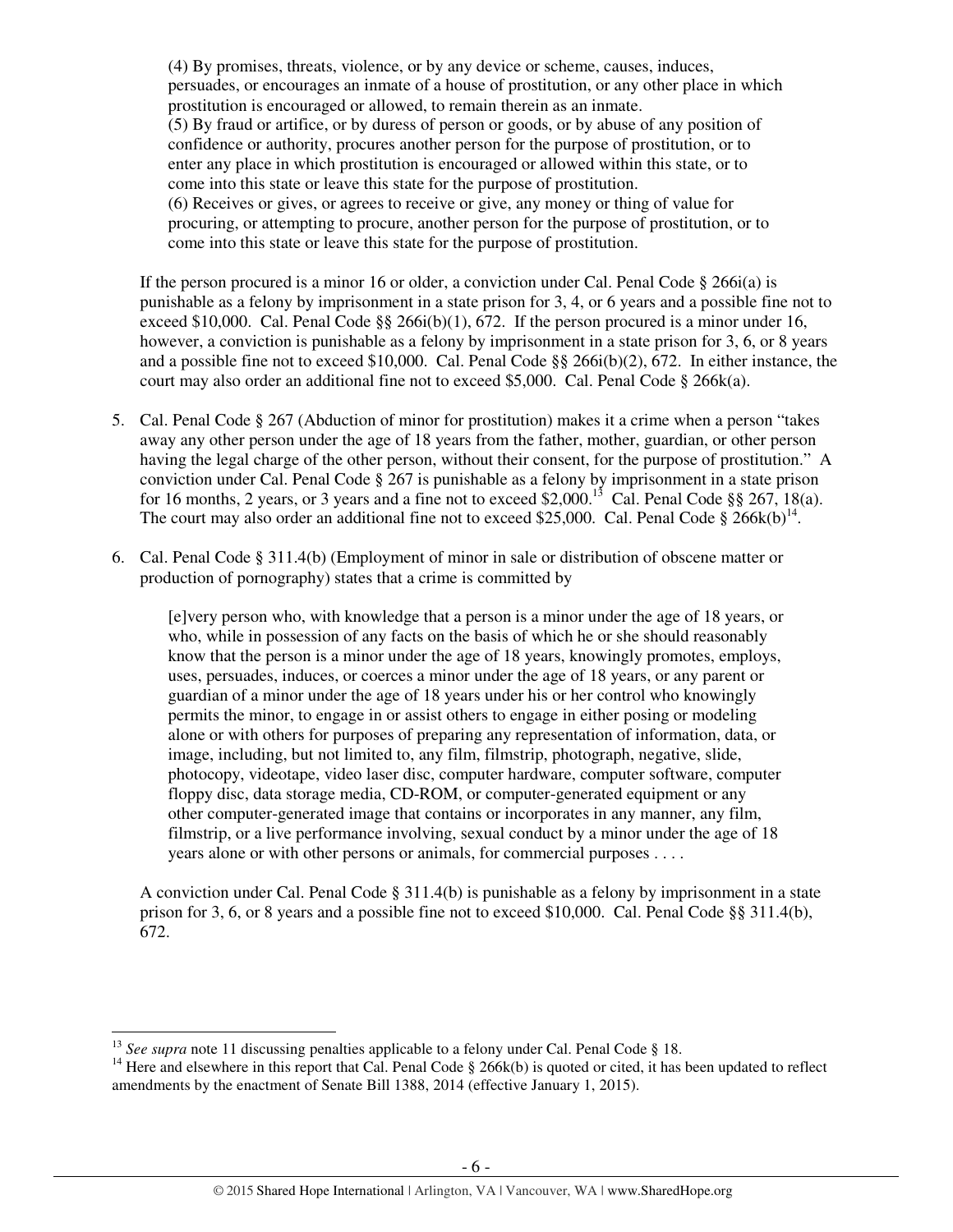7. Cal. Penal Code § 288.3(a) (Contact or communication with minor with knowledge and intent to commit specified offenses punishable by imprisonment; additional punishment for repeat violation) makes it a crime if a person

contacts or communicates with<sup>15</sup> a minor, or attempts to contact or communicate with a minor, who knows or reasonably should know that the person is a minor, with intent to commit an offense specified in Section. . . 261 [Rape; "duress"; "menace"], 264.1 [Punishment for aiding or abetting rape], . . . 286 [Sodomy], 288 [Lewd or lascivious acts involving children], 288a [Oral copulation], 288.2 [Sending harmful matter to minor by telephone messages, electronic mail, Internet, or commercial online service; Defenses; Exemption of carrier, broadcaster, or transmitter], 289 [Penetration by foreign object], 311.1 [Sale or distribution of obscene matter depicting person under age of 18 years engaging in sexual conduct], 311.2 [Production, distribution, or exhibition of obscene matter], 311.4 [Employment of minor in sale or distribution of obscene matter or production of pornography] or 311.11 [Possession or control of child pornography; persons previously convicted guilty of felony] involving the minor . . . .

A conviction under Cal. Penal Code § 288.3(a) is punishable as a felony "by imprisonment in the state prison for the term prescribed for an attempt<sup>16</sup> to commit the intended offense" and a fine not to exceed \$10,000. Cal. Penal Code § 288.3(a), 17(a), 672. Subsequent convictions under this statute are punishable by "an additional and consecutive term of imprisonment in the state prison for five years." Cal. Penal Code § 288.3(c).

Several other laws, while not expressly commercial in nature, may also apply in cases involving the commercial sexual exploitation of a child. These include the following:

1. Cal. Penal Code § 266j (Procurement of child) provides,

l

<sup>&</sup>lt;sup>15</sup> Cal. Penal Code § 288.3(b) (Contact or communication with minor with knowledge and intent to commit specified offenses punishable by imprisonment; additional punishment for repeat violation) defines "contacts or communicates with" as including "direct and indirect contact or communication that may be achieved personally or by use of an agent or agency, any print medium, any postal service, a common carrier or communication common carrier, any electronic communications system, or any telecommunications, wire, computer, or radio communications device or system."

<sup>&</sup>lt;sup>16</sup> Cal. Penal Code § 664 (Punishment for unsuccessful attempt to commit crime) states,

Every person who attempts to commit any crime, but fails, or is prevented or intercepted in its perpetration, shall be punished where no provision is made by law for the punishment of those attempts, as follows:

<sup>(</sup>a) If the crime attempted is punishable by imprisonment in the state prison, or by imprisonment pursuant to subdivision (h) of Section 1170, the person guilty of the attempt shall be punished by imprisonment in the state prison or in a county jail, respectively, for onehalf the term of imprisonment prescribed upon a conviction of the offense attempted. . . . (b) If the crime attempted is punishable by imprisonment in a county jail, the person guilty of the attempt shall be punished by imprisonment in a county jail for a term not exceeding onehalf the term of imprisonment prescribed upon a conviction of the offense attempted. (c) If the offense so attempted is punishable by a fine, the offender convicted of that attempt shall be punished by a fine not exceeding one-half the largest fine which may be imposed upon a conviction of the offense attempted.

<sup>(</sup>d) If a crime is divided into degrees, an attempt to commit the crime may be of any of those degrees, and the punishment for the attempt shall be determined as provided by this section. . . . .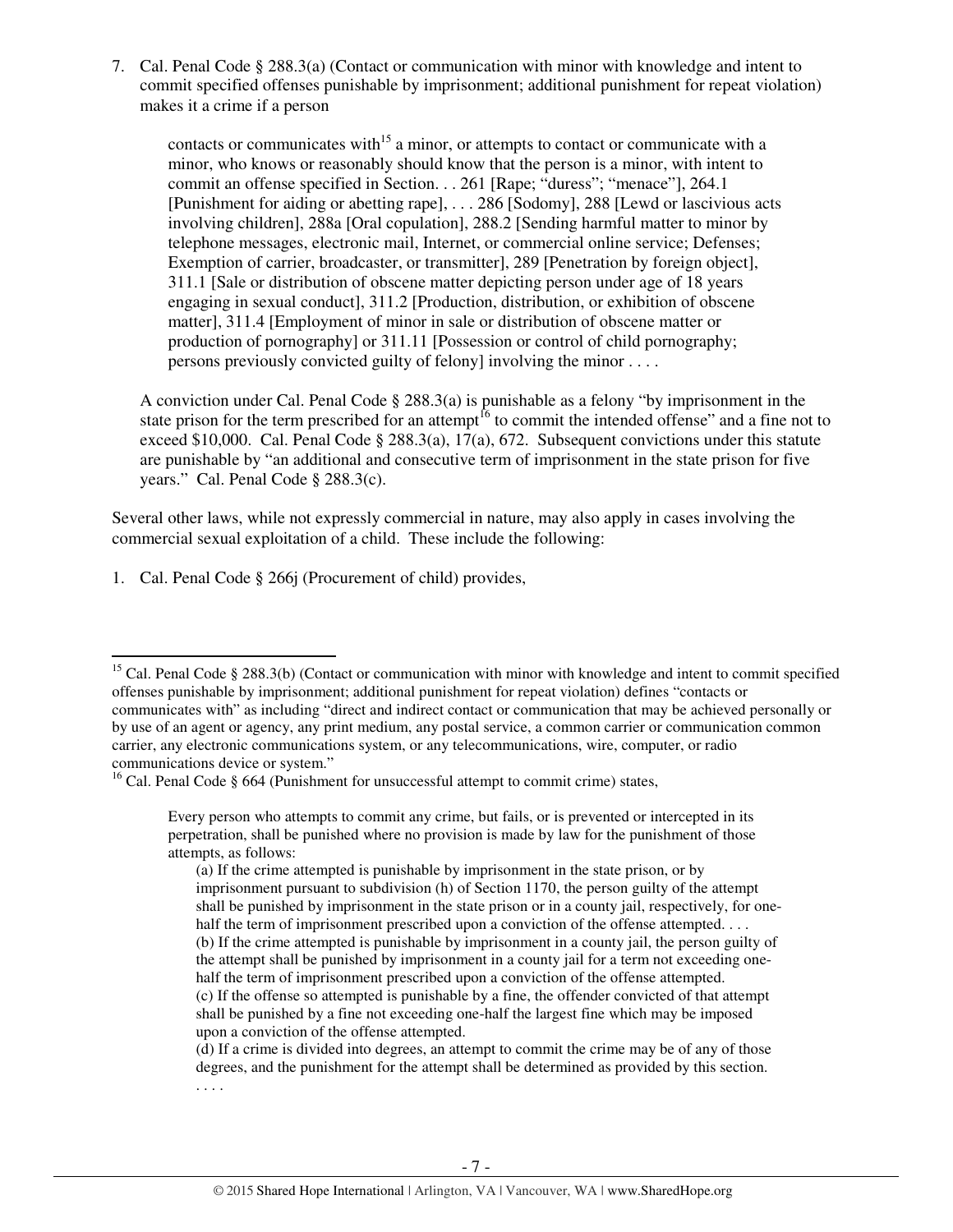Any person who intentionally gives, transports, provides, or makes available, or who offers to give, transport, provide, or make available to another person, a child under the age of 16 for the purpose of any lewd or lascivious act as defined in Section 288,<sup>17</sup> or who causes, induces, or persuades a child under the age of 16 to engage in such an act with another person . . . .

A conviction under Cal. Penal Code § 266j is punishable as a felony by imprisonment for 3, 6, or 8 years in a state prison and a fine not to exceed \$15,000. Cal. Penal Code § 266j. The court may also order an additional fine not to exceed \$25,000. Cal. Penal Code § 266k(b).

2. Cal. Penal Code  $\S 261(a)$ –(c) (Rape; "duress"; "menace") states,

(a) Rape is an act of sexual intercourse accomplished with a person not the spouse of the perpetrator, under any of the following circumstances:

(2) Where it is accomplished against a person's will by means of force, violence, duress, menace, or fear of immediate and unlawful bodily injury on the person or another.

(b) As used in this section, "duress" means a direct or implied threat of force, violence, danger, or retribution sufficient to coerce a reasonable person of ordinary susceptibilities to perform an act which otherwise would not have been performed, or acquiesce in an act to which one otherwise would not have submitted. The total circumstances, including the age of the victim, and his or her relationship to the defendant, are factors to consider in appraising the existence of duress.

(c) As used in this section, "menace" means any threat, declaration, or act which shows an intention to inflict an injury upon another.

A conviction under Cal. Penal Code  $\S 261(a)$ –(c) generally is punishable as a felony by imprisonment in a state prison for 3, 6, or 8 years and a possible fine not to exceed \$70, if the offender is able to pay. Cal. Penal Code §§ 17(a), 264(a), (b). An additional mandatory fine not to exceed \$5,000 also applies if the rape victim is a minor under 14 years of age. Cal. Penal Code § 294(b) (Restitution fine to be imposed on conviction of violation of specified offenses against children). Convictions under Cal. Penal Code § 261(a)(2), however, result in longer prison terms if the victim is a minor. Specifically, if the victim is younger than 14 years of age, a conviction is punishable by imprisonment in a state prison for 9, 11, or 13 years, but if the victim is a minor 14 years of age or older, a conviction is punishable by imprisonment for 7, 9, or 11 years. Cal. Penal Code § 264(c).

3. Cal. Penal Code § 261.5 (Unlawful sexual intercourse with a minor; misdemeanor or felony violation; civil penalties) states,

(a) Unlawful sexual intercourse is an act of sexual intercourse accomplished with a person who is not the spouse of the perpetrator, if the person is a minor. For the purposes

 $\overline{a}$ 

. . . .

. . . .

<sup>&</sup>lt;sup>17</sup> Cal. Penal Code § 288(a) states,

Except as provided in subdivision (i), any person who willfully and lewdly commits any lewd or lascivious act, including any of the acts constituting other crimes provided for in Part 1, upon or with the body, or any part or member thereof, of a child who is under the age of 14 years, with the intent of arousing, appealing to, or gratifying the lust, passions, or sexual desires of that person or the child, is guilty of a felony and shall be punished by imprisonment in the state prison for three, six, or eight years.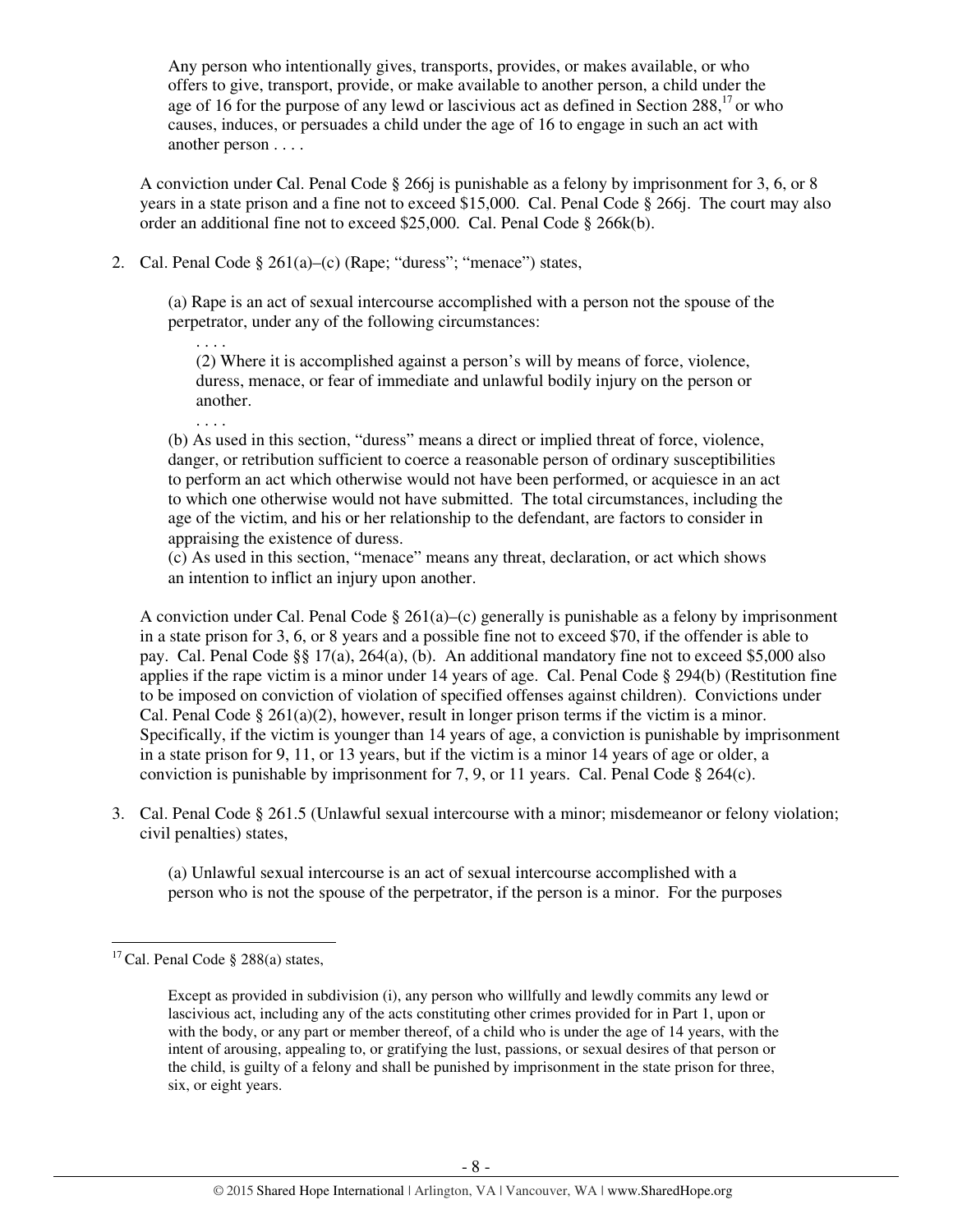of this section, a "minor" is a person under the age of 18 years and an "adult" is a person who is at least 18 years of age.

(b) Any person who engages in an act of unlawful sexual intercourse with a minor who is not more than three years older or three years younger than the perpetrator, is guilty of a misdemeanor.

(c) Any person who engages in an act of unlawful sexual intercourse with a minor who is more than three years younger than the perpetrator is guilty of either a misdemeanor or a felony, and shall be punished by imprisonment in a county jail not exceeding one year, or by imprisonment pursuant to subdivision (h) of Section 1170 [Determinate sentencing; sentence recall; medical releasel.<sup>18</sup>

(d) Any person 21 years of age or older who engages in an act of unlawful sexual intercourse with a minor who is under 16 years of age is guilty of either a misdemeanor or a felony, and shall be punished by imprisonment in a county jail not exceeding one year, or by imprisonment pursuant to subdivision (h) of Section 1170 for two, three, or four years.

. . . .

A conviction under Cal. Penal Code § 261.5(b) is punishable as a misdemeanor by imprisonment in a county jail up to 6 months, a fine not to exceed \$1,000, or both. Cal. Penal Code §§ 261.5(b), 19. A conviction under Cal. Penal Code  $\S 261.5(c)$  or (d) is punishable as either a misdemeanor or felony. A misdemeanor conviction is punishable by imprisonment in a county jail up to 1 year and a possible fine not to exceed \$1,000. Cal. Penal Code §§ 261.5(c), (d), 672. A felony conviction under Cal. Penal Code § 261.5(c) is punishable by imprisonment in a county jail for 16 months, 2 years, or 3 years and a possible fine not exceeding \$10,000. Cal. Penal Code §§ 261.5(c),  $1170(h)(1)$ , <sup>19</sup> 672. A felony conviction under Cal. Penal Code § 261.5(d) is punishable by imprisonment in a county jail for 2, 3, or 4 years and a possible fine not to exceed \$10,000. Cal. Penal Code  $\S$ § 261.5(d), 1170(h)(2), 672. Additionally, for any conviction under this statute, the court may assess an additional fine not to exceed \$70, if the defendant is able to pay. Cal. Penal Code  $\S 261.5(e)(3)$ .

4. Cal. Penal Code § 269(a) (Aggravated sexual assault of child) provides,

l

*See supra* note 6. <sup>19</sup> *See supra* note 6.

<sup>&</sup>lt;sup>18</sup> Cal. Penal Code § 1170(h) (Determinate sentencing; sentence recall; medical release) states,

<sup>(1)</sup> Except as provided in paragraph (3), a felony punishable pursuant to this subdivision where the term is not specified in the underlying offense shall be punishable by a term of imprisonment in a county jail for 16 months, or two or three years.

<sup>(2)</sup> Except as provided in paragraph (3), a felony punishable pursuant to this subdivision shall be punishable by imprisonment in a county jail for the term described in the underlying offense. (3) Notwithstanding paragraphs (1) and (2), where the defendant (A) has a prior or current felony conviction for a serious felony described in subdivision (c) of Section 1192.7 [Limitation of plea bargaining] or a prior or current conviction for a violent felony described in subdivision (c) of Section 667.5 [Enhancement of prison terms for new offenses], (B) has a prior felony conviction in another jurisdiction for an offense that has all the elements of a serious felony described in subdivision (c) of Section 1192.7 or a violent felony described in subdivision (c) of Section 667.5, (C) is required to register as a sex offender pursuant to Chapter 5.5 (commencing with Section 290) of Title 9 of Part 1, or (D) is convicted of a crime and as part of the sentence an enhancement pursuant to Section 186.11 [Pattern of related felony conduct] is imposed, an executed sentence for a felony punishable pursuant to this subdivision shall be served in state prison. . . . .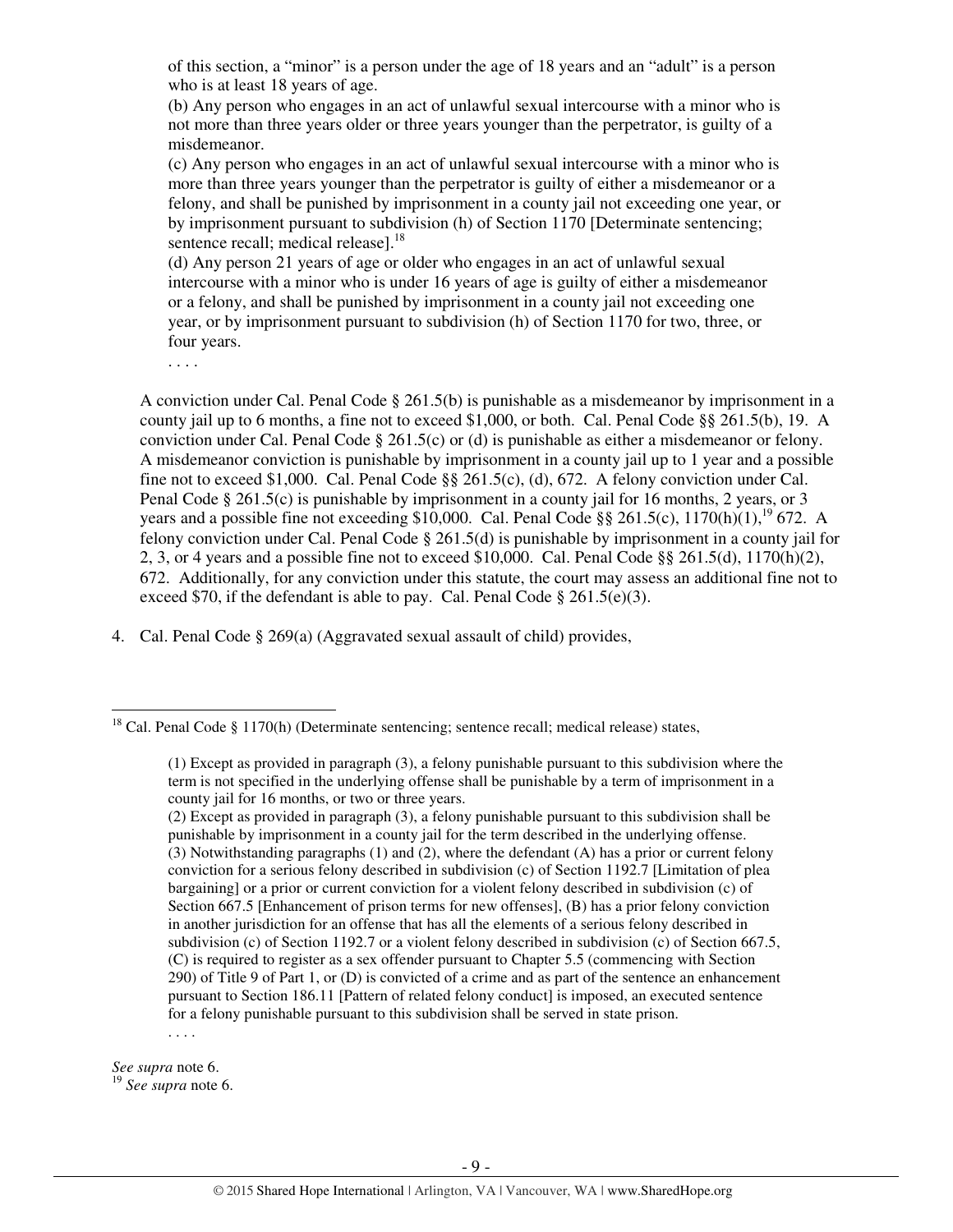Any person who commits any of the following acts upon a child who is under 14 years of age and seven or more years younger than the person is guilty of aggravated sexual assault of a child:

(1) Rape, in violation of paragraph (2) or (6) of subdivision (a) of Section 261.

(2) Rape or sexual penetration, in concert, in violation of Section 264.1.

(3) Sodomy, in violation of paragraph (2) or (3) of subdivision (c), or subdivision (d), of Section 286.

(4) Oral copulation, in violation of paragraph (2) or (3) of subdivision (c), or subdivision (d), of Section 288a.

(5) Sexual penetration, in violation of subdivision (a) of Section 289.

A conviction under Cal. Penal Code  $\S 269(a)$  is punishable as a felony by imprisonment of 15 years to life in a state prison and a possible fine not to exceed \$10,000. Cal. Penal Code §§ 269(b), 672. Cal. Penal Code § 269(c) further provides that "[t]he court shall impose a consecutive sentence for each offense that results in a conviction under this section if the crimes involve separate victims or involve the same victim on separate occasions as defined in subdivision (d) of Section 667.6 [Enhancement and fine for prior conviction or prior term for sex offense]."

5. Cal. Penal Code § 288(a) (Lewd or lascivious acts involving children) makes it a crime for

any person who willfully and lewdly commits any lewd or lascivious act, including any of the acts constituting other crimes provided for in Part 1, upon or with the body, or any part or member thereof, of a child who is under the age of 14 years, with the intent of arousing, appealing to, or gratifying the lust, passions, or sexual desires of that person or the child . . . .

A conviction under Cal. Penal Code  $\S 288(a)$  is punishable as a felony by imprisonment in a state prison for 3, 6, or 8 years and a possible fine not to exceed \$10,000. Cal. Penal Code §§ 288(a), 672. If the defendant uses "force, violence, duress, menace, or fear of immediate and unlawful bodily injury on the victim or another person," however, a conviction is punishable by imprisonment in a state prison for 5, 8, or 10 years and a possible fine not to exceed \$10,000. Cal. Penal Code §§  $288(b)(1)$ , 672. If the defendant personally inflicted "bodily harm"<sup>20</sup> on the victim during the commission of Cal. Penal Code  $\S 288(a)$ , the term of imprisonment is extended to life with the possibility of parole. Cal. Penal Code  $\S 288(i)(1)$ . Furthermore, if the victim is 14 or 15 years old and the defendant "is at least 10 years older than the child," a conviction is punishable as either a misdemeanor by imprisonment in a county jail up to 1 year and a possible fine not to exceed \$1,000, or a felony by imprisonment in a state prison for 1, 2, or 3 years and a possible fine not to exceed \$10,000. Cal. Penal Code §§ 288(c)(1), 17(b), 672. Other enhancement provisions may also apply.<sup>21</sup> Lastly, if the victim was under 14 years of age, "[a]ny person convicted of . . . [Cal. Penal Code § 288] shall not have his or her sentence suspended until the court obtains a report from a reputable psychiatrist, from a reputable psychologist who meets the standards set forth in Section 1027, as to the mental condition of that person." Cal. Penal Code § 288.1 (Sentencing for crime against child).

l

<sup>&</sup>lt;sup>20</sup> For the purposes of Cal. Penal Code § 288(a), "bodily harm" is defined as "any substantial physical injury resulting from the use of force that is more than the force necessary to commit the offense." Cal. Penal Code § 288(i)(3).

 $21$  A person convicted under Cal. Penal Code § 288 "shall receive a five-year enhancement for a prior conviction" under Cal. Penal Code § 261, § 262, § 264.1, § 269, § 285, § 286, § 288, § 288a, § 288.5 or § 289. Cal. Penal Code § 667.51(a), (b). If, however, the defendant has more than one prior conviction for any of the previously listed offenses, a conviction under Cal. Penal Code § 288 or § 288.5 is punishable by imprisonment in a state prison for 15 years to life. Cal. Penal Code § 667.51(c). Furthermore, a defendant convicted of a felony under Cal. Penal Code § 288(a), or (c)(1) is subject to an additional one-year term of imprisonment in a state prison if "the offense was committed with a minor for money or other consideration." Cal. Penal Code § 675(a).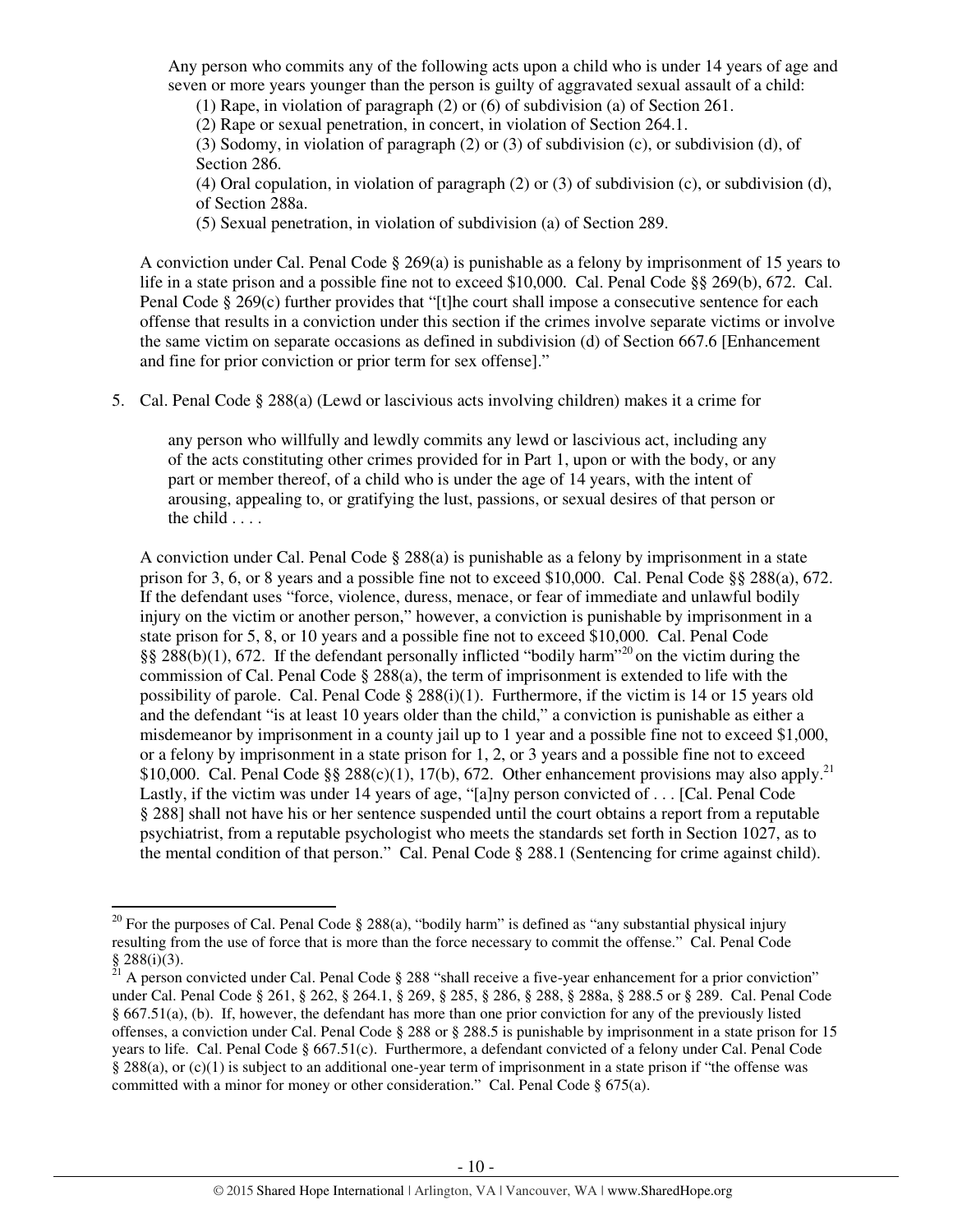6. Cal. Penal Code § 288.4(a)(1) (Arrangement of meeting with minor for purpose of engaging in certain lewd and lascivious behavior; punishment) makes it a crime if a person

motivated by an unnatural or abnormal sexual interest in children, arranges a meeting with a minor or a person he or she believes to be a minor for the purpose of exposing his or her genitals or pubic or rectal area, having the child expose his or her genitals or pubic or rectal area, or engaging in lewd or lascivious behavior . . . .

A conviction under Cal. Penal Code § 288.4(a)(1) is punishable as a misdemeanor by imprisonment in a county jail up to 1 year, a fine not to exceed \$5,000, or both.<sup>22</sup> Cal. Penal Code §§ 288.4(a)(1), 17(a). If, however, the defendant "goes to the arranged meeting place at or about the arranged time," a conviction is punishable as a felony by imprisonment in a state prison for 2, 3, or 4 years and a possible fine not to exceed \$10,000. Cal. Penal Code §§ 288.4(b), 17(a), 672. First time convictions are also subject to an additional mandatory fine of \$300 while subsequent convictions are subject to an additional mandatory fine of \$500, if the offender is able to pay. Cal. Penal Code  $\S$ § 290.3(a),  $290(c)$ .

*1.3 Prostitution statutes refer to the sex trafficking statute to identify the commercially sexually exploited minor as a trafficking victim.* 

 Neither of California's prostitution related statutes, Cal. Penal Code § 647(b), (m) (Disorderly conduct; restrictions on probation) nor § 653.22(a) (Loitering with intent to commit prostitution; determination of intent), refer to § 236.1, the human trafficking statute, when a minor is involved in prostitution.

- 1.3.1 Recommendation: Amend Cal. Penal Code § 647(b), (m) (Disorderly conduct; restrictions on probation) and § 653.22(a) (Loitering with intent to commit prostitution; determination of intent) when a minor is involved in prostitution, to refer to Cal. Penal Code § 236.1 (Human trafficking defined; punishment) to ensure that commercially sexually exploited minors are properly identified as trafficking victims.
- *1.4 The state racketeering or gang crimes statute includes sex trafficking and commercial sexual exploitation of children (CSEC) offenses as predicate acts allowing the statute to be used to prosecute trafficking crimes.*

Cal. Penal Code §§ 186–186.8 (California Control of Profits of Organized Crime Act) requires forfeiture of assets derived from a pattern of criminal profiteering activity but does not makes it a separate crime to engage in a pattern of criminal profiteering activity. "Criminal profiteering activity" is defined in Cal. Penal Code § 186.2 and includes the following:

(3) Child pornography or exploitation, as defined in subdivision (b) of Section 311.2, or Section 311.3 or 311.4, which may be prosecuted as a felony.

. . . .

. . . .

. . . .

l

(9) Kidnapping, as defined in Section 207.

(12) Pimping and pandering, as defined in Section 266.

(19) Any of the offenses contained in Chapter 7.5 (commencing with Section 311) of Title 9, relating to obscene matter, or in Chapter 7.6 (commencing with Section 313) of Title 9, relating to harmful matter that may be prosecuted as a felony.

<sup>&</sup>lt;sup>22</sup> If the defendant has "a prior conviction for an offense listed in subdivision (c) of Section 290," a conviction under this statute is as punishable a felony by imprisonment in a state prison for 16 months, 2 years, or 3 years and a possible fine not to exceed \$10,000. Cal. Penal Code §§ 288.4(a)(2), 17(a), 18(a), 672.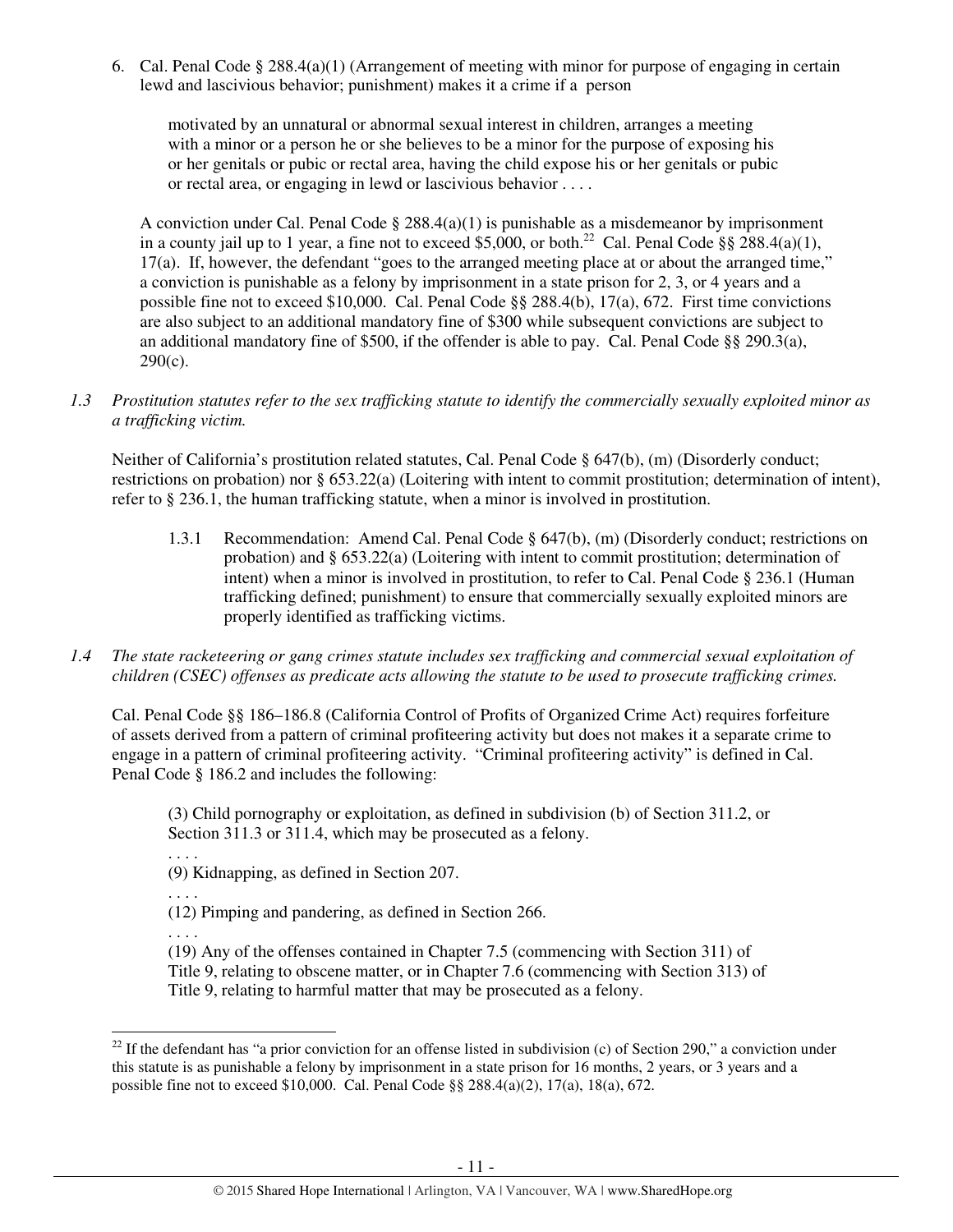. . . . (25) Conspiracy to commit any of the crimes listed above, as defined in Section 182. . . . .

(28) Human trafficking, as defined in Section 236.1.

(29) Any crime in which the perpetrator induces, encourages, or persuades a person under 18 years of age to engage in a commercial sex act. For purposes of this paragraph, a commercial sex act means any sexual conduct on account of which anything of value is given or received by any person.

(30) Any crime in which the perpetrator, through force, fear, coercion, deceit, violence, duress, menace, or threat of unlawful injury to the victim or to another person, causes a person under 18 years of age to engage in a commercial sex act. For purposes of this paragraph, a commercial sex act means any sexual conduct on account of which anything of value is given or received by any person.

. . . .

(33) Abduction or procurement by fraudulent inducement for prostitution, as defined in Section 266a.

A pattern of criminal profiteering activity is defined in Cal. Penal Code §186.2 and means "engaging in at least two incidents of criminal profiteering, as defined by this chapter, that meet the following requirements:

(A) Have the same or a similar purpose, result, principals, victims, or methods of commission, or are otherwise interrelated by distinguishing characteristics.

(B) Are not isolated events.

(C) Were committed as a criminal activity of organized crime.

Following a conviction of a criminal profiteering offense, the offender is subject to mandatory asset forfeiture pursuant to Cal. Penal Code §§ 186.3-186.5. Cal. Penal Code 186.3 states,

(a)In any case in which a person is alleged to have been engaged in a pattern of criminal profiteering activity, upon a conviction of the underlying offense, the assets listed in subdivisions (b) and (c) shall be subject to forfeiture upon proof of the provisions of subdivision (d) of Section 186.5.

(b)Any property interest whether tangible or intangible, acquired through a pattern of criminal profiteering activity.

(c)All proceeds of a pattern of criminal profiteering activity, which property shall include all things of value that may have been received in exchange for the proceeds immediately derived from the pattern of criminal profiteering activity.

Cal. Penal Code § 186.4 states,

(a) The prosecuting agency shall, in conjunction with the criminal proceeding, file a petition of forfeiture with the superior court of the county in which the defendant has been charged with the underlying criminal offense, which shall allege that the defendant has engaged in a pattern of criminal profiteering activity, including the acts or threats chargeable as crimes and the property forfeitable pursuant to Section 186.3.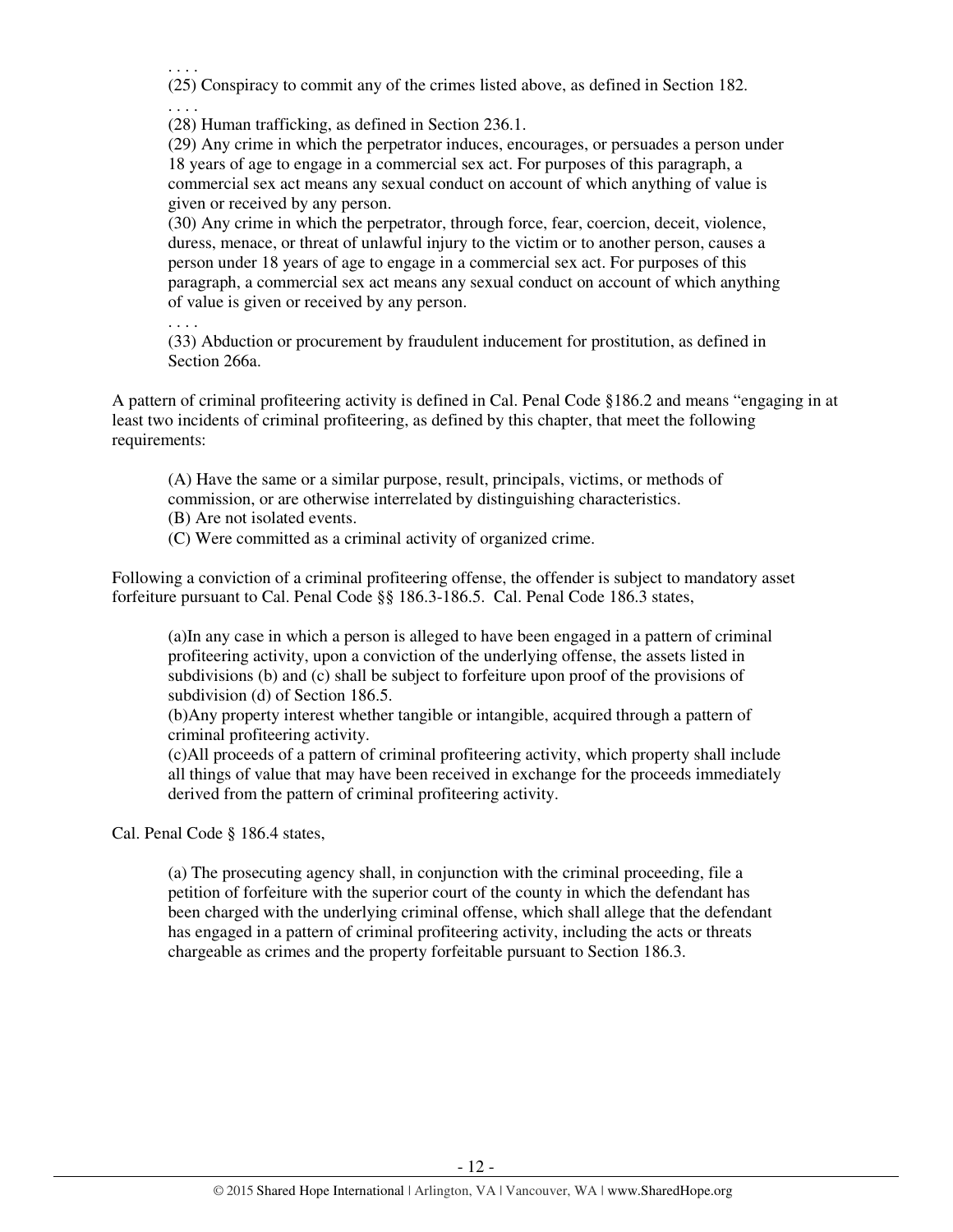#### **FRAMEWORK ISSUE 2: CRIMINAL PROVISIONS FOR DEMAND**

## *Legal Components:*

- *2.1 The state sex trafficking law can be applied to the buyers of commercial sex acts with a victim of domestic minor sex trafficking.*
- *2.2 Buyers of commercial sex acts with a minor can be prosecuted under commercial sexual exploitation of children (CSEC) laws.*
- *2.3 Solicitation laws differentiate buying sex acts with an adult and buying sex acts with a minor under 18.*
- *2.4 Penalties for buyers of commercial sex acts with minors are as high as federal penalties.*
- *2.5 Using the Internet or electronic communications to lure, entice, or purchase, or attempt to lure, entice, or purchase commercial sex acts with a minor is a separate crime or results in an enhanced penalty for buyers.*
- *2.6 No age mistake defense is permitted for a buyer of commercial sex acts with any minor under 18.*
- *2.7 Base penalties for buying sex acts with a minor under 18 are sufficiently high and not reduced for older minors.*
- *2.8 Financial penalties for buyers of commercial sex acts with minors are sufficiently high to make it difficult for buyers to hide the crime.*
- *2.9 Buying and possessing child pornography carries penalties as high as similar federal offenses.*
- *2.10 Convicted buyers of commercial sex acts with minors and child pornography are required to register as sex offenders.*

\_\_\_\_\_\_\_\_\_\_\_\_\_\_\_\_\_\_\_\_\_\_\_\_\_\_\_\_\_\_\_\_\_\_\_\_\_\_\_\_\_\_\_\_\_\_\_\_\_\_\_\_\_\_\_\_\_\_\_\_\_\_\_\_\_\_\_\_\_\_\_\_\_\_\_\_\_\_\_\_\_\_\_\_\_\_\_\_\_\_\_\_\_\_

## *Legal Analysis:*

*2.1 The state sex trafficking law can be applied to the buyers of commercial sex acts with a victim of domestic minor sex trafficking.* 

Cal. Penal Code § 236.1 (Human trafficking defined; punishment) does not apply to buyers who purchase sex with a minor. Cal. Penal Code § 236.1 does not prohibit the act of purchasing a commercial sex act. Moreover, Cal. Penal Code § 236.1(a) does not include in its list of predicate crimes the statute most applicable to buyers:  $\S 647(b)$  or (m) (Disorderly conduct; restrictions on probation).<sup>23</sup>

- 2.1.1 Recommendation: Amend Cal. Penal Code § 236.1(a)-(c) (Human trafficking defined; punishment) to make the statute applicable to the actions of buyers of commercial sex with  $minors.<sup>24</sup>$
- *2.2 Buyers of commercial sex acts with a minor can be prosecuted under commercial sexual exploitation of children (CSEC) laws.*

California has one CSEC provision, Cal. Penal Code  $\S 647(m)^{25}$  (Disorderly conduct; restrictions on probation), that addresses the crime of buying sex with a minor; however, the penalties are minimal, and in some cases, they may be eliminated entirely. Buyers who "knew or should have known that the person

<sup>24</sup> *See generally* SHARED HOPE INTERNATIONAL, "Eliminating the Third Party Control Barrier to Identifying Juvenile Sex Trafficking Victims," JuST Response Policy Paper (2015), http://sharedhope.org/wpcontent/uploads/2015/08/Policy-Paper\_Eliminating-Third-Party-Control\_Final1.pdf (discussing need to include buyer conduct in core sex trafficking offense regardless of whether victim is under control of a third party and explaining negative impact on victims and victim-identification when buyers are excluded as sex trafficking offenders).

l

<sup>&</sup>lt;sup>23</sup> See infra Section 2.2 for the substantive provision of Cal. Penal Code § 647(b) (Disorderly conduct; Restrictions on probation).

<sup>25</sup> *See supra* note 8.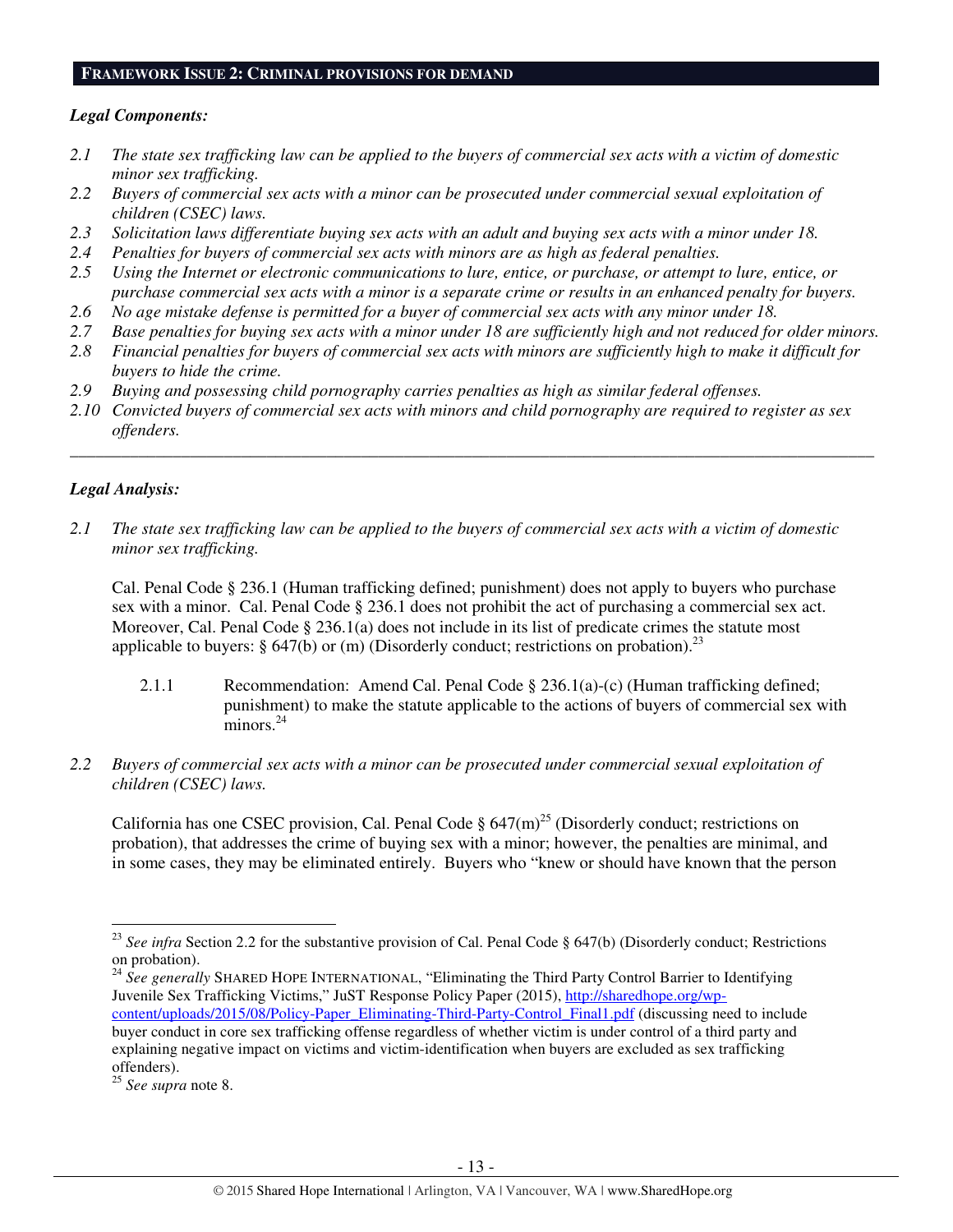who was solicited was a minor at the time of the offense" may be prosecuted under Cal. Penal Code §  $647$ (m).<sup>26</sup> Cal. Penal Code § 647 states,

[E]very person who commits any of the following acts is guilty of disorderly conduct, a misdemeanor:

(b) Who solicits or who agrees to engage in or who engages in any act of prostitution. A person agrees to engage in an act of prostitution when, with specific intent to so engage, he or she manifests an acceptance of an offer or solicitation to so engage, regardless of whether the offer or solicitation was made by a person who also possessed the specific intent to engage in prostitution. No agreement to engage in an act of prostitution shall constitute a violation of this subdivision unless some act, in addition to the agreement, is done within this state in furtherance of the commission of an act of prostitution by the person agreeing to engage in that act. As used in this subdivision, "prostitution" includes any lewd act between persons for money or other consideration.

. . . .

. . . .

(m) (1) If a crime is committed in violation of subdivision (b) and the person who was solicited was a minor at the time of the offense, and if the defendant knew or should have known that the person who was solicited was a minor at the time of the offense, the violation is punishable by imprisonment in a county jail for not less than two days and not more than one year, or by a fine not exceeding ten thousand dollars (\$10,000), or by both that fine and imprisonment.

(2) The court may, in unusual cases, when the interests of justice are best served, reduce or eliminate the mandatory two days of imprisonment in a county jail required by this subdivision. If the court reduces or eliminates the mandatory two days' imprisonment, the court shall specify the reason on the record.

If it cannot be proved that a buyer knew or should have known that the solicited person was a minor, a buyer could be prosecuted under California's age-neutral solicitation provision, Cal. Penal Code § 647(b). A conviction under Cal. Penal Code § 647(b) is punishable as a misdemeanor by imprisonment in a county jail up to 6 months, a fine not to exceed \$1,000, or both. Cal. Penal Code §§ 647(b), 672, 19. Second convictions under Cal. Penal Code § 647(b) are subject to a mandatory minimum of 45 days in a county jail, while subsequent convictions are subject to a mandatory minimum of 90 days in a county jail. Cal. Penal Code §  $647(k)$ . In instances where a "violation of subdivision (b) ... was committed within 1,000 feet of a private residence and with the use of a vehicle," the court may also suspend a buyer's driver's license up to 30 days.<sup>27</sup> Cal. Penal Code § 647(k). For any conviction under this statute, the

<sup>27</sup> Cal. Penal Code §  $647(k)$  states,

l

In lieu of the suspension, the court may order a person's privilege to operate a motor vehicle restricted, for not more than six months, to necessary travel to and from the person's place of

<sup>&</sup>lt;sup>26</sup> Caselaw interpreting Cal. Penal Code § 266i(a) (Pandering) precludes application of this CSEC offense to buyers. In People v. Dixon, 191 Cal.App.4th 1154 (2011), the defendant was charged with pandering for soliciting sex with a 17-year old via text message by offering her over \$200. *Id.* at 1156. The defendant was convicted as "a person who '[b]y promises, threats, violence, or by any device or scheme, causes, induces, persuades, or encourages another person to become a prostitute' (§ 266i, subd. (a)(2).)" *Id.* The court agreed with the defendant on appeal that "'a person who seeks sex for himself, and uses the money as an inducement, is not a panderer.'" *Id.* The court followed the reasoning of California's Supreme Court that defined a panderer "in a similar context . . . [as] one '"who procures the gratification of the passion of lewdness for another."' (People v. Roderigas (1874) 49 Cal. 9, 11). *Id.* The court further noted: "As to the sexual desires of others, 'pandering' means the business of recruiting a prostitute, finding a place of business for a prostitute, or soliciting customers for a prostitute. (Black's Law Dict. (7th ed. 1999) p. 1135; see United States v. Williams (2008) 553 U.S. 285, 308, fn. 1 [170 L.Ed.2d 650, 672, fn. 1, 128 S.Ct. 1830].)." *Id.* at 1159-1160.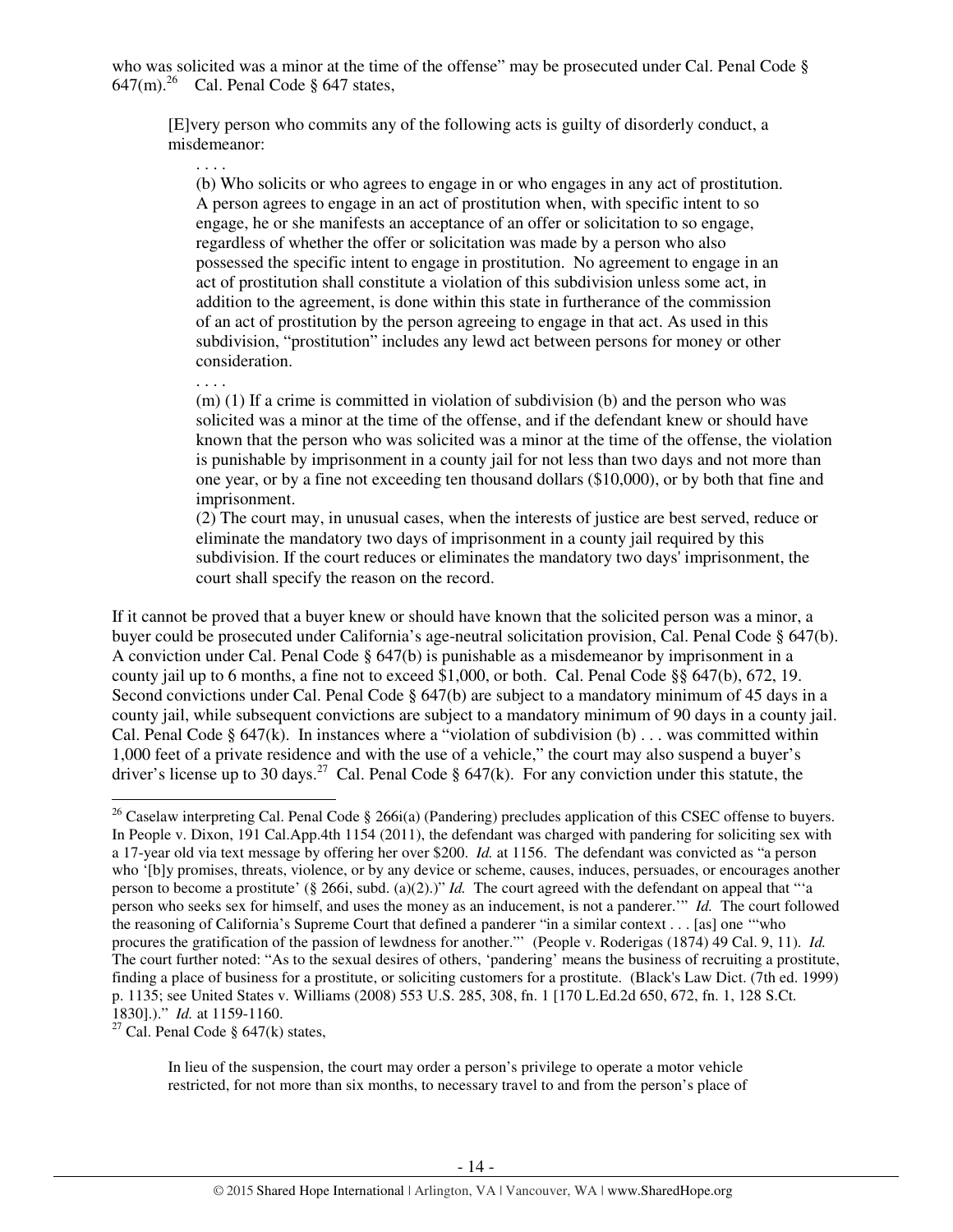court may also order an additional fine not to exceed \$70, if the defendant is able to pay. Cal. Penal Code § 647.1.

## *2.3 Solicitation laws differentiate buying sex acts with an adult and buying sex acts with a minor under 18.*

Cal. Penal Code §  $647 \text{(m)}^{28}$  (Disorderly conduct; restrictions on probation) differentiates between the buying of sex with an adult and a minor by permitting higher penalties when a buyer knows or has reason to know that the person solicited was a minor at the time of the offense.<sup>29</sup>

# *2.4 Penalties for buyers of commercial sex acts with minors are as high as federal penalties.*

Under Cal. Penal Code §  $647(m)^{30}$  (Disorderly conduct; restrictions on probation) which addresses soliciting a minor, if the actor knew or should have known that the person solicited was a minor at the time of the offense, the conviction is punishable by imprisonment for a minimum of two days and a maximum of one year in county jail, a fine up to \$10,000, or both. Cal. Penal Code  $\S 647(m)(1)$ .

If it cannot be proven that a buyer of sex with a minor knew or should have known that the solicited individual was a minor, a conviction under Cal. Penal Code § 647(b) (Disorderly conduct; restrictions on probation)<sup>31</sup> is punishable as a misdemeanor by imprisonment in a county jail up to 6 months, a fine not to exceed \$1,000, or both. Cal. Penal Code §§ 647(b), 19. Second convictions under Cal. Penal Code § 647(b) are subject to a mandatory minimum of 45 days in a county jail, while subsequent convictions are subject to a mandatory minimum of 90 days in a county jail. Cal. Penal Code § 647(k). When a "violation of subdivision (b) . . . was committed within 1,000 feet of a private residence and with the use of a vehicle," the court may also suspend the buyer's driver's license up to 30 days.<sup>32</sup> Cal. Penal Code § 647(k). For any conviction under Cal. Penal Code § 647(b), the court may also order an additional fine not to exceed \$70, if the defendant is able to pay. Cal. Penal Code § 647.1.

In comparison, if the victim is under the age of 14, a conviction under the Trafficking Victims Protection Act  $(TVPA)^{33}$  for child sex trafficking is punishable by 15 years to life imprisonment and a fine not to exceed \$250,000. 18 U.S.C. §§ 1591(b)(1),  $3559(a)(1)$ ,  $3571(b)(3)$ . If the victim is between the ages of 14–17, a conviction is punishable by 10 years to life imprisonment and a fine not to exceed \$250,000. 18 U.S.C. §§ 1591(b)(2),  $3559(a)(1)$ ,  $3571(b)(3)$ . A conviction is punishable by mandatory life imprisonment, however, if the buyer has a prior conviction for a federal sex offense<sup>34</sup> against a minor. 18

employment or education. If driving a motor vehicle is necessary to perform the duties of the person's employment, the court may also allow the person to drive in that person's scope of employment.

l

<sup>31</sup> *See supra* Section 2.2 for the substantive provisions of Cal. Penal Code § 647(b).

<sup>28</sup> *See supra* note 8.

<sup>&</sup>lt;sup>29</sup> See supra Section 2.2 for the substantive provisions of Cal. Penal Code §§ 647(b), (m).

<sup>30</sup> *See supra* note 8.

<sup>32</sup> *See supra* note 27.

<sup>&</sup>lt;sup>33</sup> Trafficking Victims Protection Act (TVPA) of 2000, Pub. L. No. 106-386, 114 Stat. 1464, 1466 (codified in scattered sections of 18 and 22 U.S.C.).

<sup>&</sup>lt;sup>34</sup> Pursuant to 18 U.S.C. § 3559(e)(2), "federal sex offense" is defined as:

an offense under section 1591 [18 USCS § 1591] (relating to sex trafficking of children), 2241 [18 USCS § 2241] (relating to aggravated sexual abuse), 2242 [18 USCS § 2242] (relating to sexual abuse),  $2244(a)(1)$  [18 USCS §  $2244(a)(1)$ ] (relating to abusive sexual contact),  $2245$  [18 USCS § 2245] (relating to sexual abuse resulting in death), 2251 [18 USCS § 2251] (relating to sexual exploitation of children), 2251A [18 USCS § 2251A] (relating to selling or buying of children), 2422(b) [18 USCS § 2422(b)] (relating to coercion and enticement of a minor into prostitution), or 2423(a) [18 USCS § 2423(a)] (relating to transportation of minors).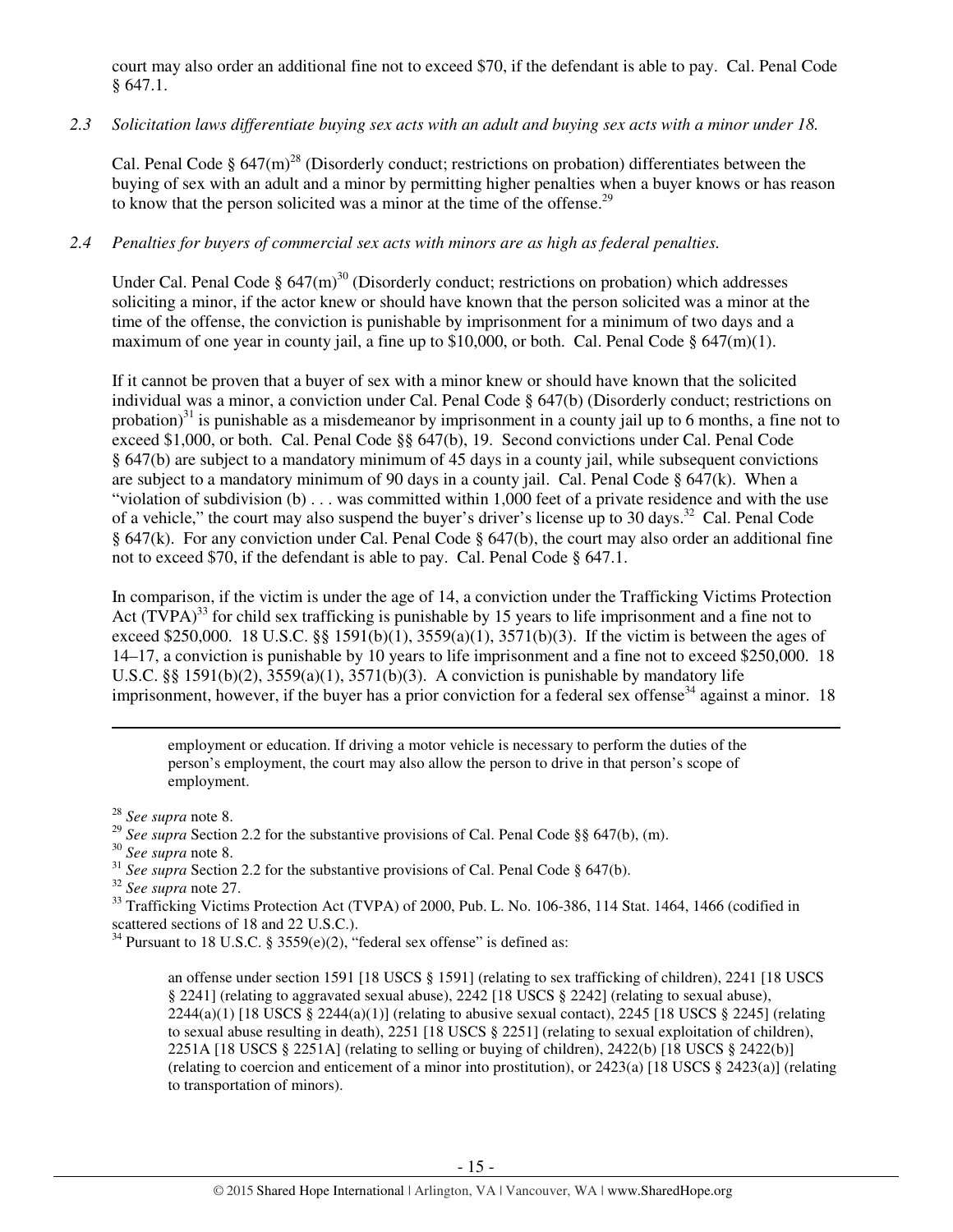U.S.C. § 3559(e)(1). To the extent buyers can be prosecuted under other federal CSEC laws,<sup>35</sup> a conviction is punishable by penalties ranging from a fine not to exceed \$250,000 to life imprisonment and a fine not to exceed \$250,000.<sup>36</sup>

- 2.4.1 Recommendation: Amend Cal. Penal Code § 647(m) (Disorderly conduct; restrictions on probation) to expressly classify and punish the crime as a felony when sex is purchased with a minor under the age of 18 and to raise the penalty to reflect the seriousness of this offense.
- *2.5 Using the Internet or electronic communications to lure, entice, or purchase, or attempt to lure, entice, or purchase commercial sex acts with a minor is a separate crime or results in an enhanced penalty for buyers.*

Cal. Penal Code § 288.3(a) (Contact or communication with minor with knowledge and intent to commit specified offenses punishable by imprisonment; additional punishment for repeat violation) makes it a crime if a person

contacts or communicates with $37$  a minor, or attempts to contact or communicate with a minor, who knows or reasonably should know that the person is a minor, with intent to commit an offense specified in Section . . . 261 [Rape; "duress"; "menace"], 264.1 [Punishment for aiding or abetting rape], . . . 286 [Sodomy], 288 [Lewd or lascivious acts involving children], 288a [Oral copulation], 288.2 [Sending harmful matter to minor by telephone messages, electronic mail, Internet, or commercial online service; Defenses; Exemption of carrier, broadcaster, or transmitter], 289 [Penetration by foreign object], 311.1 [Sale or distribution of obscene matter depicting person under age of 18 years engaging in sexual conduct], 311.2 [Production, distribution, or exhibition of obscene matter], 311.4 [Employment of minor in sale or distribution of obscene matter or production of pornography] or 311.11 [Possession or control of child pornography; persons previously convicted guilty of felony] involving the minor . . . .

A conviction under Cal. Penal Code § 288.3(a) is punishable as a felony by "imprisonment in the state prison for the term prescribed for an attempt<sup>38</sup> to commit the intended offense" and a possible fine not to exceed \$10,000. Cal. Penal Code §§ 288.3(a), 17(a), 672. Subsequent convictions under this statute are punishable by "an additional and consecutive term of imprisonment in the state prison for five years." Cal. Penal Code § 288.3(c).

Supra note 15.

l

<sup>38</sup> *Supra* note 16.

<sup>&</sup>lt;sup>35</sup> 18 U.S.C. §§ 2251A(b) (Selling or buying of children), 2251(a) (Sexual exploitation of children), 2423(a) (Transportation of a minor with intent for minor to engage in criminal sexual activity), 2422(a) (Coercion and enticement), 2252(a)(2), (a)(4) (Certain activities relating to material involving the sexual exploitation of minors).  $36$  18 U.S.C. §§ 2251A(b) (conviction punishable by imprisonment for 30 years to life and a fine), 2251(e) (conviction punishable by imprisonment for 15–30 years and a fine), 2423(a) (conviction punishable by imprisonment for 10 years to life and a fine), 2422(a) (conviction punishable by a fine, imprisonment up to 20 years, or both),  $2252(a)(2)$ , (4) (stating that a conviction under subsection (a)(2) is punishable by imprisonment for 5–20 years and a fine, while a conviction under subsection (a)(4) is punishable by imprisonment up to 10 years, a fine, or both); *see also* 18 U.S.C. §§ 3559(a)(1) (classifying all of the above listed offenses as felonies), 3571(b)(3) (providing a fine up to \$250,000 for any felony conviction).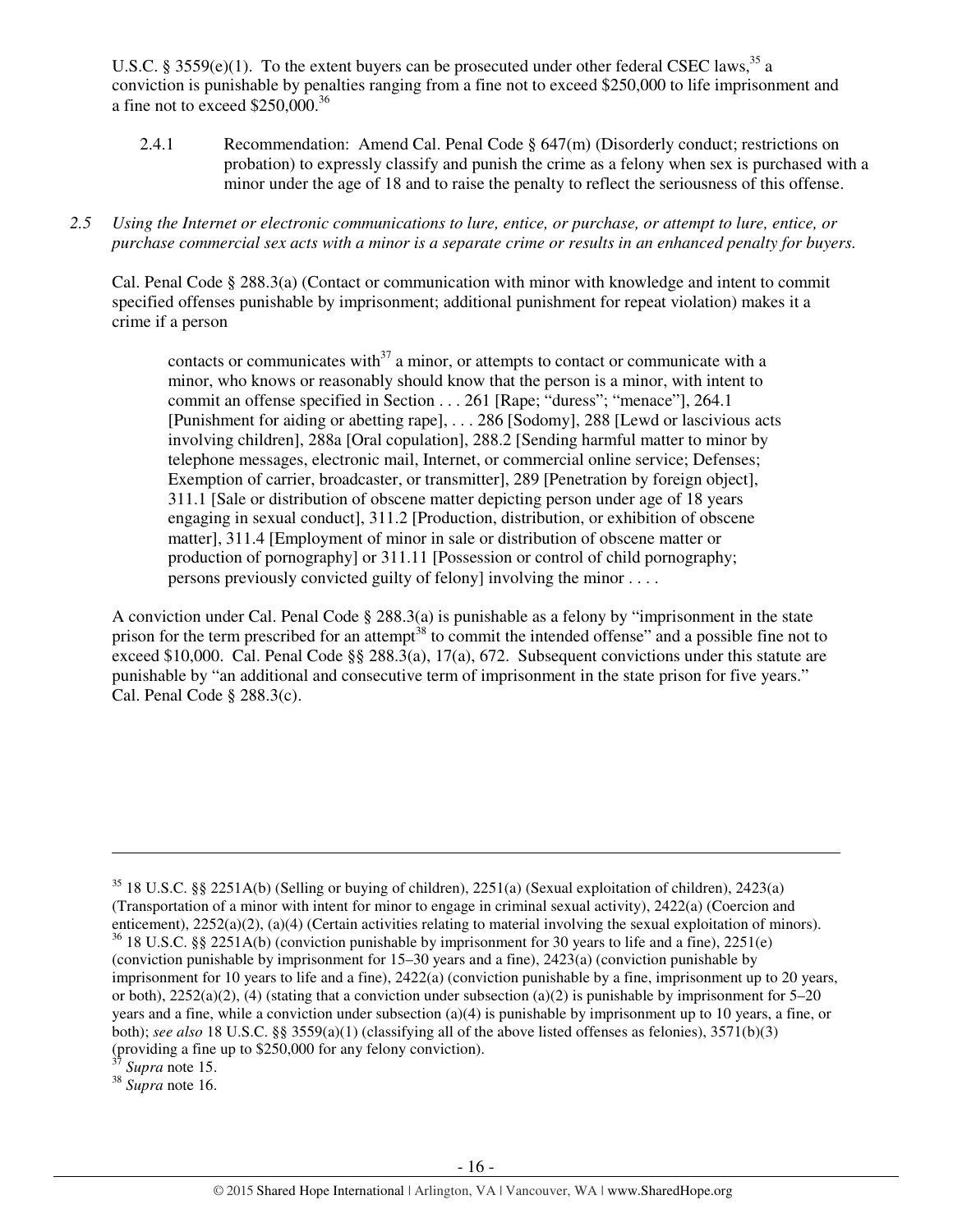## *2.6 No age mistake defense is permitted for a buyer of commercial sex acts with any minor under 18.*

Cal. Penal Code §  $647 \text{(m)}^{39}$  (Disorderly conduct; Restrictions on probation) prohibits the buying of sex with a minor "if the defendant knew or should have known that the person who was solicited was a minor at the time of the offense," which indicates that a mistake of age defense is permissible.

Additionally, Cal. Penal Code § 288.3 (Contact or communication with minor with knowledge and intent to commit specified offenses punishable by imprisonment; additional punishment for repeat violation) does not expressly prohibit or permit a mistake of age defense. Instead, Cal. Penal Code § 288.3(a) only applies if an offender "knows or reasonably should know that the person is a minor," which indicates that a mistake of age defense is permissible.

- 2.6.1 Recommendation: Amend Cal. Penal Code § 647(m) and Cal. Penal Code § 288.3(a) (Contact or communication with minor with knowledge and intent to commit specified offenses punishable by imprisonment; additional punishment for repeat violation) to remove the requirements that the actor must know or reasonably should have known the age of the minor and specifically state there is no age mistake defense permitted for a buyer of commercial sex acts with any minor under 18.
- *2.7 Base penalties for buying sex acts with a minor under 18 are sufficiently high and not reduced for older minors.*

Potential penalties under Cal. Penal Code  $\S$  647(m)<sup>40</sup> (Disorderly conduct; restrictions on probation) do not vary between younger and older minors. Cal. Penal Code  $\S$  647(m) prohibits the purchasing sex with a minor and is punishable by imprisonment in a county jail for not less than two days and not more than one year or by a fine not exceeding \$10,000, or by both, if the defendant knew or should have known that the person who was solicited was a minor at the time of the offense. However, the "mandatory" penalty of two days imprisonment can be lessened or withheld "in unusual cases, when the interests of justice are best served."

- 2.7.1 Recommendation: Amend Cal. Penal Code  $\S$  647(m) (Disorderly conduct; restrictions on probation) to impose further mandatory enhanced penalties for any offense where a person solicits or pays for sex with a minor under the age of 18.
- *2.8 Financial penalties for buyers of commercial sex acts with minors are sufficiently high to make it difficult for buyers to hide the crime.*

Violations of Cal. Penal Code §  $647(m)^{41}$  (Disorderly conduct; restrictions on probation) by buyers who knew or should have known that the person solicited was a minor at the time of the offense are subject to a possible fine not to exceed \$10,000. Cal. Penal Code §§ 647(m).

Buyers also are subject to penalty assessments. Courts are directed to order a person convicted of any crime in California to pay a penalty assessment. Cal. Penal Code § 1202.4(a)(2) states, "Upon a person being convicted of any crime in the State of California, the court shall order the defendant to pay a fine in the form of a penalty assessment in accordance with Section 1464 [Penalty assessment; distribution of funds]." The state penalty assessment is \$10 for every \$10, or fraction of \$10, on "every fine, penalty, or forfeiture imposed and collected by the courts for all criminal offenses." Cal. Penal Code  $\S 1464(a)(1)$ . Penalty assessments do not apply to restitution fines. Cal. Penal Code  $\S 1464(a)(3)(A)$ .

<sup>39</sup> *See supra* note 8.

<sup>&</sup>lt;sup>40</sup> See supra note 8 and Section 2.2 for the substantive provisions of Cal. Penal Code § 647(m).

<sup>&</sup>lt;sup>41</sup> *See supra* note 8 and Section 2.2 for the substantive provisions of Cal. Penal Code § 647(m).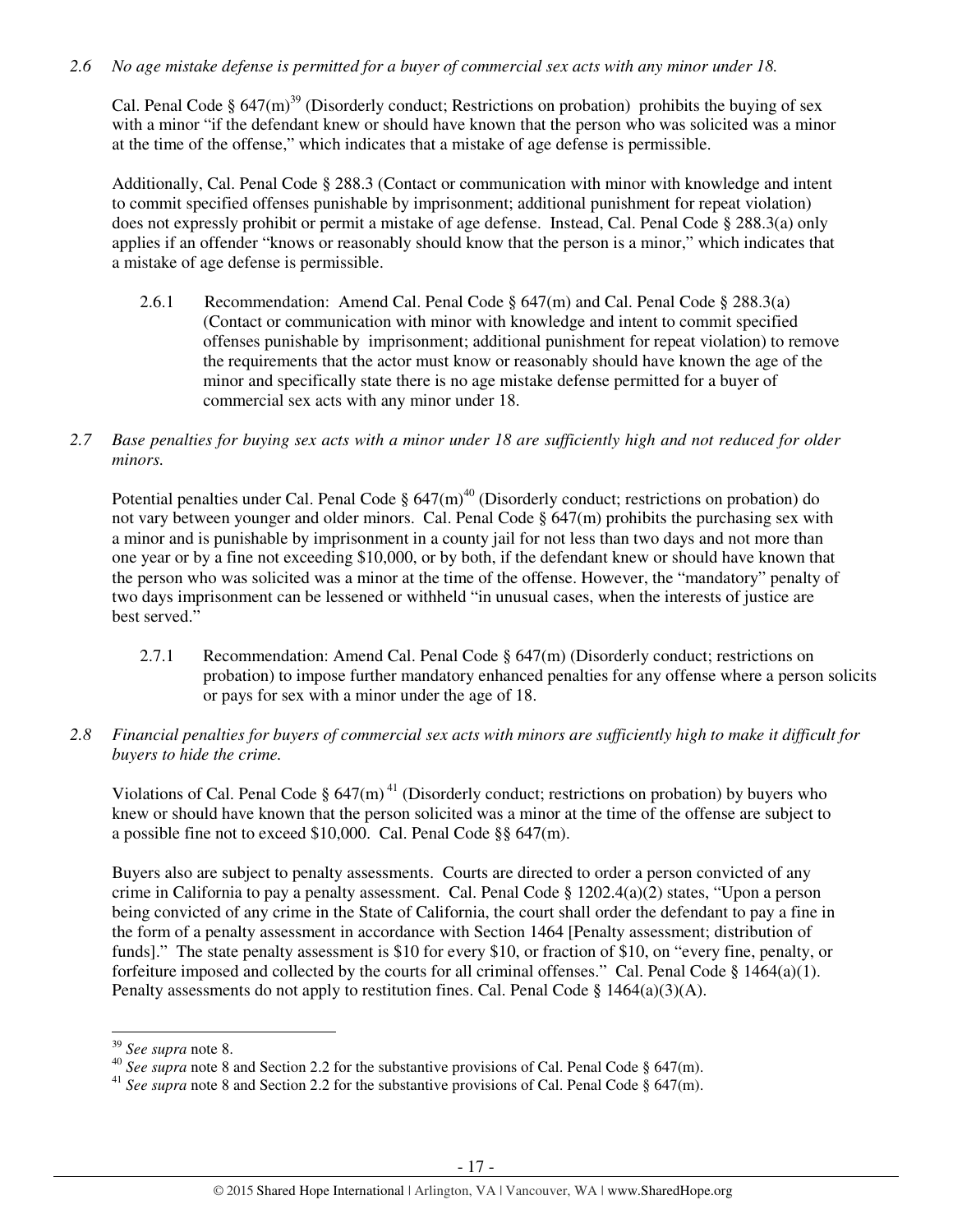Additionally, convicted buyers are also subject to a restitution fine. Pursuant to Cal. Penal Code § 1202.4(b)<sup>42</sup> (Restitution; amount; hearing and court order; financial disclosure), "In every case where a person is convicted of a crime, the court shall impose a separate and additional restitution fine, unless it finds compelling and extraordinary reasons for not doing so, and states those reasons on the record." Although the final amount of a restitution fine falls within the court's discretion, it must be between \$120–\$1,000 for a misdemeanor conviction and \$240–\$10,000 for a felony conviction. Cal. Penal Code  $$1202.4(b)(1).$ 

Cal. Penal Code § 1202.4(f) requires a convicted defendant to make restitution to a victim who "has suffered economic loss as a result of the defendant's conduct," for either "the amount of loss claimed by the victim or victims or any other showing to the court," and "[i]f the amount of loss cannot be ascertained at the time of sentencing," the court shall order that the amount be "determined at the direction of the court."

Additionally, under Cal. Penal Code § 312.3(a) (Forfeiture and destruction of matter depicting minors engaging in or simulating sexual conduct), to the extent that "[m]atter that depicts a person under the age of 18 years personally engaging in or personally simulating sexual conduct as defined in Section 311.4," comes into "the possession of any city, county, city and county, or state official or agency" it will be "subject to forfeiture." No specific procedure for effecting the forfeiture is authorized.

While buyers may be subject to some forfeiture provisions regarding property used in connection with prostitution offenses under the Red Light Abatement Law at Cal. Penal Code § 11225–11235, forfeiture regarding property used in violating human trafficking and CSEC offenses is not explicitly included. Pursuant to Cal. Penal Code § 11225(a), "[e]very building or place used for the purpose of ... lewdness, assignation, or prostitution, and every building or place in or upon which . . . lewdness, assignation, or prostitution, are held or occur, is a nuisance which shall be enjoined, abated, and prevented, and for which damages may be recovered, whether it is a public or private nuisance." Pursuant to Cal. Penal Code. § 11230(a)(1), "If the existence of a nuisance is established in an action as provided in this article, an order of abatement shall be entered as a part of the judgment in the case, directing the removal from the building or place of all fixtures, musical instruments and movable property used in conducting, maintaining, aiding, or abetting the nuisance, and directing the sale thereof in the manner provided for the sale of chattels under execution, and the effectual closing of the building or place against its use for any purpose, and that it be kept closed for a period of one year, unless sooner released."

*2.9 Buying and possessing child pornography carries penalties as high as similar federal offenses.* 

Cal. Penal Code § 311.11(a) (Possession or control of child pornography; persons previously guilty of felony) makes it a crime for any person to possess child pornography. Specifically, Cal. Penal Code § 311.11(a) states,

Every person who knowingly possesses or controls any matter, representation of information, data, or image, including, but not limited to, any film, filmstrip, photograph,

l

<sup>&</sup>lt;sup>42</sup> Pursuant to § 1204(b)(1), these minimums will increase over the course of 2012-2014 as follows:

The restitution fine shall be set at the discretion of the court and commensurate with the seriousness of the offense, but shall not be less than two hundred forty dollars (\$240) starting on January 1, 2012, two hundred eighty dollars (\$280) starting on January 1, 2013, and three hundred dollars (\$300) starting on January 1, 2014, and not more than ten thousand dollars (\$10,000), if the person is convicted of a felony, and shall not be less than one hundred twenty dollars (\$120) starting on January 1, 2012, one hundred forty dollars (\$140) starting on January 1, 2013, and one hundred fifty dollars (\$150) starting on January 1, 2014, and not more than one thousand dollars (\$1,000), if the person is convicted of a misdemeanor.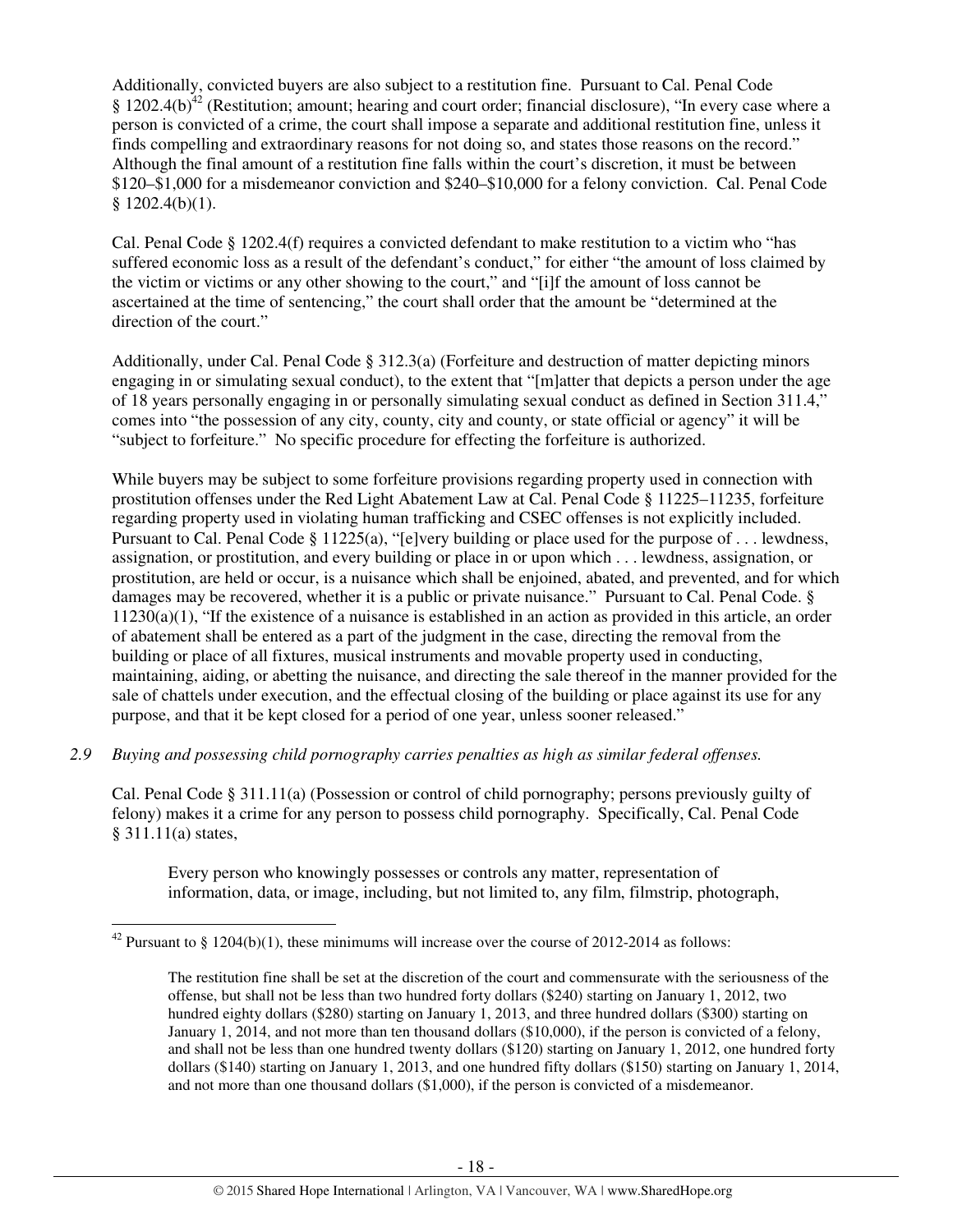negative, slide, photocopy, videotape, video laser disc, computer hardware, computer software, computer floppy disc, data storage media, CD-ROM, or computer-generated equipment or any other computer-generated image that contains or incorporates in any manner, any film or filmstrip, the production of which involves the use of a person under the age of 18 years, knowing that the matter depicts a person under the age of 18 years personally engaging in or simulating sexual conduct, as defined in subdivision (d) of Section 311.4, is guilty of a felony  $\dots$ 

A conviction under Cal. Penal Code  $\S 311.11(a)$  is punishable as either a misdemeanor<sup>43</sup> or felony. Cal. Penal Code §17(a), (b). A misdemeanor conviction is punishable by imprisonment in a county jail up to 1 year, a fine not to exceed \$2,500, or both. Cal. Penal Code 17(b). A felony conviction is punishable by imprisonment in a state prison for 16 months, 2 years, or 3 years and a possible fine not to exceed \$10,000. Cal. Penal Code §§ 18(a), 672. Buyers who have a prior conviction under Cal. Penal Code § 311.11(a), "an offense requiring registration under the Sex Offender Registration Act, or an attempt to commit any of the above-mentioned offenses," are guilty of a felony punishable by imprisonment in state prison for 2, 4, or 6 years and a possible fine not to exceed \$10,000. Cal. Penal Code §§ 311.11(b), 672. First time convictions, for either a misdemeanor or a felony, are also subject to an additional mandatory fine of \$300 while subsequent offenses are subject to an additional mandatory fine of \$500, unless the defendant is unable to pay. Cal. Penal Code §§ 290.3(a), 290(c).

A buyer who "exchanges" child pornography may be prosecuted under Cal. Penal Code § 311.3(a) (Sexual exploitation of child), which provides,

A person is guilty of sexual exploitation of a child if he or she knowingly develops, duplicates, prints, or exchanges any representation of information, data, or image, including, but not limited to, any film, filmstrip, photograph, negative, slide, photocopy, videotape, video laser disc, computer hardware, computer software, computer floppy disc, data storage media, CD-ROM, or computer-generated equipment or any other computer-generated image that contains or incorporates in any manner, any film or filmstrip that depicts a person under the age of 18 years engaged in an act of sexual conduct.<sup>44</sup>

A first time conviction under Cal. Penal Code  $\S 311.3(a)$  is punishable as a misdemeanor by imprisonment in a county jail up to 1 year, a fine not to exceed \$2,000, or both. Cal. Penal Code §§ 311.3(d), 17(a). A conviction for a buyer who has a prior conviction under Cal. Penal Code §§ 311.1– 311.11, however, is punishable as a felony by imprisonment in a state prison for 16 months, 2 years, or 3

<sup>&</sup>lt;sup>43</sup> Although Cal. Penal Code § 311.11(a) specifically states that a violation is a felony, it is also possible for a violation to be a misdemeanor. *See* People v. Sacramento Butchers' Protective Ass'n, 107 P. 712, 720 (Cal. Ct. App. 1910) (stating, "[I]n the determination whether a certain offense is a felony or a misdemeanor, no material aid is necessarily afforded by the mere characterization of the prohibited and penalized act as either the one or the other, since the nature and extent and mode of the punishment prescribed . . . is the sole test. For illustration, if a statute should denounce a certain act as a felony, but limited the power of punishment . . . to imprisonment in the county  $j$ ail  $\ldots$  or a fine  $\ldots$ , or by both such fine and imprisonment, it would readily appear, notwithstanding its designation by the statute as a felony, that, from the nature of the punishment prescribed, the act so denounced and designated could be nothing more than an ordinary misdemeanor . . . .") (citations omitted).

<sup>&</sup>lt;sup>44</sup> Cal. Penal Code § 311.3(b) defines "sexual conduct" as the following:

<sup>(1)</sup> Sexual intercourse, including genital-genital, oral-genital, anal-genital, or oral-anal, whether

between persons of the same or opposite sex or between humans and animals.

<sup>(2)</sup> Penetration of the vagina or rectum by any object.

<sup>(3)</sup> Masturbation for the purpose of sexual stimulation of the viewer.

<sup>(4)</sup> Sadomasochistic abuse for the purpose of sexual stimulation of the viewer.

<sup>(5)</sup> Exhibition of the genitals or the pubic or rectal area of any person for the purpose of sexual stimulation of the viewer.

<sup>(6)</sup> Defecation or urination for the purpose of sexual stimulation of the viewer.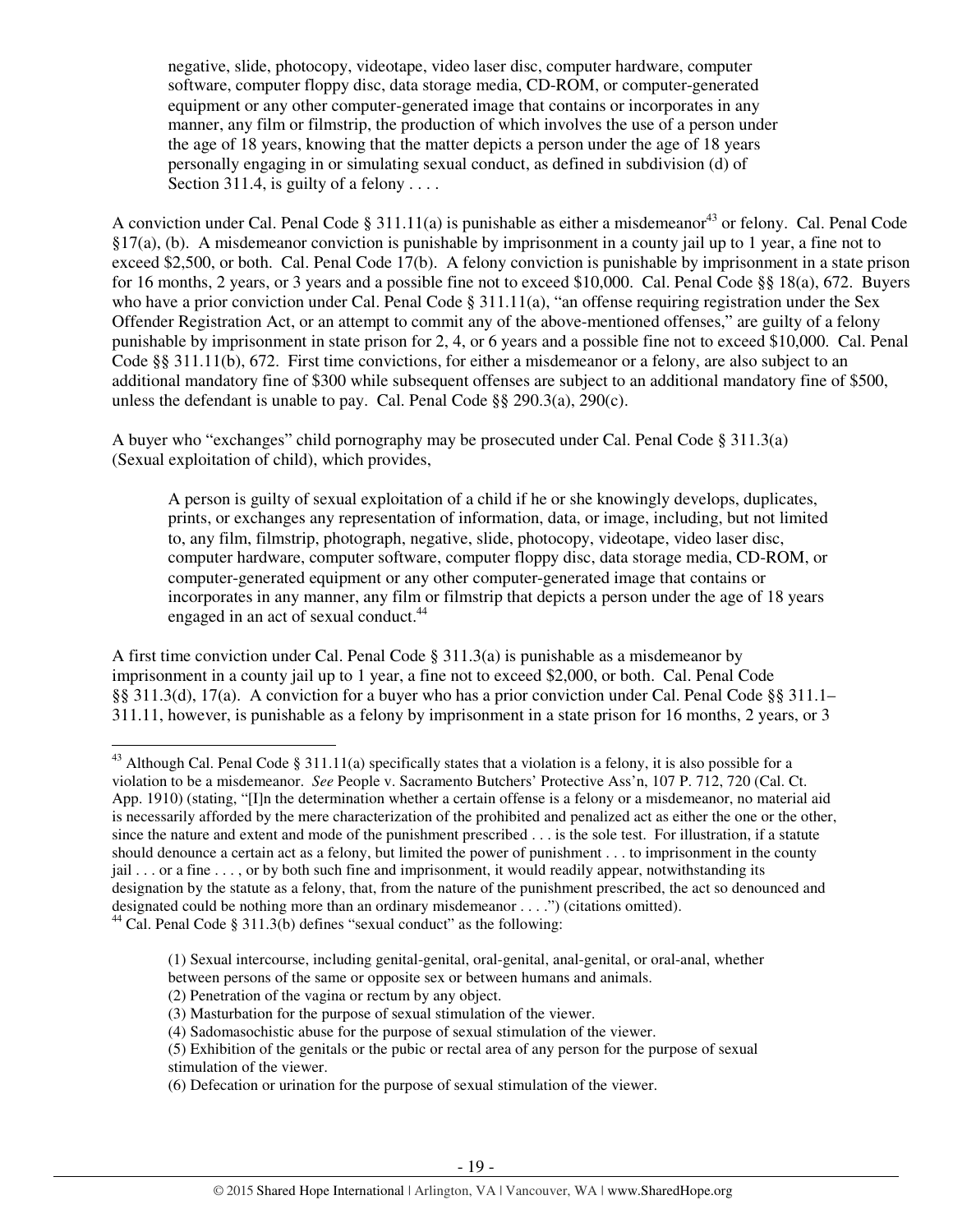years and a possible fine not to exceed \$10,000. Cal. Penal Code §§ 311.3(d), 17(a), 18(a), 672. First time convictions are also subject to an additional mandatory fine of \$300 while subsequent convictions are subject to an additional mandatory fine of \$500, if the offender is able to pay. Cal. Penal Code §§ 290.3(a), 290(c).

Additionally, violations of § 311.3 (Sexual exploitation of child) are now predicate offenses to the sex trafficking law under § 236.1(b) and (c) (Human trafficking defined; punishment) which are a felonies punishable by imprisonment in the state prison for 8, 14, or 20 years, or 5, 8, or 12 years, respectively, and a fine of not more than five hundred thousand dollars (\$500,000).<sup>45</sup> Cal. Penal Code §236.1(b) and  $(c)(1)$ .

In comparison, a federal conviction for possession of child pornography<sup>46</sup> is generally punishable by imprisonment for  $5-20$  years and a fine not to exceed \$250,000.<sup>47</sup> Subsequent convictions, however, are punishable by imprisonment up to 40 years and a fine not to exceed \$250,000.<sup>48</sup>

2.9.1 Recommendation: Amend Cal. Penal Code § 311.11(a) (Possession or control of child pornography; persons previously guilty of felony) and § 311.3 (Sexual exploitation of child) to increase the penalties for possession of child pornography to reflect the seriousness of this crime and to provide consistent punishment for and deterrent to this crime.

## *2.10 Convicted buyers of commercial sex acts with minors and child pornography are required to register as sex offenders.*

Pursuant to Cal. Penal Code § 290(c) (Sex offender registration act; persons required to register) persons required to register as sex offenders include those convicted under

subdivision (b) and (c) of Section 236.1 [human trafficking]... paragraph  $(1)$ ,  $(2)$ ,  $(3)$ ,  $(4)$ , or (6) of subdivision (a) of Section 261 [Rape; "duress"; "menace"] , . . . 266c [Inducing consent to sexual act by fraud or fear], . . . 269 [Aggravated sexual assault of child], 285 [Incest], 286 [Sodomy], 288 [Lewd or lascivious acts involving children], 288a [Oral copulation], 288.3 [Contact or communication with minor with knowledge and intent to commit specified offenses punishable by imprisonment; additional punishment for repeat violation], 288.4 [Arrangement of meeting with minor for purpose of engaging in certain lewd and lascivious behavior; punishment], 288.5 [Continuous sexual abuse of child], 288.7 [Sexual acts with child 10 years old or younger; punishment as felony], 289

l

 $46$  18 U.S.C. §§ 2252(a)(2), (a)(4) (Certain activities relating to material involving the sexual exploitation of minors),  $2252A(a)(2)$ –(3) (Certain activities relating to material constituting or containing child pornography), 1466A(a), (b) (Obscene visual representations of the sexual abuse of children).

<sup>&</sup>lt;sup>47</sup> 18 U.S.C. §§ 2252(b) (stating that a conviction under subsection (a)(2) is punishable by imprisonment for 5–20 years and a fine, while a conviction under subsection (a)(4) is punishable by imprisonment up to 10 years, a fine, or both),  $2252A(b)(1)$  (a conviction is punishable by imprisonment for 5–20 years and a fine),  $1466A(a)$ , (b) (stating that a conviction under subsection (a) is "subject to the penalties provided in section  $2252A(b)(1)$ ," imprisonment for 5–20 years and a fine, while a conviction under subsection (b) is "subject to the penalties provided in section 2252A(b)(2)," imprisonment up to 10 years, a fine, or both); *see also* 18 U.S.C. §§ 3559(a)(1) (classifying all of the above listed offenses as felonies), 3571(b)(3) (providing a fine up to \$250,000 for any felony conviction).

 $48$  18 U.S.C. §§ 2252(b) (stating if a person has a prior conviction under subsection (a)(2), or a list of other statutes, a conviction is punishable by a fine and imprisonment for 15–40 years, but if a person has a prior conviction under subsection (a)(4), or a list of other statutes, a conviction is punishable by a fine and imprisonment for  $10-20$  years),  $2252A(b)(1)$  (stating if a person has a prior conviction under subsection (a)(2), (a)(3), or a list of other statutes, a conviction is punishable by a fine and imprisonment for  $15-40$  years),  $1466A(a)$ , (b) (stating that the penalty scheme for section 2252A(b) applies); *see also* 18 U.S.C. §§ 3559(a)(1) (classifying all of the above listed offenses as felonies), 3571(b)(3) (providing a fine up to \$250,000 for any felony conviction).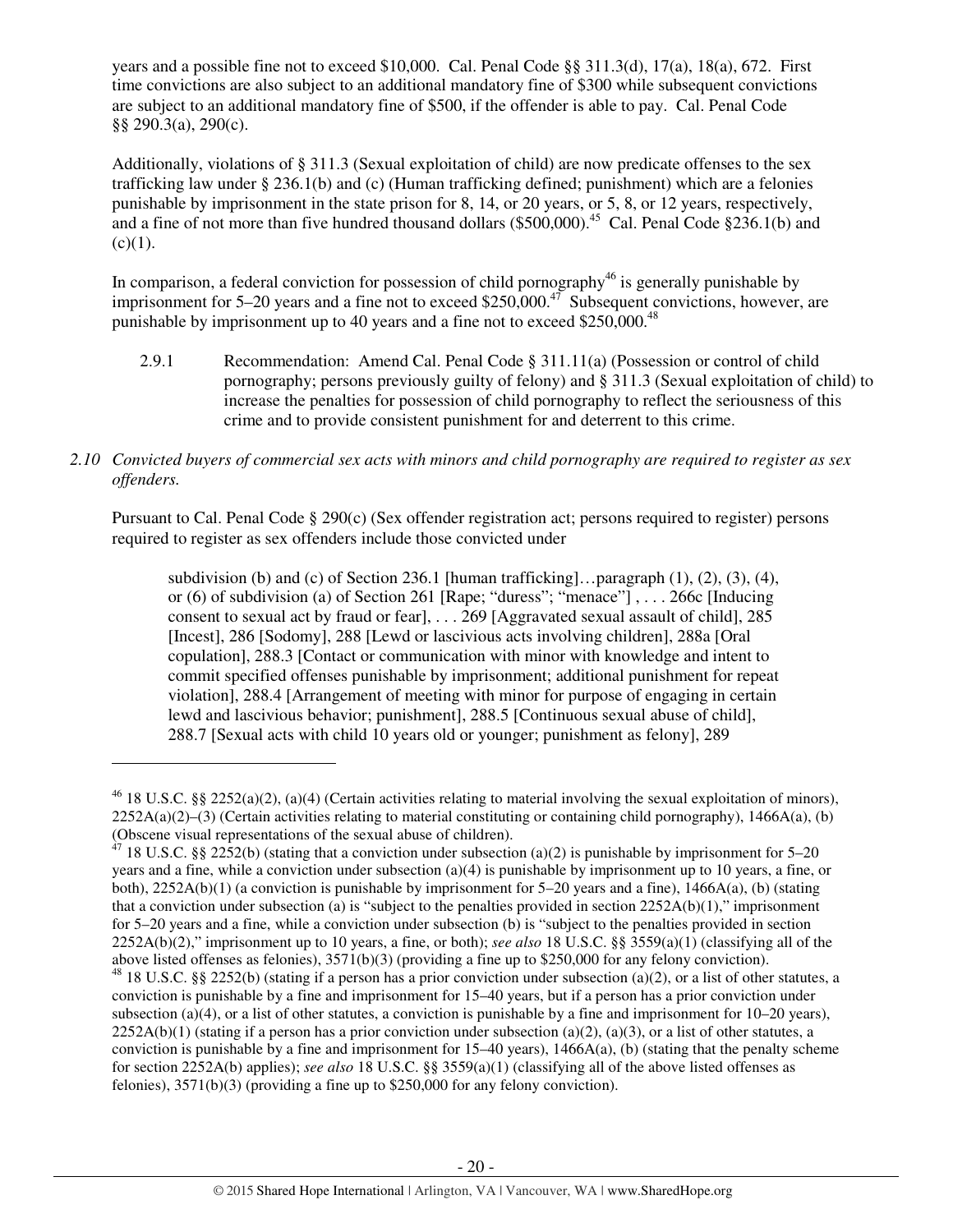[Penetration by foreign object], . . . 311.11 [Possession or control of child pornography; persons previously convicted guilty of felony], or 647.6 [Annoying or molesting children; punishment; probation], . . . any offense involving lewd or lascivious conduct under Section 272 [Contributing to delinquency of minor; luring minor under 14 away from home], or any felony violation of Section 288.2 [Sending harmful matter to minor by telephone messages, electronic mail, Internet, or commercial online service; defenses; exemption of carrier, broadcaster, or transmitter]; any statutory predecessor that includes all elements of one of the above-mentioned offenses; or any person who since that date has been or is hereafter convicted of the attempt or conspiracy to commit any of the above-mentioned offenses.

Buyers of sex with minors who are convicted under Cal. Penal Code § 647 (m) (Disorderly conduct; restrictions on probation) are not required to register under Cal. Penal Code  $\S$  290(c) (Sex offender registration act; persons required to register).

2.10.1 Recommendation: Amend Cal. Penal Code § 290(c) (Sex offender registration act; persons required to register) to require buyers convicted under Cal. Penal Code § 647 (m) (Disorderly conduct; restrictions on probation) to register as sex offenders if the victim is a minor under the age of 18.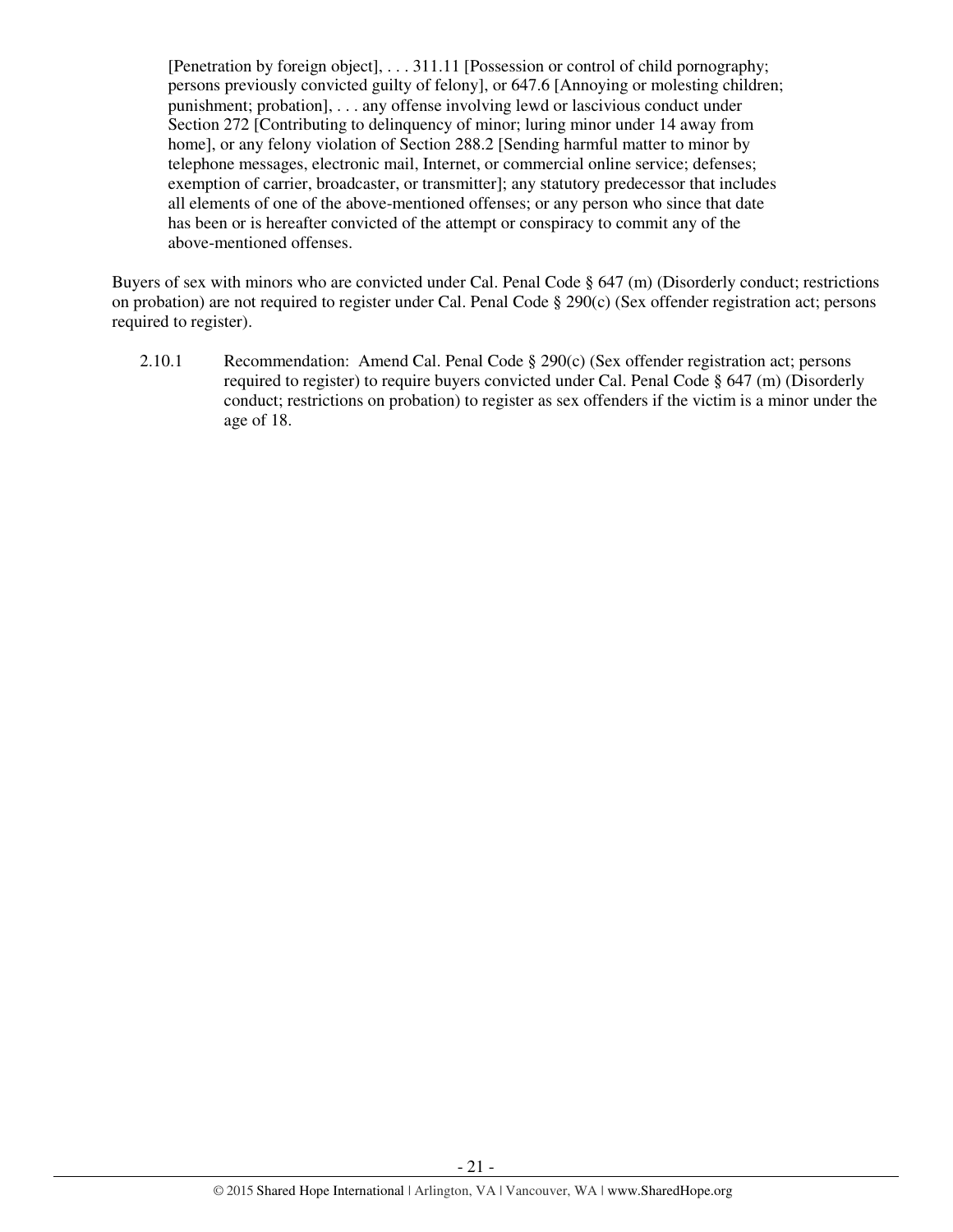#### **FRAMEWORK ISSUE 3: CRIMINAL PROVISIONS FOR TRAFFICKERS**

#### *Legal Components:*

- *3.1 Penalties for trafficking a child for sexual exploitation are as high as federal penalties.*
- *3.2 Creating and distributing child pornography carries penalties as high as similar federal offenses.*
- *3.3 Using the Internet or electronic communications to lure, entice, recruit or sell commercial sex acts with a minor is a separate crime or results in an enhanced penalty for traffickers.*
- *3.4 Financial penalties for traffickers, including asset forfeiture, are sufficiently high.*
- *3.5 Convicted traffickers are required to register as sex offenders.*
- *3.6 Laws relating to termination of parental rights for certain offenses include sex trafficking or commercial sexual exploitation of children (CSEC) offenses in order to remove the children of traffickers from their control and potential exploitation.*

*\_\_\_\_\_\_\_\_\_\_\_\_\_\_\_\_\_\_\_\_\_\_\_\_\_\_\_\_\_\_\_\_\_\_\_\_\_\_\_\_\_\_\_\_\_\_\_\_\_\_\_\_\_\_\_\_\_\_\_\_\_\_\_\_\_\_\_\_\_\_\_\_\_\_\_\_\_\_\_\_\_\_\_\_\_\_\_\_\_\_\_\_\_\_* 

## *Legal Analysis:*

 $\overline{a}$ 

*3.1 Penalties for trafficking a child for sexual exploitation are as high as federal penalties.* 

A conviction under Cal. Penal Code  $\S 236.1(a)$  (Human trafficking defined; punishment) is punishable as a felony by imprisonment in a state prison for 5, 8 or12 years and a fine not to exceed \$500,000. Cal. Penal Code §§ 236.1(a). A conviction under Cal. Penal Code § 236.1 (b) for sex trafficking "shall be punished by imprisonment in the state prison for 8, 14, or 20 years and a fine of not more than five hundred thousand dollars (\$500,000)." However, if the offense involves a commercial sex  $\text{act}^{49}$  and the victim is under the age of 18, then a conviction is punishable by imprisonment for 5, 8, or 12 years and a fine which will generally not exceed \$500,000. Cal. Penal Code  $\S 236.1(c)(1)$ . If the offense is achieved through force, fear, fraud, deceit, coercion, violence, duress, menace, or threat of unlawful injury to the victim or to another person, the conviction is punishable by fifteen years to life and a fine which will generally not exceed five hundred thousand dollars (\$500,000). Cal. Penal Code § 236.1 (c)(2). Further, a person in violation of Cal. Penal Code § 236.1 who inflicts great bodily injury on a victim shall be punished by an additional term of imprisonment in the state prison for 5, 7, or 10 years. Cal. Penal Code  $§$  236.4(b).

Additionally, certain crimes for which a trafficker may be convicted are predicate offenses under Cal. Penal Code § 236.1 (Human trafficking defined; punishment). Cal. Penal Code § 266 (Procurement), § 266h(b) (Pimping), and § 266j (Procurement of child), are expressly referred to in Cal. Penal Code § 236.1, therefore the fines and penalties under the human trafficking statute are applicable.

If the victim is an "unmarried, chaste female" who is under the age of 18, a trafficker may be convicted under Cal. Penal Code § 266 (Procurement). A conviction under Cal. Penal Code § 266 is punishable as either a misdemeanor or felony. Cal. Penal Code § 17(b). A misdemeanor conviction is punishable by imprisonment in a county jail up to 1 year, a fine not to exceed \$2,000, or both. Cal. Penal Code § 266. A felony conviction is punishable by imprisonment in a state prison for 16 months, 2 years, or 3 years and a possible fine not to exceed \$2,000. Cal. Penal Code §§ 18(a), 266. First time convictions, for either a misdemeanor or felony, are also subject to an additional mandatory fine of \$300 while subsequent convictions are subject to an additional mandatory fine of \$500, if the offender is able to pay. Cal. Penal Code §§ 290.3(a), 290(c).

<sup>&</sup>lt;sup>49</sup> For purposes of Cal. Penal Code § 236.1(g), Cal. Penal Code § 236.1(g)(2) defines "commercial sex act" as "any sexual conduct on account of which anything of value is given or received by any person."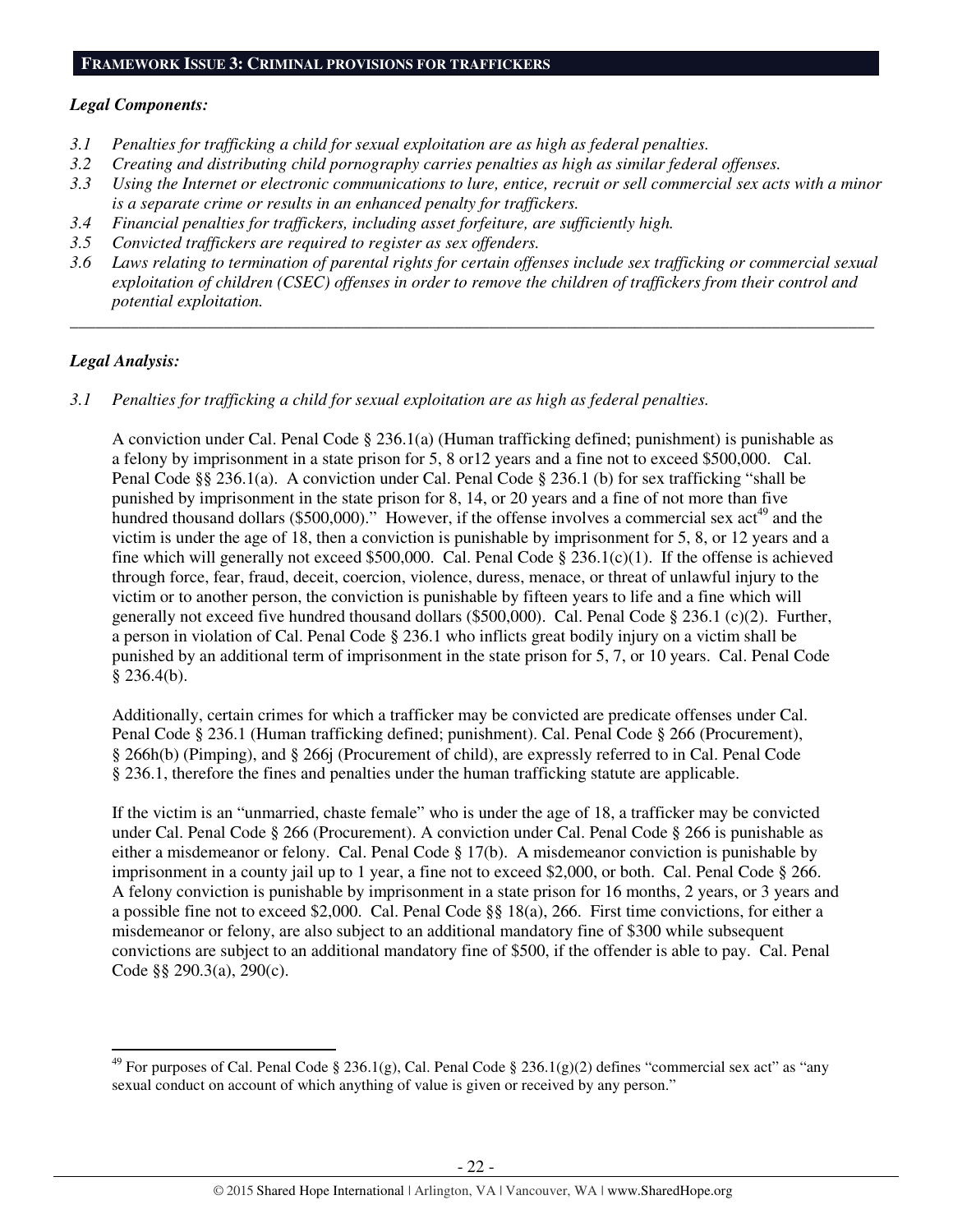Additionally, traffickers may be convicted under Cal. Penal Code § 266h(b) (Pimping) or Cal. Penal Code  $§$  266i(a) (Pandering).<sup>50</sup> If the victim is a minor 16 years of age or older, a conviction under either of these statutes is punishable as a felony by imprisonment in a state prison for 3, 4, or 6 years and a possible fine not to exceed \$10,000. Cal. Penal Code  $\S$ § 266h(b)(1), 266i(b)(1), 672. However, if the victim is under 16 years of age, a conviction under either of these statutes is punishable as a felony by imprisonment in a state prison for 3, 6, or 8 years and a possible fine not to exceed \$10,000. Cal. Penal Code §§ 266h(b)(2), 266i(b)(2), 672. In either instance, the court may also order an additional fine not to exceed \$5,000. Cal. Penal Code § 266k(a).

If the victim is under 16 years of age, a trafficker may also be convicted for a felony under Cal. Penal Code § 266j (Procurement of child),<sup>51</sup> punishable by imprisonment in a state prison for 3, 6, or 8 years and a fine not to exceed \$15,000. Cal. Penal Code § 266j. If the crime involves a minor under the age of 18, traffickers may be convicted under Cal. Penal Code  $\S 267$  (Abduction of minor for prostitution),<sup>52</sup> a felony punishable by imprisonment in a state prison for 16 months, 2 years, or 3 years and a fine not to exceed \$2,000. Cal. Penal Code §§ 267, 18(a). For convictions under either of these statutes, the court may also order an additional fine not to exceed \$25,000. Cal. Penal Code  $\S 266k(b)^{53}$ .

In comparison, if the victim is under the age of 14, a conviction under the Trafficking Victims Protection Act  $(TVPA)^{54}$  for child sex trafficking is punishable by 15 years to life imprisonment and a fine not to exceed \$250,000. 18 U.S.C. §§ 1591(b)(1),  $3559(a)(1)$ ,  $3571(b)(3)$ . If the victim is between the ages of 14–17, a conviction is punishable by 10 years to life imprisonment and a fine not to exceed \$250,000. 18 U.S.C.  $\S$ § 1591(b)(2), 3559(a)(1), 3571(b)(3). A conviction is punishable by mandatory life imprisonment, however, if the trafficker has a prior conviction for a federal sex offense<sup>55</sup> against a minor.

## *3.2 Creating and distributing child pornography carries penalties as high as similar federal offenses.*

Cal. Penal Code § 311.1(a) (Sale or distribution of obscene matter depicting person under age of 18 years engaging in sexual conduct) prohibits the distribution of child pornography. A violation of Cal. Penal Code  $\S 311.1(a)$  occurs when a person

knowingly sends or causes to be sent, or brings or causes to be brought, into this state for sale or distribution, or in this state possesses, prepares, publishes, produces, develops, duplicates, or prints any representation of information, data, or image, including, but not limited to, any film, filmstrip, photograph, negative, slide, photocopy, videotape, video laser disc, computer hardware, computer software, computer floppy disc, data storage media, CD-ROM, or computer-generated equipment or any other computer-generated image that contains or incorporates in any manner, any film or filmstrip, with intent to distribute or to exhibit to, or to exchange with, others, or who offers to distribute, distributes, or exhibits to, or exchanges with, others, any obscene matter, knowing that the matter depicts a person under the age of 18 years personally engaging in or personally simulating sexual conduct, as defined in Section 311.4 [Employment of minor in sale or distribution of obscene matter or production of pornography  $] \ldots$ .

A conviction under Cal. Penal Code § 311.1(a) is punishable as either a misdemeanor or felony. Cal. Penal Code § 17(a), (b). A misdemeanor conviction is punishable by imprisonment in a county jail up to 1 year, a fine not to exceed \$1,000, or both. Cal. Penal Code § 311.1(a). A felony conviction is

<sup>50</sup> *See supra* Section 1.2 for the substantive provisions of Cal. Penal Code § 266h and § 266i.

<sup>&</sup>lt;sup>51</sup> *See supra* Section 1.2 for the substantive provisions of Cal. Penal Code § 266j.

<sup>&</sup>lt;sup>52</sup> See supra Section 1.2 for the substantive provisions of Cal. Penal Code § 267.

<sup>53</sup> *See supra* note 14.

<sup>54</sup> *See supra* note 33.

<sup>55</sup> *See supra* note 34.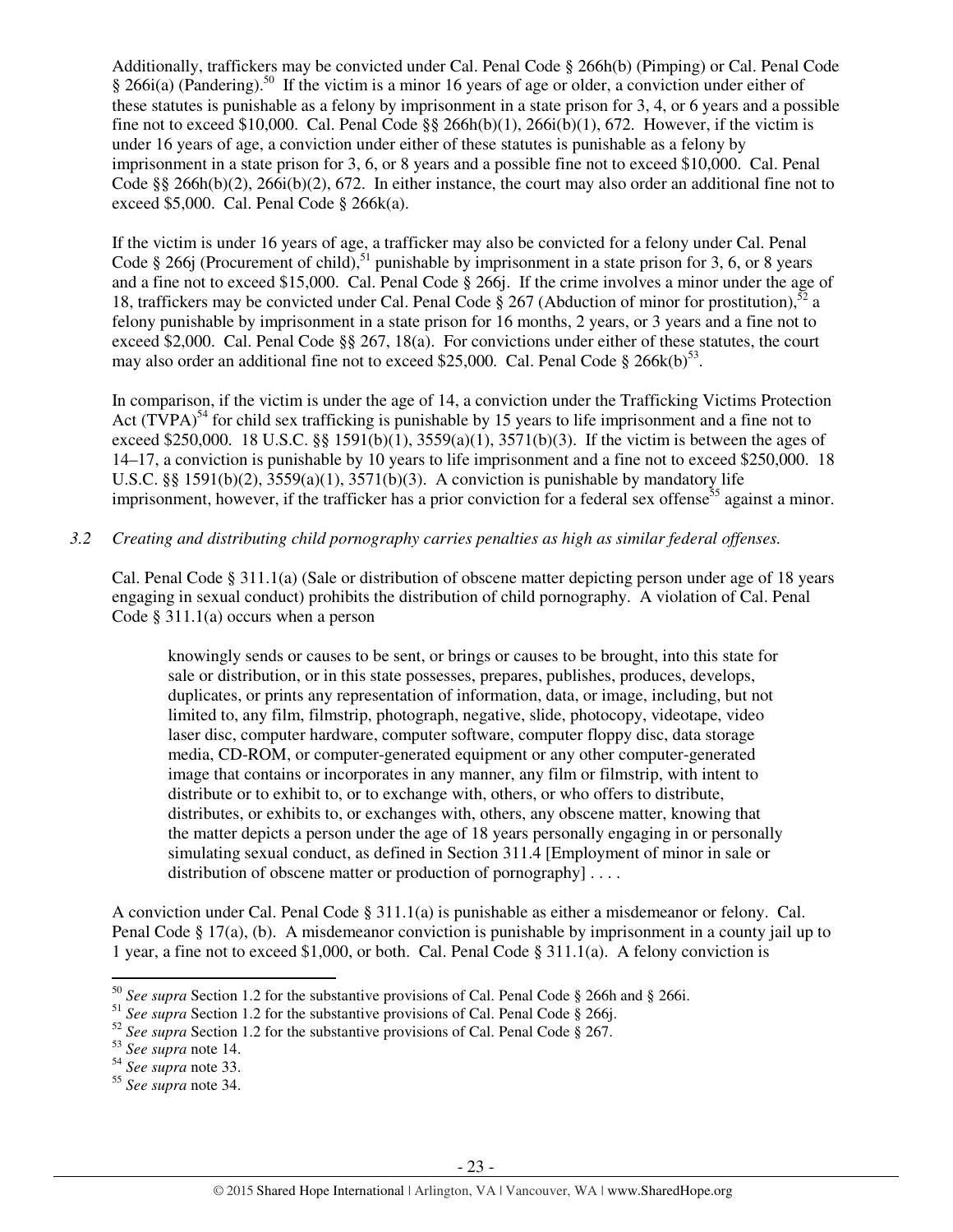punishable by imprisonment in a state prison for 16 months, 2 years, or 3 years and a possible fine not to exceed \$10,000. Cal. Penal Code §§ 311.1(a), 17(a), 18(a). Also, offenders convicted of a first offense are subject to an additional \$300 fine, and those convicted of any subsequent offense are subject to a \$500 fine, if the offender is able to pay. Cal. Penal Code  $\S$ § 290.3, 290(c).<sup>56</sup>

In comparison, if the victim is under the age of 14, a conviction under the TVPA for child sex trafficking is punishable by 15 years to life imprisonment and a fine not to exceed \$250,000. 18 U.S.C. §§ 1591(b)(1), 3559(a)(1), 3571(b)(3). If the victim is between the ages of 14–17, a conviction is punishable by 10 years to life imprisonment and a fine not to exceed \$250,000. 18 U.S.C. §§ 1591(b)(2), 3559(a)(1), 3571(b)(3). A conviction is punishable by mandatory life imprisonment, however, if the trafficker has a prior conviction for a federal sex offense<sup>57</sup> against a minor. Additionally, a federal conviction for distribution of child pornography<sup>58</sup> is generally punishable by imprisonment for  $5-20$  years and a fine not to exceed \$250,000.<sup>59</sup> Subsequent convictions, however, are punishable by imprisonment up to 40 years and a fine not to exceed \$250,000. $^{60}$ 

- 3.2.1 Recommendation: Amend Cal. Penal Code § 311.1(a) (Sale or distribution of obscene matter depicting person under age of 18 years engaging in sexual conduct) to increase the penalties for distribution of child pornography to reflect the seriousness of the offense.
- *3.3 Using the Internet or electronic communications to lure, entice, recruit or sell commercial sex acts with a minor is a separate crime or results in an enhanced penalty for traffickers.*

Cal. Penal Code § 288.3(a) (Contact or communication with minor with knowledge and intent to commit specified offenses punishable by imprisonment; additional punishment for repeat violation) makes it a crime if a person

contacts or communicates with $^{61}$  a minor, or attempts to contact or communicate with a minor, who knows or reasonably should know that the person is a minor, with intent to commit an offense specified in Section . . . 261 [Rape; "duress"; "menace"], 264.1 [Punishment for aiding or abetting rape], . . . 286 [Sodomy], 288 [Lewd or lascivious acts involving children], 288a [Oral copulation], 288.2 [Sending harmful matter to minor by

l

<sup>56</sup> Additionally, Cal Penal Code § 311.12 (2) provides that a conviction of specified offenses relating to obscene matter involving minors will be subject to an additional fine not exceeding \$2,000 if the offense was committed using a government-owned computer or computer network, or if the production, transportation, or distribution involves government-owned property.

<sup>57</sup> *See supra* note 34.

<sup>&</sup>lt;sup>58</sup> 18 U.S.C. §§ 2252(a)(1), (a)(2), (a)(3) (Certain activities relating to material involving the sexual exploitation of minors),  $2252A(a)(2)$ ,  $(a)(3)$  (Certain activities relating to material constituting or containing child pornography), 1466A(a) (Obscene visual representations of the sexual abuse of children).

<sup>&</sup>lt;sup>59</sup> 18 U.S.C. §§ 2252(b) (stating that a conviction under subsection (a)(1), (a)(2), or (a)(3) is punishable by imprisonment for 5–20 years and a fine), 2252A(b)(1) (a conviction is punishable by imprisonment for 5–20 years and a fine), 1466A(a), (b) (stating that a conviction under subsection (a) is "subject to the penalties provided in section 2252A(b)(1)," imprisonment for 5–20 years and a fine, while a conviction under subsection (b) is "subject to the penalties provided in section 2252A(b)(2)," imprisonment up to 10 years, a fine, or both); *see also* 18 U.S.C. §§  $3559(a)(1)$  (classifying all of the above listed offenses as felonies),  $3571(b)(3)$  (providing a fine up to \$250,000 for any felony conviction).

<sup>&</sup>lt;sup>60</sup> 18 U.S.C. §§ 2252(b) (stating if a person has a prior conviction under subsection (a)(1), (a)(2), or (a)(3) or a list of other statutes, a conviction is punishable by a fine and imprisonment for  $15-40$  years),  $2252A(b)(1)$  (stating if a person has a prior conviction under subsection (a)(2), (a)(3), or a list of other statutes, a conviction is punishable by a fine and imprisonment for 15–40 years),  $1466A(a)$ , (b) (stating that the penalty scheme for section 2252A(b) applies); *see also* 18 U.S.C. §§ 3559(a)(1) (classifying all of the above listed offenses as felonies), 3571(b)(3) (providing a fine up to \$250,000 for any felony conviction).

<sup>61</sup> *See supra* note 15.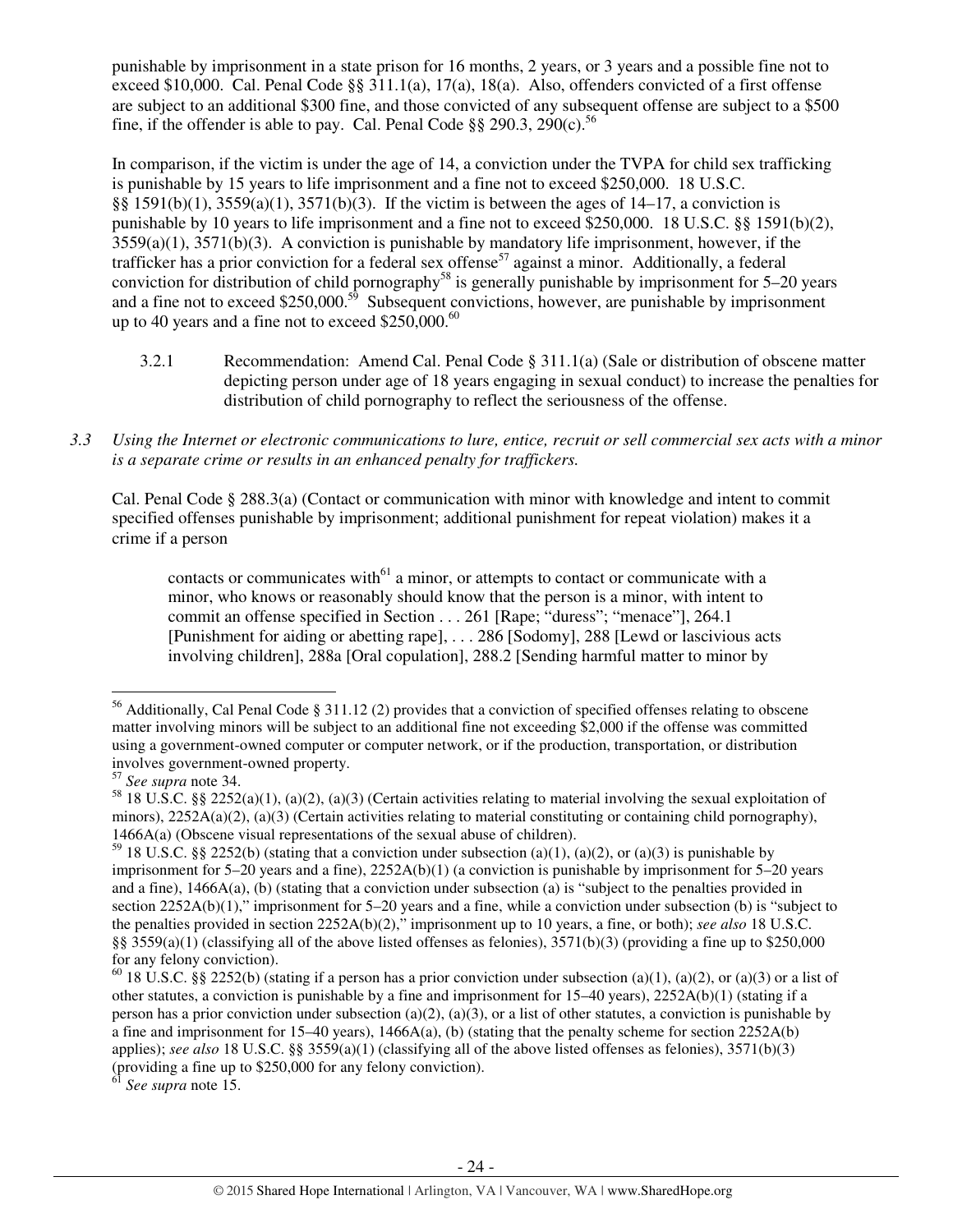telephone messages, electronic mail, Internet, or commercial online service; defenses; exemption of carrier, broadcaster, or transmitter], 289 [Penetration by foreign object], 311.1 [Sale or distribution of obscene matter depicting person under age of 18 years engaging in sexual conduct], 311.2 [Production, distribution, or exhibition of obscene matter], 311.4 [Employment of minor in sale or distribution of obscene matter or production of pornography] or 311.11 [Possession or control of child pornography; persons previously convicted guilty of felony] involving the minor . . . .

A first conviction under Cal. Penal Code § 288.3(a) is a felony punishable by "imprisonment in the state prison for the term prescribed for an attempt<sup>62</sup> to commit the intended offense" and a possible fine not to exceed \$10,000. Cal. Penal Code §§ 288.3(a), 17(a), 672. Subsequent convictions are punishable by "an additional and consecutive term of imprisonment in the state prison for five years." Cal. Penal Code  $§ 288.3(c).$ 

## *3.4 Financial penalties for traffickers, including asset forfeiture, are sufficiently high.*

Traffickers are subject to fines up to \$500,000, with a potential enhancement of up to \$1,000,000. Cal. Penal Code § 236.1(a)-(c)(2). Specifically, traffickers convicted under Cal. Penal Code § 236.1 (Human trafficking defined; punishment),<sup>63</sup> if the trafficking involves a commercial sex act with a minor under the age of 18, are subject to a fine not to exceed \$500,000. Cal. Penal Code § 236.1(c). Because Cal. Penal Code § 236.1 references CSEC crimes, traffickers convicted under Cal. Penal Code § 266 (Procurement),<sup>64</sup> § 266j (Procurement of a child), § 266h(b) (Pimping), § 267 (Abduction of minor for prostitution)<sup>65</sup> or § 266i(a) (Pandering)<sup>66</sup> are subject to a fine which will generally not exceed \$500,000. Cal. Penal Code § 236.1 (a)-(c). The court may also order a person convicted under Cal. Penal Code § 236.1 to pay an additional fine of \$1,000,000. Cal. Penal Code § 236.4. Traffickers convicted under Cal. Penal Code § 266f (Selling prostitute) are subject to a possible fine not to exceed \$10,000.

Traffickers convicted under Cal. Penal Code § 266j (Procurement of child)<sup>67</sup> are subject to a fine not to exceed \$15,000. Cal. Penal Code § 266j. Traffickers convicted under Cal. Penal Code § 267 (Abduction of minor for prostitution) face imprisonment in a state prison for 16 months, 2 years, or 3 years and a fine not to exceed \$2,000.<sup>68</sup> Cal. Penal Code §§ 267, 18(a). The court may also order an additional fine not to exceed \$20,000. The court may also order a trafficker convicted under Cal. Penal Code § 266j or § 267 to pay an additional fine not to exceed \$25,000. Cal. Penal Code  $\S 266k(b)^{69}$ .

Traffickers are also subject to penalty assessments. Courts are directed to order a person convicted of any crime in California to pay a penalty assessment. Cal. Penal Code § 1202.4(a)(2) states, "Upon a person being convicted of any crime in the State of California, the court shall order the defendant to pay a fine in the form of a penalty assessment in accordance with Section 1464." The state penalty assessment is \$10 for every \$10, or fraction of \$10, on "every fine, penalty, or forfeiture imposed and collected by the courts for all criminal offenses." Cal. Penal Code § 1464(a)(1). Penalty assessments do not apply to restitution fines. Cal. Penal Code  $\S$  1464(a)(3)(A).

Additionally, convicted traffickers are also subject to a mandatory restitution fine. Pursuant to Cal. Penal Code § 1202.4(b) (Restitution; amount; hearing and court order; financial disclosure), "In every case

 $\overline{a}$ 

<sup>69</sup> *See supra* note 14.

<sup>62</sup> *See supra* note 16.

<sup>&</sup>lt;sup>63</sup> *See supra* Section 1.1 for the substantive provisions of Cal. Penal Code § 236.1.

<sup>&</sup>lt;sup>64</sup> See supra Section 1.2 for the substantive provisions of Cal. Penal Code § 266.

<sup>65</sup> *See supra* Section 1.2 for the substantive provisions of Cal. Penal Code § 267.

<sup>&</sup>lt;sup>66</sup> See supra Section 1.2 for the substantive provisions of Cal. Penal Code § 266h and § 266i.

<sup>&</sup>lt;sup>67</sup> See supra Section 1.2 for the substantive provisions of Cal. Penal Code § 266.

<sup>&</sup>lt;sup>68</sup> See supra note 11 discussing penalties applicable to a felony under Cal. Penal Code § 18.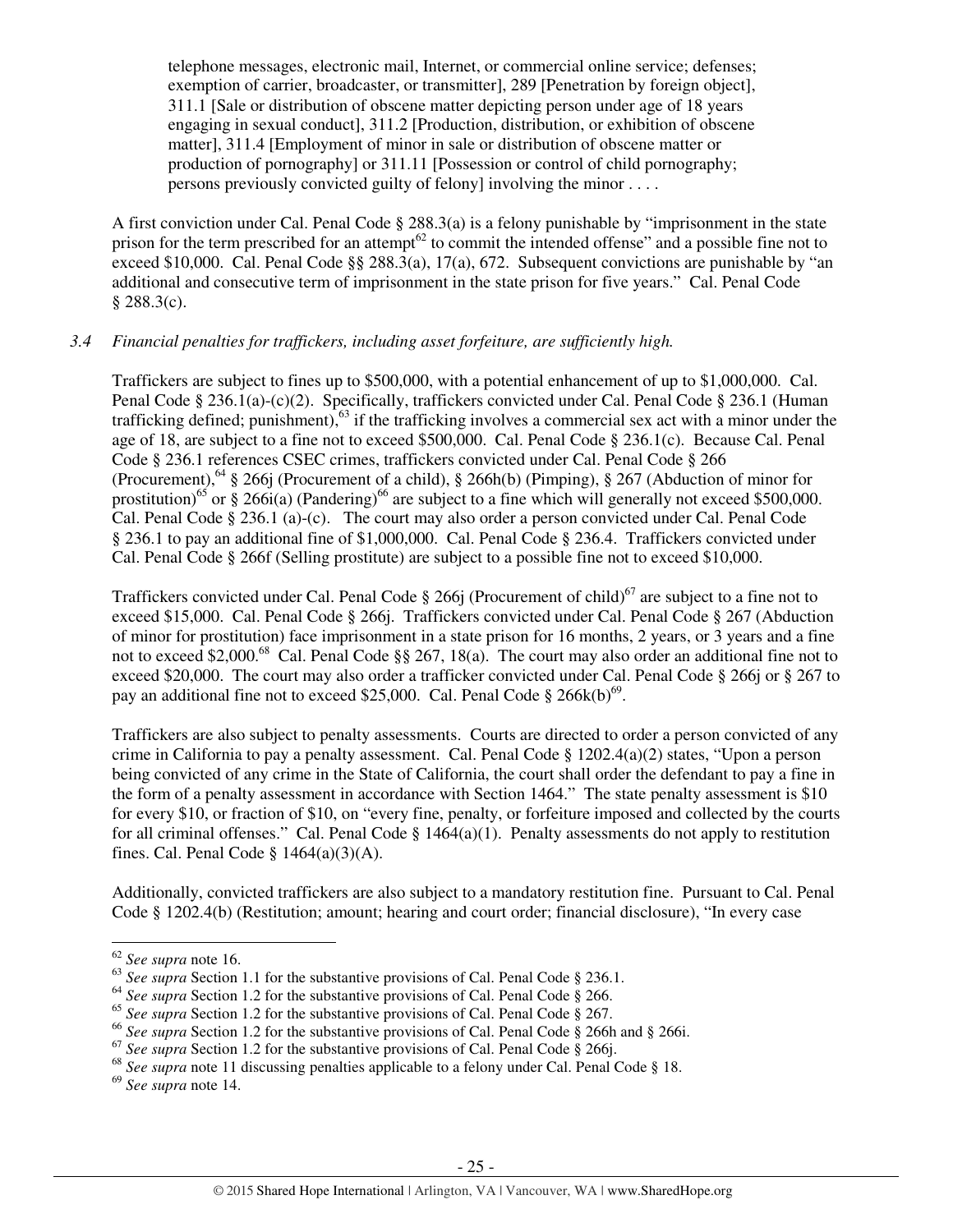where a person is convicted of a crime, the court shall impose a separate and additional restitution fine, unless it finds compelling and extraordinary reasons for not doing so, and states those reasons on the record." Although the final amount of a restitution fine ultimately falls within the court's discretion, it must be between \$120–\$1,000 for a misdemeanor conviction and \$240–\$10,000 for a felony conviction. Cal. Penal Code § 1202.4(b)(1).

Lastly, traffickers convicted under Cal. Penal Code § 236.1 (Human trafficking defined; Punishment) are expressly required to make restitution to their victim. Cal. Penal Code § 1202.4(q) states,

Upon conviction for a violation of Section 236.1, the court shall, in addition to any other penalty or restitution, order the defendant to pay restitution to the victim in any case in which a victim has suffered economic loss as a result of the defendant's conduct. The court shall require that the defendant make restitution to the victim or victims in an amount established by court order, based on the amount of loss claimed by the victim or victims or any other showing to the court. In determining restitution pursuant to this section, the court shall base its order upon the greater of the following: the gross value of the victim's labor or services based upon the comparable value of similar services in the labor market in which the offense occurred, or the value of the victim's labor as guaranteed under California law, or the actual income derived by the defendant from the victim's labor or services or any other appropriate means to provide reparations to the victim.

Regarding other trafficking convictions, Cal. Penal Code § 1202.4(f) requires a convicted defendant to make restitution to a victim who "has suffered economic loss as a result of the defendant's conduct," for either "the amount of loss claimed by the victim or victims or any other showing to the court." Where "the amount of loss cannot be ascertained at the time of sentencing," the court shall order the amount to "be determined at the direction of the court."

While traffickers may be subject to some forfeiture provisions regarding property used in connection with prostitution offenses under the Red Light Abatement Law at Cal. Penal Code § 11225–11235, forfeiture regarding property used in violating human trafficking and CSEC offenses is not explicitly included. Pursuant to Cal. Penal Code § 11225(a), "[e]very building or place used for the purpose of . . . lewdness, assignation, or prostitution, and every building or place in or upon which acts of . . . lewdness, assignation, or prostitution, are held or occur, is a nuisance which shall be enjoined, abated, and prevented, and for which damages may be recovered, whether it is a public or private nuisance." Pursuant to Cal. Penal Code § 11230(a)(1), "If the existence of a nuisance is established in an action as provided in this article, an order of abatement shall be entered as a part of the judgment in the case, directing the removal from the building or place of all fixtures, musical instruments and movable property used in conducting, maintaining, aiding, or abetting the nuisance, and directing the sale thereof in the manner provided for the sale of chattels under execution, and the effectual closing of the building or place against its use for any purpose, and that it be kept closed for a period of one year, unless sooner released."

## *3.5 Convicted traffickers are required to register as sex offenders.*

Pursuant to Cal. Penal Code § 290(c) (Sex offender registration act; persons required to register), traffickers are required to register as sex offenders if they have been convicted under any of the following:

[Cal. Penal Code §] subdivision (b) and (c) of Section 236.1[Human trafficking defined; punishment],266 [Procurement], or 266c [Inducing consent to sex act by fraud or fear], subdivision (b) of Section 266h [Pimping], subdivision (b) of Section 266i [Pandering], Section 266j [Procurement of child], 267 [Abduction of minor for prostitution], . . . 288.3 [Contact or communication with minor with knowledge and intent to commit specified offenses punishable by imprisonment; additional punishment for repeat violation], . . . 311.1 [Sale or distribution of obscene matter depicting person under age of 18 years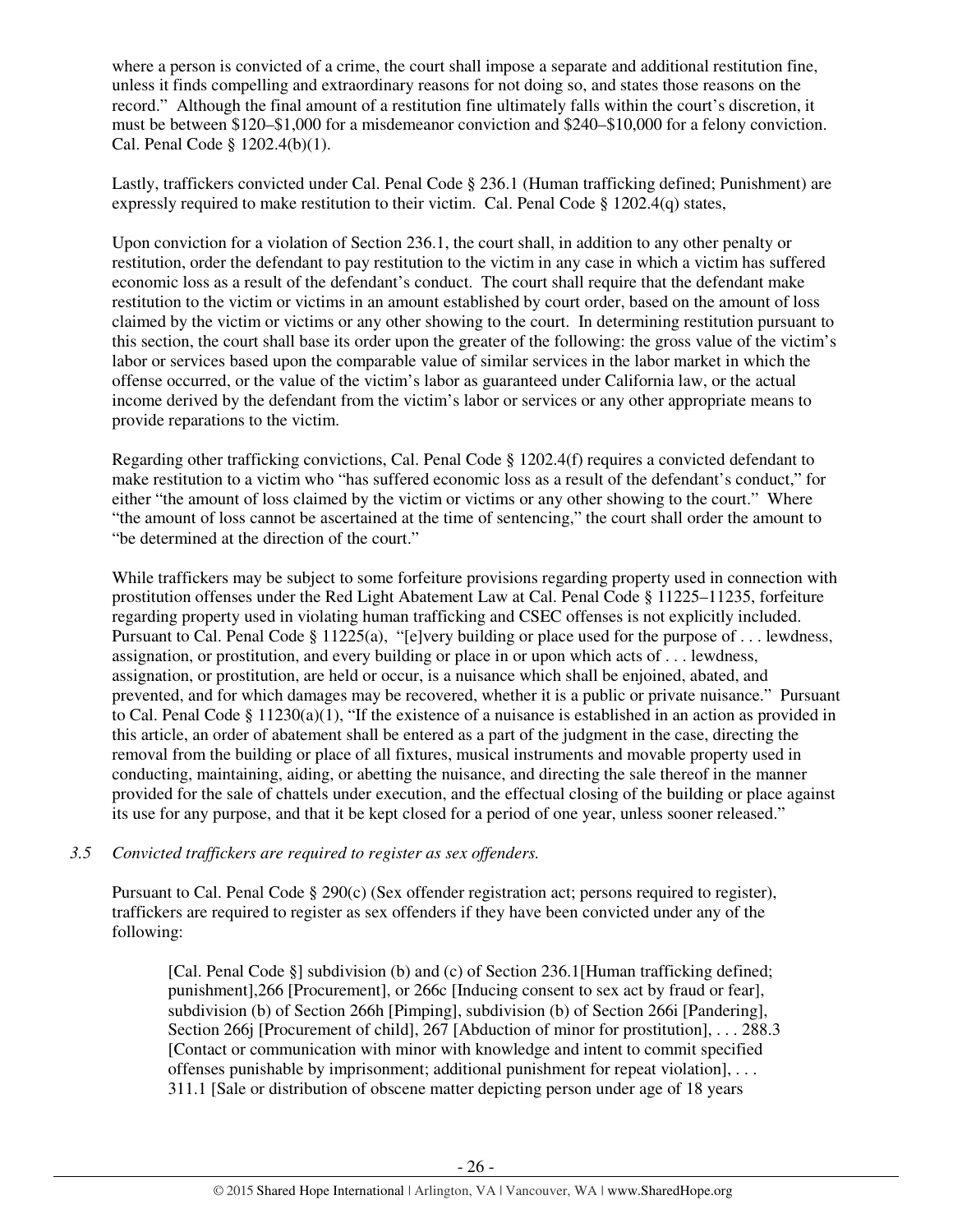engaging in sexual conduct], subdivision  $(b)$ ,  $(c)$ , or  $(d)$  of Section 311.2 [Production, distribution, or exhibition of obscene matter], Section 311.3 [Sexual exploitation of child], 311.4 [Employment of minor in sale or distribution of obscene matter or production of pornography], 311.10 [Advertisement of obscene matters depicting minors], . . . any offense involving lewd or lascivious conduct under Section 272 [Contributing to delinquency of minor; luring minor under 14 away from home], or any felony violation of Section 288.2 [Sending harmful matter to minor by telephone messages, electronic mail, Internet, or commercial online service; defenses; exemption of carrier, broadcaster, or transmitter]; any statutory predecessor that includes all elements of one of the above-mentioned offenses; or any person who . . . has been or is hereafter convicted of the attempt or conspiracy to commit any of the above-mentioned offenses.

In addition, Cal. Penal Code  $\S 290.015^{70}$  (Release from incarceration; registration requirement) requires all registered sex offenders to provide a list of Internet identifiers (email, user names, screen names or similar identifiers) and a list of Internet Service Providers. Cal Pen. Code 290.014 (b) states,

If any person who is required to register pursuant to the Act adds or changes his or her account with an Internet service provider or adds or changes an Internet identifier, the person shall send written notice of the addition or change to the law enforcement agency or agencies with which he or she is currently registered within 24 hours. The law enforcement agency or agencies shall make this information available to the Department of Justice. Each person to whom this subdivision applies at the time this subdivision becomes effective shall immediately provide the information required by this subdivision.

*3.6 Laws relating to termination of parental rights for certain offenses include sex trafficking or commercial sexual exploitation of children (CSEC) offenses in order to remove the children of traffickers from their control and potential exploitation.* 

California has several provisions that allow for the termination of parental rights. A parent's conviction under Cal. Penal Code § 236.1 (Human trafficking defined; Punishment) or any of California's CSEC laws, however, is not expressly provided as a ground for authorizing the termination of parental rights. Instead, parental rights may be terminated when a parent is convicted of a felony and other requirements are met.

If a child is found to be a dependent child,<sup>71</sup> the juvenile court may terminate parental rights pursuant to Cal. Welf. & Inst. Code § 366.26(c)(1) (Procedures for conducting hearings to terminate parental rights,

l

 $^{70}$  Immediately following passage of the CASE Act, Section 290 was challenged in the United States District Court for the Northern District of California in an action filed by the American Civil Liberty Union on behalf of current and future sex offenders in California. The complaint specifically challenged the requirement for sex offenders to disclose, upon release from incarceration, all Internet identifiers, service providers used, and a statement obliging the offender to update this information. On November 7, 2012, the Court granted a temporary restraining order for section 290.14(b) and 290.015(a)(4)-(6) and, after finding that the Plaintiff was likely to succeed on the merits, the Court granted a preliminary injunction on January 11<sup>th</sup>, 2013. *See* Order granting preliminary injunction at 1, John Doe, v. Harris, 2013 U.S. Dist. (N.D. Cal. November. 7, 2012) (No. C12-5713-TEH). *See also* Order granting temporary restraining order at 1, John Doe, v. Harris, 2013 U.S. Dist. (N.D. Cal. Jan. 11, 2013) (No. C12-5713- TEH).

<sup>71</sup> *See infra* Section 5.4 for the laws relevant to adjudicating a child dependent.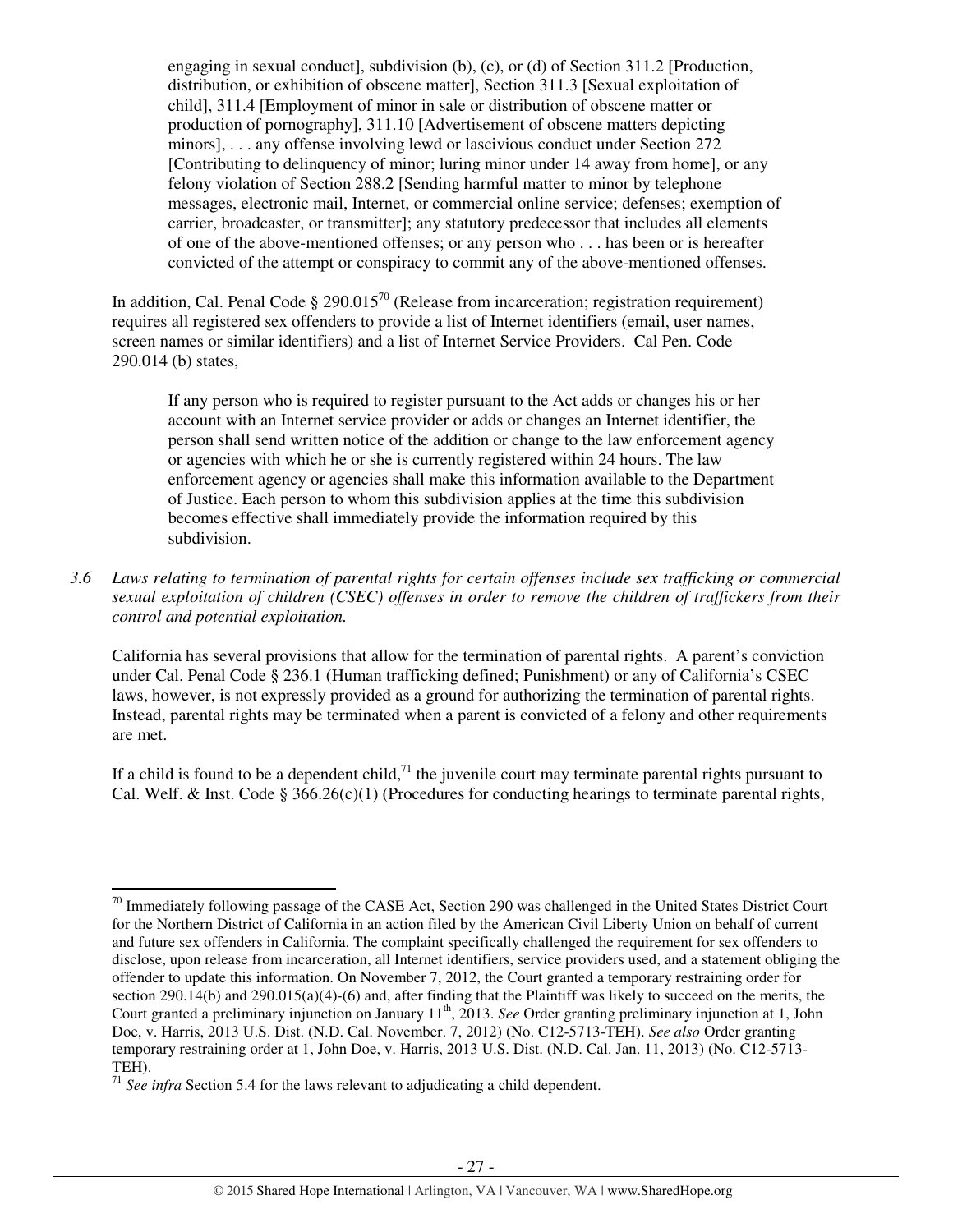determine adoption of, or guardianship of, children adjudged dependent children of juvenile court),  $^{72}$ which states,

If the court determines, based on the assessment provided . . . and any other relevant evidence, by a clear and convincing standard, that it is likely the child will be adopted, the court shall terminate parental rights and order the child placed for adoption. . . . A finding under subdivision (b) or paragraph (1) of subdivision (e) of Section 361.5 [Family reunification services] that reunification services shall not be offered, under subdivision (e) of Section 366.21 that the whereabouts of a parent have been unknown for six months or that the parent has failed to visit or contact the child for six months, or that the parent has been convicted of a felony indicating parental unfitness, or, under Section 366.21 or 366.22, that the court has continued to remove the child from the custody of the parent or guardian and has terminated reunification services, shall constitute a sufficient basis for termination of parental rights. . . .

For children other than those adjudged dependent children, Cal. Fam. Code § 7820 (Proceeding to declare minor free from parental custody and control) authorizes petitioners to bring "[a] proceeding . . . for the purpose of having a child under the age of 18 years declared free from the custody and control of either or both parents if the child comes within any of the descriptions set out in [chapter 2 (Circumstances where proceeding may be brought)]." Cal. Fam. Code § 7803 (Effect of declaration) provides that "[a] declaration of freedom from parental custody and control pursuant to this part terminates all parental rights and responsibilities with regard to the child."

Parents convicted of a felony are also subject to losing their parental rights. Cal. Fam. Code § 7825 (Parent convicted of felony) states,

(a) A proceeding under this part may be brought where both of the following requirements are satisfied:

(1) The child is one whose parent or parents are convicted of a felony.

(2) The facts of the crime of which the parent or parents were convicted are of such a nature so as to prove the unfitness of the parent or parents to have the future custody and control of the child. In making a determination pursuant to this section, the court may consider the parent's criminal record prior to the felony conviction to the extent that the criminal record demonstrates a pattern of behavior substantially related to the welfare of the child or the parent's ability to exercise custody and control regarding his or her child.

(b) The mother of a child may bring a proceeding under this part against the father of the child, where the child was conceived as a result of an act in violation of Section 261 [Rape; "duress"; "menace"] of the Penal Code, and where the father was convicted of that violation. For purposes of this subdivision, there is a conclusive presumption that the father is unfit to have custody or control of the child.

3.6.1 Recommendation: Amend Cal. Welf. & Inst. Code § 366.26 (Procedures for conducting hearings to terminate parental rights, determine adoption of, or guardianship of, children adjudged dependent children of juvenile court) and Part 4 (Freedom from parental custody and control) of California's Family Code to expressly provide that a parent's conviction under Cal. Penal Code § 236.1 (Human trafficking defined; punishment) or any of California's CSEC laws is grounds for terminating parental rights.

<sup>&</sup>lt;sup>72</sup> The provisions of Cal. Welf. & Inst. Code § 366.26 discussed herein are effective both until and after January 1, 2014 unless otherwise noted.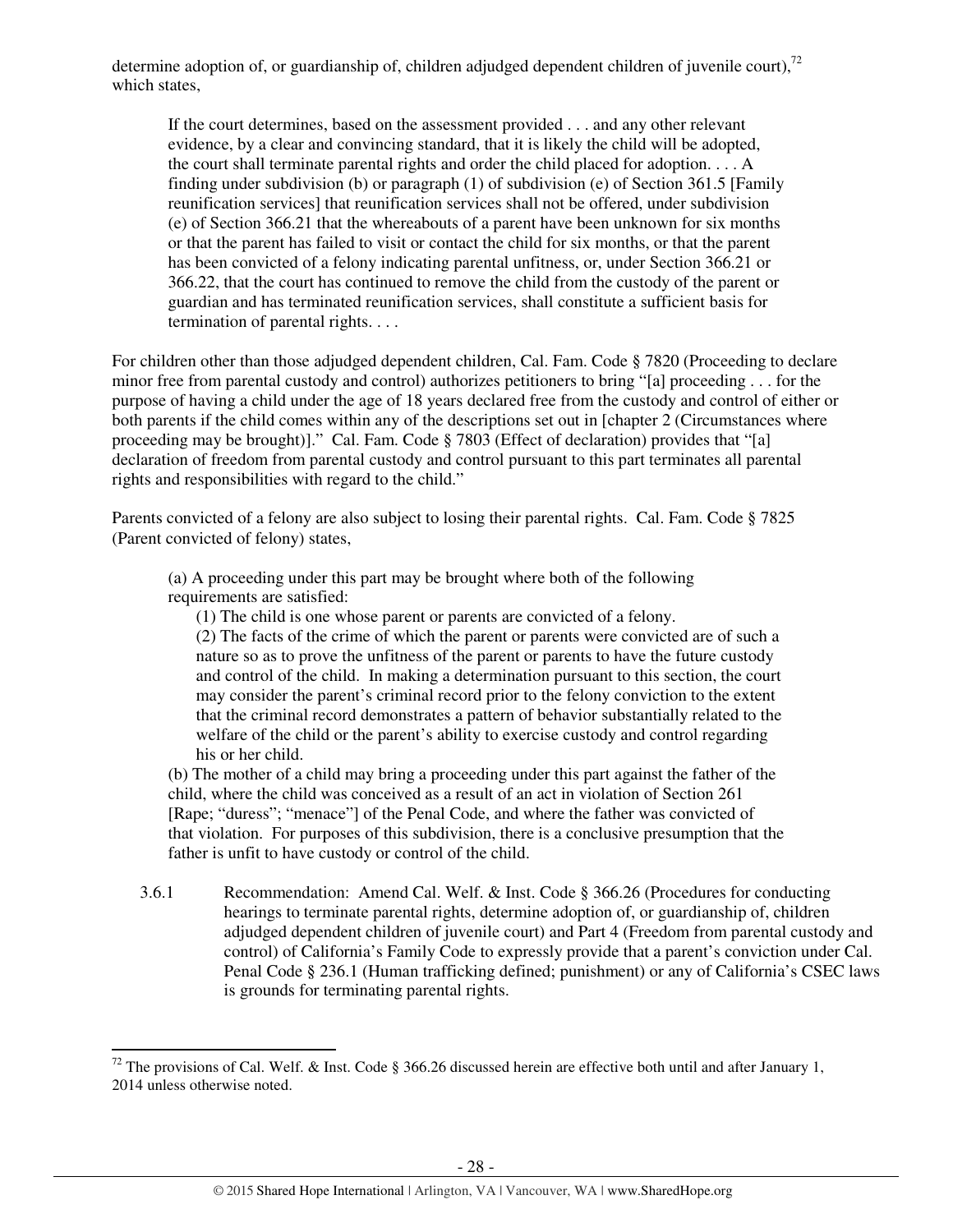#### **FRAMEWORK ISSUE 4: CRIMINAL PROVISIONS FOR FACILITATORS**

#### *Legal Components:*

- *4.1 The acts of assisting, enabling, or financially benefitting from child sex trafficking are included as criminal offenses in the state sex trafficking statute.*
- *4.2 Financial penalties, including asset forfeiture laws, are in place for those who benefit financially from or aid and assist in committing domestic minor sex trafficking.*

*\_\_\_\_\_\_\_\_\_\_\_\_\_\_\_\_\_\_\_\_\_\_\_\_\_\_\_\_\_\_\_\_\_\_\_\_\_\_\_\_\_\_\_\_\_\_\_\_\_\_\_\_\_\_\_\_\_\_\_\_\_\_\_\_\_\_\_\_\_\_\_\_\_\_\_\_\_\_\_\_\_\_\_\_\_\_\_\_\_\_\_\_\_\_* 

- *4.3 Promoting and selling child sex tourism is illegal.*
- *4.4 Promoting and selling child pornography is illegal.*

## *Legal Analysis:*

*4.1 The acts of assisting, enabling, or financially benefitting from child sex trafficking are included as criminal offenses in the state sex trafficking statute.*

Cal. Penal Code § 236.1 (Human trafficking defined; punishment) does not specifically include assisting, enabling or benefitting financially from human trafficking as prohibited conduct. However, since facilitators may be convicted under several CSEC laws that constitute predicate offenses under Cal. Penal Code § 236.1(c), which specifically addresses domestic minor sex trafficking, facilitators may face liability under the human trafficking law if they "cause[], induce[], or persuade[], or attempt[] to cause, induce, or persuade, a person who is a minor at the time of commission of the offense to engage in a commercial sex act."

Otherwise, if not prosecuted under Cal. Penal Code § 236.1, facilitators may still face prosecution under CSEC laws. Cal. Penal Code § 266 (Procurement) may be used to prosecute a facilitator who "aids or assists in" the "inveiglement or enticement" of "any unmarried female, of previous chaste character, under the age of 18 years, into any house of ill fame, or of assignation, or elsewhere, for the purpose of prostitution." A conviction under Cal. Penal Code § 266 is punishable as either a misdemeanor or a felony.<sup>73</sup> If convicted of a misdemeanor, the offender is subject to imprisonment of up to 1 year in a county jail, a fine not to exceed \$2,000, or both. Cal. Penal Code §§ 266, 17(b). If convicted of a felony, an offender is subject to imprisonment in the state prison for 16 months, 2 years, or 3 years and a possible fine not to exceed \$10,000. Cal. Penal Code §§ 266, 18(a), 672.

A facilitator may be convicted under Cal. Penal Code § 266h(b) (Pimping) if the facilitator, "knowing another person is a prostitute, lives or derives support or maintenance in whole or in part . . . from money loaned or advanced to or charged against that person by any keeper or manager or inmate of a house or other place where prostitution is practiced or allowed." If the prostitute is a minor 16 or older, a conviction under Cal. Penal Code § 266h(b) is punishable as a felony by imprisonment in a state prison for 3, 4, or 6 years and a possible fine not to exceed \$10,000. Cal. Penal Code §§ 266h(b)(1), 672. If the prostitute is a minor under 16 years of age, however, a conviction is punishable by imprisonment in a state prison for 3, 6, or 8 years and a possible fine not to exceed \$10,000. Cal. Penal Code §§ 266h(b)(2), 672. In either instance, the court may also order an additional fine not to exceed \$5,000. Cal. Penal Code § 266k(a).

Additionally, a facilitator may be convicted under Cal. Penal Code § 266j (Procurement of child) if the facilitator "intentionally . . . transports, provides, or makes available, or . . . offers to . . . transport, provide, or make available to another person, a child under the age of 16 for the purpose of any lewd or

<sup>73</sup> *See supra* note 10.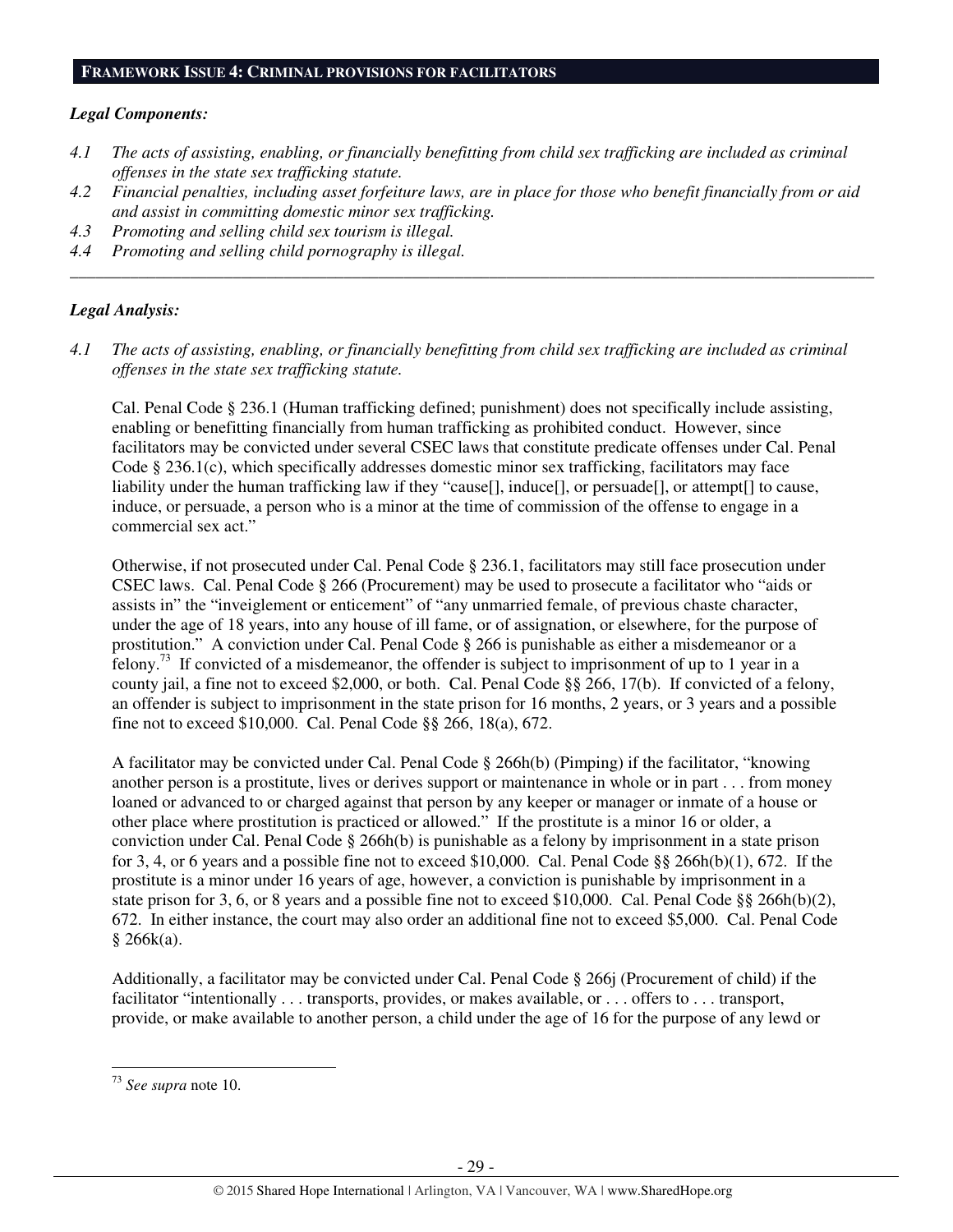lascivious act as defined in Section 288."<sup>74</sup> A conviction under Cal. Penal Code § 266*j* is punishable as a felony by imprisonment in a state prison for 3, 6, or 8 years and a fine not to exceed \$15,000. Cal. Penal Code § 266j. The court may also order an additional fine not to exceed \$25,000. Cal. Penal Code  $§ 266k(b)<sup>75</sup>.$ 

 4.1.1 Recommendation: Amend Cal. Penal Code § 236.1(a) (Human trafficking defined; punishment) to include assisting, enabling, or financially benefitting from child sex trafficking as prohibited conduct under the human trafficking statute.

## *4.2 Financial penalties, including asset forfeiture laws, are in place for those who benefit financially from or aid and assist in committing domestic minor sex trafficking.*

Facilitators are subject to fines up to \$500,000. Cal. Penal Code  $\S 236.1(a)$ , (b), (c)(1) and (2). Specifically, when the victim is a minor, facilitators convicted of trafficking involving a commercial sex act under Cal. Penal Code § 236.1 (Human trafficking defined; punishment), are subject to are subject to a fine which will generally not exceed \$500,000. Cal. Penal Code § 236.1(c)(1). When the victim is a minor and the offense involves a commercial sex act achieved by force, fear, fraud, deceit, coercion, violence, duress, menace, or threat of unlawful injury to the victim or to another person, facilitators are subject to a fine not to exceed \$500,000. The court may also order a person convicted under Cal. Penal Code  $\S$  236.1 to pay an additional fine of \$1,000,000. Cal. Penal Code  $\S$  236.4.

Additionally, certain crimes for which a facilitator may be convicted are predicate offenses under Cal. Penal Code § 236.1 (Human trafficking defined; punishment). Cal. Penal Code § 266<sup>76</sup> (Procurement), § 266h(b) (Pimping), and § 266j<sup>77</sup> (Procurement of child), are expressly referred to in Cal. Penal Code § 236.1(Human trafficking defined; punishment), therefore the fines and penalties under the human trafficking statute are applicable.

Facilitators convicted under Cal. Penal Code § 266 (Procurement) are subject to a possible fine not to exceed \$2,000 if punished as a misdemeanor or a fine not to exceed \$10,000 if punished as a felony, while those convicted under Cal. Penal Code § 266h(b) (Pimping) are subject to a fine not to exceed \$10,000, as well as a possible additional fine not to exceed \$5,000. Cal. Penal Code §§ 17(a), 266h(b), 672, 266k(a). Lastly, facilitators convicted under Cal. Penal Code § 266j (Procurement of child) are subject to a fine not to exceed \$15,000, and a possible additional fine up to \$25,000. Cal. Penal Code §§ 266j, 266k(b)<sup>78</sup>. Facilitators convicted of any of these crimes may also be ordered to pay a state penalty and additional restitution fines.<sup>79</sup> Cal. Penal Code §§ 1202.4(b), (c), 1464(a)(1).

Courts are mandated to order any person convicted of a crime in California to pay restitution. Facilitators convicted under Cal. Penal Code § 236.1 (Human trafficking defined; punishment) are expressly required to make restitution to their victims. Cal. Penal Code § 1202.4(q) (Restitution; amount; hearing and court order; financial disclosure) states,

Upon conviction for a violation of Section 236.1, the court shall, in addition to any other penalty or restitution, order the defendant to pay restitution to the victim in any case in which a victim has suffered economic loss as a result of the defendant's conduct. The court shall require that the defendant make restitution to the victim or victims in an amount established by court order, based on the amount of loss claimed by the victim or victims or any other showing to the court. In determining restitution pursuant to

l

<sup>74</sup> *See supra* note 17.

<sup>75</sup> *See supra* note 14.

<sup>76</sup> *See supra* Section 1.2 for the substantive provisions of Cal. Penal Code § 266.

<sup>&</sup>lt;sup>77</sup> *See supra* Section 1.2 for the substantive provisions of Cal. Penal Code § 266.

<sup>78</sup> *See supra* note 14.

*<sup>79</sup> See supra* Section 2.8 for provisions regarding state penalty assessments and restitution fines.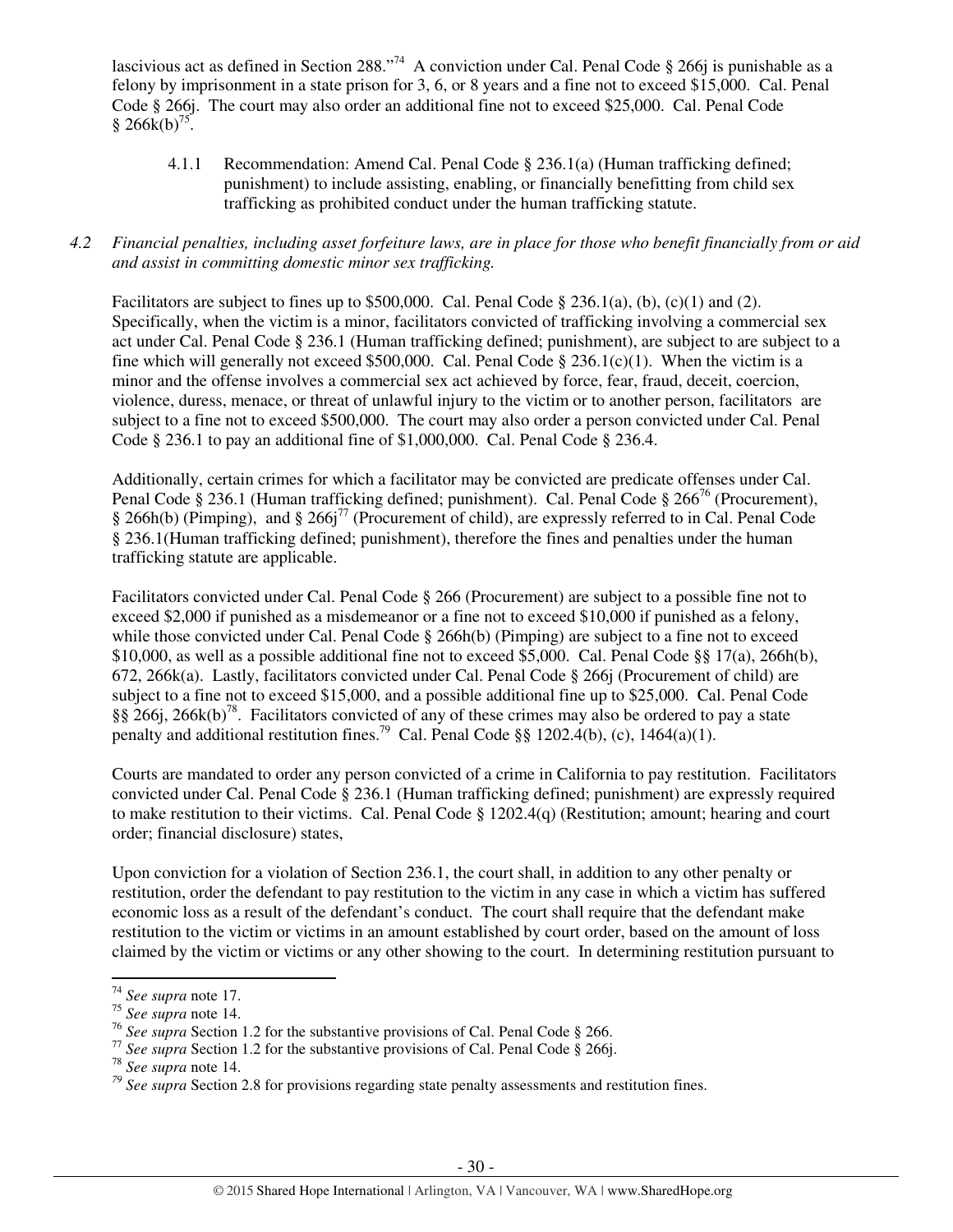this section, the court shall base its order upon the greater of the following: the gross value of the victim's labor or services based upon the comparable value of similar services in the labor market in which the offense occurred, or the value of the victim's labor as guaranteed under California law, or the actual income derived by the defendant from the victim's labor or services or any other appropriate means to provide reparations to the victim.

Regarding other trafficking convictions, Cal. Penal Code § 1202.4(f) requires a convicted defendant, presumably including facilitators, to make restitution to a victim who "has suffered economic loss as a result of the defendant's conduct," for "the amount of loss claimed by the victim or victims or any other showing to the court," and "[i]f the amount of loss cannot be ascertained at the time of sentencing," the court's restitution order shall provide that "the amount shall be determined at the direction of the court."

While facilitators may be subject to some forfeiture provisions regarding property used in connection with prostitution offenses under the Red Light Abatement Law at Cal. Penal Code § 11225–11235, forfeiture regarding property used in violating human trafficking and CSEC offenses is not explicitly included. Pursuant to Cal. Penal Code § 11225(a), "[e]very building or place used for the purpose of . . . lewdness, assignation, or prostitution, and every building or place in or upon which acts of illegal gambling as defined by state law or local ordinance, lewdness, assignation, or prostitution, are held or occur, is a nuisance which shall be enjoined, abated, and prevented, and for which damages may be recovered, whether it is a public or private nuisance." Pursuant to Cal. Penal Code.  $\frac{1230(a)(1)}{1230(a)(1)}$  "If the existence" of a nuisance is established in an action as provided in this article, an order of abatement shall be entered as a part of the judgment in the case, directing the removal from the building or place of all fixtures, musical instruments and movable property used in conducting, maintaining, aiding, or abetting the nuisance, and directing the sale thereof in the manner provided for the sale of chattels under execution, and the effectual closing of the building or place against its use for any purpose, and that it be kept closed for a period of one year, unless sooner released."

## *4.3 Promoting and selling child sex tourism is illegal.*

There is no specific provision in California's laws prohibiting child sex tourism.

4.3.1 Recommendation: Enact a law that prohibits selling or offering to sell travel services that include or facilitate travel for the purpose of engaging in commercial sexual exploitation or prostitution of a minor under the age of 18, if the offer or sale occurs in California or the travel occurs or is to occur in California.

# *4.4 Promoting and selling child pornography is illegal.*

l

Cal. Penal Code § 311.10(a) (Advertisement of obscene matters depicting minors) makes it illegal for a person to advertise "for sale or distribution any obscene matter knowing that it depicts a person under the age of 18 years personally engaging in or personally simulating sexual conduct, as defined in Section 311.4."<sup>80</sup> A conviction under this statute is punishable as either a misdemeanor or felony. Cal. Penal Code § 17(a), (b). A misdemeanor conviction is punishable by imprisonment in a county jail up to 1 year, a fine not to exceed \$50,000, or both. Cal. Penal Code §§ 311.10(a), 17(b). A felony conviction is punishable by imprisonment in a state prison for 2, 3, or 4 years and a possible fine not to exceed \$50,000. Cal. Penal Code § 311.10(a). First time convictions are also subject to an additional mandatory fine of \$300 while subsequent convictions are subject to an additional mandatory fine of \$500, if the offender is able to pay. Cal. Penal Code §§ 290.3(a), 290(c).

<sup>80</sup> *See supra* Section 1.2 for the substantive provisions of Cal. Penal Code § 311.4.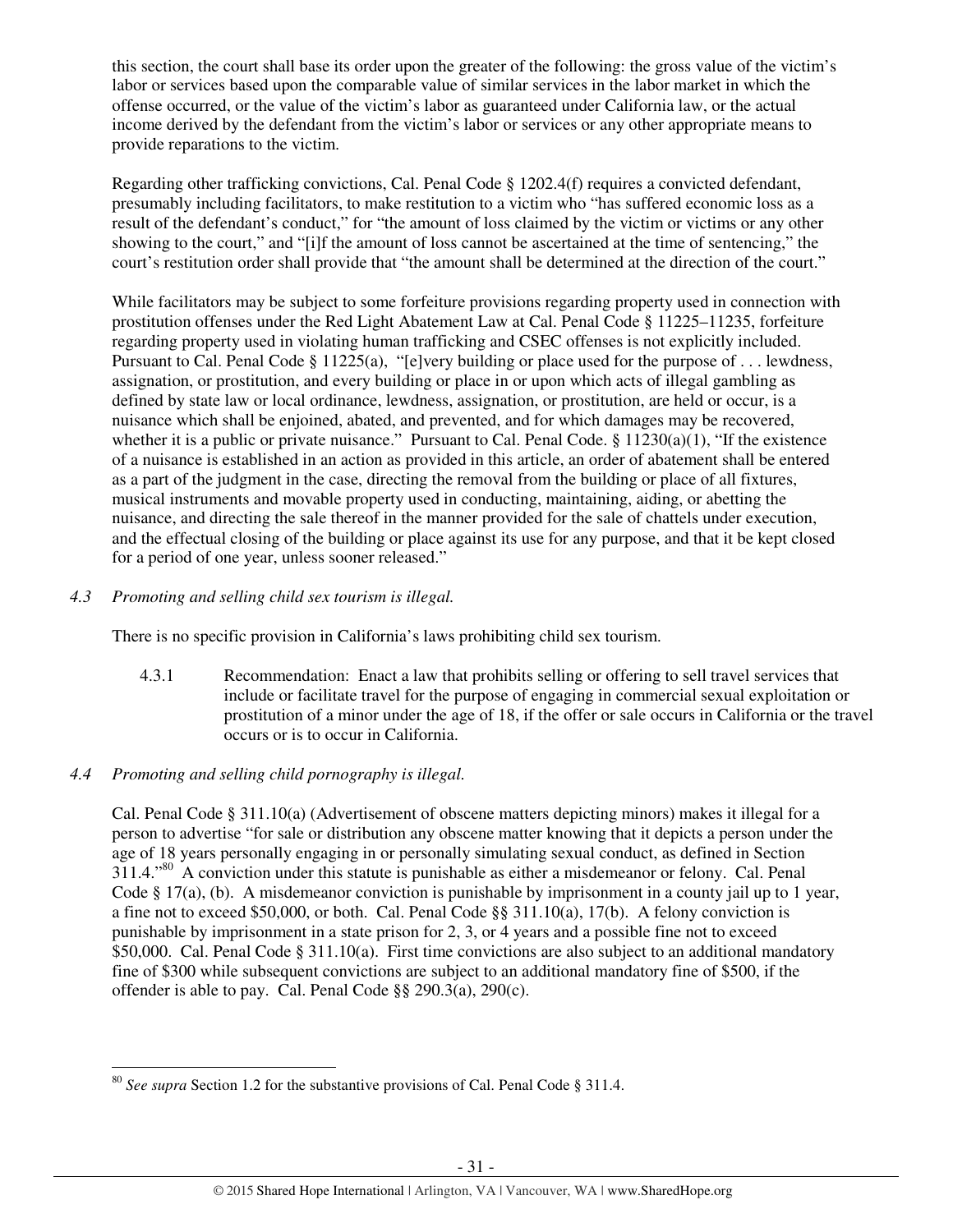Additionally, Cal. Penal Code § 311.1(a) (Sale or distribution of obscene matter depicting person under age of 18 years engaging sexual conduct)<sup>81</sup> makes distributing child pornography a specific crime. A conviction under this statute is punishable as either a misdemeanor or felony. Cal. Penal Code § 17(a), (b). A misdemeanor conviction is punishable by imprisonment in a county jail up to 1 year, a fine not to exceed \$1,000, or both. Cal. Penal Code §§ 311.1(a), 17(b). A felony conviction is punishable by imprisonment in a state prison for 16 months, 2 years, or 3 years and a possible fine not to exceed \$10,000. Cal. Penal Code §§ 311.1(a), 17(a), 18(a).

 4.4.1 Recommendation: Amend Cal. Penal Code § 311.10(a) (Advertisement of obscene matters depicting minors) and Cal. Penal Code § 311.1(a) (Sale or distribution of obscene matter depicting person under age of 18 years engaging sexual conduct) to increase penalties in order to reflect the seriousness of the offenses.

<sup>81</sup> *See supra* Section 3.2 for the substantive provisions of Cal. Penal Code § 311.1(a).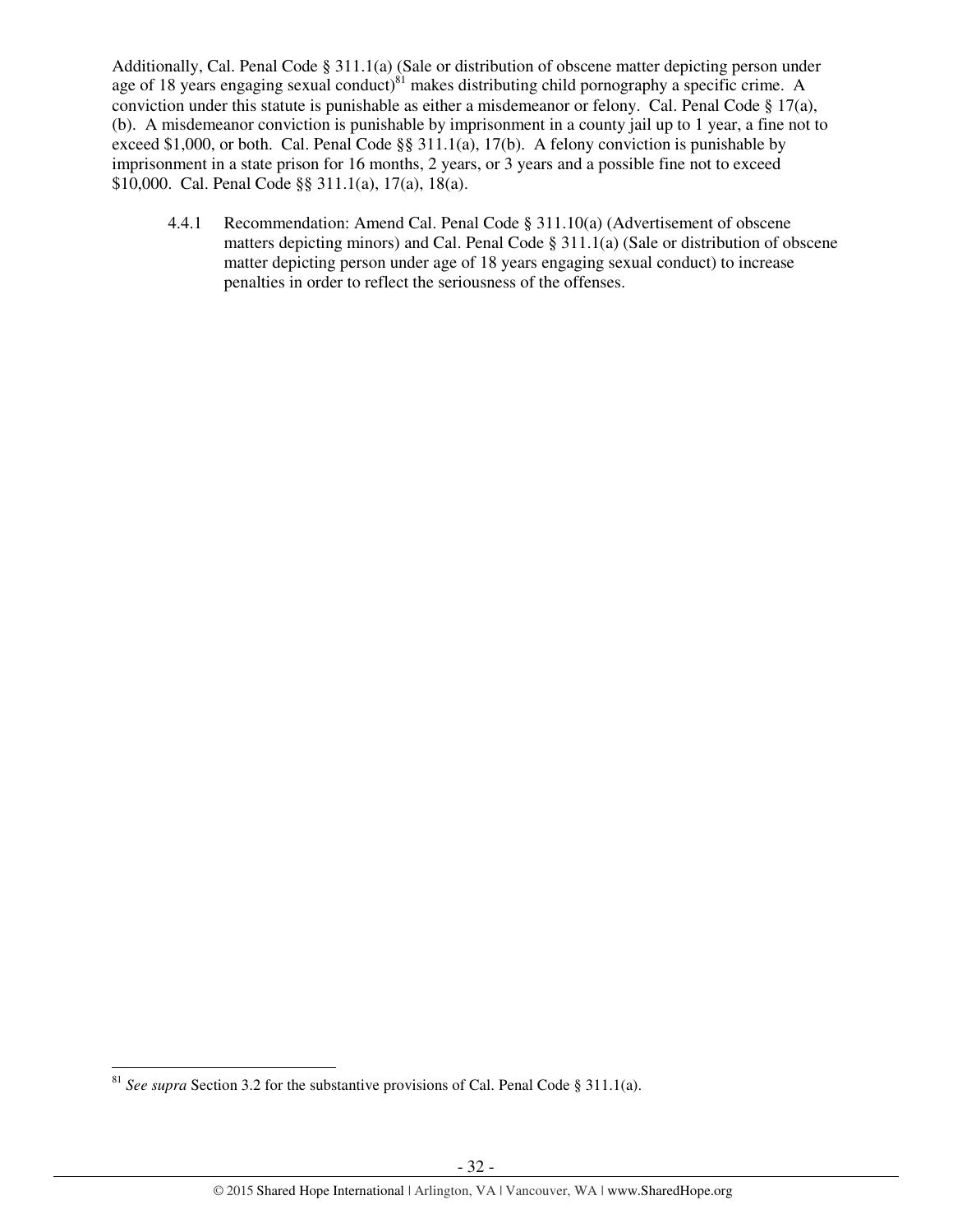#### **FRAMEWORK ISSUE 5: PROTECTIVE PROVISIONS FOR THE CHILD VICTIMS**

#### *Legal Components:*

- *5.1 Statutorily-mandated victim services define "victim" to specifically include victims of domestic minor sex trafficking or commercial sexual exploitation of children (CSEC) to ensure prompt identification and access to victims' rights and services.*
- *5.2 The state sex trafficking statute expressly prohibits a defendant from raising consent of the minor to the commercial sex acts as a defense.*
- *5.3 Prostitution laws apply only to adults, preventing criminalization of minors under 18 for prostitution offenses.*
- *5.4 State law provides a non-punitive avenue to specialized services through one or more points of entry.*
- *5.5 Commercial sexual exploitation is identified as a type of abuse and neglect within child protection statutes.*
- *5.6 The definition of "caregiver" or another related term in the child welfare statutes is not a barrier to a sex trafficked child accessing the protection of child welfare.*
- *5.7 Crime victims' compensation is specifically available to a child victim of sex trafficking or commercial sexual exploitation of children (CSEC) without regard to ineligibility factors.*
- *5.8 Victim-friendly procedures and protections are provided in the trial process for minors under 18.*
- *5.9 Expungement or sealing of juvenile delinquency records resulting from arrests or adjudications for prostitution-related offenses committed as a result of, or in the course of, the commercial sexual exploitation of a minor is available within a reasonable time after turning 18.*
- *5.10 Victim restitution and civil remedies for victims of domestic minor sex trafficking or commercial sexual exploitation of children (CSEC) are authorized by law.*
- *5.11 Statutes of limitations for civil and criminal actions for child sex trafficking or commercial sexual exploitation of children (CSEC) offenses are eliminated or lengthened sufficiently to allow prosecutors and victims a realistic opportunity to pursue criminal action and legal remedies.*

*\_\_\_\_\_\_\_\_\_\_\_\_\_\_\_\_\_\_\_\_\_\_\_\_\_\_\_\_\_\_\_\_\_\_\_\_\_\_\_\_\_\_\_\_\_\_\_\_\_\_\_\_\_\_\_\_\_\_\_\_\_\_\_\_\_\_\_\_\_\_\_\_\_\_\_\_\_\_\_\_\_\_\_\_\_\_\_\_\_\_\_\_\_* 

## *Legal Analysis:*

l

*5.1 Statutorily-mandated victim services define "victim" to specifically include victims of domestic minor sex trafficking or commercial sexual exploitation of children (CSEC) to ensure prompt identification and access to victims' rights and services.* 

Under Cal. Const., Art I, § 28(e) (Victims' bill of rights), "a 'victim' is a person who suffers direct or threatened physical, psychological, or financial harm as a result of the commission or attempted commission of a crime or delinquent act."

For purposes of the California Evidence Code's provisions related to the Human Trafficking Caseworker-Victim Privilege, Cal. Evid. Code § 1038.2(a)<sup>82</sup> (Definitions) defines a "victim" as "any person who is a 'trafficking victim' as defined in Section 236.1 [Human trafficking defined; punishment] of the Penal Code."83

For purposes of compensation from the Restitution Fund, Cal. Gov't Code § 13951(g) (Definitions) defines a "victim" as "an individual who sustains injury or death as a direct result of a crime as specified in subdivision (e) of Section 13955 [Eligibility requirements]."<sup>84</sup> This definition is also adopted by reference in Cal. Penal Code § 1202.4(k)(4) for purposes of restitution orders paid by the defendant. Cal. Penal Code § 1202.4(k)(4) states,

<sup>&</sup>lt;sup>82</sup> Here and elsewhere in this report that Cal. Evid. Code § 1038.2 is quoted or cited, it has been updated to reflect amendments by the enactment of Assembly Bill 2747, 2014 (effective January 1, 2015).

<sup>&</sup>lt;sup>83</sup> *See supra* Section 1.1 for the substantive provisions of Cal. Penal Code § 236.1.

 $84$  Cal. Govt. Code § 13955(e)(1) states that one of the eligibility requirements for compensation is that "the injury or death was a direct result of a crime."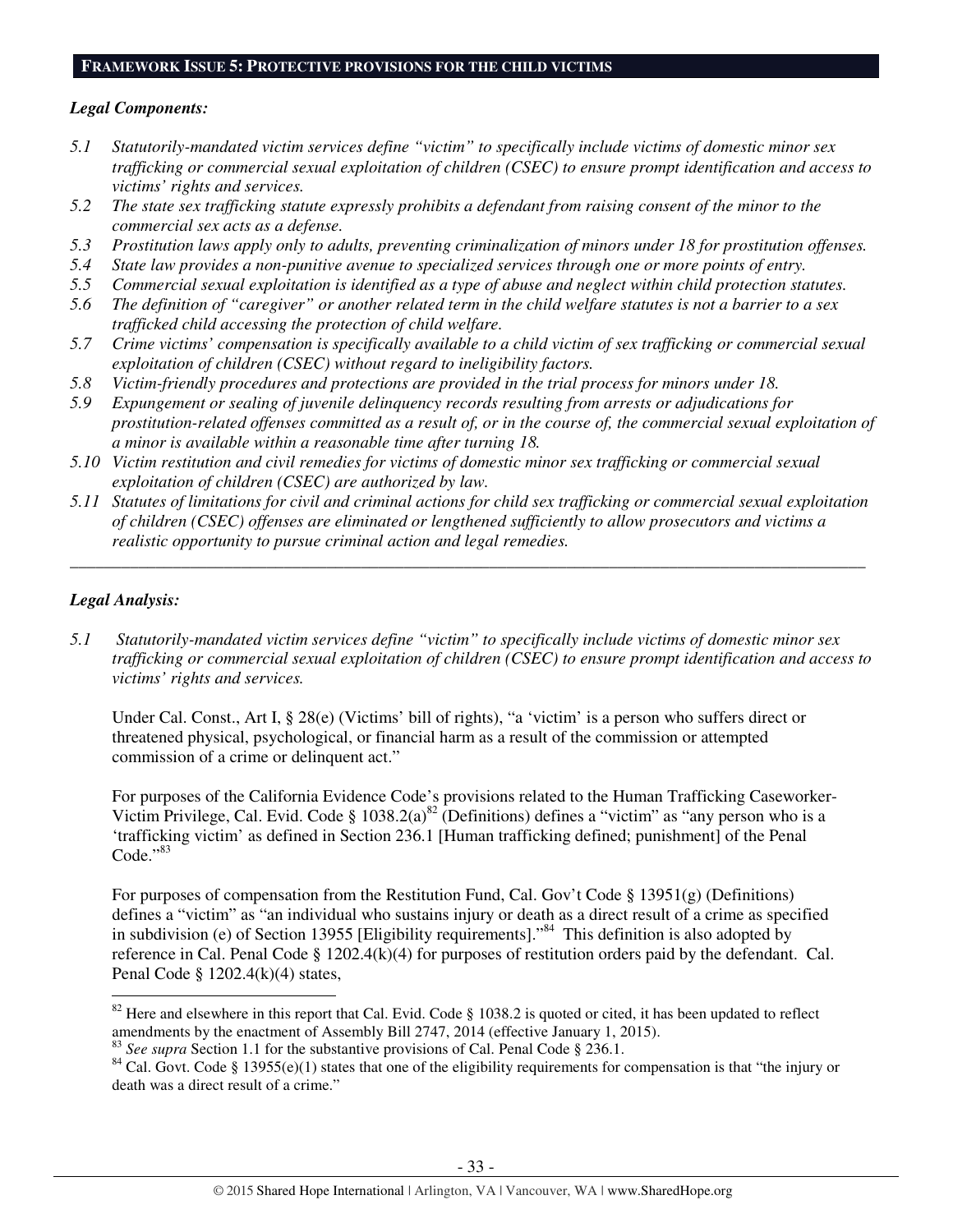(k) For purposes of this section, "victim" shall include all of the following:

. . . .

 $\overline{a}$ 

(4) Any person who is eligible to receive assistance from the Restitution Fund pursuant to Chapter 5 (commencing with Section 1390) of Part 4 of Division 3 of Title 2 of the Government Code.

Pursuant to Cal. Penal Code §  $13750(c)^{85}$  family justice centers are designed to provide multidisciplinary services to victims of domestic violence, sexual assault, elder or dependent adult abuse, or human trafficking. Cal. Penal Code § 13750(b) provides that

[f]or purposes of this title, the following terms have the following meanings:

(1) "Abuse" has the same meaning as set forth in Section 6203 of the Family Code.

(2) "Domestic violence" has the same meaning as set forth in Section 6211 of the Family Code.

(3) "Sexual assault" means an act or attempt made punishable by Section 220, 261, 261.5, 262, 264.1, 266c, 269, 285, 286, 288, 288.5, 288a, 289, or 647.6.

(4) "Elder or dependent adult abuse" means an act made punishable by Section 368.

(5) "Human trafficking" has the same meaning as set forth in Section 236.1. (5) "Human trafficking" has the same meaning as set forth in Section 236.1.

For purposes of support program grants from the Human Trafficking Victims Assistance Fund, Cal. Gov't Code § 8590.6<sup>86</sup> defines "victim of human trafficking" as "any person who is a trafficking victim as described in Section 236.1 of the Penal Code and satisfies either one of the following conditions: (1) Was trafficked in the state[] [or] (2) Fled his or her trafficker to the state."

## *5.2 The state sex trafficking statute expressly prohibits a defendant from raising consent of the minor to the commercial sex acts as a defense.*

Cal. Penal Code § 236.1(e) (Human trafficking defined; punishment) expressly states that "consent by a victim of human trafficking who is a minor at the time of the commission of the offense is not a defense to a criminal prosecution under this section." Cal. Penal Code 236.1 (e).

The minor's consent is not a defense to prosecution under Cal. Penal Code § 266i(b) (Pandering)<sup>87</sup> or § 267 (Abduction of minor for prostitution).<sup>88</sup> While not specifically a CSEC law, consent is not a defense for prosecutions under Cal. Penal Code  $\S$  266f (Selling prostitute).<sup>89</sup>

<sup>&</sup>lt;sup>85</sup> Here and elsewhere in this report that Cal. Penal Code  $\S$  13750 is quoted or cited, it has been updated to reflect amendments by the enactment of Assembly Bill 1623, 2014 (effective January 1, 2015).

<sup>&</sup>lt;sup>86</sup> Here and elsewhere in this report that Cal. Gov't Code § 8590.6 is quoted or cited, it has been updated to reflect amendments by the enactment of Senate Bill 84, 2015 (effective June 24, 2015).

<sup>87</sup> *See* People v. Hobson, 63 Cal. Rptr. 320, 322–23 (Ct. App. 1967) ("Section 266i of the Penal Code has been construed to encompass any place where prostitution is allowed or encouraged. . . . A woman's consent to becoming a prostitute is immaterial.").

 $88^\circ$  Although Cal. Penal Code § 267 states that the crime occurs where a person "takes away any other person under the age of 18 years from the father, mother, guardian, or other person having the legal charge of the other person, without their consent, for the purpose of prostitution," the requirement that the person be taken "without their consent" appears to refer to the consent of the parent and not the minor's consent. *See* People v. Fowler, 25 P. 1110, 1110 (1891) ("'The gist of the offense is the taking away of the child against the will of the person having lawful charge of her, for the purpose of prostitution.'"); People v. Lewis, 75 P. 189, (1904) (affirming a conviction under Cal. Penal Code § 267 due to the determination that the victim's father did not give his consent).

<sup>&</sup>lt;sup>89</sup> Cal. Penal Code § 266f (Selling prostitute) states that "[e]very person who sells any person or receives any money or other valuable thing for or on account of his or her placing in custody, for immoral purposes, any person, whether with or without his or her consent, is guilty of a felony." A conviction under this statute is punishable as a felony by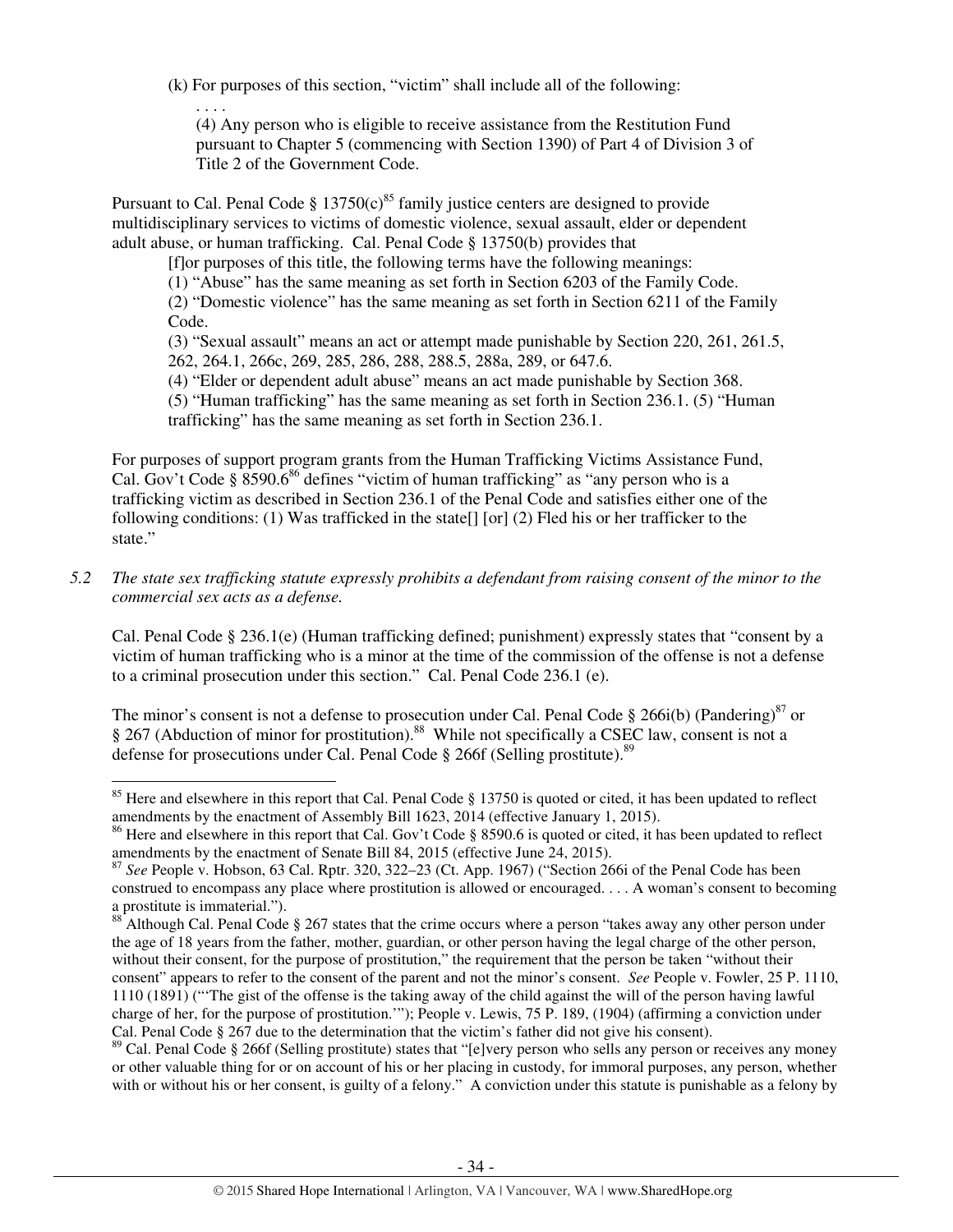However, Cal. Penal Code § 266 (Procurement), § 266h(b) (Pimping), § 311.1(a) (Sale or distribution of obscene matter depicting person under age of 18 years engaging sexual conduct), § 311.3(a) (Sexual exploitation of child), § 311.4 (Employment of minor in sale or distribution of obscene matter or production of pornography), and Cal. Penal Code  $\S 647(m)^{90}$  (Disorderly conduct; restrictions on probation) do not expressly state that a minor's consent to a commercial sex act or conduct is not a defense to the crime.

*5.3 Prostitution laws apply only to adults, preventing criminalization of minors under 18 for prostitution offenses.* 

Cal. Penal Code § 647(b) (Disorderly conduct; restrictions on probation) is age-neutral, stating,

[E]very person who commits any of the following acts is guilty of disorderly conduct, a misdemeanor:

(b) Who solicits or who agrees to engage in or who engages in any act of prostitution. A person agrees to engage in an act of prostitution when, with specific intent to so engage, he or she manifests an acceptance of an offer or solicitation to so engage, regardless of whether the offer or solicitation was made by a person who also possessed the specific intent to engage in prostitution. No agreement to engage in an act of prostitution shall constitute a violation of this subdivision unless some act, in addition to the agreement, is done within this state in furtherance of the commission of an act of prostitution by the person agreeing to engage in that act. As used in this subdivision, "prostitution" includes any lewd act between persons for money or other consideration.

First convictions under this statute are punishable as misdemeanors by imprisonment in a county jail up to 6 months, a fine not to exceed \$1,000, or both. Cal. Penal Code §§ 647(b), 672, 19. Second convictions under Cal. Penal Code § 647(b) are subject to a mandatory minimum of 45 days in a county jail, while subsequent convictions are subject to a mandatory minimum of 90 days in a county jail. Cal. Penal Code § 647(k). If a "violation of subdivision (b) . . . was committed within 1,000 feet of a private residence and with the use of a vehicle," the court may also suspend a buyer's driver's license up to  $30 \text{ days}$ . Cal. Penal Code § 647(k). For any conviction under this statute, the court may also order an additional fine not to exceed \$70, if the defendant is able to pay. Cal. Penal Code § 647.1.

Cal. Penal Code § 653.22(a) (Loitering with intent to commit prostitution; determination of intent) is also age-neutral. That section states, "It is unlawful for any person to loiter in any public place with the intent to commit prostitution. This intent is evidenced by  $92$  acting in a manner and under circumstances which

l

<sup>91</sup> *See supra* note 27.

 $92$  Cal. Penal Code § 653.22(b) states,

. . . .

Among the circumstances that may be considered in determining whether a person loiters with the intent to commit prostitution are that the person:

(1) Repeatedly beckons to, stops, engages in conversations with, or attempts to stop or engage in conversations with passersby, indicative of soliciting for prostitution.

(2) Repeatedly stops or attempts to stop motor vehicles by hailing the drivers, waving arms, or making any other bodily gestures, or engages or attempts to engage the drivers or passengers of the motor vehicles in conversation, indicative of soliciting for prostitution.

imprisonment in a state prison for 16 months, 2 years, or 3 years and a possible fine not to exceed \$10,000. Cal. Penal Code §§ 266f, 672.

<sup>90</sup> *See supra* note 8.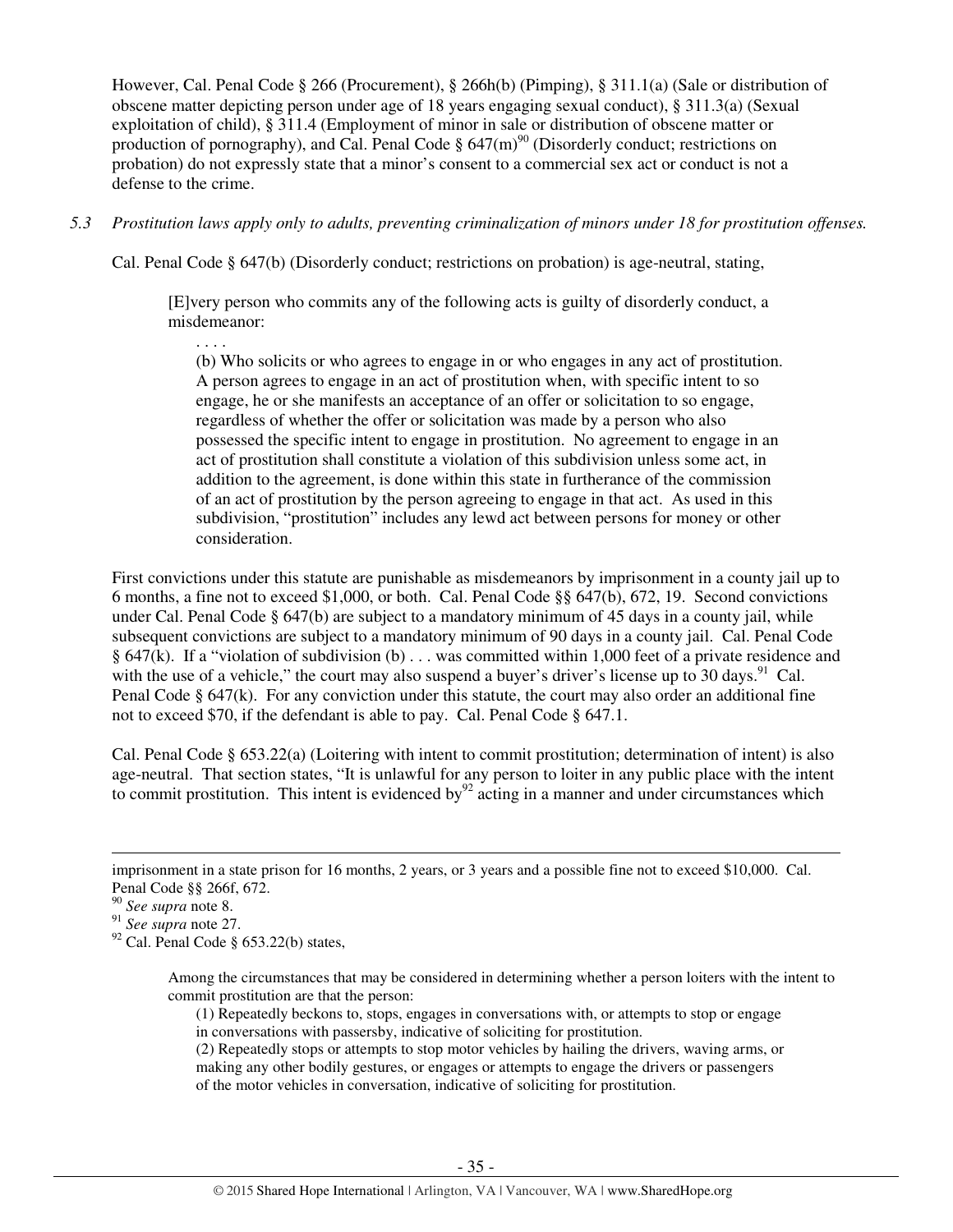openly demonstrate the purpose of inducing, enticing, or soliciting prostitution, or procuring another to commit prostitution."

However, a juvenile victim of human trafficking<sup>93</sup> could avoid an adjudication of delinquency pursuant to Cal. Evid. Code § 1161, which states:

Evidence that a victim of human trafficking, as defined in Section 236.1 of the Penal Code, has engaged in any commercial sexual act as a result of being a victim of human trafficking is inadmissible to prove the victim's criminal liability for the commercial sexual act.

5.3.1 Recommendation: Amend Cal. Penal Code § 647(b) (Disorderly conduct; restrictions on probation) and § 653.22(a) (Loitering with intent to commit prostitution; determination of intent) to eliminate liability for prostitution offenses for all minors under 18.

l

(4) Circles an area in a motor vehicle and repeatedly beckons to, contacts, or attempts to contact or stop pedestrians or other motorists, indicative of soliciting for prostitution. (5) Has engaged, within six months prior to the arrest under this section, in any behavior described in this subdivision, with the exception of paragraph (3), or in any other behavior indicative of prostitution activity.

<sup>93</sup> Additionally, human trafficking victims may not be denied services through family justice centers based on noncooperation with the criminal justice system. Cal. Penal Code § 13750(f) states, "[v]ictims of crime shall not be required to participate in the criminal justice system or cooperate with law enforcement in order to receive counseling, medical care, or other services at a family justice center.

<sup>(3)</sup> Has been convicted of violating this section, subdivision (a) or (b) of Section 647, or any other offense relating to or involving prostitution, within five years of the arrest under this section.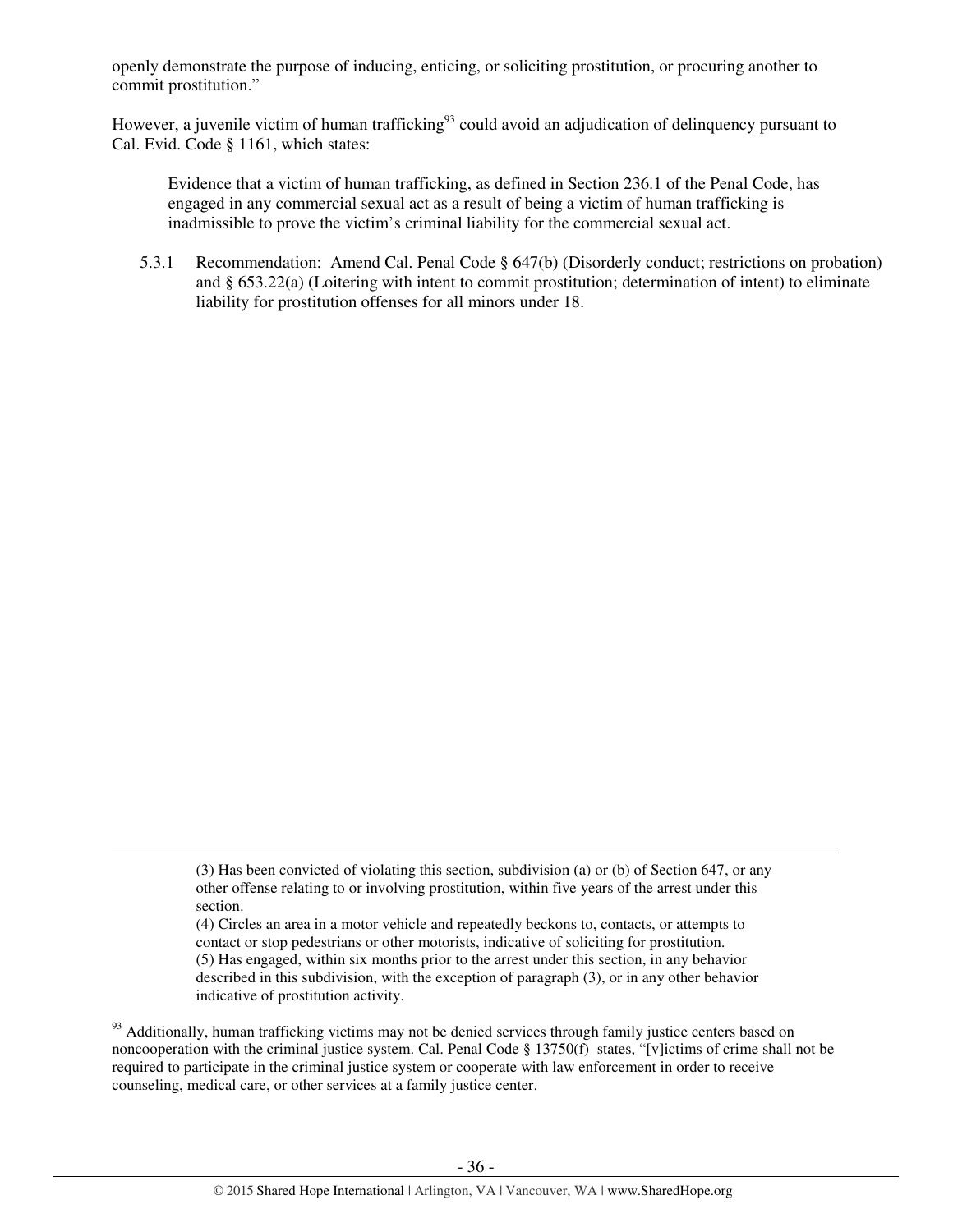## *5.4 State law provides a non-punitive avenue to specialized services through one or more points of entry.*

Commercially sexually exploited children may be treated as dependent children or wards under California law.

## **Child Identified as Dependent**<sup>94</sup>

I. Initial Custody

l

a. Authority for Initial Custody

Under Cal. Penal Code § 11166(a) (Duty to report; mandated reporters; punishment for violation), mandated reporters<sup>95</sup> must immediately report reasonably suspected<sup>96</sup> or known child abuse to a specified

The Legislature finds and declares that a child who is sexually trafficked, as described in Section 236.1 of the Penal Code, or who receives food or shelter in exchange for, or who is paid to perform, sexual acts described in Section 236.1 or 11165.1 of the Penal Code, and whose parent or guardian failed to, or was unable to, protect the child, is within the description of this subdivision, and that this finding is declaratory of existing law. These children shall be known as commercially sexually exploited children.

Cal. Welf. & Inst. Code § 16524.7 establishes a Commercially Sexually Exploited Children Program administered by the State Department of Social Services that allocates funding to counties that have elect into the program. "Funds provided to the counties electing to participate in the program shall be used for prevention activities, intervention activities, and services to children who are victims, or at risk of becoming victims, of commercial sexual exploitation." Cal. Welf. & Inst. Code § 16524.7(4). Participating counties must submit plans

indicating the county's collaboration with county partner agencies and children-focused entities, which shall include the formation of a multidisciplinary team to serve children pursuant to this chapter. A multidisciplinary team serving a child pursuant to this chapter shall include, but is not limited to, appropriate staff from the county child welfare, probation, mental health, substance abuse disorder, and public health departments. Staff from a local provider of services to this population, local education agencies, and local law enforcement, and survivors of commercial sexual exploitation and trafficking may be included on the team.

Additionally, pursuant to Cal. Welf. & Inst. Code § 16524.8, participating counties

receiv[ing] funds from the commercially sexually exploited children program pursuant to this chapter shall develop an interagency protocol to be utilized in serving sexually exploited children. the county protocol shall be developed by a team led by a representative of the county human services department and shall include representatives from each of the following agencies:

- (1) The county probation department.
- (2) The county mental health department.
- (3) The county public health department.
- (4) The juvenile court in the county.

Here and elsewhere in this report that Cal. Welf. & Inst. Code §§ 300, 16524.7 and 16524.8 are quoted or cited, it has been updated to reflect the amendments added by the enactment of Senate Bill 855, 2014 (effective June 20, 2014).

<sup>95</sup> Under Cal. Penal Code § 11165.7 ("Mandated reporter"; training), "mandated reporter[s]" include several individuals such as school staff and employees, social workers, counselors, religious personnel, law enforcement, and physicians.

<sup>96</sup> Cal. Penal Code §11166(a)(1) explains that "reasonable suspicion' means that it is objectively reasonable for a person to entertain a suspicion, based upon facts that could cause a reasonable person in a like position, drawing, when appropriate, on his or her training and experience, to suspect child abuse or neglect." However, pursuant to

<sup>&</sup>lt;sup>94</sup>A legislative finding listed within Cal. Welf. & Inst. Code § 300(b)(2) (Persons subject to jurisdiction of juvenile court) states,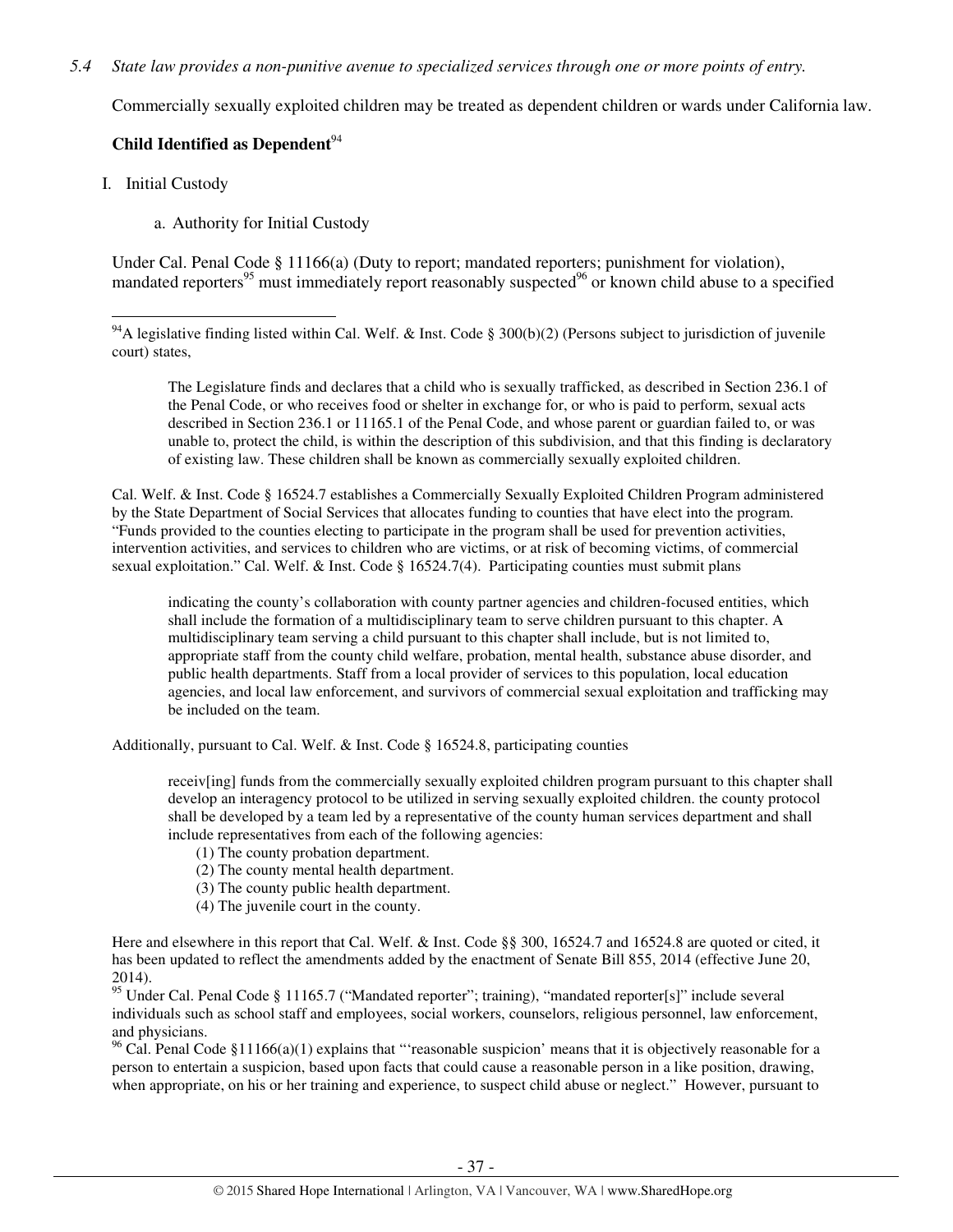agency.<sup>97</sup> After a child abuse complaint is made and investigated, the agency that received the report will "forward to the Department of Justice a report in writing of every case it investigates of known or suspected child abuse or severe neglect that is determined to be substantiated, other than cases coming within subdivision (b) of Section 11165.2." Cal. Penal Code  $\S$  11169(a). The appropriate law enforcement agency will investigate the allegations and "shall inform the person required or authorized to report of the results of the investigation and of any action the agency is taking with regard to the child or family." Cal. Penal Code §§ 11169(a), 11170(b)(2).

Cal. Welf. & Inst. Code § 305(a) (Peace officer's taking minor into temporary custody without warrant) authorizes a law enforcement officer to take a child into temporary custody without a warrant if

the officer has reasonable cause for believing that the minor is a person described in Section 300, and, in addition, that the minor has an immediate need for medical care, or the minor is in immediate danger of physical or sexual abuse, or the physical environment or the fact that the child is left unattended poses an immediate threat to the child's health or safety.

Alternatively, Cal. Welf. & Inst. Code § 306(a)(1) (Authority of social worker to take temporary custody of minor) authorizes a "social worker in any county welfare department" to "[r]eceive and maintain" custody of a minor who is delivered by a peace officer and who is described in § 300 (Persons subject to jurisdiction of juvenile court). Cal. Welf. & Inst. Code  $\S 306(a)(2)$  allows a social worker to take a child into temporary custody if the child "has been declared a dependent child of the juvenile court under Section 300" or the social worker has reasonable cause to believe the child meets the criteria of Cal. Welf. & Inst. Code § 300(b)(1), (b)(2), or (g) and to believe that the child "is in immediate danger of physical or sexual abuse or the physical environment poses an immediate threat to the child's health or safety." Cal. Welf. & Inst. Code § 300(b)(2) identifies "commercially sexually exploited children" as those who have been "sexually trafficked, as described in section 236.1 of the Penal Code, or who receives food or shelter in exchange for, or who is paid to perform, sexual acts described in 236.1 or 11165.1 of the Penal Code, and whose parent or guardian failed to, or was unable to, protect the child, is within the description of this subdivision . . . ." A social worker, however, is expressly required to "consider whether the child can remain safely in his or her residence" before taking the child into temporary custody. Cal. Welf. & Inst. Code § 306(b). A social worker who takes a child into custody under Cal. Welf. & Inst. Code § 306 must "immediately investigate the circumstances of the child and the facts surrounding the child's being taken into custody and attempt to maintain the child with the child's family through the provision of services." Cal. Welf & Inst. Code § 309(a). If the social worker does not release the child, "the child shall be deemed detained for purposes of [Chapter 2 (Juvenile court law)]." Cal. Welf. & Inst. Code § 309(c).

## b. Placement

l

After taking a child into custody pursuant to Cal. Welf. & Inst. Code § 305, a law enforcement officer may release the child, order the child and the child's parents to appear before a probation officer, or

Cal. Penal Code § 11165.15, "the fact that a child is homeless or is classified as an unaccompanied youth, as defined in Section 11434a of the federal McKinney-Vento Homeless Assistance Act (42 U.S.C. Sec. 11301 et seq.), is not, in and of itself, a sufficient basis for reporting child abuse or neglect." Mandated Reporters, "as defined in Section 11165.7, [are not limited by this section] from making a report pursuant to Section 11166 whenever the mandated reporter has knowledge of or observes an unaccompanied minor whom the mandated reporter knows or reasonably suspects to be the victim of abuse or neglect." Cal. Penal Code § 11165.15.

Here and elsewhere in this report that Cal. Penal Code § 11165.15 is quoted or cited, it has been updated to reflect amendments by the enactment of Senate Bill 1304, 2014 (effective January 1, 2015,).

 $97$  Pursuant to Cal. Penal Code § 11165.9 (Reports to authorities), specified agencies include "any police department" or sheriff's department, not including a school district police or security department, county probation department, if designated by the county to receive mandated reports, or the county welfare department."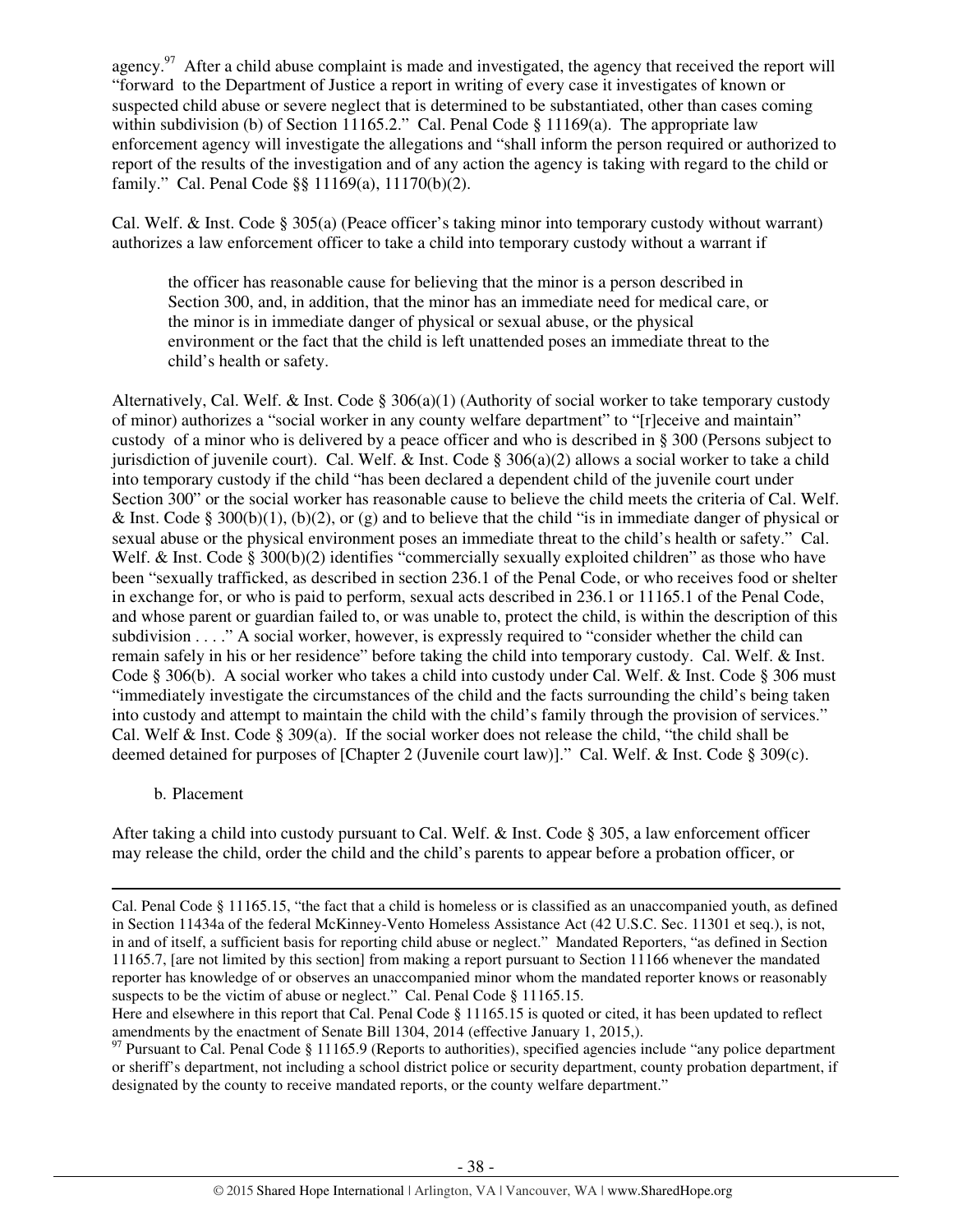"deliver the minor into the custody of the probation officer." Cal. Welf. & Inst. Code § 307. Alternatively, pursuant to Cal. Welf. & Inst. Code § 307.5 (Delivery of minor to community service program for abused or neglected children), if a law enforcement officer "deems that it is in the best interest of the minor and the public," the officer may "take the minor to a community service program for abused or neglected children." Cal. Welf. & Inst. Code § 307.5.

II. Process following initial custody

l

Verified cases of abuse will lead to the involvement of the juvenile court, which, pursuant to Cal. Welf. & Inst. Code § 300 (Persons subject to jurisdiction of juvenile court), has jurisdiction over dependent children. Cal. Welf. & Inst. Code § 300(d) states,

Any child who comes within any of the following descriptions is within the jurisdiction of the juvenile court which may adjudge that person to be a dependent child of the court:

. . . . (d) The child has been sexually abused, or there is a substantial risk that the child will be sexually abused, as defined in Section 11165.1 ["Sexual abuse"; "sexual assault"; "sexual exploitation"] of the Penal Code, by his or her parent or guardian or a member of his or her household, or the parent or guardian has failed to adequately protect the child from sexual abuse when the parent or guardian knew or reasonably should have known that the child was in danger of sexual abuse.

# III. Placement process pending adjudication/investigation

When a child is delivered to the probation officer's custody and the "probation officer determines that the minor shall be retained in custody," the probation officer "must immediately file a petition pursuant to Section 332 [Petition to commence proceedings in juvenile court; verification; contents] with the clerk of the juvenile court who shall set the matter for hearing on the detention hearing calendar." Cal. Welf. & Inst. Code § 311(a). A detention hearing must be held "as soon as possible, but in any event before the expiration of the next judicial day after a petition to declare the minor a dependent child has been filed." Cal. Welf. & Inst. Code § 315. If no petition is filed, the child must be released within 48 hours of being taken into custody. Cal. Welf. & Inst. Code § 313(a).

If a dependent child is removed from the custody of the child's parent or guardian under Cal. Welf. & Inst. Code § 361 (Limitations on control of parent or guardian; appointment of responsible adult or surrogate parent to make educational decisions; voluntary relinquishment; when child may be taken from custody of parents; efforts to prevent removal; required findings), the court may place the child with the child's noncustodial parent, a relative or nonrelative extended family member as defined in Cal. Welf. & Inst. Code § 362.7, a community care facility, or in foster care. Cal. Welf. & Inst. Code § 361.2(e)(1)– (6). Additionally, both Cal Welf.& Inst. Code § 2019 (Shelters for abused and neglected children) and § 2010 (Availability of funds) mandate that funds be provided to youth shelters for abused and neglected children.

Additionally, under Cal. Welf. & Inst. Code §  $361.2(a)^{98}$ , if a dependent child is removed from a home and the child has a parent with whom the child was not living "at the time that the events or conditions arose that brought the child within the provisions" of this section, the court must first consider if the child can be placed in the custody of that parent, "unless it finds that placement with that parent would be detrimental to the safety, protection, or physical or emotional well-being of the child."

<sup>&</sup>lt;sup>98</sup> Here and elsewhere in this report that Cal. Welf. & Inst. Code § 361.2 is quoted or cited, it has been updated to reflect amendments by the enactment of Senate Bill 1099, Senate Bill 1460, and Senate Bill 977, 2014 (effective January 1, 2015).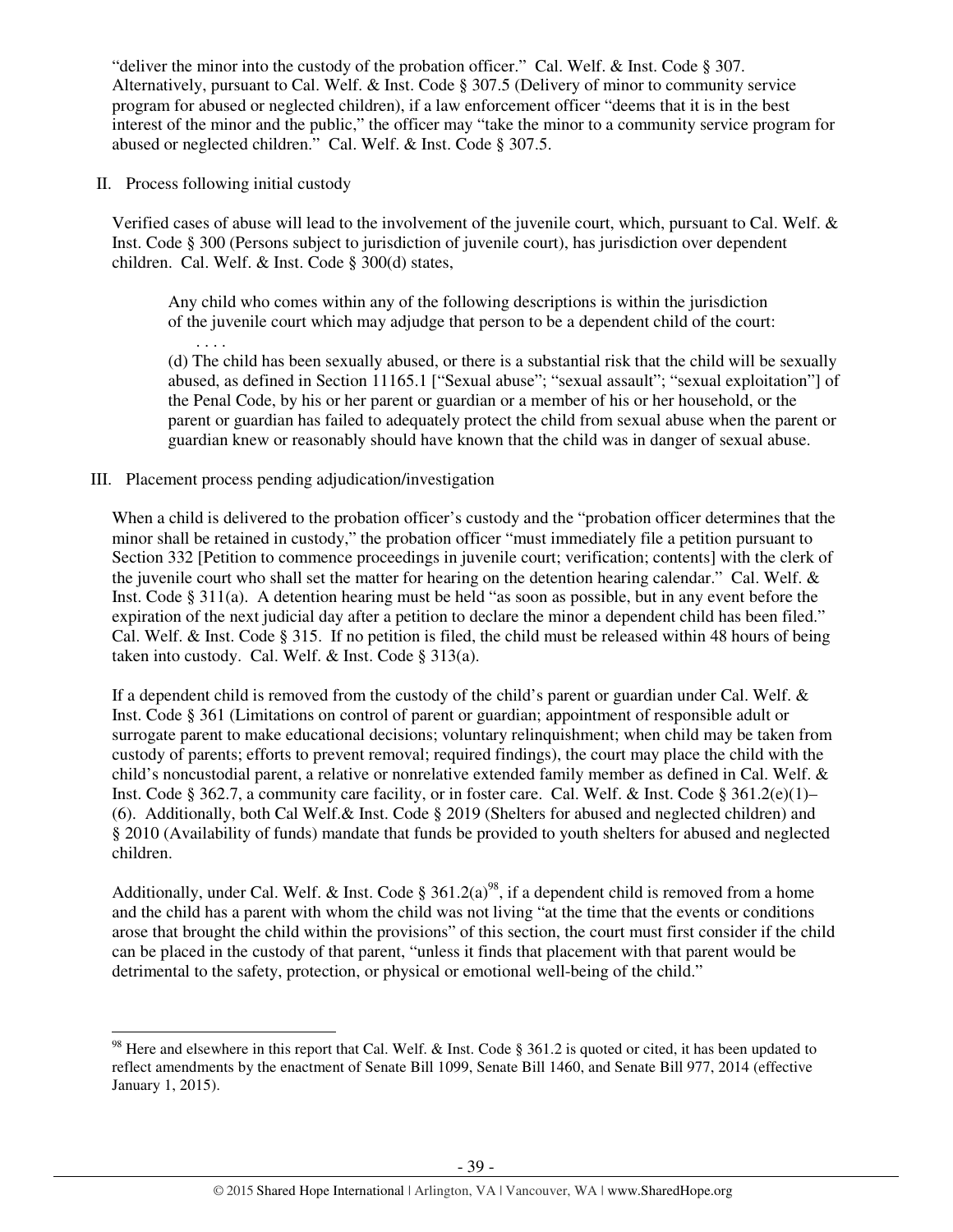Pursuant to Cal. Welf. & Inst. Code § 361.2(e), a dependent child is removed from the home the following placements may be ordered pending adjudication:

(1) The home of a noncustodial parent as described in subdivision (a), regardless of the parent's immigration status.

(2) The approved home of a relative, regardless of the relative's immigration status.

(3) The approved home of a nonrelative extended family member as defined in Section 362.7.

(4) The approved home of a resource family as defined in Section 16519.5.

(5) A foster home in which the child has been placed before an interruption in foster care, if that placement is in the best interest of the child and space is available.

(6) A suitable licensed community care facility, except a runaway and homeless youth shelter licensed by the State Department of Social Services pursuant to Section 1502.35 of the Health and Safety Code.

(7) With a foster family agency to be placed in a suitable licensed foster family home or certified family home which has been certified by the agency as meeting licensing standards.

(8) A home or facility in accordance with the federal Indian Child Welfare Act (25 U.S.C. Sec. 1901 et seq.).

. . . .

IV. Adjudication or referral to alternate process

a. Diversion or alternate process

Special protections are afforded to runaway youth who are often at high risk of commercial sexual exploitation. Pursuant to Cal. Welf.  $\&$  Inst. Code § 1788(a)–(c) (Services to be provided by projects),"[e]ach Runaway Youth and Families in Crisis Project" must include a number of protective services, such as food and temporary shelter, counseling, health care, family crisis resolution services, and transitional living services.

## V. Outcomes

 $\overline{a}$ 

Pursuant to Cal. Welf. & Inst. Code  $\S 361.2(e)^{99}$ ,

When the court orders removal pursuant to Section 361, the court shall order the care, custody, control, and conduct of the child to be under the supervision of the social worker who may place the child in any of the following:

(1) The home of a noncustodial parent as described in subdivision (a), regardless of the parent's immigration status.

(2) The approved home of a relative, regardless of the relative's immigration status

(3) The approved home of a nonrelative extended family member as defined in Section 362.7.

(4) The approved home of a resource family as defined in Section 16519.5.

(5) A foster home in which the child has been placed before an interruption in foster care, if that placement is in the best interest of the child and space is available.

(6) A suitable licensed community care facility, except a runaway and homeless youth shelter licensed by the State Department of Social Services pursuant to Section 1502.35 of the Health and Safety Code.

(7) With a foster family agency to be placed in a suitable licensed foster family home or certified family home which has been certified by the agency as meeting licensing standards.

<sup>&</sup>lt;sup>99</sup> Here and elsewhere in this report that Cal. Welf. & Inst. Code § 361.2 is quoted or cited, it has been updated to reflect the amendments added by the passage of Assembly Bill 346, 2013 (effective January 1, 2014).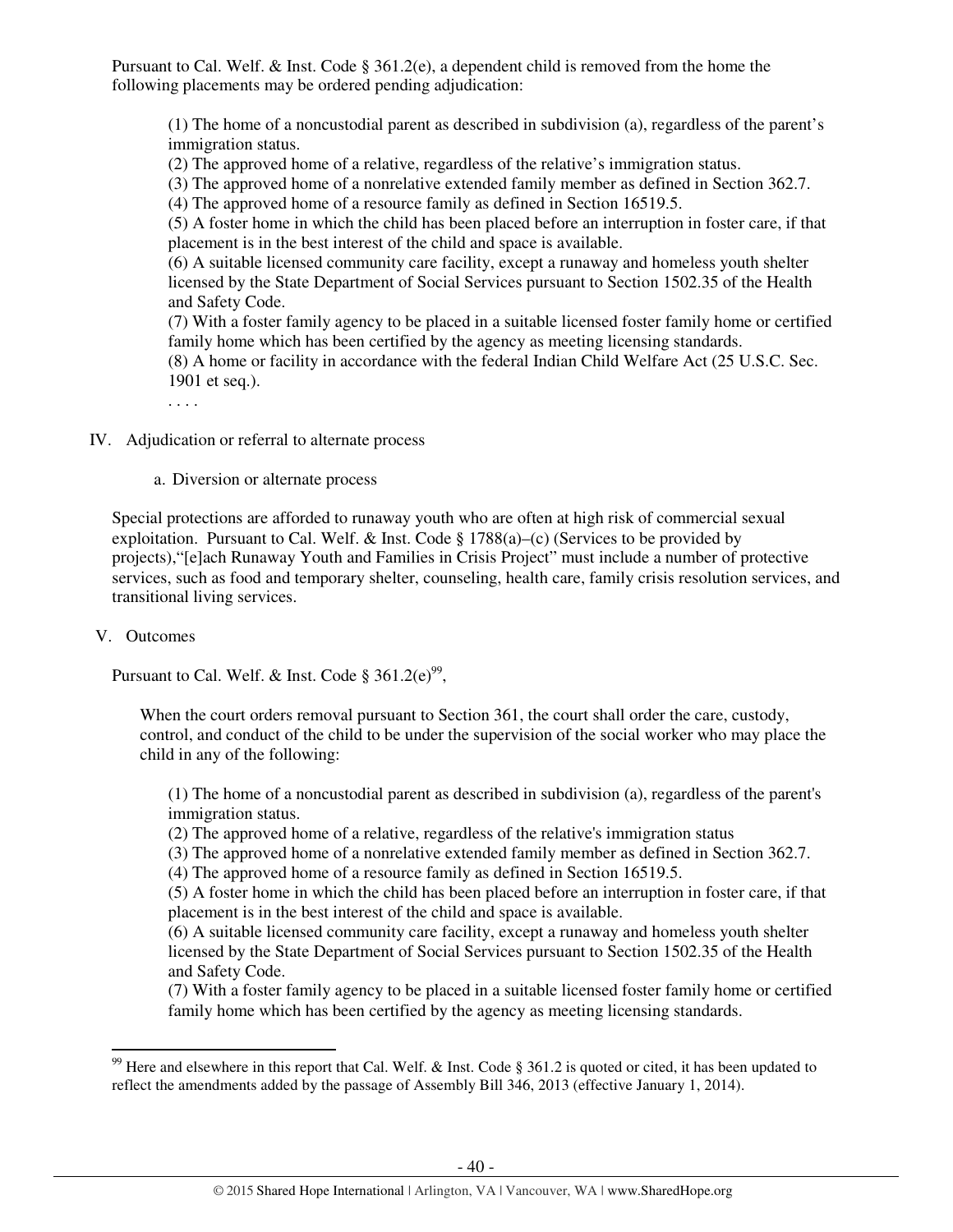(8) A home or facility in accordance with the federal Indian Child Welfare Act (25 U.S.C. Sec. 1901 et seq.).

. . . .

# **Child Identified as Wards (Delinquent)**

Some commercially sexually exploited children may be treated as wards under California law. Cal. Welf. & Inst. Code § 601(a), (b) (Persons subject to jurisdiction of court as ward for refusal to obey orders of parents, violation of curfew, or truancy) states that a child under the age of 18 who "persistently or habitually refuses to obey the reasonable and proper orders or directions of his or her parents, guardian, or custodian," violates local or state curfews, or has "four or more truancies within one school year" may be adjudicated by the juvenile court to be "a ward of the court." Additionally, Cal. Welf. & Inst. Code § 602(a) (Persons subject to jurisdiction of juvenile court and to adjudication as ward for violation of law or ordinance defining crime; Persons subject to prosecution in criminal court) states that a minor who "violates any law of this state or of the United States or any ordinance of any city or county of this state defining crime other than an ordinance establishing a curfew based solely on age" may be adjudicated by the juvenile court to be "a ward of the court."

## I. Initial Custody

a. Authority for Initial Custody

Cal. Welf. & Inst. Code § 625(a) (Peace officer's taking minor into temporary custody without warrant; when permitted) authorizes a law enforcement officer to take a child into temporary custody, without a warrant, where the officer "has reasonable cause for believing" that the child is within the provisions of Cal. Welf. & Inst. Code § 601 or § 602.

b. Placement

 $\overline{a}$ 

## II. Process following initial custody

Pursuant to Cal. Welf. & Inst. Code § 626 (Alternative procedures as to disposition of minor; governing consideration in selecting alternative),

An officer who takes a minor into temporary custody under the provisions of Section 625 may do any of the following:

(a) Release the minor.

(b) Deliver or refer the minor to a public or private agency with which the city or county has an agreement or plan to provide shelter care, counseling, or diversion services to minors so delivered. A placement of a child in a community care facility as specified in Section 1530.8 of the Health and Safety Code shall be made in accordance with Section  $319.2^{100}$  or  $319.3$ ,<sup>101</sup> as applicable, and with paragraph (8) or (9) of subdivision (e) of Section  $361.2$ ,  $^{102}$  as applicable.

(c) . . . . require the minor or the minor's parent, guardian, or relative, or both, to sign a written promise to appear [before a probation officer] at the time and place designated in the notice....

<sup>&</sup>lt;sup>100</sup> Cal. Welf. & Inst. Code § 319.2 only applies to a child under the age of 6; the child may only be placed in a temporary shelter or group home for the purpose of evaluation.

<sup>&</sup>lt;sup>101</sup> Cal. Welf. & Inst. Code § 319.3 applies to children 6 to 12. If a child is deemed dependent, the child may be placed in temporary shelter or group home for the purpose of being evaluated.

 $102$  Cal. Welf. & Inst. Code § 361.2 deals with placement at community care facilities.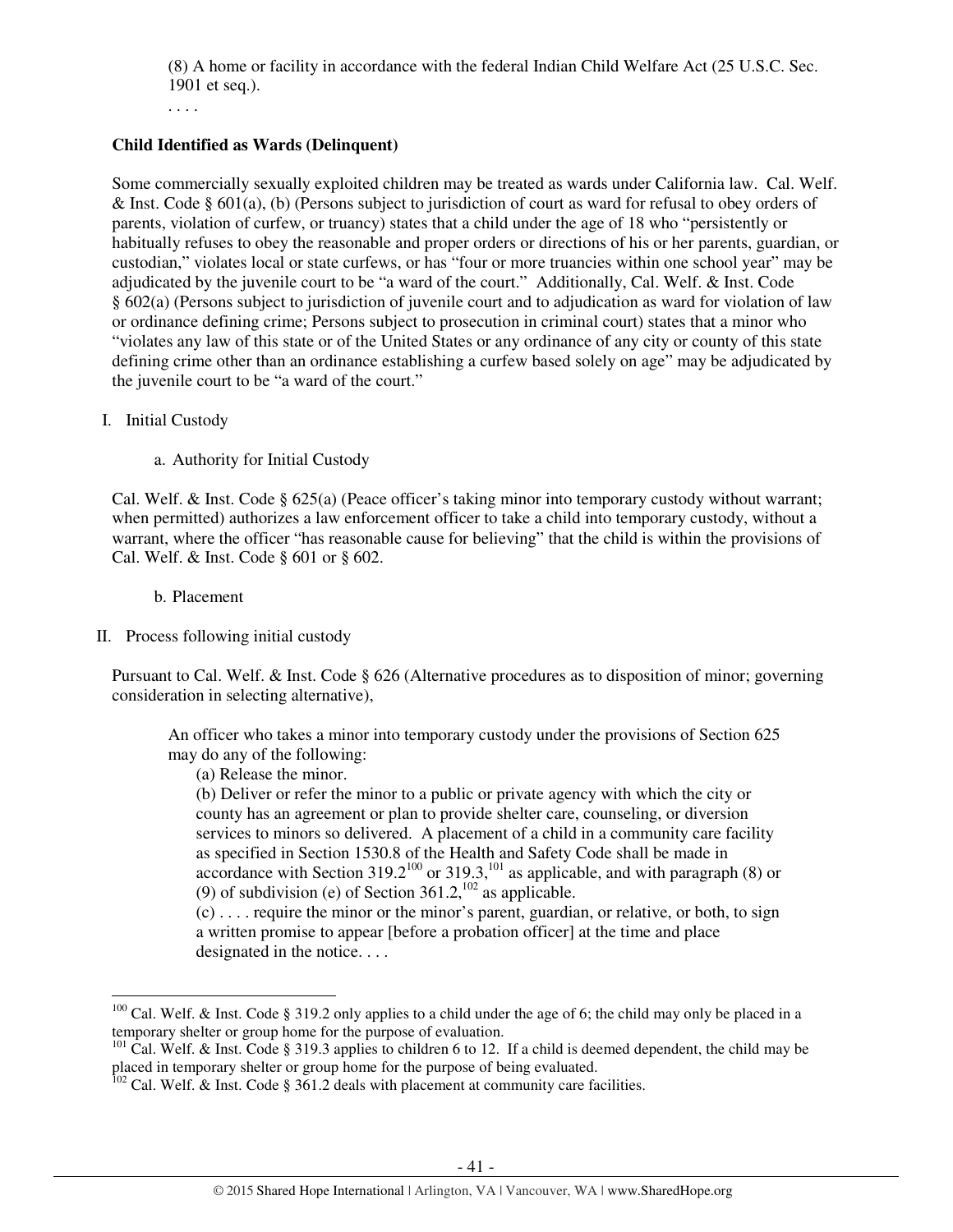(d) Take the minor without unnecessary delay before [a] probation officer . . . . In no case shall the officer delay the delivery of the minor to the probation officer for more than 24 hours if the minor has been taken into custody without a warrant on the belief that the minor has committed a misdemeanor.

Alternatively, if law enforcement officer "determines that the minor should be brought to the attention of the juvenile court," the officer can either "require the minor or his or her parent, guardian, or relative, or both, to sign a written promise that either or both will appear [before a probation officer] at the time and place designated in the notice" or immediately take the minor before a probation officer. Cal. Welf. & Inst. Code § 626.5. If the child was "taken into custody without a warrant on the belief that he or she has committed a misdemeanor," and the officer chooses to take the minor before a probation officer, the officer must do so within 24 hours of taking the child into custody. Cal.Welf. & Inst. Code § 626.5(b).

## III. Placement process pending adjudication/investigation

When a child is delivered to the custody of a probation officer, Cal. Welf. & Inst. Code § 628(a) (Action of probation officer when minor taken into temporary custody; investigation; release or further detention; prerequisites to further detention; compliance with other laws; identification and notification of relatives) states,

[T]he probation officer shall immediately investigate the circumstances of the minor and the facts surrounding his or her being taken into custody and shall immediately release the minor to the custody of his or her parent, legal guardian, or responsible relative unless it can be demonstrated upon the evidence before the court that continuance in the home is contrary to the minor's welfare and one or more of the following conditions exist:

(1) The minor is in need of proper and effective parental care or control and has no parent, legal guardian, or responsible relative; or has no parent, legal guardian, or responsible relative willing to exercise or capable of exercising that care or control; or has no parent, legal guardian, or responsible relative actually exercising that care or control.

(2) The minor is destitute or is not provided with the necessities of life or is not provided with a home or suitable place of abode.

(3) The minor is provided with a home which is an unfit place for him or her by reason of neglect, cruelty, depravity or physical abuse by either of his or her parents, or by his or her legal guardian or other person in whose custody or care he or she is entrusted.

(4) Continued detention of the minor is a matter of immediate and urgent necessity for the protection of the minor or reasonable necessity for the protection of the person or property of another.

(5) The minor is likely to flee the jurisdiction of the court.

. . . .

Even if a probation officer determines that one of the conditions under Cal. Welf. & Inst. Code § 628(a) exists, if the "probation officer believes that 24-hour secure detention is not necessary in order to protect the minor or the person or property of another, or to ensure that the minor does not flee the jurisdiction of the court, the probation officer shall . . . release such minor to his or her parent, guardian, or responsible relative on home supervision." Cal. Welf. & Inst. Code § 628.1. A minor's release to home supervision may be subject to a number of conditions such as school attendance, curfew, and mandatory court appearances. Cal. Welf. & Inst. Code § 628.1.

If the probation officer decides to detain the child in custody, the probation officer must, "immediately proceed in accordance with Article 16 (commencing with Section 650) to cause the filing of a petition pursuant to Section 656 with the clerk of the juvenile court who shall set the matter for hearing on the detention calendar," and a detention hearing must be held to "determine whether the minor shall be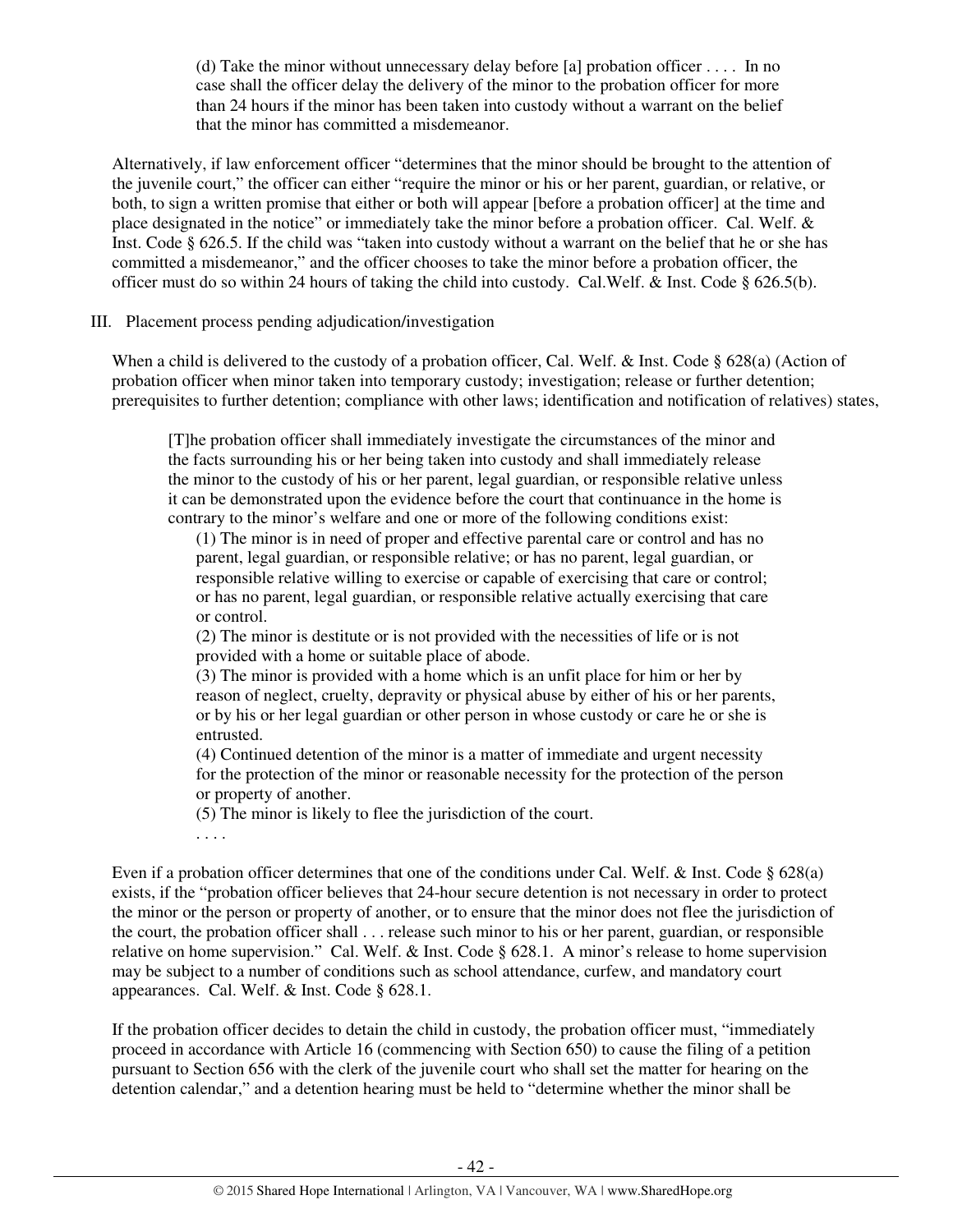further detained." Cal. Welf. & Inst. Code §§ 630(a), 632(a). If such a petition is not filed within 48 hours of taking the child into custody, or a detention hearing is not held within 48 hours for a child taken into custody "without a warrant on the belief that the minor has committed a misdemeanor that does not involve violence, the threat of violence, or possession or use of a weapon, and if the minor is not currently on probation or parole," the child must be released. Cal. Welf. & Inst. Code  $\S 631(b)$ .

## IV. Adjudication or referral to alternate process

If a court determines that the child falls within Cal. Welf. & Inst. Code § 601 or § 602, the court may either, "without adjudging the minor a ward of the court, place the minor on probation" up to 6 months, or adjudge the child a ward of the court. Cal. Welf. & Inst. Code § 725(a).

Pursuant to Cal. Welf. & Inst. Code §§ 18259–18259.5 and §§ 18259.7–18259.10, the Counties of Alameda and Los Angeles may initiate pilot programs, which would establish a diversion program for sexually exploited children, "to address the needs and effective treatment of commercially sexually exploited minors who have been arrested or detained by local law enforcement . . . ." Cal. Welf. & Inst. Code § 18259.7(a)<sup>103</sup>.

## V. Outcomes

l

A ward removed from the custody of a parent or guardian "may not be held in physical confinement for a period in excess of the maximum term of imprisonment which could be imposed upon an adult convicted of the offense or offenses which brought or continued the minor under the jurisdiction of the juvenile court." Cal. Welf. & Inst. Code  $\S 726(d)(1)^{104}$ . Under Cal. Welf. & Inst. Code  $\S 731(a)$  (Treatment, restitution, fine, work program, commitment; recall; maximum period for confinement),

If a minor is adjudged a ward of the court on the ground that he or she is a person described by Section 602, the court may order any of the types of treatment referred to in Sections 727 and 730 and, in addition, may do any of the following:

(1) Order the ward to make restitution, to pay a fine up to two hundred fifty dollars (\$250) for deposit in the county treasury if the court finds that the minor has the financial ability to pay the fine, or to participate in uncompensated work programs.

(2) Commit the ward to a sheltered-care facility.

(3) Order that the ward and his or her family or guardian participate in a program of professional counseling as arranged and directed by the probation officer as a condition of continued custody of the ward.

(4) Commit the ward to the Department of Corrections and Rehabilitation, Division of Juvenile Facilities, if the ward has committed an offense described in subdivision (b) of Section 707 or subdivision (C) of Section 290.008 of the Penal Code and is not otherwise ineligible for commitment to the division under Section 733.

Cal. Welf. & Inst. Code  $\S 207^{105}$  (Places or facilities for care and detention) specifies the types of facilities where a ward may be detained. Specifically, Cal. Welf. & Inst. Code § 207 states,

<sup>103</sup> These authorizing statutes, Cal. Welf. & Inst. Code §§ 18259–18259.5 and §§ 18259.7–18259.1018259.10, are set to repeal as of January 1, 2017, by their own provisions.

<sup>&</sup>lt;sup>104</sup> Here and elsewhere in this report that Cal. Welf. & Inst. Code § 726 is quoted or cited, it has been updated to reflect the amendments added by the enactment of Senate Bill 1304, 2014 (effective January 1, 2015).

<sup>&</sup>lt;sup>105</sup> Here and elsewhere in this report that Cal. Welf. & Inst. Code  $\S 207$  is quoted or cited, it has been updated to reflect the amendments added by the enactment of Senate Bill 1296, 2014 (effective January 1, 2015).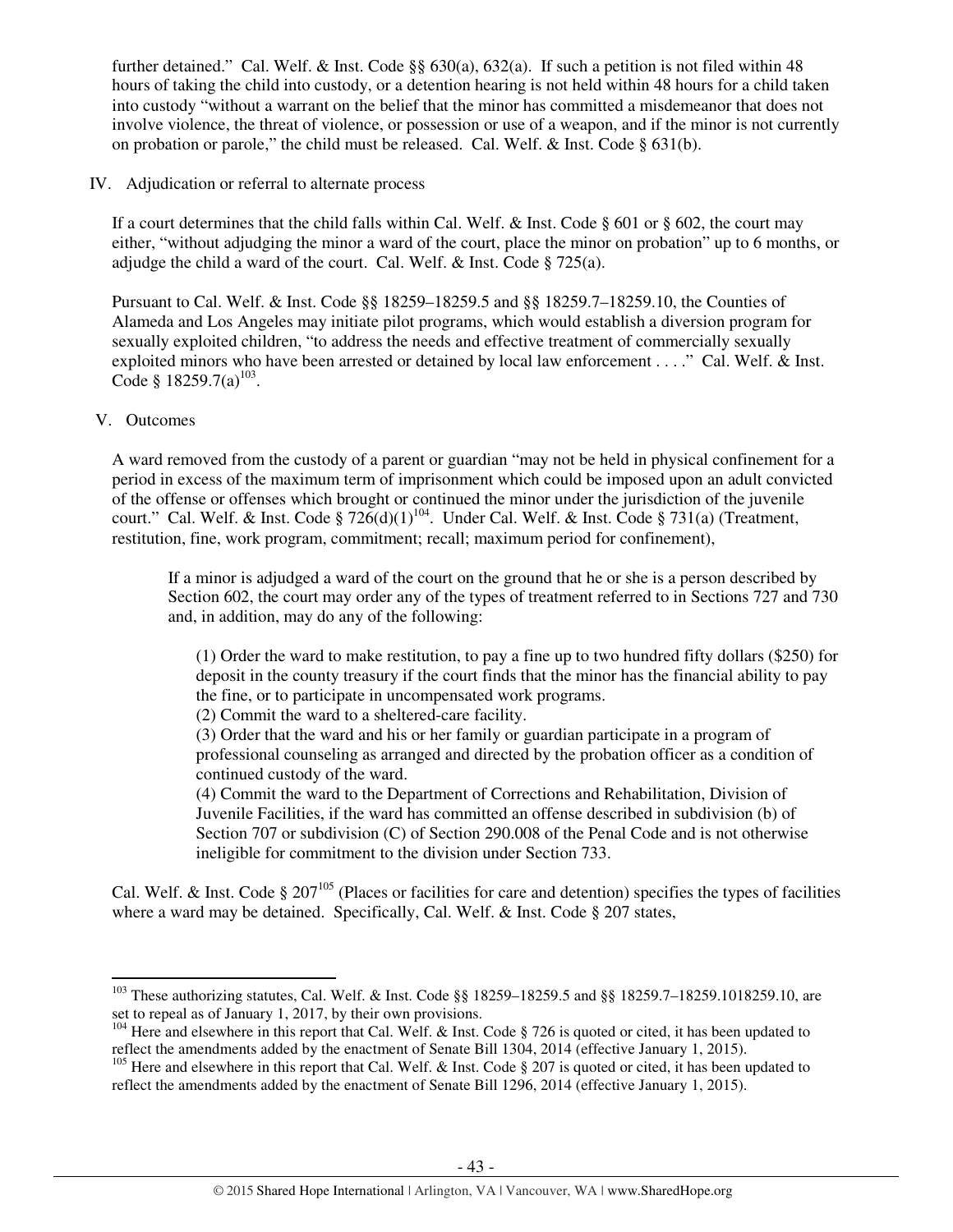(a) A minor shall not be detained in any jail, lockup, juvenile hall, or other secure facility if he or she is taken into custody solely upon the ground that he or she is a person described by Section 213.3 [Persons under 18 not subject to detainment in secure facility solely based upon willful disobedience or interference with lawful juvenile court order, if the order of contempt is due to failure to comply with a court order under subdivision (b) of Section 601], or described by Section 601 [Persons subject to jurisdiction of court as ward for refusal to obey orders of parents, violation of curfew, or truancy] or adjudged to be such or made a ward of the juvenile court solely upon that ground, except as provided in subdivision (b). If any such minor, other than a minor described in subdivision (b), is detained, he or she shall be detained in a sheltered-care facility or crisis resolution home as provided for in Section 654, or in a nonsecure facility provided for in subdivision (a), (b), (c), or (d) of Section 727.

(b) A minor taken into custody upon the ground that he or she is a person described in Section 601, or adjudged to be a ward of the juvenile court solely upon that ground, may be held in a secure facility, other than a facility in which adults are held in secure custody, in any of the following circumstances:

(1) For up to 12 hours after having been taken into custody for the purpose of determining if there are any outstanding wants, warrants, or holds against the minor in cases where the arresting officer or probation officer has cause to believe that the wants, warrants, or holds exist.

(2) For up to 24 hours after having been taken into custody, in order to locate the minor's parent or guardian as soon as possible and to arrange the return of the minor to his or her parent or guardian, with the exception of an out-of-state runaway who is being held pursuant to the Interstate Compact for Juveniles.

(c) Any minor detained in juvenile hall pursuant to subdivision (b) shall not be permitted to come or remain in contact with any person detained on the basis that he or she has been taken into custody upon the ground that he or she is a person described in Section 602 or adjudged to be such or made a ward of the juvenile court upon that ground. (d) Minors detained in juvenile hall pursuant to Sections 601 and 602 may be held in the same facility provided they are not permitted to come or remain in contact within that facility.

. . . .

l

To the extent minor victims of commercial sexual exploitation are identified as victims of sexual assault or human trafficking, they may be able to access multidisciplinary services through family justice centers, Cal. Penal Code §13750<sup>106</sup> authorizes any "city, county, city and county, or community-based nonprofit organization to establish a family justice center "to ensure that victims of abuse are able to access all needed services in one location in order to enhance victim safety, increase offender accountability, and improve access to services for victims of domestic violence, sexual assault, elder or dependent adult abuse, and human trafficking." Cal. Penal Code § 13750(a). Pursuant to Cal. Penal Code § 13750(c),

[F]amily justice centers shall be defined as multiagency, multidisciplinary service centers where public and private agencies assign staff members on a full-time or part-time basis in order to provide services to victims of domestic violence, sexual assault, elder or dependent adult abuse, or human trafficking from one location in order to reduce the number of times victims must tell their story, reduce the number of places victims must go for help, and increase access to services and support for victims and their children. Staff members<sup>107</sup> at a family justice center may be comprised of, but are not limited to, the following:

 $106$  Here and elsewhere in this report that Cal. Penal Code §13750 is quoted or cited, it has been updated to reflect the amendments added by the enactment of Assembly Bill 1623, 2014 (effective January 1, 2015).

<sup>&</sup>lt;sup>107</sup> Pursuant to Cal. Penal Code § 13751, "Each family justice center established pursuant to subdivision (a) of Section 13750 shall maintain a formal training program with mandatory training for all staff members, volunteers,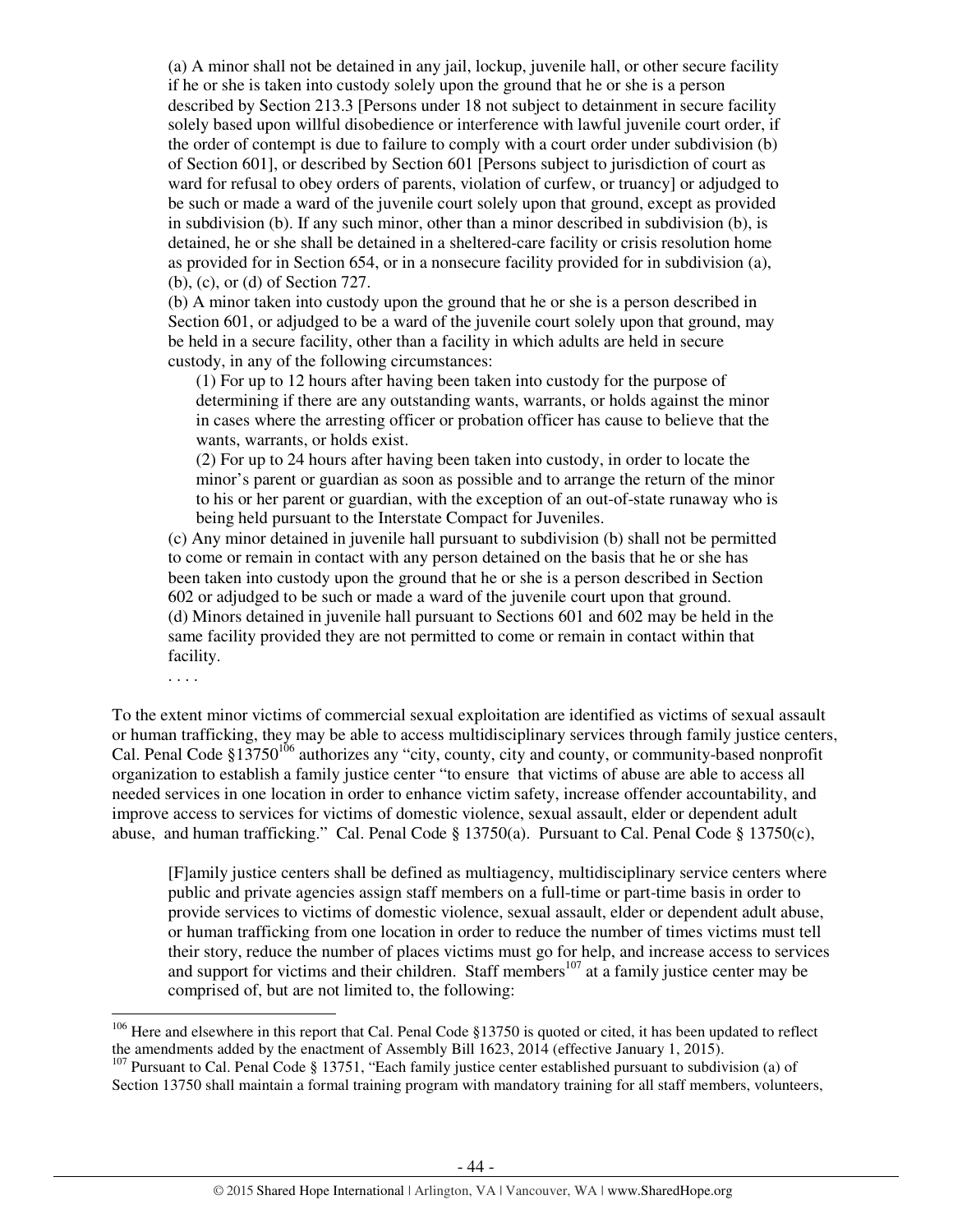(1) Law enforcement personnel.

(2) Medical personnel.

(3) District attorneys and city attorneys.

(4) Victim-witness program personnel.

(5) Domestic violence shelter service staff.

(6) Community-based rape crisis, domestic violence, and human trafficking advocates.

(7) Social service agency staff members.

(8) Child welfare agency social workers.

(9) County health department staff.

(10) City or county welfare and public assistance workers.

(11) Nonprofit agency counseling professionals.

(12) Civil legal service providers.

(13) Supervised volunteers from partner agencies.

(14) Other professionals providing services.

Additionally, pursuant to Cal. Penal Code § 13750(e), "Victims of crime shall not be denied services on the grounds of criminal history. No criminal history search shall be conducted of a victim at a family justice center without the victim's written consent unless the criminal history search is pursuant to an active criminal investigation." Also, receiving services through family justice may not be preconditioned on cooperation with the criminal justice system. Cal. Penal Code § 13750(f) states, "[v]ictims of crime shall not be required to participate in the criminal justice system or cooperate with law enforcement in order to receive counseling, medical care, or other services at a family justice center.

Finally, Cal. Penal Code § 236.4 provides that:

(d) Every fine imposed and collected pursuant to Section 236.1 and this section shall be deposited in the Victim-Witness Assistance Fund, to be administered by the California Emergency Management Agency (Cal EMA), to fund grants for services for victims of human trafficking. Seventy percent of the fines collected and deposited shall be granted to public agencies and nonprofit corporations that provide shelter, counseling, or other direct services for trafficked victims. Thirty percent of the fines collected and deposited shall be granted to law enforcement and prosecution agencies in the jurisdiction in which the charges were filed to fund human trafficking prevention, witness protection, and rescue operations.

- 5.4.1 Recommendation: Enact a mandatory protective response for juvenile sex trafficking victims that provides an avenue to specialized services outside detention.
- *5.5 Commercial sexual exploitation is identified as a type of abuse and neglect within child protection statutes.*

Commercial sexual exploitation is expressly identified as a type of abuse and neglect within California's child protection laws and its laws relating to child abuse and neglect reporting. Cal. Welf. & Inst. Code §  $300(b)(2)^{108}$  (Persons subject to jurisdiction of juvenile court) identifies "commercially sexually exploited children" as those who have been "sexually trafficked, as described in Section 236.1 of the Penal Code, or who receives food or shelter in exchange for, or who is paid to perform, sexual acts described in Section 236.1 or 11165.1 of the Penal Code, and whose parent or guardian failed to, or was unable to, protect the child, is within the description of this subdivision . . . ." Additionally, Cal. Welf. & Inst. Code § 300(d) provides that "sexually abused" children, "as defined in Section 11165.1 ["Sexual abuse";

l

and agency professionals of not less than eight hours per year on subjects including, but not limited to, privileges and confidentiality, information sharing, risk assessment, safety planning, victim advocacy, and high-risk case response."

<sup>108</sup> *See supra* note 94.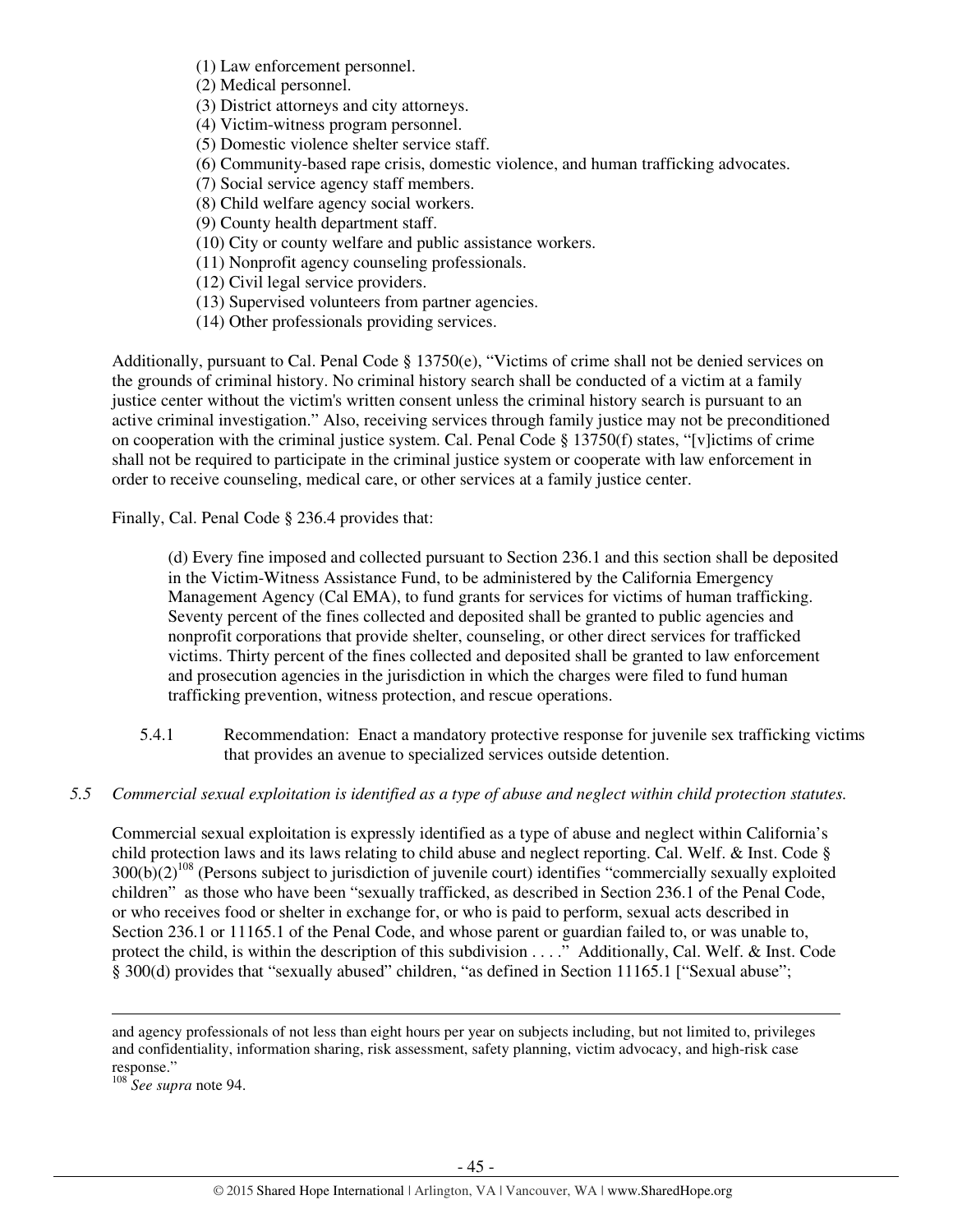"sexual assault"; "sexual exploitation"] of the Penal Code," are within the juvenile court's jurisdiction as dependent children.

California's Child Abuse and Neglect Reporting Act<sup>109</sup> expressly states that "child abuse or neglect" includes "sexual abuse as defined in Section 11165.1." Cal. Penal Code § 11165.6. Cal. Penal Code § 11165.1 $^{110}$  states,

"[S]exual abuse" means sexual assault or sexual exploitation as defined by the following: (a) "Sexual assault" means conduct in violation of one or more of the following sections: Section 261 (rape), subdivision (d) of Section 261.5 (statutory rape), 264.1 (rape in concert), 285 (incest), 286 (sodomy), subdivision (a) or (b), or paragraph (1) of subdivision (c) of Section 288 (lewd or lascivious acts upon a child), 288a (oral copulation), 289 (sexual penetration ), or 647.6 (child molestation). (b) Conduct described as "sexual assault" includes, but is not limited to, all of the

following:

(1) Penetration, however slight, of the vagina or anal opening of one person by the penis of another person, whether or not there is the emission of semen.

(2) Sexual contact between the genitals or anal opening of one person and the mouth or tongue of another person.

(3) Intrusion by one person into the genitals or anal opening of another person, including the use of an object for this purpose, except that, it does not include acts performed for a valid medical purpose.

(4) The intentional touching of the genitals or intimate parts, including the breasts, genital area, groin, inner thighs, and buttocks, or the clothing covering them, of a child, or of the perpetrator by a child, for purposes of sexual arousal or gratification, except that it does not include acts which may reasonably be construed to be normal caretaker responsibilities; interactions with, or demonstrations of affection for, the child; or acts performed for a valid medical purpose.

(5) The intentional masturbation of the perpetrator's genitals in the presence of a child.

(c) "Sexual exploitation" refers to any of the following:

(1) Conduct involving matter depicting a minor engaged in obscene acts in violation of Section 311.2 (preparing, selling, or distributing obscene matter) or subdivision (a) of Section 311.4 (employment of minor to perform obscene acts). (2) A person who knowingly promotes, aids, or assists, employs, uses, persuades, induces, or coerces a child, or a person responsible for a child's welfare, who knowingly permits or encourages a child to engage in, or assist others to engage in, prostitution or a live performance involving obscene sexual conduct, or to either pose or model alone or with others for purposes of preparing a film, photograph, negative, slide, drawing, painting, or other pictorial depiction, involving obscene sexual conduct. For the purpose of this section, "person responsible for a child's welfare" means a parent, guardian, foster parent, or a licensed administrator or employee of a public or private residential home, residential school, or other residential institution.

(3) A person who depicts a child in, or who knowingly develops, duplicates, prints, downloads, streams, accesses through any electronic or digital media, or exchanges, a film, photograph, videotape, video recording, negative, or slide in

<sup>109</sup> Cal. Penal Code §§ 11164–11174.31.

<sup>&</sup>lt;sup>110</sup> Here and elsewhere in this report that Cal. Penal Code  $\S$  11165.1 is quoted or cited, it has been updated to reflect amendments by the enactment of Assembly Bill 1775, 2014 (effective January 1, 2015).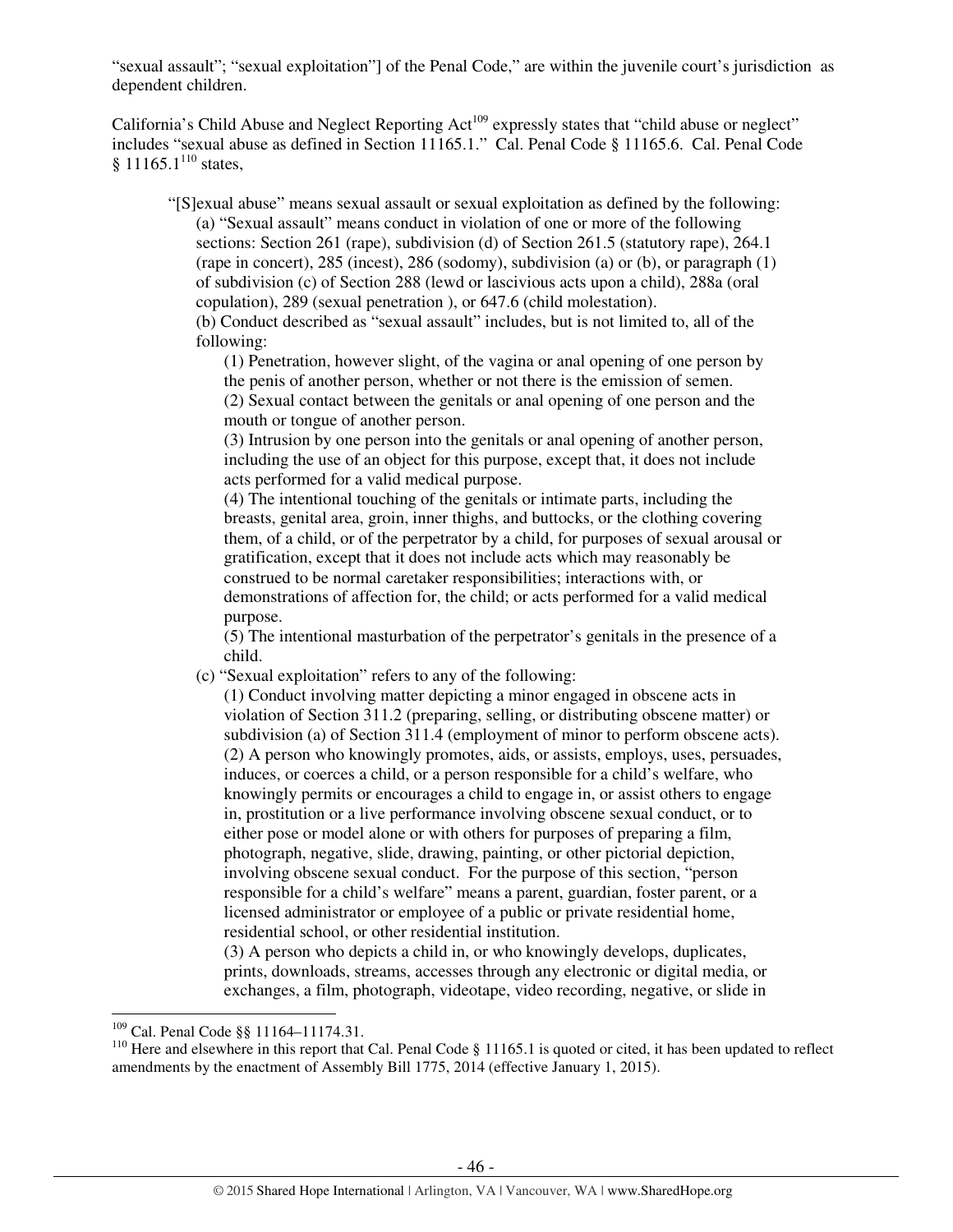which a child is engaged in an act of obscene sexual conduct, except for those activities by law enforcement and prosecution agencies and other persons described in subdivisions (c) and (e) of Section 311.3.

*5.6 The definition of "caregiver" or another related term in the child welfare statutes is not a barrier to a sex trafficked child accessing the protection of child welfare.* 

The term "caregiver" is used in several provisions under California's child welfare statutes;<sup>111</sup> however, no definition is provided for that term under Division 2 (Children), Part 1 (Delinquents and wards of the juvenile court) of California's Welfare and Institutions Code. Although Cal. Welf. & Inst. Code § 727(a)(4)(A) (Order for care and custody of minor adjudged ward of court) refers to the definition of "caregiver" found in "paragraph (1) of subdivision (a) of Section 362.04 [Use of short-term babysitters],"<sup>112</sup> this definition does not appear to be applicable to the term "caregiver" as used in other provisions of California's Welfare and Institutions Code, Division 2 (Children), Part 1 (Delinquents and wards of the juvenile court). However, Cal Welf. & Inst. Code §  $362.7^{113}$  (Evaluation of home for placement with nonrelative extended family member; "nonrelative extended family member") defines a "nonrelative extended family member" as,

an adult caregiver who has an established familial relationship with a relative of the child, as defined in paragraph (2) of subdivision (c) of Section  $361.3$ ,<sup>114</sup> or a familial or mentoring relationship with the child. The county welfare department shall verify the existence of a relationship through interviews with the parent and child or with one or more third parties. The parties may include relatives of the child, teachers, medical professionals, clergy, neighbors, and family friends.

Nonetheless, the definition of "caregiver" is not specifically a barrier to receiving services through a child welfare agency, because Cal. Welf. & Inst. Code  $\hat{\S}$  300(b)(2)<sup>115</sup> (Persons subject to jurisdiction of juvenile court) identifies "commercially sexually exploited children" as those who have been

<sup>113</sup> Here and elsewhere in this report that Cal. Welf. & Inst. Code § 362.7 is quoted or cited, it has been updated to reflect the amendments added by the enactment of Assembly Bill 545, 2013 (effective January 1, 2014).

<sup>114</sup> Cal. Welf. & Inst. Code  $$361.2(c)(2)$  states,

 $\overline{a}$ 

"Relative" means an adult who is related to the child by blood, adoption, or affinity within the fifth degree of kinship, including stepparents, stepsiblings, and all relatives whose status is preceded by the words "great," "great-great," or "grand," or the spouse of any of these persons even if the marriage was terminated by death or dissolution. However, only the following relatives shall be given preferential consideration for the placement of the child: an adult who is a grandparent, aunt, uncle, or sibling.

<sup>115</sup> *See supra* note 94. Cal. Welf. & Inst. Code § 300 states,

Any child who comes within any of the following descriptions is within the jurisdiction of the juvenile court which may adjudge that person to be a dependent child of the court: . . .

(b)(2) The Legislature finds and declares that a child who is sexually trafficked, as described in Section 236.1 of the Penal Code, or who receives food or shelter in exchange for, or who is paid to perform, sexual acts described in Section 236.1 or 11165.1 of the Penal Code, and whose parent or guardian failed to, or

<sup>&</sup>lt;sup>111</sup> *E.g.*, Cal. Welf. & Inst. Code § 290.1(a)(5) (Duty to file petition and give notice), § 290.2(a)(5) (Issuance and service of notice), § 291(a)(5), (8) (Notice following initial petition hearing; service; waiver), and § 292(a)(5) (Notice of dependency status review hearing when child not removed from parent's custody).

<sup>&</sup>lt;sup>112</sup> Cal. Welf. & Inst. Code § 362.04(a)(1) (Use of short-term babysitters) defines "caregiver" as "any licensed certified foster parent, approved relative caregiver, or approved nonrelative extended family member.", or approved resource family."

Here and elsewhere in this report that Cal. Welf. & Inst. Code § 362.04 is quoted or cited, it has been updated to reflect the amendments added by the enactment of Senate Bill 1460, 2014 (effective January 1, 2015).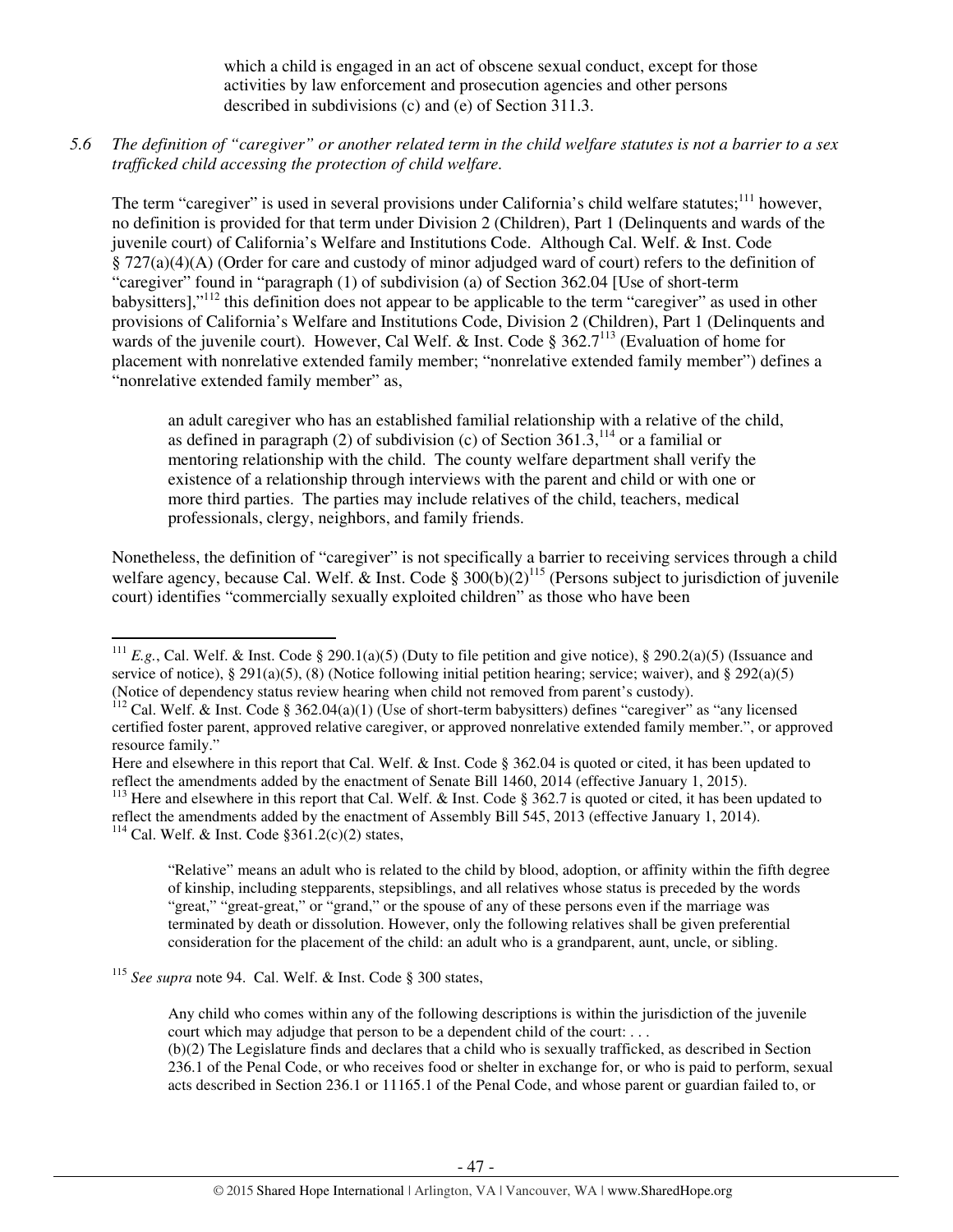sexually trafficked, as described in Section 236.1 of the Penal Code, or who receives food or shelter in exchange for, or who is paid to perform, sexual acts described in Section 236.1 or 11165.1 of the Penal Code, and whose parent or guardian failed to, or was unable to, protect the child, is within the description of this subdivision . . . . These children shall be known as commercially sexually exploited children

Additionally, Cal. Welf. & Inst. Code § 300(d) provides that "sexually abused" children, "as defined in Section 11165.1 ["Sexual abuse"; "sexual assault"; "sexual exploitation"] of the Penal Code," are within the juvenile court's jurisdiction as dependent children.

- 5.6.1 Recommendation: Amend Cal. Welf. & Inst. Code § 300(b)(2) to allow child welfare protection for juvenile sex trafficking victims irrespective of the perpetrator of the abuse or fault of the parent or guardian.
- *5.7 Crime victims' compensation is specifically available to a child victim of sex trafficking or commercial sexual exploitation of children (CSEC) without regard to ineligibility factors.*

To the extent that a commercially sexually exploited child suffers pecuniary loss and physical injury, emotional injury and a threat of physical injury, or only emotional injury from a specified crime, including human trafficking, the child may be eligible to receive crime victims' compensation. Human trafficking victims are expressly exempted from certain, but not all ineligibility factors.

Cal. Gov't Code § 13953(a) (Time period for filing application) requires an application for victim compensation to be filed with the California Victim Compensation and Government Claims Board ("Board") within 3 years of the commission of the crime, within 3 years of the victim's 18th birthday or within 3 years of the time the victim knew or "could have discovered that an injury or death had been sustained as a direct result of crime, whichever is later." However, "[a]n application based on any crime eligible for prosecution under" Cal. Penal Code § 261, § 286, § 288, § 288.5, § 288a, § 289, or § 289.5 are allowed to be filed any time before the victim's 28th birthday. Cal. Gov't Code §§ 13953(a); Cal. Penal Code 801.1(a). If the Board finds good cause, however, it may grant an extension of time. Cal. Gov't Code § 13953(b) states that, in determining whether there is good cause to grant an extension, the Board will consider, among others, the following factors:

(1) A recommendation from the prosecuting attorney regarding the victim's or derivative victim's cooperation with law enforcement and the prosecuting attorney in the apprehension and prosecution of the person charged with the crime.

(2) Whether particular events occurring during the prosecution or in the punishment of the person convicted of the crime have resulted in the victim or derivative victim incurring pecuniary loss. (3) Whether the nature of the crime is such that a delayed reporting of the crime is reasonably excusable.

Under Cal. Gov't Code § 13956(a)<sup>116</sup> (Non-eligible persons), a victim who "knowingly and willingly participated in the commission of the crime [other than a crime committed under Cal. Penal Code § 261 (Rape; "duress"; "menace"), § 262, § 273.5, or § 261.5(d) (Unlawful sexual intercourse with a minor; misdemeanor or felony violations; civil penalties)] that resulted in the pecuniary loss for which compensation is being sought" is not eligible to receive a victim compensation award. Cal. Gov't Code

l

was unable to, protect the child, is within the description of this subdivision, and that this finding is declaratory of existing law. These children shall be known as commercially sexually exploited children.

<sup>116</sup> Here and elsewhere in this report that Cal. Gov't Code § 13956 is quoted or cited, it has been updated to reflect amendments by the enactment of Assembly Bill 2545, 2014 (effective January 1, 2015).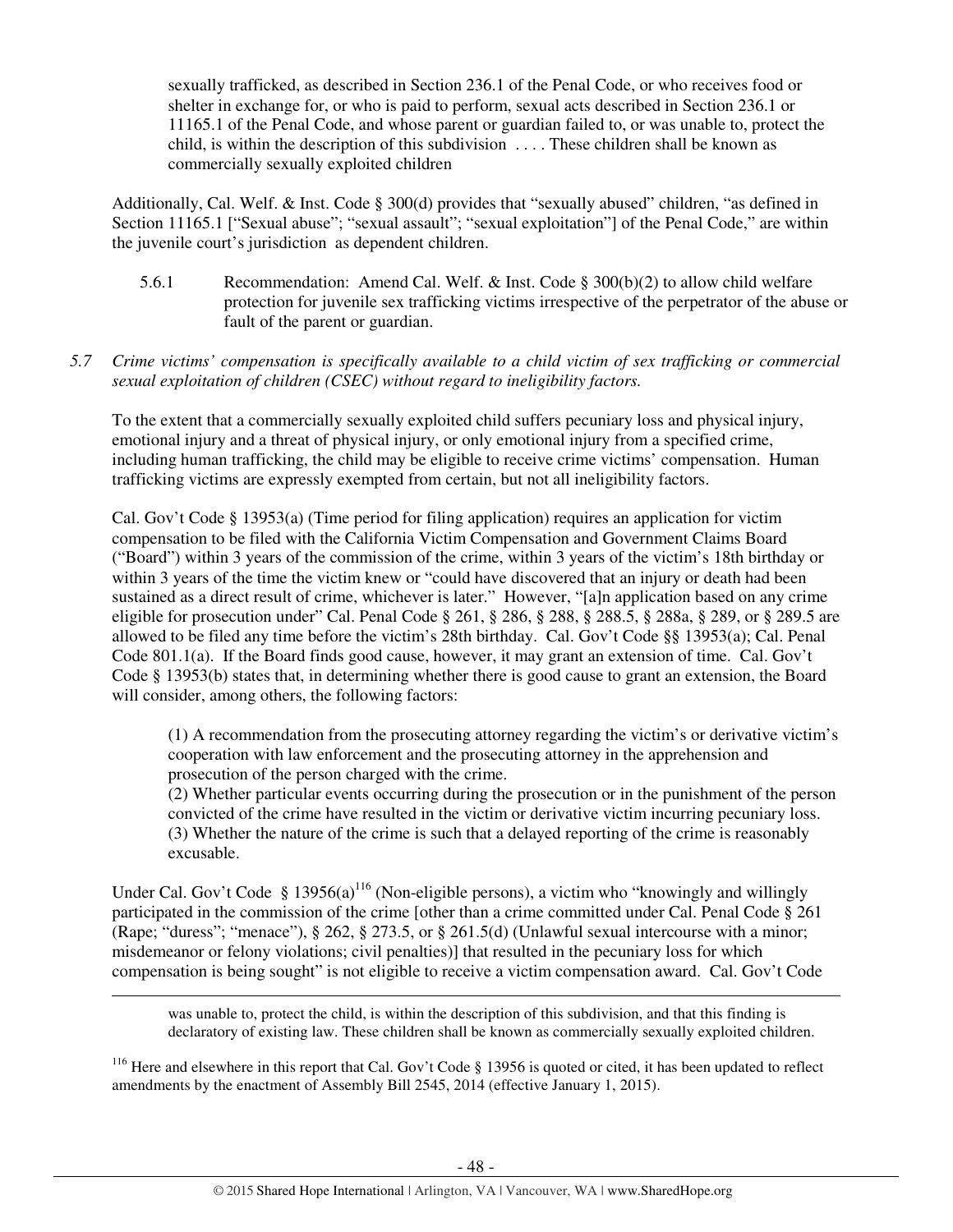§13956(b)(1) also requires the Board to deny a victim's application if it finds that the victim "failed to cooperate<sup>117</sup> reasonably with a law enforcement agency in the apprehension and conviction of a criminal committing the crime"; however, Cal. Gov't Code § 13956(b)(3) provides,

An application for a claim based on human trafficking as defined in Section 236.1 [Human trafficking defined; punishment] of the Penal Code shall not be denied solely because no police report was made by the victim. The board shall adopt guidelines that allow the board to consider and approve applications for assistance based on human trafficking relying upon evidence other than a police report to establish that a human trafficking crime as defined in Section 236.1 of the Penal Code has occurred. That evidence may include any reliable corroborating information approved by the board, including, but not limited to, the following:

(A) A Law Enforcement Agency Endorsement issued pursuant to Section 236.2 [Duty of law enforcement agencies to use due diligence to identify victims of human trafficking; indicators] of the Penal Code.

(B) A human trafficking caseworker as identified in Section 1038.2 [Definitions] of the Evidence Code, has attested by affidavit that the individual was a victim of human trafficking.

For a victim to receive a victim compensation award, Cal. Gov't Code § 13955(g) additionally requires that the "injury or death has resulted or may result in pecuniary loss . . . ." Pecuniary loss is defined, in part, as an "economic loss or expense resulting from an injury."<sup>118</sup> Cal. Gov't Code §§ 13951(e), 13955(g). Pursuant to Cal. Gov't Code §  $13955(f)(3)^{119}$ , if an injury is caused by a violation of Cal Penal Code §236.1, the injury can be an emotional injury only. Nonetheless, proving a pecuniary loss may be a barrier to receiving victim compensation.

Under Cal. Gov't Code § 13959(a) (Hearing to contest denial of compensation), if a victim's application for compensation is denied, the victim may request a hearing to contest the denial. Pursuant to Cal. Gov't Code § 13960(a) (Filing petition for judicial review), if the Board again denies the application, the victim may seek judicial review.

5.7.1 Recommendation: Amend Cal. Gov't Code § 13953(a) (Time period for filing application) to eliminate any limitation on when a victim of Cal. Penal Code § 236.1 (Human trafficking defined; punishment) may file an application for compensation, or amend Cal. Gov't Code § 13953(b) to expressly require the Board to consider the special circumstances of a commercially sexually exploited child in determining whether good cause exists for the failure to file within the applicable filing deadlines.

## *5.8 Victim-friendly procedures and protections are provided in the trial process for minors under 18.*

Some victim-friendly protections are provided to victims of Cal. Penal Code § 236.1 (Human trafficking defined; punishment). Cal. Evid. Code § 1038(a) (Right to prevent disclosure of confidential communication between victim and caseworker; who may claim privilege; notice to victim) provides that

<sup>&</sup>lt;sup>117</sup> *See infra* Section 5.8 for discussion of laws discussing protections for victim- witnesses..

<sup>&</sup>lt;sup>118</sup> Cal. Gov't Code § 13951(e) (Definitions) defines "pecuniary loss" as "an economic loss or expense resulting from an injury or death to a victim of crime that has not been and will not be reimbursed from any other source." Pursuant to Cal Gov't Code § 13957, reimbursements are potentially available for costs of "outpatient psychiatric. psychological, or other mental health counseling-related expenses incurred by the victim or derivative victim, including peer counseling services provided by a rape crisis center as defined by Section 13837 of the Penal Code, and including family psychiatric, psychological, or mental health counseling for the successful treatment of the victim provided to family members of the victim in the presence of the victim . . . ."

<sup>&</sup>lt;sup>119</sup> Here and elsewhere in this report that Cal. Gov't Code § 13955 is quoted or cited, it has been updated to reflect amendments by the enactment of Senate Bill 60, 2013 (effective January 1, 2014).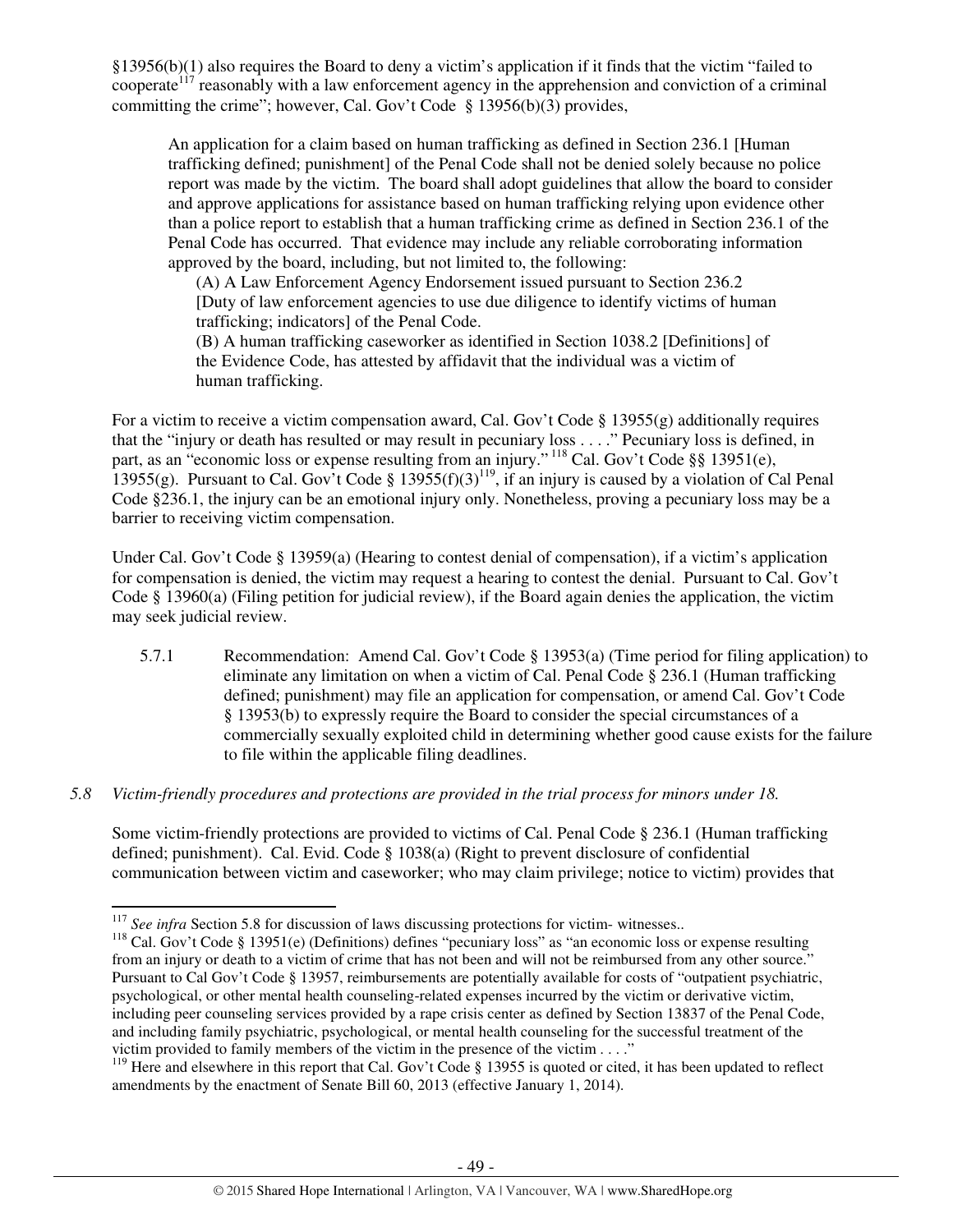"[a] trafficking victim, <sup>120</sup> whether or not a party to the action, has a privilege to refuse to disclose, and to prevent another from disclosing, a confidential communication between the victim and a human trafficking caseworker." Under Cal. Evid. Code § 1038.1(a) (When court may compel disclosure; ruling on claim of privilege), however, the court may compel disclosure of a trafficking victim's confidential communications. Additionally, Cal. Penal Code § 293(a) (Publication of information regarding victim of sex offense or human trafficking) states,

An employee of a law enforcement agency who personally receives a report from a person, alleging that the person making the report . . . was forced to commit an act of prostitution because he or she is the victim of human trafficking, as defined in Section 236.1, shall inform that person that his or her name will become a matter of public record unless he or she requests that it not become a matter of public record . . . .

Cal. Penal Code § 273.7(a) (Disclosure of trafficking or domestic violence shelter) helps ensure that the location of trafficking shelters is not disclosed, by providing that "[a]ny person who maliciously publishes, disseminates, or otherwise discloses the location of any trafficking shelter or domestic violence shelter or any place designated as a trafficking shelter or domestic violence shelter, without the authorization of that trafficking shelter or domestic violence shelter, is guilty of a misdemeanor." Cal. Evid. Code § 1161 protects victims of human trafficking while testifying and establishes that

(a) Evidence that a victim of human trafficking, as defined in Section 236.1 of the Penal Code, has engaged in any commercial sexual act as a result of being a victim of human trafficking is inadmissible to prove the victim's criminal liability for the commercial sexual act. (b) Evidence of sexual history or history of any commercial sexual act of a victim of human trafficking, as defined in Section 236.1 of the Penal Code, is inadmissible to attack the credibility or impeach the character of the victim in any civil or criminal proceeding.

Additionally, minors under the age of 13 who are victims of sexual offenses, but not those who are victims of Cal. Penal Code § 236.1 (Human trafficking defined; Punishment) or California's CSEC laws, may provide testimony via closed circuit television pursuant to Cal. Penal Code § 1347(b)(1) (Testimony of minor witness by closed circuit television). Where "a prosecuting witness in a case involving a violation or attempted violation of . . . subdivision (b) of Section 209 [Kidnapping for gain or to commit robbery or rape; punishment], Section . . . 236.1 [Human trafficking], 266 [Procurement], 266a [Procurement by force or fraud], . . . 266c [Inducing consent to sexual act by fraud or fear], . . . 266e [Acquiring prostitute], 266f [Selling prostitute], . . . 266h [Pimping], 266i [Pandering], 266j [Procurement of child], . . . 267 [Abduction of minor for prostitution], . . . 288.7 [Sexual acts with child 10 years old or younger; punishment as felony], . . . 311.3 [Sexual exploitation of a child], § 422 [Punishment for threats], § 646.9 [Stalking]" may bring up to two people for support while giving testimony for a preliminary hearing, trial, or juvenile court proceeding. Cal. Penal Code § 868.5(a).

Furthermore, in order to protect minors from "coercion, intimidation, or undue influence as a witness," California allows the court in criminal proceedings to take special precautions to provide for their comfort and support when

the defendant is charged with a violation or attempted violation of subdivision (b) of Section 209 [Kidnapping for gain or to commit robbery or rape; punishment], Section 220 [Assault with intent to commit mayhem or specified sex offenses; assault of person under 18 years of age with intent to commit specified sex offenses; such assault in commission of first degree burglary], 236.1 [Admissibility of evidence relating to victim of human trafficking], 243.4 [Sexual battery;

 $120$  Cal. Evid. Code § 1038.2(a) (Definitions) states that "[a]s used in this article, 'victim' means any person who is a 'trafficking victim' as defined in Section 236.1 [Human trafficking defined; Punishment] of the Penal Code."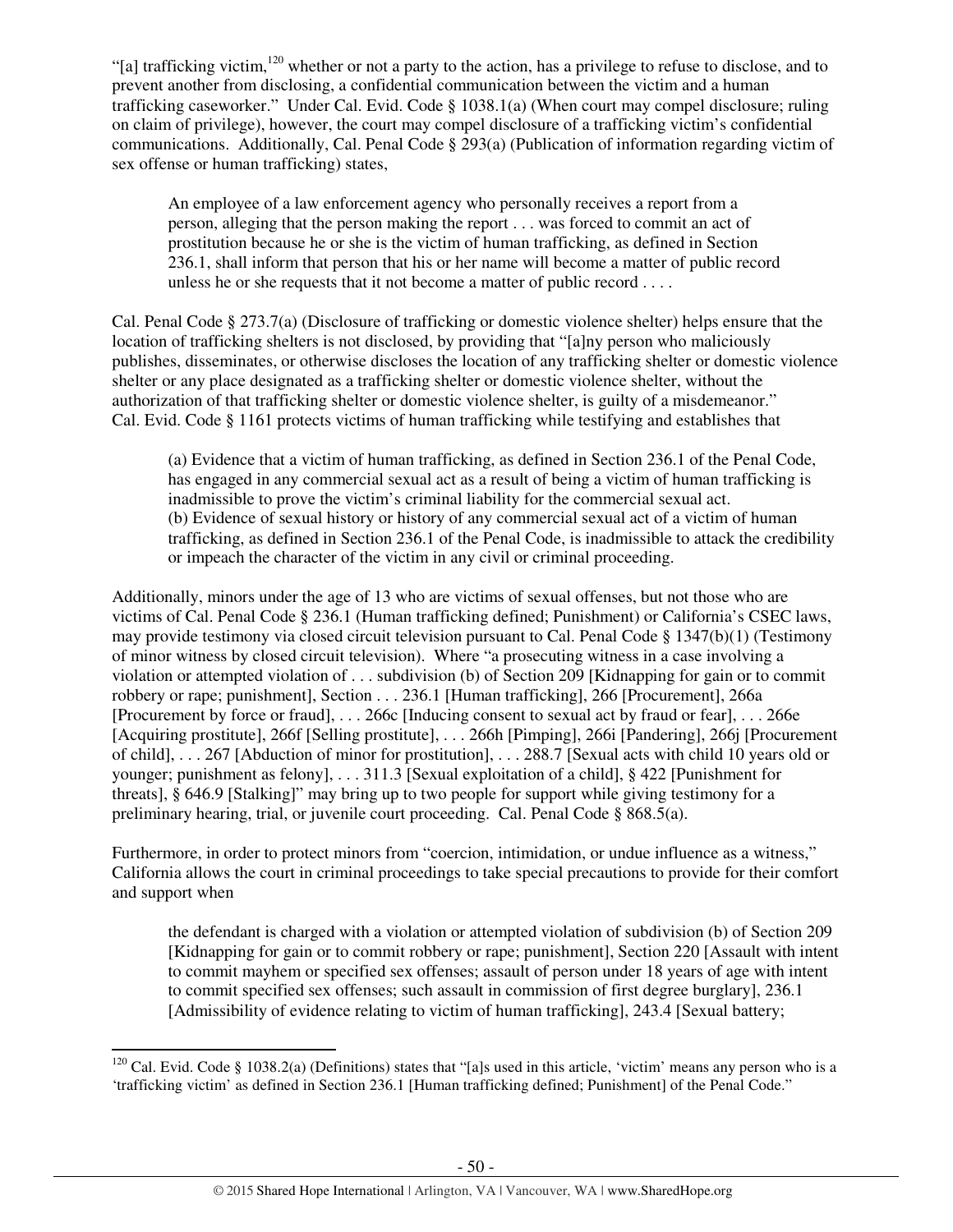seriously disabled or medically incapacitated victims], 261 [Rape; "duress"; "menace"], 269 [Aggravated sexual assault of child], 273a [Endangering child or causing or permitting child to suffer physical pain, mental suffering, or injury; conditions of probation], 273d [Infliction of corporal punishment or injury on child resulting in traumatic condition; enhancement; conditions of probation], 285 [Incest], 286 [Sodomy], 288 [Lewd or lascivious acts involving children], 288a [Oral copulation], 288.5 [Continuous sexual abuse of child], 288.7 [Sexual acts with child 10 years old or younger; punishment as felony], or 289 [Penetration by foreign object], subdivision (1) of Section 314 [Indecent exposure], Section 422 [Punishment for threats], 646.9 [Stalking], 647.6 [Annoying or molesting children; punishment; probation], or former Section 647a [Transportation of person to shelter], or any crime that constitutes domestic violence defined in Section 13700, committed with or upon a person with a disability or a minor under 11 years of age.

Cal. Penal Code § 868.8 (Special precautions to provide for comfort and support of person with disability or minor). The special precautions pursuant to Cal Penal Code § 868.8 are as follows:

(a) In the court's discretion, the witness may be allowed reasonable periods of relief from examination and cross-examination during which he or she may retire from the courtroom. The judge may also allow other witnesses in the proceeding to be examined when the person with a disability or child witness retires from the courtroom.

(b) Notwithstanding Section 68110 of the Government Code, in his or her discretion, the judge may remove his or her robe if the judge believes that this formal attire intimidates the person with a disability or the minor.

(c) In the court's discretion the judge, parties, witnesses, support persons, and court personnel may be relocated within the courtroom to facilitate a more comfortable and personal environment for the person with a disability or the child witness.

(d) In the court's discretion, the taking of the testimony of the person with a disability or the minor may be limited to normal school hours if there is no good cause to take the testimony of the person with a disability or the minor during other hours.

Also, receiving services through family justice may not be preconditioned on cooperation with the criminal justice system. Cal. Penal Code § 13750(f) states, "[v]ictims of crime shall not be required to participate in the criminal justice system or cooperate with law enforcement in order to receive counseling, medical care, or other services at a family justice center."

In determining venues for trials concerning multiple violations of Cal Penal Code § 236.1, which have allegedly occurred in multiple counties, Cal. Penal Code  $\S$  784.7<sup>121</sup> provides that

[i]n determining whether all counts in the complaint should be joined in one county for prosecution, the court shall consider the location and complexity of the likely evidence, where the majority of the offenses occurred, the rights of the defendant and the people, and the convenience of, or hardship to, the victim or victims and witnesses.

*5.9 Expungement or sealing of juvenile delinquency records resulting from arrests or adjudications for prostitution-related offenses committed as a result of, or in the course of, the commercial sexual exploitation of a minor is available within a reasonable time after turning 18.* 

A child who is adjudged a ward of the court<sup>122</sup> for violating Cal. Penal Code § 647(b) (Disorderly conduct; restrictions on probation) or § 653.22(a) (Loitering with intent to commit prostitution;

 $121$  Here and elsewhere in this report that Cal. Penal Code § 784.7 is quoted or cited, it has been updated to reflect amendments by the enactment of Senate Bill 939, 2014 (effective January 1, 2015).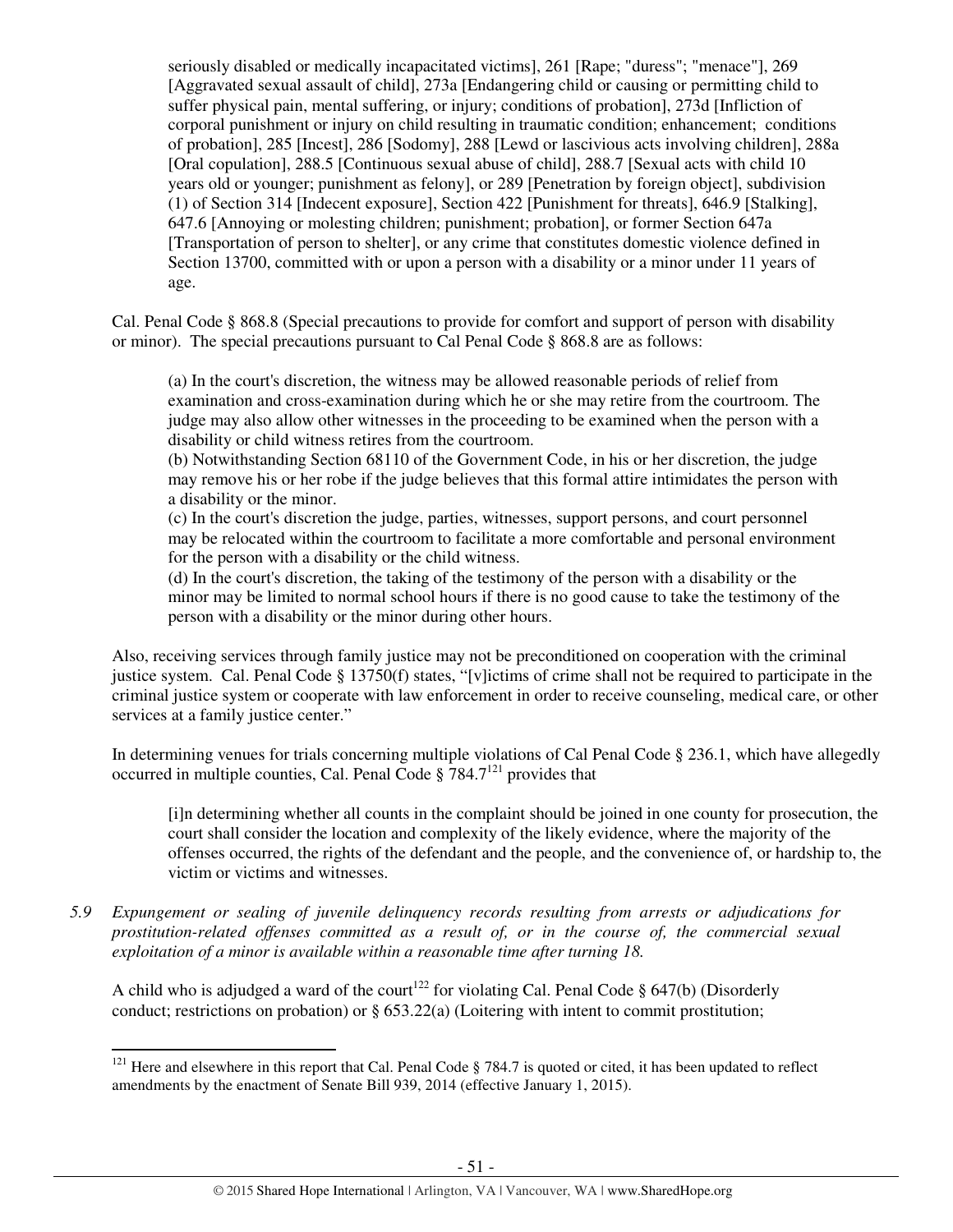determination of intent), or for being beyond the control of the child's parents, guardians, or custodians, or for being habitually truant may be able to have records related to their adjudication sealed pursuant to Cal. Welf. & Inst. Code § 781 (Sealing of records; admission of records in defamation actions; exception for DMV records; destruction of records; use of records to prove alleged enhancements).

Cal. Welf. & Inst. Code § 781(a) states,

 $\overline{a}$ 

In any case in which a petition has been filed with a juvenile court to commence proceedings to adjudge a person a ward of the court, in any case in which a person is cited to appear before a probation officer or is taken before a probation officer pursuant to Section 626 [Alternative procedures as to disposition of minor; Governing consideration in selecting alternative], or in any case in which a minor is taken before any officer of a law enforcement agency, the person or the county probation officer may, five years or more after the jurisdiction of the juvenile court has terminated as to the person, or, in a case in which no petition is filed, five years or more after the person was cited to appear before a probation officer or was taken before a probation officer pursuant to Section 626 or was taken before any officer of a law enforcement agency, or, in any case, at any time after the person has reached the age of 18 years, petition the court for sealing of the records, including records of arrest, relating to the person's case, in the custody of the juvenile court and probation officer and any other agencies, including law enforcement agencies, and public officials as the petitioner alleges, in his or her petition, to have custody of the records. . . . If, after hearing, the court finds that since the termination of jurisdiction or action pursuant to Section 626, as the case may be, he or she has not been convicted of a felony or of any misdemeanor involving moral turpitude and that rehabilitation has been attained to the satisfaction of the court, it shall order all records, papers, and exhibits in the person's case in the custody of the juvenile court sealed, including the juvenile court record, minute book entries, and entries on dockets, and any other records relating to the case in the custody of the other agencies and officials as are named in the order. . . . Once the court has ordered the person's records sealed, the proceedings in the case shall be deemed never to have occurred, and the person may properly reply accordingly to any inquiry about the events, the records of which are ordered sealed. . . .

Cal. Welf. & Inst. Code § 781(d) further provides that 5 years after a ward's records are sealed, "[u]nless for good cause the court determines that the juvenile court record shall be retained, the court shall order the destruction of a person's juvenile court records that are sealed . . . ." However, Cal. Welf. & Inst. Code § 781(f) states that "[t]his section shall not permit the sealing of a person's juvenile court records for an offense where the person is convicted of that offense in a criminal court pursuant to the provisions of Section 707.1 [Minor not dealt with under juvenile law; filing of accusatory pleading; detention; right to release on bail]."

Furthermore, Cal. Welf. & Inst. Code § 826(a) (Destruction of records) provides,

<sup>&</sup>lt;sup>122</sup> Cal. Welf. & Inst. Code § 601(a), (b) (Persons subject to jurisdiction of court as ward for refusal to obey orders of parents, violation of curfew, or truancy) states that a child under the age of 18 who "persistently or habitually refuses to obey the reasonable and proper orders or directions of his or her parents, guardian, or custodian," violates local or state curfews, or has "four or more truancies within one school year" may be adjudicated by the juvenile court to be "a ward of the court." Additionally, Cal. Welf. & Inst. Code § 602(a) (Persons subject to jurisdiction of juvenile court and to adjudication as ward for violation of law or ordinance defining crime; persons subject to prosecution in criminal court) states that a child who "violates any law of this state or of the United States or any ordinance of any city or county of this state defining crime other than an ordinance establishing a curfew based solely on age" may be adjudicated by the juvenile court to be "a ward of the court."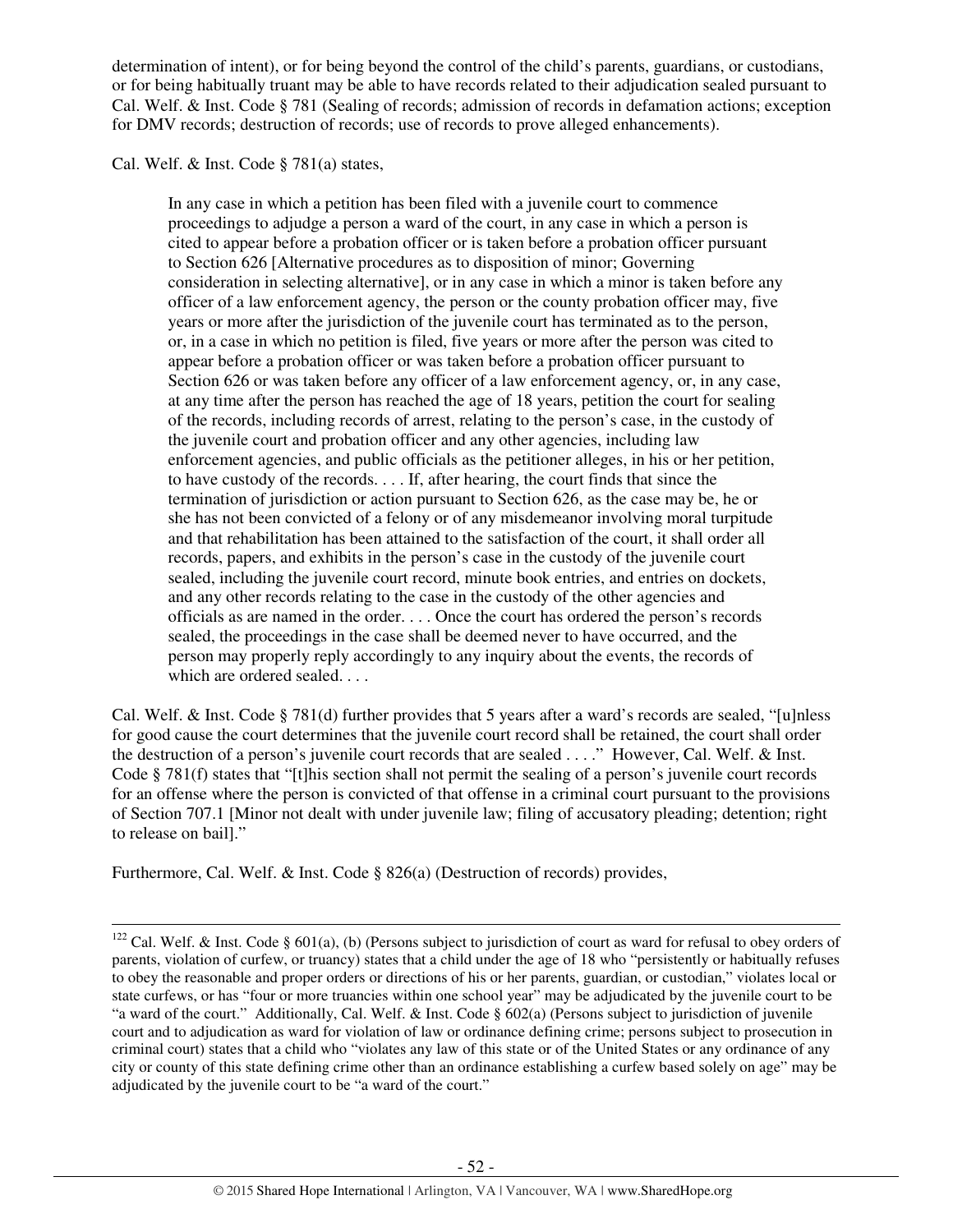After five years from the date on which the jurisdiction of the juvenile court over a minor is terminated, the probation officer may destroy all records and papers in the proceedings concerning the minor.

The juvenile court record, which includes all records and papers, any minute book entries, dockets and judgment dockets, shall be destroyed by order of the court as follows: when the person who is the subject of the record reaches the age of 28 years, if the person was alleged or adjudged to be a person described by Section 300 [Persons subject to jurisdiction of juvenile court], when the person who is the subject of the record reaches the age of 21 years, if the person was alleged or adjudged to be a person described by Section 601 [Persons subject to jurisdiction of court as ward for refusal to obey orders of parents, violation of curfew, or truancy], or when the person reaches the age of 38 years if the person was alleged or adjudged to be a person described by Section 602 [Persons subject to jurisdiction of juvenile court and to adjudication as ward for violation of law or ordinance defining crime; persons subject to prosecution in criminal court], unless for good cause the court determines that the juvenile record shall be retained, or unless the juvenile court record is released to the person who is the subject of the record pursuant to this section. . . .

*5.10 Victim restitution and civil remedies for victims of domestic minor sex trafficking or commercial sexual exploitation of children (CSEC) are authorized by law.* 

Cal. Civ. Code § 52.5(a), (f) (Action by victim of human trafficking) expressly states that victims of Cal. Penal Code § 236.1 (Human trafficking defined; punishment) "may bring a civil action for actual damages, compensatory damages, punitive damages, injunctive relief, any combination of those, or any other appropriate relief. A prevailing plaintiff may also be awarded attorney's fees and costs," as well as "litigation costs including, but not limited to, expert witness fees and expenses. . . ." Additionally, "the plaintiff may be awarded up to three times his or her actual damages or ten thousand dollars (\$10,000), whichever is greater," as well as "punitive damages . . . upon proof of the defendant's malice, oppression, fraud, or duress in committing the act of human trafficking." Cal. Civ. Code § 52.5(b).

Cal. Penal Code § 1202.4(q) (Restitution; amount; hearing and court order; financial disclosure)<sup>123</sup> expressly mandates payment of restitution directly<sup>124</sup> to a victim of Cal. Penal Code  $\S 236.1$  (Human trafficking defined; punishment). Cal. Penal Code § 1202.4(q) provides,

(q) Upon conviction for a violation of Section 236.1, the court shall, in addition to any other penalty or restitution, order the defendant to pay restitution to the victim in any case in which a victim has suffered economic loss as a result of the defendant's conduct. The court shall require that the defendant make restitution to the victim or victims in an amount established by court order, based on the amount of loss claimed by the victim or victims or any other showing to the court. In determining restitution pursuant to this section, the court shall base its order upon the greater of the following: the gross value of the victim's labor or services based upon the comparable value of similar services in the labor market in which the offense occurred, or the value of the victim's labor as guaranteed under California law, or the actual income derived by the defendant from the victim's labor or services or any other appropriate means to provide reparations to the victim.

<sup>&</sup>lt;sup>123</sup> *See supra* Section 3.4 for the provisions of Cal. Penal Code § 1202.4(q).

<sup>&</sup>lt;sup>124</sup> Cal. Penal Code § 1202.4(a)(3)(B) states, "(3) The court, in addition to any other penalty provided or imposed under the law, shall order the defendant to pay . . . [r]estitution to the victim or victims, if any, in accordance with subdivision (f), which shall be enforceable as if the order were a civil judgment."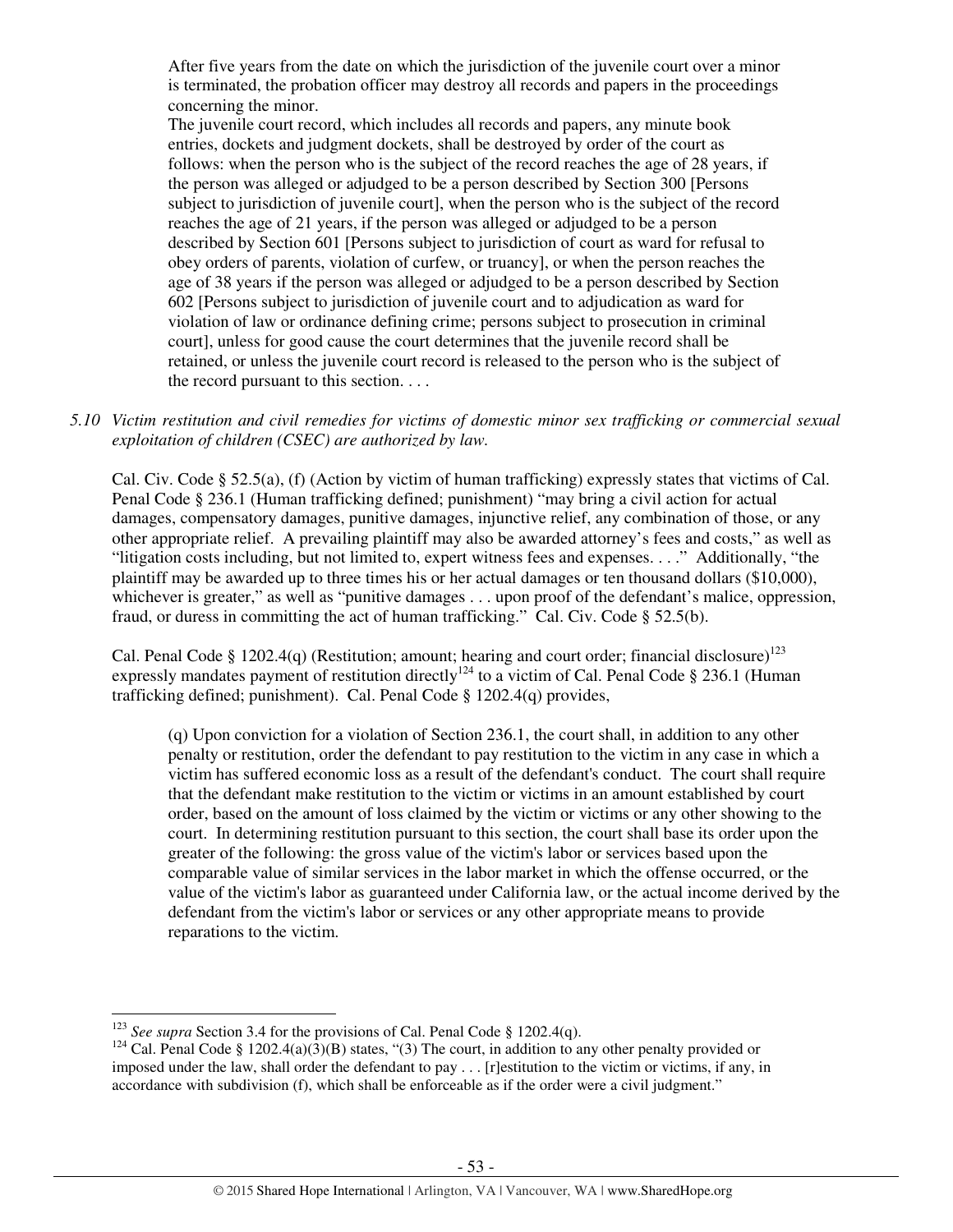Restitution is available directly to domestic minor sex trafficking victims whose offenders are guilty of other crimes under Cal. Penal Code § 1202.4(f).<sup>125</sup> Specifically, Cal. Penal Code § 1202.4(f)(3) provides a non-exhaustive list stating that a victim may receive restitution for any of the following:

(A) Full or partial payment for the value of stolen or damaged property. . . .

(B) Medical expenses.

(C) Mental health counseling expenses.

(D) Wages or profits lost due to injury incurred by the victim, and if the victim is a minor, wages or profits lost by the minor's parent, parents, guardian, or guardians, while caring for the injured minor. Lost wages shall include any commission income as well as any base wages. Commission income shall be established by evidence of commission income during the 12-month period prior to the date of the crime for which restitution is being ordered, unless good cause for a shorter time period is shown.

(E) Wages or profits lost by the victim, and if the victim is a minor, wages or profits lost by the minor's parent, parents, guardian, or guardians, due to time spent as a witness or in assisting the police or prosecution. Lost wages shall include any commission income as well as any base wages. Commission income shall be established by evidence of commission income during the 12-month period prior to the date of the crime for which restitution is being ordered, unless good cause for a shorter time period is shown. (F) Noneconomic losses, including, but not limited to, psychological harm, for felony violations of Section 288 [Lewd or lascivious acts involving children].

(G) Interest, at the rate of 10 percent per annum, that accrues as of the date of sentencing or loss, as determined by the court.

(H) Actual and reasonable attorney's fees and other costs of collection accrued by a private entity on behalf of the victim.

(I) Expenses incurred by an adult victim in relocating away from the defendant, including, but not limited to, deposits for utilities and telephone service, deposits for rental housing, temporary lodging and food expenses, clothing, and personal items. Expenses incurred pursuant to this section shall be verified by law enforcement to be necessary for the personal safety of the victim or by a mental health treatment provider to be necessary for the emotional well-being of the victim.

(J) Expenses to install or increase residential security incurred related to a crime, as defined in subdivision (c) of Section 667.5 [Enhancement of prison terms for new offenses], including, but not limited to, a home security device or system, or replacing or increasing the number of locks.

. . . .

l

- 5.10.1 Recommendation: Amend Cal. Penal Code § 1202.4(q) (Restitution; amount; hearing and court order; financial disclosure) to provide mandatory restitution for victims of trafficking and CSEC crimes without requiring suffering "economic loss as a result of the defendant's conduct."
- *5.11 Statutes of limitations for civil and criminal actions for child sex trafficking or commercial sexual exploitation of children (CSEC) offenses are eliminated or lengthened sufficiently to allow prosecutors and victims a realistic opportunity to pursue criminal action and legal remedies.*

A civil action pursuant to Cal. Civ. Code § 52.5(c) (Action by victim of human trafficking) generally must commence "within five years of the date on which the trafficking victim was freed from the trafficking situation or, if the victim was a minor when the act of human trafficking against the victim occurred, within eight years after the date the plaintiff attains the age of majority." Pursuant to Cal. Civ. Code § 52.5(d), (e), however,

<sup>&</sup>lt;sup>125</sup> *See supra* Section 2.8 for the provisions of Cal. Penal Code § 1202.4(f).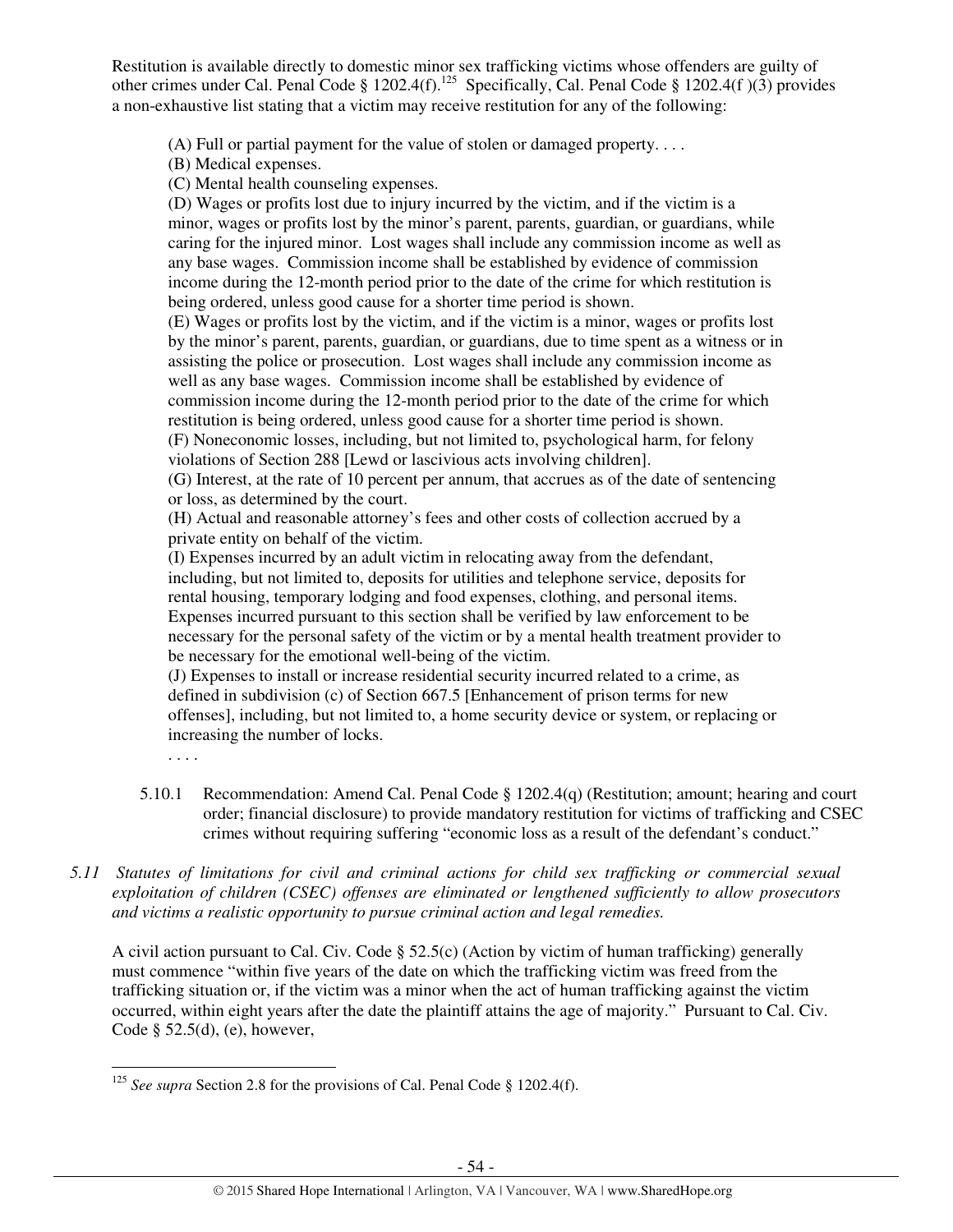(d) If a person entitled to sue is under a disability at the time the cause of action accrues, so that it is impossible or impracticable for him or her to bring an action, then the time of the disability is not part of the time limited for the commencement of the action. Disability will toll the running of the statute of limitation for this action.

(1) Disability includes being a minor, lacking legal capacity to make decisions, imprisonment, or other incapacity or incompetence.

. . . .

l

(3) A defendant is estopped to assert a defense of the statute of limitations when the expiration of the statute is due to conduct by the defendant inducing the plaintiff to delay the filing of the action, or due to threats made by the defendant causing duress upon the plaintiff.

(4) The suspension of the statute of limitations due to disability, lack of knowledge, or estoppel applies to all other related claims arising out of the trafficking situation. (5) The running of the statute of limitations is postponed during the pendency of any criminal proceedings against the victim.

(e) The running of the statute of limitations may be suspended where a person entitled to sue could not have reasonably discovered the cause of action due to circumstances resulting from the trafficking situation, such as psychological trauma, cultural and linguistic isolation, and the inability to access services.

Cal. Penal Code § 801 (Offense punishable by imprisonment in state prison) establishes a 3-year statute of limitations "for an offense punishable by imprisonment in the state prison or pursuant to subdivision (h) of Section 1170," which includes Cal. Penal Code § 236.1 (Human trafficking defined; punishment). Cal. Penal Code § 236.1(c). Cal. Penal Code § 800 (Offenses punishable by imprisonment for eight years or more) establishes a 6-year statute of limitations for offenses "punishable by imprisonment in the state prison for eight years or more or by imprisonment pursuant to subdivision (h) of Section 1170 for eight years or more," while Cal. Penal Code § 799 (Offenses punishable by death or life imprisonment without parole; embezzlement of public money) allows prosecution for an offense punishable by "death or by imprisonment in the state prison for life or for life without the possibility of parole," to be "commenced at any time." Additionally, Cal. Penal Code § 801.2 (Time limitation for prosecution of use of minor in production of pornography) establishes a 10-year statute of limitations for a "prosecution for a violation of subdivision (b) of Section 311.4 [Employment of minor in sale or distribution of obscene matter or production of pornography]."

However, under Cal. Penal Code § 803(f) (Tolling or extension of time period generally; tolling until discovery of certain offenses; tolling where defendant is out of state; time limits for certain crimes against children and certain other crimes) and § 801.1(a)<sup>126</sup> (Ten-year limitation for specified sex offenses; exception for minor victims), statutes of limitations related to specified sex offenses may be tolled where the victim was a minor at the time of the crime's commission. Specifically, although a 10-year statute of limitation generally applies to prosecutions for violations of Cal. Penal Code § 261 (Rape; "duress"; "menace"), § 286 (Sodomy), § 288 (Lewd or lascivious acts involving children), § 288a (Oral copulation), § 288.5 (Continuous sexual abuse of child), § 289 (Penetration by foreign object), and § 289.5 (Sex offender fleeing state), Cal. Penal Code § 801.1(a)(1) allows a prosecution to commence

<sup>&</sup>lt;sup>126</sup> Cal. Penal Code § 801.1(a)(1) applies only to those crimes committed on or after January 1, 2015, or those crimes for which the statute of limitations was in effect before January 1, 2015, but had not run as of January 1, 2015. For those crimes that were committed prior to January 1, 2015, and for which the statute of limitations has run, "prosecution for a felony offense described in subdivision (c) of Section 290 shall be commenced within 10 years after commission of the offense." Cal. Penal Code § 801.1(b).

Here and elsewhere in this report that Cal. Penal Code § 801.1 is quoted or cited, it has been updated to reflect amendments by the enactment of Senate Bill 926, 2014 (effective January 1, 2015).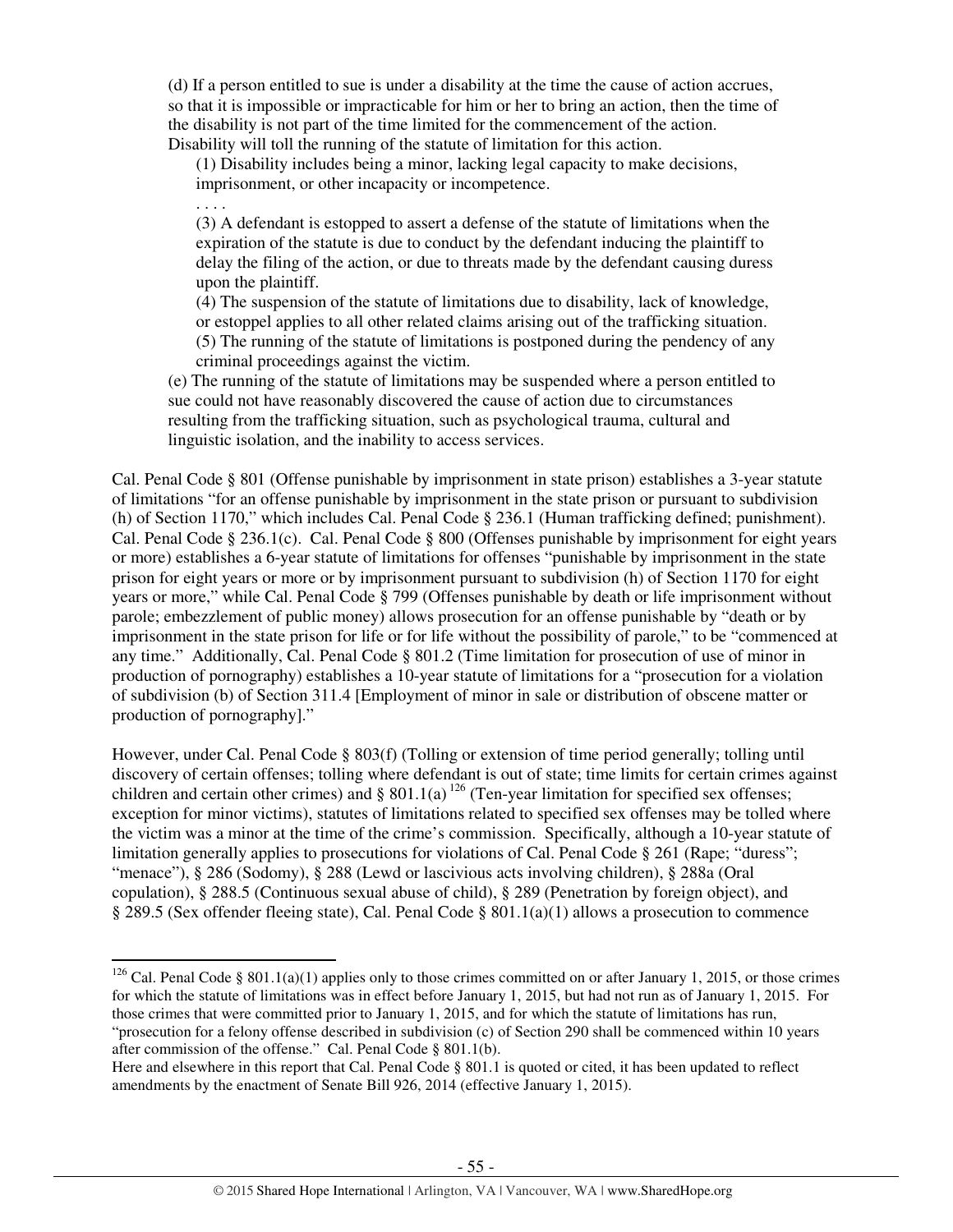"any time prior to the victim's 40th birthday" in instances where the victim was under 18 at the time of the alleged offense. Cal. Penal Code  $\S 803(f)(1)$ , (2) further provides,

(1) Notwithstanding any other limitation of time described in this chapter, a criminal complaint may be filed within one year of the date of a report to a California law enforcement agency by a person of any age alleging that he or she, while under the age of 18 years, was the victim of a crime described in Section 261 [Rape; "duress"; "menace"], 286 [Sodomy], 288 [Lewd or lascivious acts involving children], 288a [Oral copulation], 288.5 [Continuous sexual abuse of child], or 289 [Penetration by foreign object], or Section 289.5 [Sex offender fleeing state], as enacted by Chapter 293 of the Statutes of 1991 relating to penetration by an unknown object.

(2) This subdivision applies only if all of the following occur:

(A) The limitation period specified in Section 800, 801, or 801.1, whichever is later, has expired.

(B) The crime involved substantial sexual conduct, as described in subdivision (b) of Section 1203.066, excluding masturbation that is not mutual.

(C) There is independent evidence that corroborate the victim's allegation. . . .

5.11.1 Recommendation: Eliminate or lengthen the statute of limitation applicable to a civil cause of action provided under Cal. Civ. Code  $\S$  52.5(c) (Action by victim of human trafficking).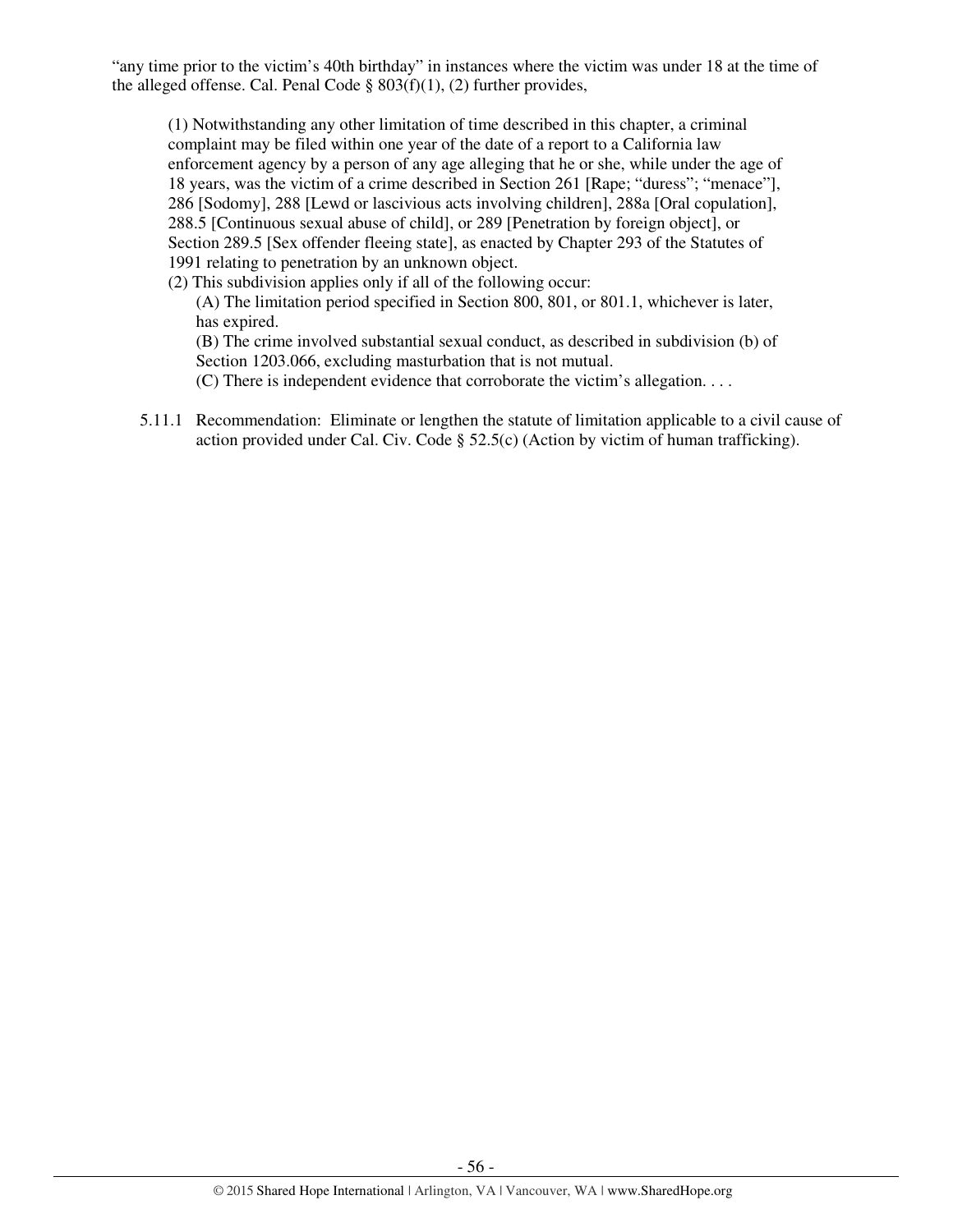#### **FRAMEWORK ISSUE 6: CRIMINAL JUSTICE TOOLS FOR INVESTIGATION AND PROSECUTIONS**

#### *Legal Components:*

- *6.1 Training on human trafficking and domestic minor sex trafficking for law enforcement is statutorily mandated or authorized.*
- *6.2 Single party consent to audio-taping is permitted in law enforcement investigations.*
- *6.3 Wiretapping is an available tool to investigate domestic minor sex trafficking.*
- *6.4 Using a law enforcement posing as a minor to investigate buying or selling of commercial sex acts is not a defense to soliciting, purchasing, or selling sex with a minor.*
- *6.5 Using the Internet or electronic communications to investigate buyers and traffickers is a permissible investigative technique.*
- *6.6 Law enforcement and child welfare agencies are mandated to promptly report missing and recovered children. \_\_\_\_\_\_\_\_\_\_\_\_\_\_\_\_\_\_\_\_\_\_\_\_\_\_\_\_\_\_\_\_\_\_\_\_\_\_\_\_\_\_\_\_\_\_\_\_\_\_\_\_\_\_\_\_\_\_\_\_\_\_\_\_\_\_\_\_\_\_\_\_\_\_\_\_\_\_\_\_\_\_\_\_\_\_\_\_\_\_\_\_\_\_*

## *Legal Analysis:*

*6.1 Training on human trafficking and domestic minor sex trafficking for law enforcement is statutorily mandated or authorized.<sup>127</sup>*

Cal. Penal Code § 13519.14 (Training and guidelines for handling human trafficking complaints) provides,

(a) The [Commission on Peace Officer Standards and Training ("commission")] shall implement by January 1, 2007, a course or courses of instruction for the training of law enforcement officers in California in the handling of human trafficking complaints and also shall develop guidelines for law enforcement response to human trafficking. The course or courses of instruction and the guidelines shall stress the dynamics and manifestations of human trafficking, identifying and communicating with victims, providing documentation that satisfy the Law Enforcement Agency (LEA) endorsement required by federal law, collaboration with federal law enforcement officials, therapeutically appropriate investigative techniques, the availability of civil and immigration remedies and community resources, and protection of the victim. Where appropriate, the training presenters shall include human trafficking experts with experience in the delivery of direct services to victims of human trafficking. Completion of the course may be satisfied by telecommunication, video training tape, or other instruction.

. . . .

 $\overline{a}$ 

(d) The commission, in consultation with these groups and individuals, shall review existing training programs to determine in what ways human trafficking training may be included as a part of ongoing programs.

(e) Every law enforcement officer who is assigned field or investigative duties shall complete a minimum of two hours of training in a course or courses of instruction pertaining to the handling of human trafficking complaints as described in subdivision (a)

<sup>&</sup>lt;sup>127</sup> Cal Educ. Code § 44691 requires the State Department of Education "in consultation with the Office of Child Abuse Prevention in the State Department of Social Services" shall offer statewide guidance regarding the duties of mandated reporters "who are school personnel in accordance with the Child Abuse and Neglect Reporting Act," which includes an online training module.

Here and elsewhere in this report that Cal Educ. Code § 44691 is quoted or cited, it has been updated to reflect amendments by the enactment of Assembly Bill 1432, 2014 (effective January 1, 2015).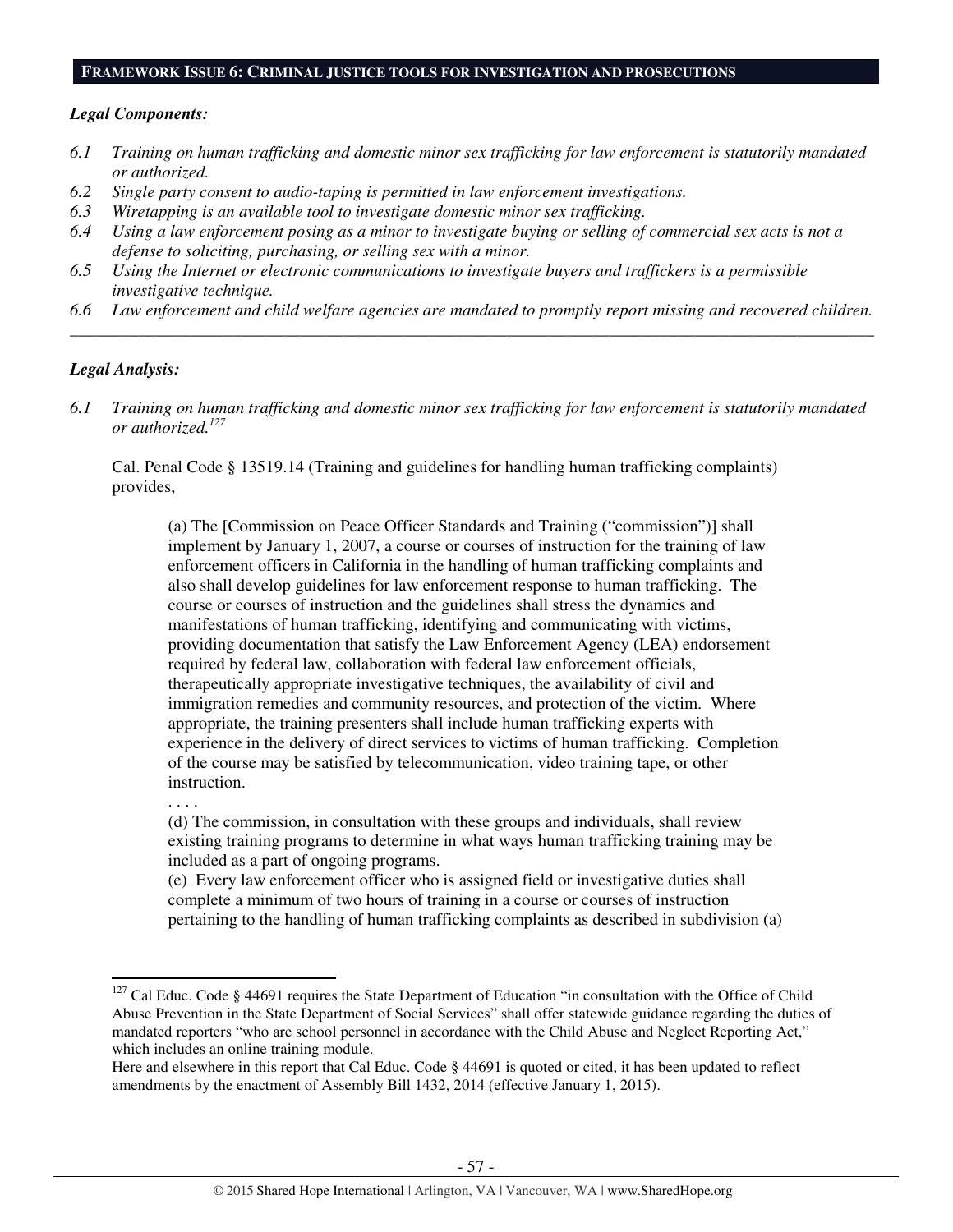by July 1, 2014, or within six months of being assigned to that position, whichever is later.

Under Cal. Penal Code § 13516(a) (Procedures to be followed in sexual assault, exploitation, and abuse cases), however, the commission shall provide police agencies "guidelines establishing standard procedures" to be followed in investigating "sexual assault cases, and cases involving the sexual exploitation<sup>128</sup> or sexual abuse<sup>129</sup> of children, including, police response to, and treatment of, victims of these crimes." Cal. Penal Code § 13510.5 (Minimum standards for training) further mandates that the commission establish minimum training standards for law enforcement officers.

Cal. Penal Code § 13516(b) states that "[t]he course of training leading to the basic certificate issued by the commission shall, on and after July 1, 1977, include adequate instruction in the procedures" regarding cases involving the sexual exploitation or sexual abuse of children. Law enforcement officers' basic training courses<sup>130</sup> must also "include adequate instruction in the handling of missing person and runaway cases." Cal. Penal Code § 13519.1(b), (c).

In addition, Cal. Penal Code § 236.2 requires a peace officer who comes into contact with a minor who has engaged in a commercial sex act to consider whether the following indicators of human trafficking are present:

(a) Signs of trauma, fatigue, injury, or other evidence of poor care.

(b) The person is withdrawn, afraid to talk, or his or her communication is censored by another person.

(c) The person does not have freedom of movement.

(d) The person lives and works in one place.

(e) The person owes a debt to his or her employer.

(f) Security measures are used to control who has contact with the person.

(g) The person does not have control over his or her own government-issued identification or over his or her worker immigration documents. Cal. Penal Code § 236.2.

Under Cal. Penal Code § 13750(c), staffing at family justice centers may include law enforcement personnel, and pursuant to Cal. Penal Code  $\S 13751$ ,  $^{131}$  family justice centers must "maintain a formal training program" with mandatory training for all staff members, volunteers, and agency professionals<sup>132</sup> of not less than eight hours per year on subjects, including, but not limited to, privileges and confidentiality, information sharing, risk assessment, safety planning, victim advocacy, and high-risk case response."

*6.2 Single party consent to audiotaping is permitted in law enforcement investigations.* 

California allows single party consent for audiotaping under limited circumstances, none of which apply to the investigations of human trafficking or CSEC laws. Cal. Penal Code § 632(a) (Eavesdropping on confidential communication; punishment) makes it a crime if a person

l

<sup>&</sup>lt;sup>128</sup> *See supra* Section 5.5 for the definition of "sexual exploitation."

<sup>&</sup>lt;sup>129</sup> *See supra* Section 5.5 for the definition of "sexual abuse."

<sup>&</sup>lt;sup>130</sup> Pursuant to Cal. Code Regs. tit. 11, § 9070(f) (Professional certificates—peace officers), to receive the basic certificate award, law enforcement officers must satisfy basic training requirements and complete a probationary period of employment.

<sup>&</sup>lt;sup>131</sup> Here and elsewhere in this report that Cal. Penal Code § 13751 is quoted or cited, it has been updated to reflect amendments by the enactment of Assembly Bill 1623, 2014 (effective January 1, 2015).

<sup>&</sup>lt;sup>132</sup> See supra Section 5.4 for discussion of Family Justice Centers. "Staff members at a family justice center may" include law enforcement pursuant to Cal. Penal Code  $\S 13750(c)(1)$ .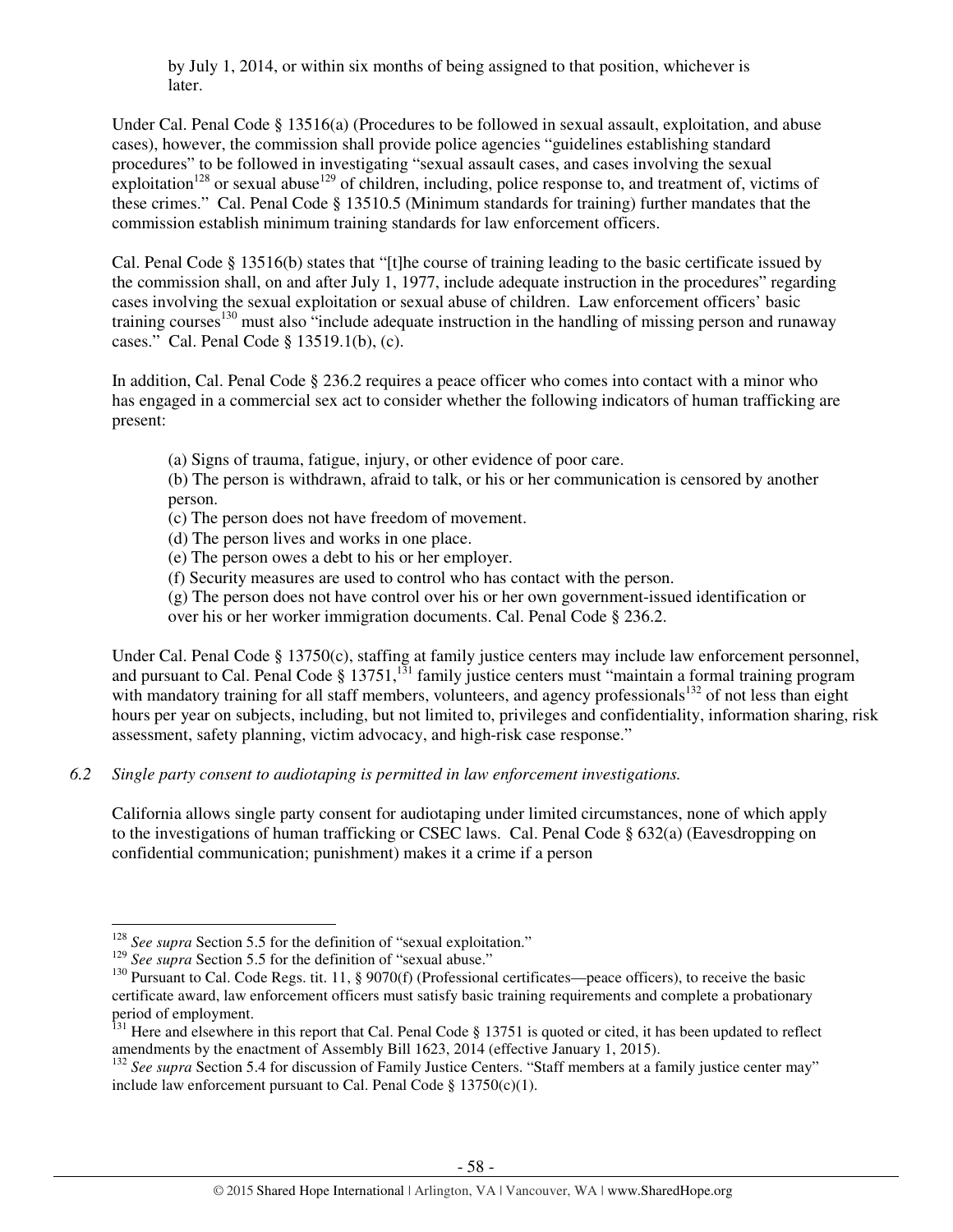intentionally and without the consent of all parties to a confidential communication,  $^{133}$  by means of any electronic amplifying or recording device, eavesdrops upon or records the confidential communication, whether the communication is carried on among the parties in the presence of one another or by means of a telegraph, telephone, or other device, except a radio . . . .

Cal. Penal Code § 632(d) further provides that "[e]xcept as proof in an action or prosecution for violation of this section, no evidence obtained as a result of eavesdropping upon or recording a confidential communication in violation of this section shall be admissible in any judicial, administrative, legislative, or other proceeding."

Although Cal. Penal Code § 633.5 (Recording by party to communication) authorizes single-party consent under limited circumstances, none of the situations in which a recording is authorized under Cal. Penal Code § 633.5 are directly related to human trafficking or CSEC offenses. Specifically, Cal. Penal Code § 633.5 states,

Nothing in Section 631 [Unauthorized wiretaps; punishment], 632 [Eavesdropping on confidential communication; punishment], 632.5 [Interception of cellular radio telephone communications; punishment], 632.6 [Eavesdropping on confidential communication transmitted between cordless telephones; punishment], or 632.7 [Eavesdropping on and recording of communications transmitted between cellular or cordless telephones; punishment] prohibits one party to a confidential communication from recording the communication for the purpose of obtaining evidence reasonably believed to relate to the commission by another party to the communication of the crime of extortion, kidnapping, bribery, any felony involving violence against the person, or a violation of Section 653m. Nothing in Section 631 [Unauthorized wiretaps; Punishment], 632 [Eavesdropping on confidential communication],632.5 [Interception of cellular radio telephone communications; Punishment], 632.6 [Eavesdropping on confidential communication transmitted between cordless telephones; Punishment], or 632.7 [Eavesdropping on and recording of communications transmitted between cellular or cordless telephones; Punishment] renders any evidence so obtained inadmissible in a prosecution for extortion, kidnapping, bribery, any felony involving violence against the person, a violation of Section 653m, or any crime in connection therewith.

Cal. Penal Code § 632.7 (Eavesdropping on and recording of communications transmitted between cellular or cordless telephones; punishment), § 632.6 (Eavesdropping on confidential communication transmitted between cordless telephones; punishment), and § 632.5 (Interception of cellular radio telephone communications; punishment) apply to specified forms of communication, including communications transmitted via cellular or cordless telephones, but each requires the consent of all parties to the communication.

6.2.1 Recommendation: Amend Cal. Penal Code § 633.5 (Recording by party to communication) to expressly enumerate Cal. Penal Code § 236.1 (Human trafficking defined; punishment), Cal. Penal Code § 647 (m), and California's other CSEC laws as offenses for which an exception exists to the two-party consent requirement for recording communications.

<sup>&</sup>lt;sup>133</sup> As used in Cal. Penal Code § 632(a), Cal. Penal Code § 632(c) defines a "confidential communication" as

any communication carried on in circumstances as may reasonably indicate that any party to the communication desires it to be confined to the parties thereto, but excludes a communication made in a public gathering or in any legislative, judicial, executive or administrative proceeding open to the public, or in any other circumstance in which the parties to the communication may reasonably expect that the communication may be overheard or recorded.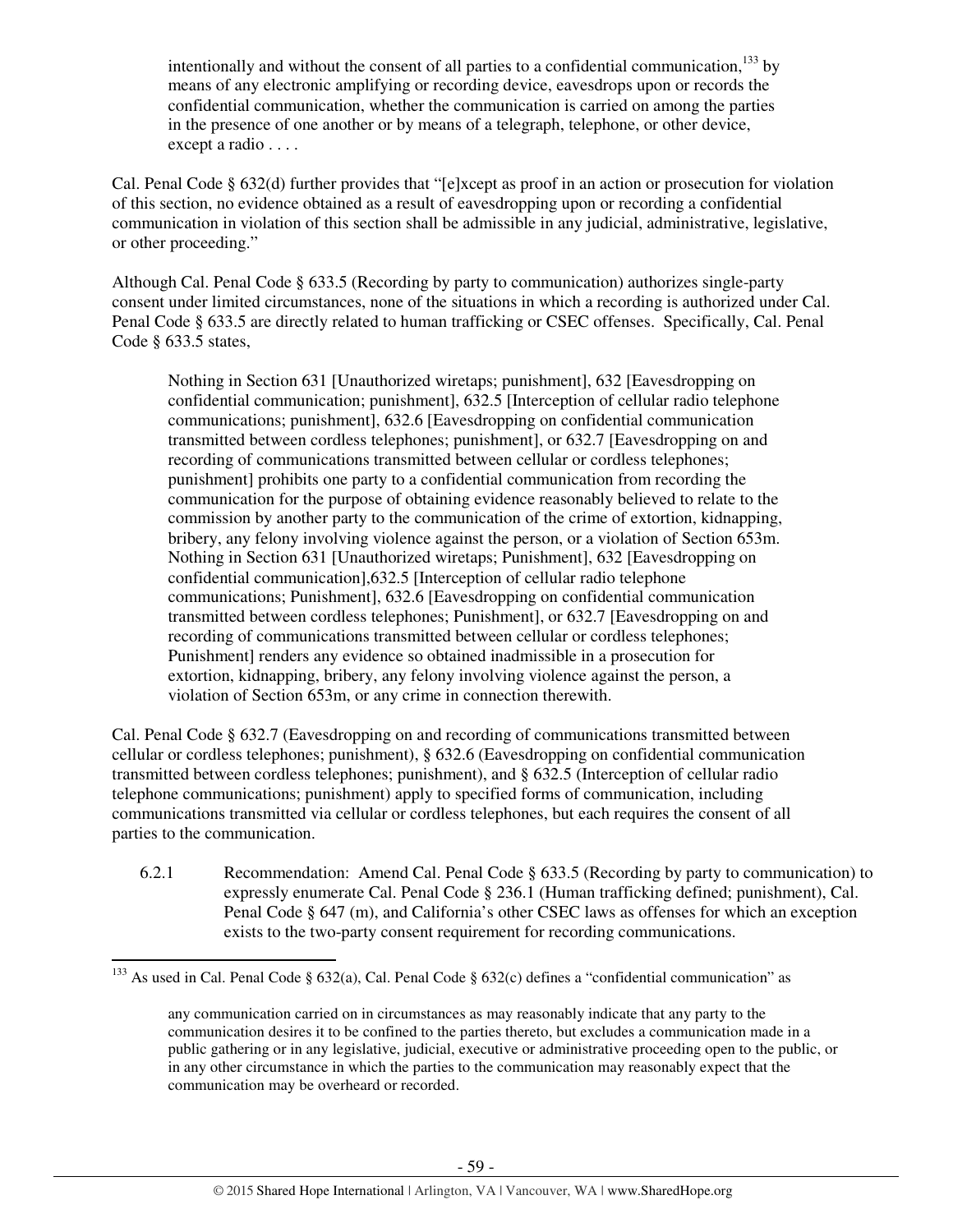*6.3 Wiretapping is an available tool to investigate domestic minor sex trafficking.* 

Cal. Penal Code §  $629.52^{134}$  (Ex parte order for interception) allows, , a judge to enter an ex parte order authorizing the interception of electronic communications when "[t]here is probable cause to believe that an individual is committing, has committed, or is about to commit" offenses pursuant to Cal. Penal Code § 236.1 (Human trafficking defined; punishment).

- 6.3.1 Recommendation: Amend Cal. Penal Code § 629.52(a) (Ex part order for interception) to include California's CSEC laws
- *6.4 Using a law enforcement posing as a minor to investigate buying or selling of commercial sex acts is not a defense to soliciting, purchasing, or selling sex with a minor.*

California's laws do not expressly authorize the use of a decoy by law enforcement in investigating prostitution, CSEC, or sex trafficking. Case law does indicate, however, that the use of police decoys in the investigation of prostitution is permissible and does not amount to entrapment.<sup>135</sup>

- 6.4.1 Recommendation: Enact a law specifically authorizing the use of a decoy by law enforcement in investigating violations of Cal. Penal Code  $\S$  647 (m), other prostitution-related offenses involving minors under the age of 18, Cal. Penal Code § 236.1 (Human trafficking defined; punishment), and any other California CSEC law.
- *6.5 Using the Internet or electronic communications to investigate buyers and traffickers is a permissible investigative technique.*

California law does not expressly authorize the use of the Internet or electronic communications to investigate buyers and traffickers. Case law does suggest, however, that Cal. Penal Code § 288.2(Sending harmful matter to minor by telephone messages, electronic mail, Internet, or commercial online service; defenses; exemption of carrier, broadcaster, or transmitter) has been used, along with an attempted violation of Cal. Penal Code § 288 (Lewd or lascivious acts involving children), to prosecute offenders who use the Internet to communicate with people they believed to be minors with the intent to commit a lewd or lascivious act, where the person was actually an adult.<sup>136</sup>

l

 $134$  Here and elsewhere in this report that Cal. Penal Code § 629.52 is quoted or cited, it has been updated to reflect amendments by the enactment of Senate Bill 955, 2014 (effective January 1, 2015).

Pursuant to Penal Code § 629.98, Chapter 1.4 (Interception of Wire, Electronic Digital Pager, or Electronic Cellular Telephone Communications), which includes Cal Penal Code §629.50 - 629.98 are effective until January 1, 2020. <sup>135</sup> *See* People v. Barraza, 591 P.2d 947, 955 (Cal. 1979) ("Official conduct that does no more than offer that opportunity to the suspect—for example, a decoy program—is therefore permissible; but it is impermissible for the police or their agents to pressure the suspect by overbearing conduct such as badgering, cajoling, importuning, or other affirmative acts likely to induce a normally law-abiding person to commit the crime."). *See also* Reyes v. Municipal Court, 173 Cal. Rptr. 48, 51 (Cal. Ct. App. 1981) (holding a defendant's conviction under Cal. Penal Code § 647(b) (Disorderly conduct; restrictions on probation) when the defendant solicited an undercover police officer).

<sup>&</sup>lt;sup>136</sup> People v. Hsu, 99 Cal. Rptr. 2d 184 (Cal. Ct. App. 2000) (affirming a defendant's conviction for an attempted violation of Cal. Penal Code § 288.2 where a defendant communicated on the Internet with a law enforcement officer, whom the defendant believed to be a 14 year-old child, and offered to meet to engage in sexual acts); People v. Federico, 120 Cal. Rptr. 3d 349 (Cal. Ct. App. 2011) (affirming a defendant's conviction for attempting to commit a lewd act with a child under the age of 14 and attempting to send harmful matter to a minor with the intent of seducing the minor for the defendant's Internet interactions with a non-law enforcement individual posing as a 12-year-old girl).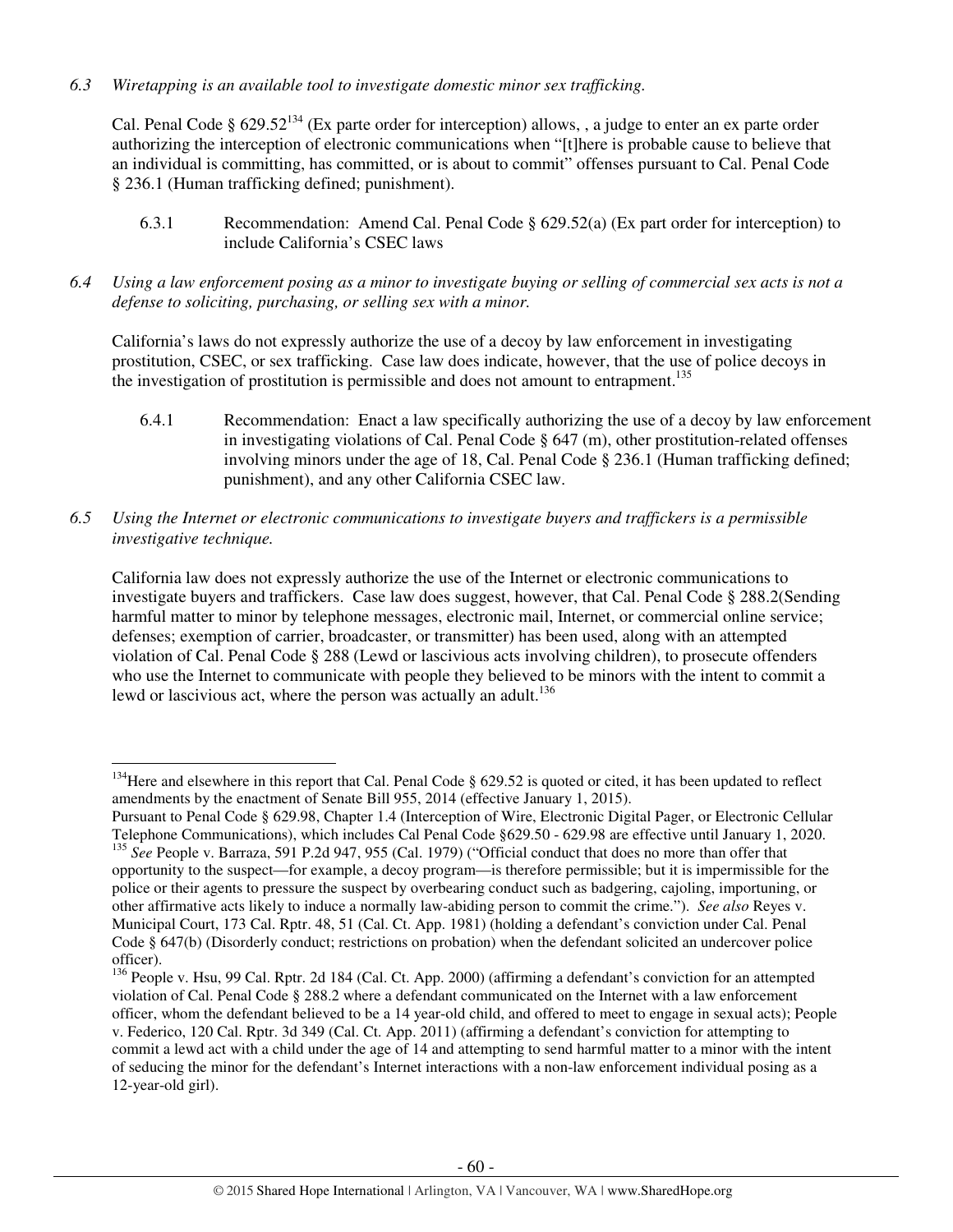- 6.5.1 Recommendation: Enact a law specifically authorizing the use of the Internet or electronic communications to investigate human trafficking and CSEC offenses.
- *6.6 Law enforcement and child welfare agencies are mandated to promptly report missing and recovered children.*

Pursuant to Cal. Penal Code §  $14211^{137}$  (Missing person reports; persons under 21 or persons at risk),

(a) All local police and sheriffs' departments shall accept any report, by any party, including any telephonic report, of a missing person, including runaways, without delay and shall give priority to the handling of these reports over the handling of reports relating to crimes involving property.

(b) In cases where the person making a report of a missing person or runaway, contacts, including by telephone, the Department of the California Highway Patrol, the Department of the California Highway Patrol may take the report, and shall immediately advise the person making the report of the name and telephone number of the police or sheriff's department having jurisdiction of the residence address of the missing person and of the name and telephone number of the police or sheriff's department having jurisdiction of the place where the person was last seen.

(c) In cases of reports involving missing persons, including, but not limited to, runaways, the local police or sheriff's department shall immediately take the report and make an assessment of reasonable steps to be taken to locate the person by using the report forms, checklists, and guidelines required under Section 13519.07.

(d) If the missing person is under 21 years of age, or there is evidence that the person is at risk, the police department or sheriff's department shall broadcast a "Be On the Lookout" bulletin, without delay, within its jurisdiction.

(e) If the person reported missing is under 21 years of age, or if there is evidence that the person is at risk, the law enforcement agency receiving the report shall, within two hours after the receipt of the report, electronically transmit the report to the Department of Justice via the California Law Enforcement Telecommunications System for inclusion in the Violent Crime Information Center and the National Crime Information Center databases.

(f) Information not immediately available for electronic transmission to the department shall be obtained by the investigating agency and provided as a supplement to the original entry as soon as possible, but in no event later than 60 days after the original electronic entry. Supplemental information may include, but is not limited to, the following:

(1) Dental records and treatment notes.

- (2) Fingerprints.
- (3) Photographs.

l

(4) Description of physical characteristics.

(5) Description of clothing the person was wearing when last seen.

(6) Vehicle information.

(7) Other information describing any person or vehicle believed to be

involved in taking, abducting, or retaining the missing person.

(g) In cases where the report is taken by a department, other than that of the city or county of residence of the missing person or runaway, the department, or division of the Department of the California Highway Patrol taking the report shall, without delay, and, in the case of persons under 21 years of age or where there was evidence that the missing person was at risk, within no more than 24 hours, notify, and forward a copy of the report to the police or sheriff's department or departments having jurisdiction of the residence

<sup>&</sup>lt;sup>137</sup> Here and elsewhere in this report that Cal. Penal Code  $\S$  14211 is quoted or cited, it has been updated to reflect amendments by the enactment of Senate Bill 1066, 2014 (effective January 1, 2015).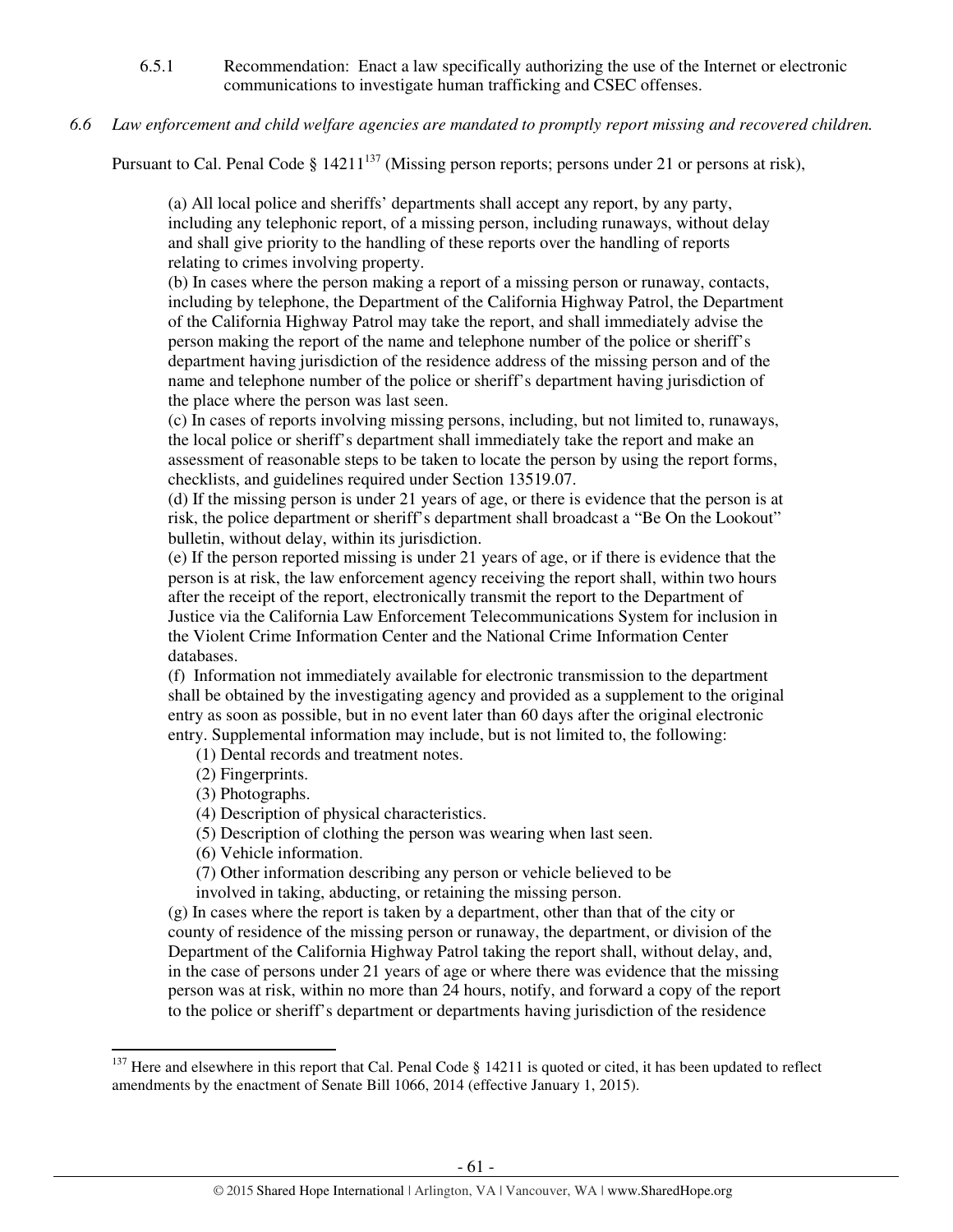address of the missing person or runaway and of the place where the person was last seen. The report shall also be submitted by the department or division of the Department of the California Highway Patrol which took the report to the center. The initial California Law Enforcement Telecommunications System record may only be removed after the receiving agency has accepted the report.

. . . .

Cal. Penal Code § 14206(b)<sup>138</sup> (Missing and exploited children's recovery network) provides for the creation of the Missing and Exploited Children's Recovery Network, which consists of

an automated computerized system that shall have the capability to electronically transmit to all state and local law enforcement agencies, and all cooperating news media services, either by facsimile or computer modem, a missing child poster that includes the name, personal description data, and picture of the missing child. The information contained in this poster shall include, but not be limited to, the child's date of birth, color of eyes and hair, sex, height, weight, race, the time and date he or she was reported missing, the reporting agency, including contact person at reporting agency if known, and any other data pertinent to the purpose of locating missing persons.

Additionally, pursuant to Cal. Penal Code §  $14207(a)(2)^{139}$  (Internet information), the California Department of Justice must "maintain a publicly accessible computer Internet directory of information relating to . . . [a]t-risk missing persons."  $140$  A director within the Department of Justice will "coordinat[e] California's response to missing persons," to "assist law enforcement agencies, at their request, with the timely search and recovery of missing children . . . [and] maintain up-to-date knowledge and expertise of those protocols, best practices, and technologies that are most effective for recovering missing children in a timely manner." Cal. Penal Code §  $14208(a)(1)$ ,  $(2)^{141}$ . Additionally, Cal. Penal Code § 14203(a)<sup>142</sup> (Investigative support unit and automated violent crime method of operation system; files; contents; duties) requires the Attorney General to establish an "investigative support unit and an automated violent crime method of operation system . . . . responsible for identifying perpetrators of violent felonies collected from the center and analyzing and comparing data on missing persons in order to determine possible leads which could assist local law enforcement agencies."

<sup>&</sup>lt;sup>138</sup> Here and elsewhere in this report that Cal. Penal Code  $\S$  14206 is quoted or cited, it has been updated to reflect amendments by the enactment of Senate Bill 1066, 2014 (effective January 1, 2015).

<sup>&</sup>lt;sup>139</sup> Here and elsewhere in this report that Cal. Penal Code § 14207 is quoted or cited, it has been updated to reflect amendments by the enactment of Senate Bill 1066, 2014 (effective January 1, 2015).

 $140$  Cal. Penal Code § 14215(b) provides,

As used in this title, "at risk" means there is evidence of, or there are indications of, any of the following: (1) The person missing is the victim of a crime or foul play.

 <sup>(2)</sup> The person missing is in need of medical attention.

 <sup>(3)</sup> The person missing has no pattern of running away or disappearing.

 <sup>(4)</sup> The person missing may be the victim of parental abduction.

 <sup>(5)</sup> The person missing is mentally impaired.

<sup>&</sup>lt;sup>141</sup> Here and elsewhere in this report that Cal. Penal Code  $\S$  14208 is quoted or cited, it has been updated to reflect amendments by the enactment of Senate Bill 1066, 2014 (effective January 1, 2015).

<sup>&</sup>lt;sup>142</sup> Here and elsewhere in this report that Cal. Penal Code  $\S$  14203 is quoted or cited, it has been updated to reflect amendments by the enactment of Senate Bill 1066, 2014 (effective January 1, 2015).